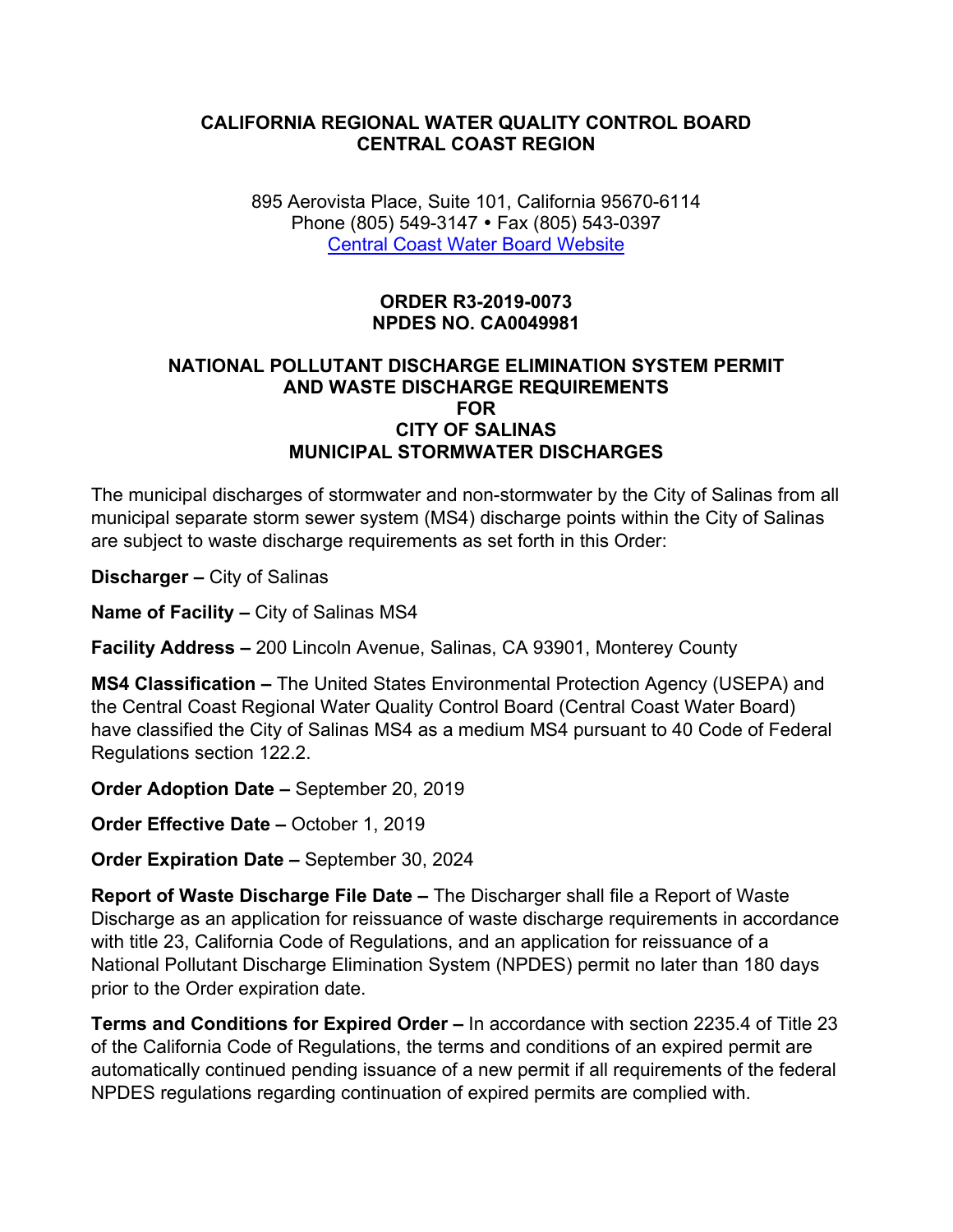Accordingly, if a new order is not adopted by the expiration date above, then the Permittee shall continue to implement the requirements of this Order until a new one is adopted.

I, John M. Robertson, Executive Officer, do hereby certify that this Order with all attachments is a full, true, and correct copy of the Order adopted by the California Regional Water Quality Control Board, Central Coast Region, on September 20, 2019.

 $M<sub>1</sub>$ 

\_\_\_\_\_\_\_\_\_\_\_\_\_\_\_\_\_\_\_\_\_\_\_\_\_\_\_\_\_\_\_\_\_\_\_

John M. Robertson, Executive Officer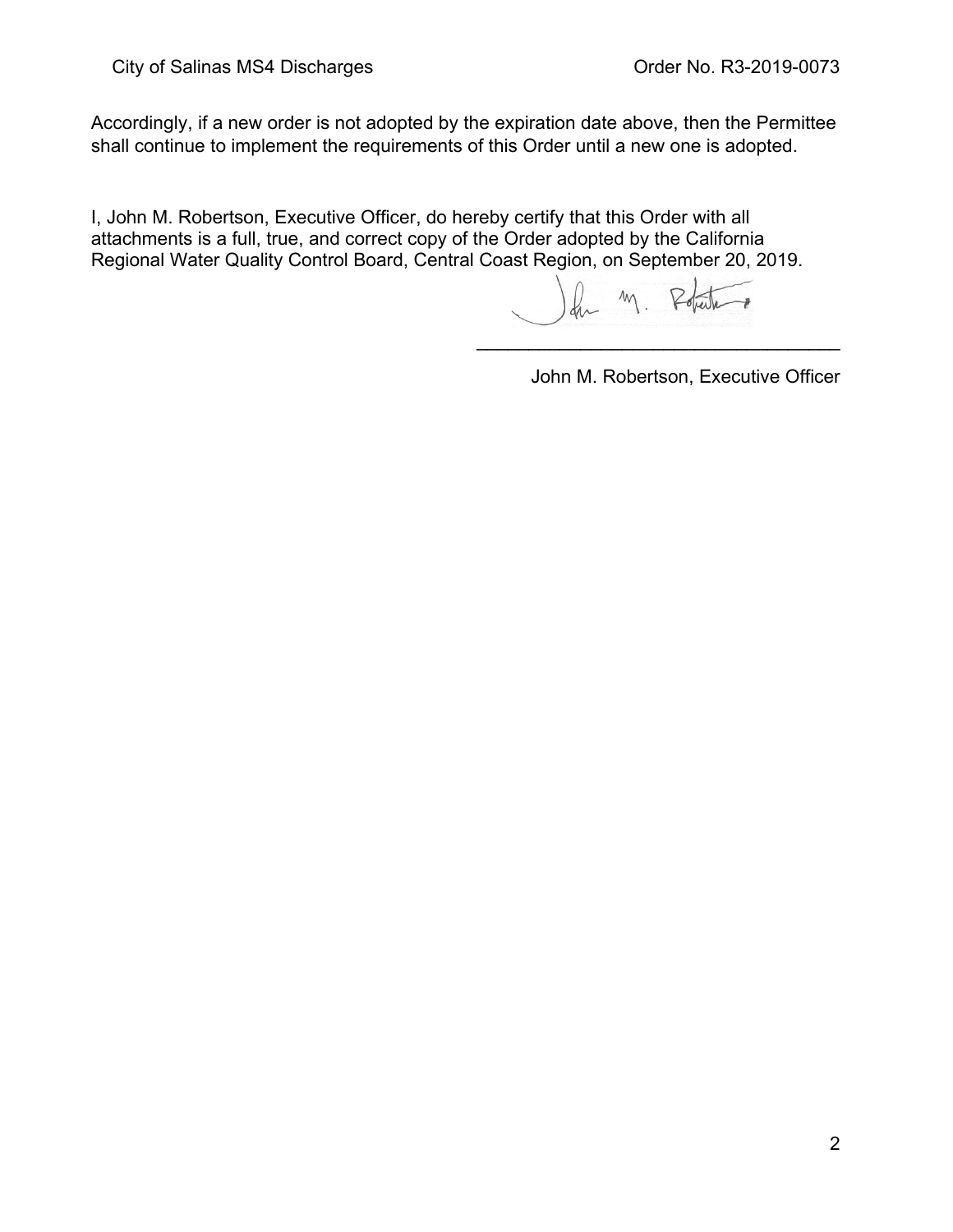# **Table of Contents**

|--|--|

# **ORDER PROVISIONS**

|    | 20 |
|----|----|
|    | 22 |
|    | 23 |
|    |    |
| Е. |    |
|    |    |
|    |    |
|    |    |
|    |    |
|    |    |
|    |    |
|    |    |
|    |    |
|    |    |
|    |    |
|    | 61 |
|    | 65 |
|    |    |
|    |    |

# **ATTACHMENTS**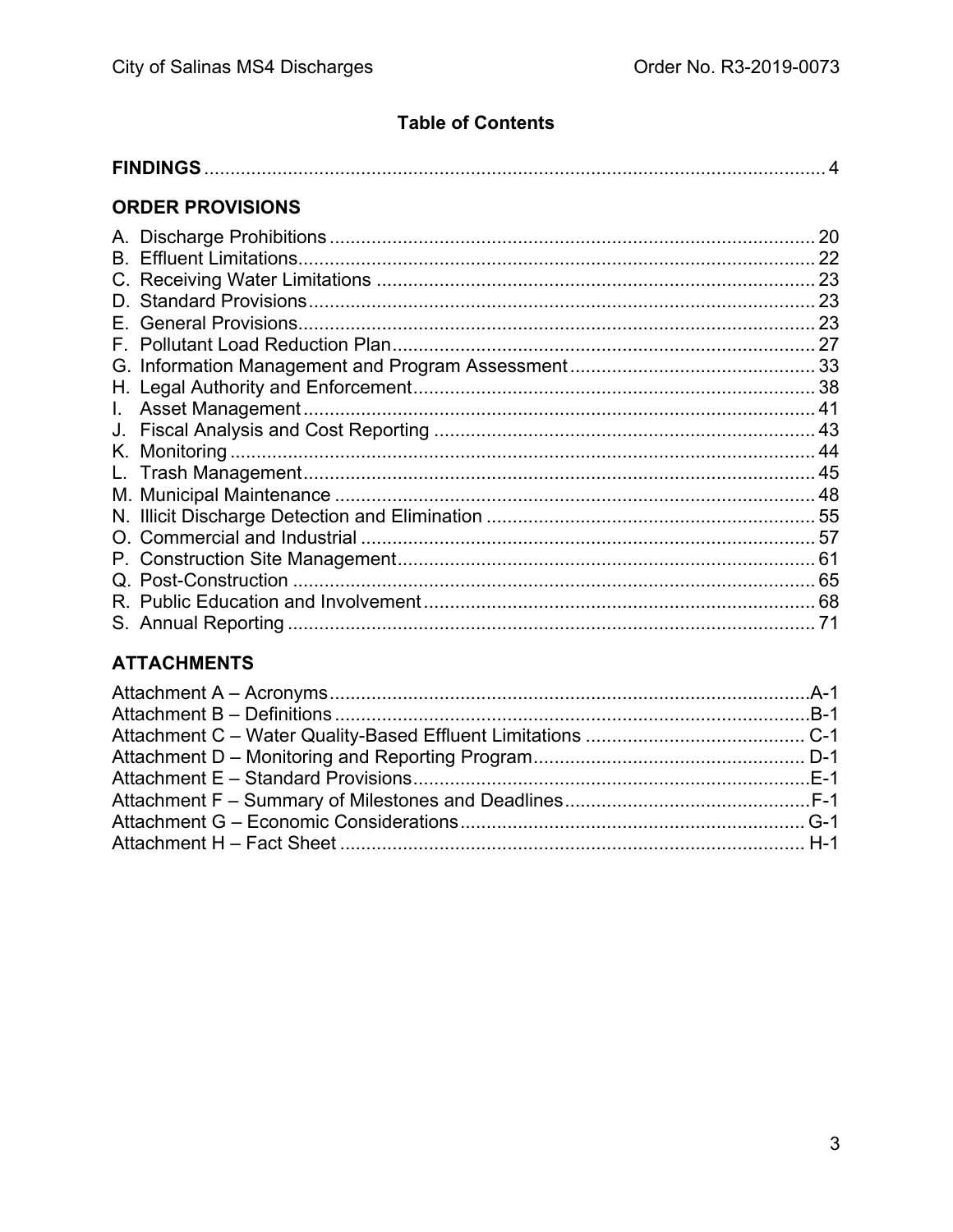#### **FINDINGS**

<span id="page-3-0"></span>The Central Coast Regional Water Quality Control Board (Central Coast Water Board) finds that:

#### **Incorporation of the Fact Sheet**

1. Fact Sheet – The Fact Sheet for Order No. R3-2019-0073, National Pollutant Discharge Elimination System (NPDES) Permit No. CA0049981, Waste Discharge Requirements for City of Salinas Municipal Stormwater Discharges, is located at Attachment H and includes cited regulatory and legal references and additional explanatory information in support of the requirements of this Order. See Attachment A (Acronyms) for a list of acronyms used in this Order and Attachment B (Definitions) for a list of definitions used in this Order. This information, including any supplements thereto, and any response to comments on the draft Order, is hereby incorporated by reference.

#### **Permit Background and Jurisdiction**

- 2. Basis for this Order This Order is based on the Clean Water Act, the Porter-Cologne Water Quality Control Act (Division 7 of the California Water Code, commencing with section 13000), applicable state and federal regulations, all applicable provisions of statewide Water Quality Control Plans and Policies adopted by the State Water Resources Control Board, the Water Quality Control Plan for the Central Coast Region (Basin Plan), the California Toxics Rule, and the California Toxics Rule Implementation Plan.
- 3. Stormwater and Non-Stormwater Discharges Stormwater discharges consist of those discharges that originate from precipitation events. Federal regulations define "storm water" as "storm water runoff, snow melt runoff, and surface runoff and drainage" (Title 40 of the Code of Federal Regulations (CFR) section 122.26 (b)(13)). Non-stormwater discharges that do not originate from precipitation events are not considered stormwater discharges, and therefore are not subject to the Maximum Extent Practicable (MEP) standard of Clean Water Act section 402(p)(3)(B), which is explicitly for "Municipal…Storm water Discharges (emphasis added)" from the municipal separate storm sewer systems (MS4) (See 33 United States Code section 1342(p)). Pursuant to Clean Water Act section 402(p)(3)(B), NPDES permits for discharges from municipal storm sewers shall (a) include a requirement to effectively prohibit non-stormwater discharges into the MS4, and (b) "require controls to reduce the discharge of pollutants to the maximum extent practicable [MEP], including management practices, control techniques and system, design and engineering methods, and such other provisions as the Administrator or the State determines appropriate for the control of such pollutants." The nonstormwater prohibition applies unless the discharges are authorized under a separate NPDES permit; the result of emergency firefighting activities; or conditionally exempted under this Order. This Order prescribes conditions to assure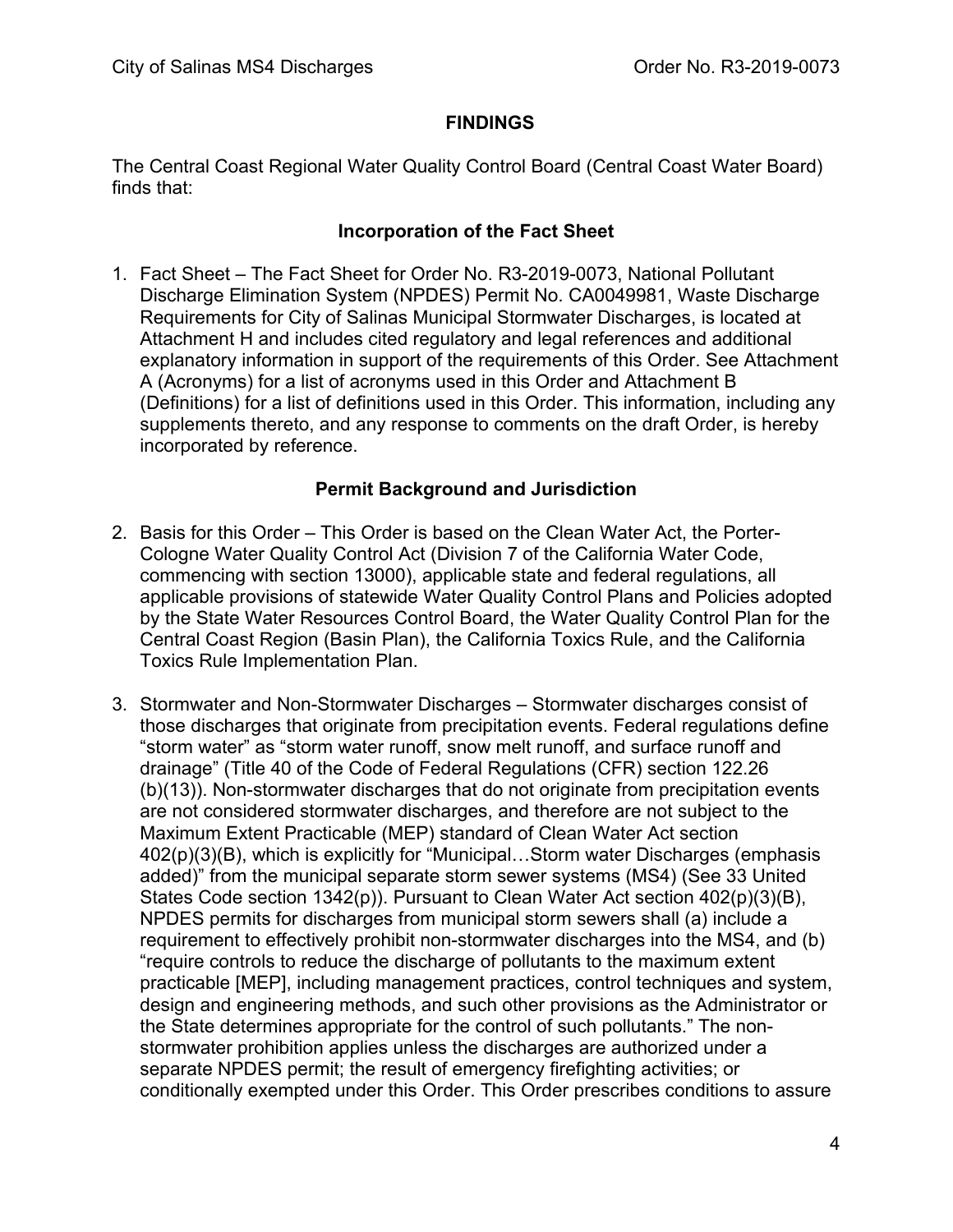compliance with the Clean Water Act requirements for owners and operators of MS4s to effectively prohibit non-stormwater discharges into the MS4s and requires controls to reduce the discharge of pollutants in stormwater from MS4s to the MEP.

- 4. MS4 Ownership or Operation The City of Salinas (Permittee) owns or operates a MS4, defined as a medium municipality (i.e., a municipality with a population greater than 100,000) by 40 Code of Federal Regulations 122.26(b)(7)(i), through which stormwater and authorized non-stormwater discharge into waters of the United States. This Order regulates municipal discharges of stormwater and nonstormwater from the Permittee's MS4. A MS4 is defined under (40 Code of Federal Regulations 122.26(b)(8)) and in Attachment B (Definitions).
- 5. Order Application The Permittee submitted a permit application (Report of Waste Discharge), dated November 2016, for reissuance of its waste discharge requirements under the NPDES permit program to discharge stormwater runoff from the Permittee's MS4. The Permittee is currently subject to NPDES Permit No. CA0049981, Order No. R3-2012-0005, which was adopted on May 3, 2012 and expired on May 2, 2017. The terms and conditions of Order R3-2012-0005 were automatically continued and remain in effect until new waste discharge requirements and NPDES permit are effective pursuant to this Order. This Order supersedes Order No. R3-2012-0005.
- 6. Order Coverage Area and Applicability The Order coverage area is the incorporated area of the City of Salinas and defines the boundary of the Permittee's MS4. The Permittee owns and operates a stormwater conveyance system that serves drainage areas within the Order coverage area. The Permittee's MS4 discharges into the surface waterbodies listed in Finding 8.

The Permittee need only comply with permit conditions relating to discharges from the MS4s for which they are operators (40 Code of Federal Regulations section 122.26(a)(3)(vi)). This Order does not require the Permittee to manage stormwater outside of its jurisdictional boundaries or authority, but rather to improve stormwater management within the Order coverage area. This Order also encourages the Permittee to participate in intra-agency coordination for greater water quality improvement and efficiency.

As an operator of a MS4, the Permittee may not passively receive and discharge pollutants from third parties that may cause or contribute to exceedances of water quality standards. The implementation of the measures set forth in this Order are intended to reduce the entry of pollutants into the MS4 thereby reducing their discharge into receiving waters to the MEP. However, discharges from agricultural lands that are comprised solely of return flow, irrigation runoff, tailwater, and/or stormwater are exempt from NPDES permitting. As such, the Permittee is not responsible for these discharges that enter its MS4. The Permittee is responsible for other agricultural-related discharges into its MS4.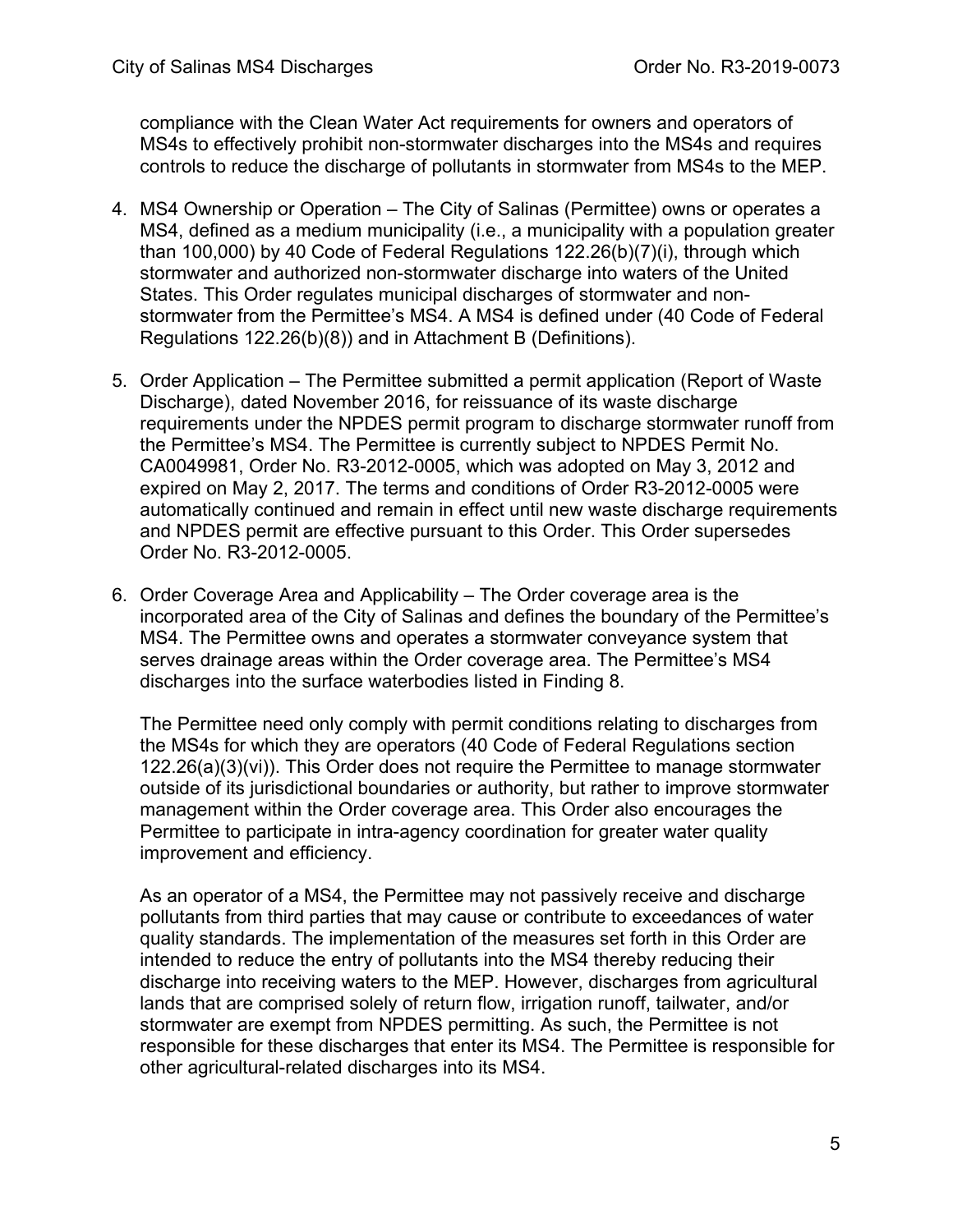7. Legal and Regulatory Authority – This Order is issued pursuant to Clean Water Act section 402 and implementing regulations (40 Code of Federal Regulations section 122) promulgated by the United States Environmental Protection Agency (USEPA), and chapter 5.5, division 7 of the California Water Code (commencing with section 13370). This Order serves as a NPDES permit for discharges from MS4s to waters of the United States. This Order also serves as waste discharge requirements pursuant to article 4, chapter 4, division 7 of the California Water Code (commencing with section 13260). The State Water Board and Regional Water Boards administer the NPDES permit program within California pursuant to USEPA authorization granted under 33 United States Code section 1342.

### **Discharge Characteristics and Runoff Management**

- 8. Discharge and Receiving Water Characterization The City of Salinas is situated in northern Salinas Valley in Monterey County, approximately ten miles east of the Pacific Ocean and near the Salinas River. Stormwater runoff is generated from various land uses in the Order coverage area and discharges into receiving waters, which in turn flow into Monterey Bay. Four major creeks and several minor tributaries pass through the Salinas area and receive stormwater discharges from the Order coverage area northeast and adjacent to Highway 101. Santa Rita Creek carries stormwater discharges from a small portion of the Order coverage area to Espinosa Slough. The three other major creeks—Natividad, Gabilan, and Alisal Creeks—are interconnected. Alisal Creek becomes the Reclamation Ditch. Natividad and Gabilan Creeks flow through the northeastern portion of the City to Carr Lake. Carr Lake is often dry and is utilized for farming, but also functions to detain stormwater flows. Flows leaving Carr Lake discharge to the Reclamation Ditch. The Reclamation Ditch flows west from the Order coverage area, paralleling the Alisal Slough and eventually discharges to the Tembladero Slough. Espinosa and Tembladero Sloughs discharge to the Old Salinas River. Stormwater from the southernmost portion of the City flows to a lift station which discharges to the Salinas River. The Salinas River, like Espinosa and Tembladero Sloughs, discharges to the Old Salinas River during low-flow periods, and directly to Monterey Bay during high flows. The Old Salinas River discharges into the Pacific Ocean at the downstream end of the Elkhorn Slough and Moro Cojo Slough estuary system near Moss Landing.
- 9. Point Source Discharges of Pollutants Discharges from the MS4 may contain waste, as defined in the California Water Code and pollutants that may adversely affect the quality of the waters of the United States. A MS4 discharge that contains such waste or pollutants is a "discharge of a pollutant" into waters of the United States, as defined in section 502(12) of the Clean Water Act. Discharges from the MS4s may contain pollutants that may cause or contribute to exceedances of surface water quality standards, as prescribed in the Basin Plan. Stormwater from and non-stormwater discharges into the MS4s are subject to the conditions and requirements established in the Basin Plan as applied through a permit.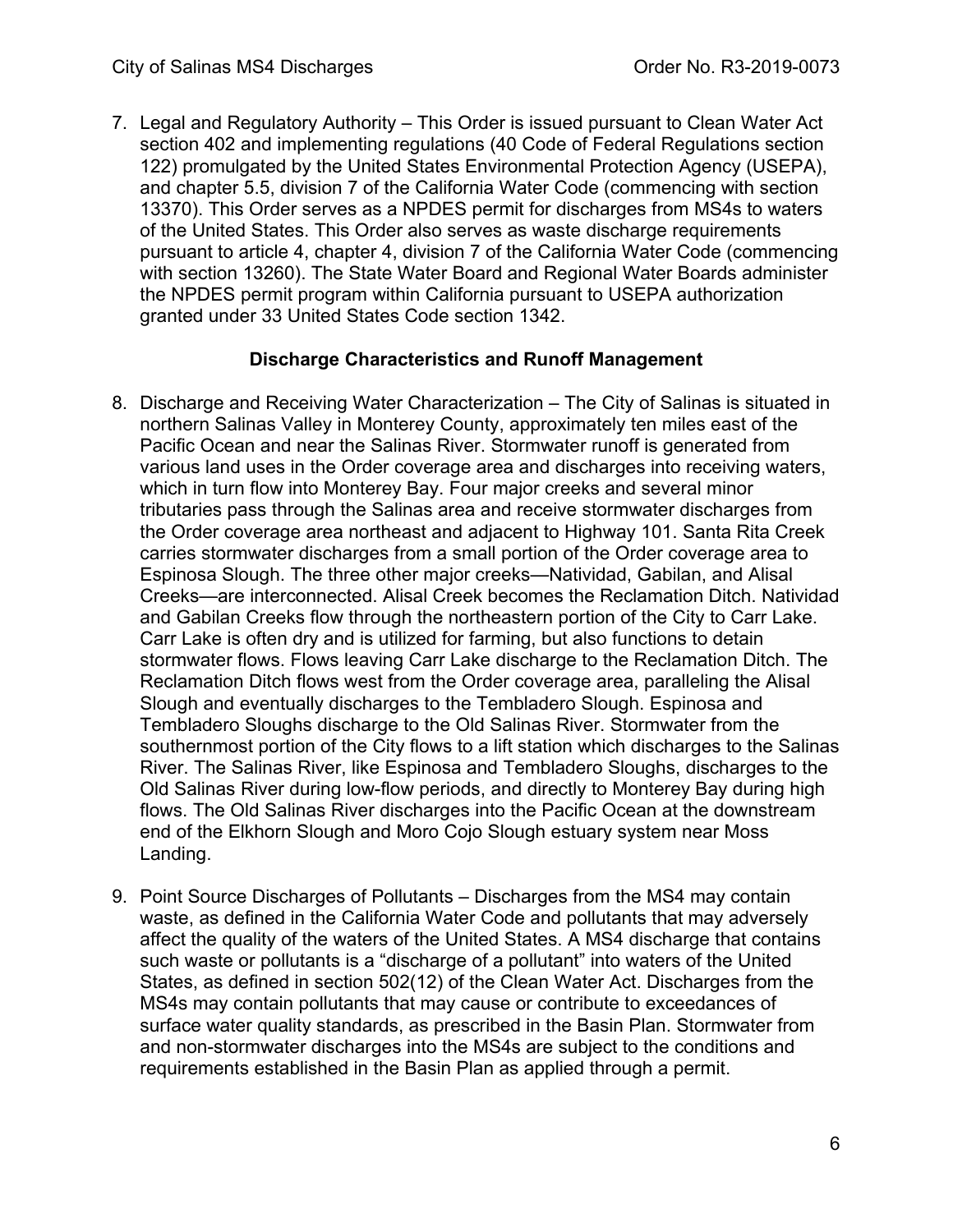10.Pollutants in Runoff – Stormwater discharges from urban and developing areas in the Order coverage area are significant sources of certain pollutants that cause or may be causing or threatening to cause or contribute to water quality impairment in receiving waters. Table 1 includes impairments delineated in the 2014 and 2016 Clean Water Act section 303(d) List for receiving waters in the Order coverage area. In accordance with Clean Water Act section 303(d), the Central Coast Water Board is required to establish TMDLs for these pollutants to these waters to eliminate impairment and attain water quality standards. Therefore, certain early pollutant control actions and further pollutant impact assessments by the Permittee are warranted and required pursuant to this Order.

#### **Table 1. Clean Water Act Section 303(d) Listed Impairments for Receiving Waters in the Order Coverage Area**

| <b>Receiving Water</b>     | <b>Clean Water Act Section 303(d) Listed Impairments</b>                                                                                                                                                                                                                                                                                            |
|----------------------------|-----------------------------------------------------------------------------------------------------------------------------------------------------------------------------------------------------------------------------------------------------------------------------------------------------------------------------------------------------|
| Santa Rita Creek           | Ammonia; E. coli; Fecal coliform; Low dissolved oxygen;<br>Nitrate: Sodium; Turbidity                                                                                                                                                                                                                                                               |
| <b>Gabilan Creek</b>       | Ammonia; Fecal coliform; Nitrate; Toxicity; Turbidity; pH                                                                                                                                                                                                                                                                                           |
| <b>Natividad Creek</b>     | Ammonia; Diazinon, E. coli; Low dissolved oxygen;<br>Nitrate; Toxicity; Temperature, water; Turbidity;                                                                                                                                                                                                                                              |
| <b>Reclamation Ditch</b>   | Ammonia; Fecal coliform; Low dissolved oxygen;<br>Malathion; Permethrin, total; Priority organics;<br>Chlorpyrifos; Copper; Diazinon; E. Coli; Nitrate; Toxicity;<br>Turbidity; pH                                                                                                                                                                  |
| Salinas River <sup>1</sup> | Fecal coliform; Nitrate; Pesticides; Toxaphene;<br>Chlordane; Chloride; Chlorpyrifos;<br>Dichlorodiphenyldichloroethylene (DDE);<br>Dichlorodiphenyltrichloroethane (DDT); Diazinon;<br>Dieldrin; Enterococcus; E. coli; Polychlorinated biphenyls<br>(PCBs); Sodium; Total Dissolved Solids; Turbidity;<br>Toxicity; pH; Benthic Community Effects |

The Clean Water Act section 303(d) List also includes receiving waters downstream of the Order coverage area – Alisal Slough, Tembladero Slough, the Old Salinas River Estuary, the Old Salinas River, Salinas River Lagoon (North), and the Salinas River Refuge Lagoon (South) – as impaired for various pollutants. Alisal Slough is listed as impaired for ammonia, diazinon, nitrate, toxicity, and turbidity. Tembladero Slough is listed as impaired for chloryphyll-a, chlorpyrifos; diazinon, enterococcus, E. coli, fecal coliform, malathion, nickel, nitrate, low dissolved oxygen, pH, sediment toxicity, total coliform, turbidity, and unknown toxicity. The Old Salinas River Estuary is listed as impaired for nutrients and pesticides. The Old Salinas River is listed as impaired for chloryphyll-a, chlorpyrifos; diazinon, E. coli, fecal coliform, low dissolved

<span id="page-6-0"></span> $1$  Although the Salinas River is not within the Order coverage area, the Permittee owns and operates one stormwater outfall pipe discharging to the Salinas River; therefore, Table 1 includes the Salinas River.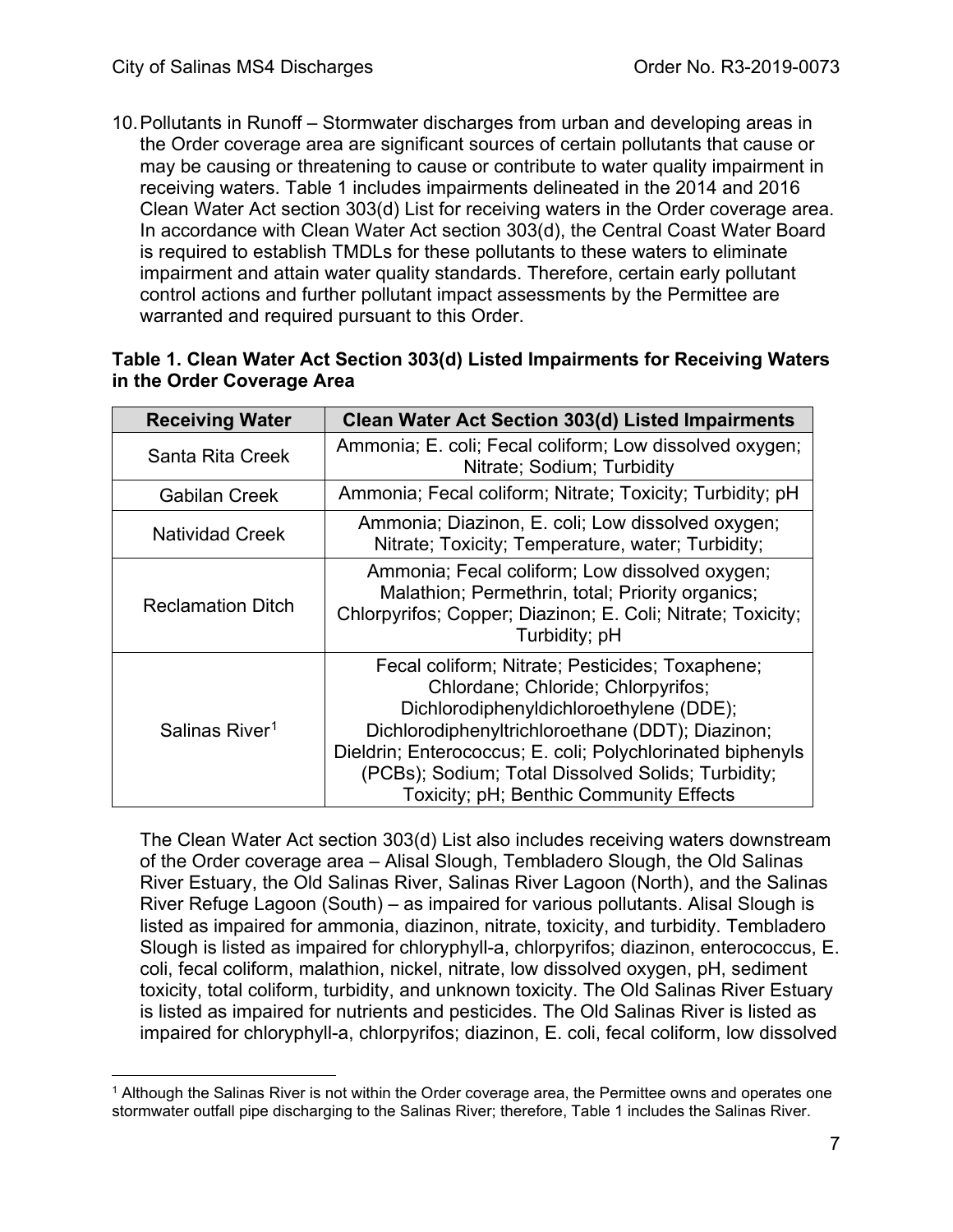oxygen, nitrate, sediment toxicity, turbidity, unknown toxicity, and pH. The Salinas River Lagoon (North) is listed as impaired for nutrients, chlorpyrifos, pH, DDE, water temperature, and sediment toxicity. The Salinas River Refuge Lagoon (South) is listed as impaired for turbidity and pH.

- 11.Stormwater Outfall Pipe to the Salinas River The Permittee has one stormwater outfall pipe that discharges to the Salinas River. This outfall is a significant contributor to pollutants in the Salinas River and contains non-stormwater flows during dry weather. This pipe and outfall are part of the Permittee's MS4 and are therefore the responsibility of the Permittee to address.
- 12.Homelessness Homeless encampments are a potential source of human feces, trash, and other pollutants in the Permittee's MS4 discharges.
- 13.Human Health and Aquatic Life Impairment Pollutants in runoff discharged from the MS4 can threaten and adversely affect human health and aquatic organisms. Adverse responses of organisms to chemicals or physical agents in runoff range from physiological responses, such as impaired reproduction or growth anomalies, to mortality. Increased volume, velocity, rate, and duration of stormwater runoff can greatly accelerate the erosion of downstream natural channels. When individually or cumulatively significant, such increases alter stream channels and habitats and can adversely affect aquatic and terrestrial organisms.
- 14.Pesticides and Fertilizers Pesticides and fertilizers are substances used to prevent, destroy, repel, or mitigate pests such as insects, weeds, and microorganisms. Their effects can be direct (e.g., fish die from exposure to a pesticide entering waterways, or birds do not reproduce after ingesting contaminated fish), or indirect (e.g., a hawk becomes sick from eating a mouse dying from pesticide poisoning). Implementation of Integrated Pest Management is an effective ecosystem-based strategy to control pests. Integrated Pest Management focuses on the following: 1) long-term prevention of pests or their damage through a combination of techniques; 2) the use of pesticides only after monitoring indicates a need and use of treatments focused only on the target organisms; and, 3) control of pests in a manner that minimizes risks to human health, beneficial and nontarget organisms, and the environment. Improving awareness of pesticide application and misuse throughout the Permittee's jurisdictional area is necessary for understanding the water quality threat posed by the application of these pollutants and for conducting targeted effective education. Contributing information to statewide and federal efforts to manage pesticides is critical to effectively managing pesticide use within California urban areas. This information may contribute to more effective regulations of pesticides available for purchase and inform regulation of pesticide application by other jurisdictional authorities.
- 15.Pollutants Resulting from Land Development New land development and redevelopment fulfills the needs of a growing population. However, the resulting changes in the landscape and the human activities occurring thereon often create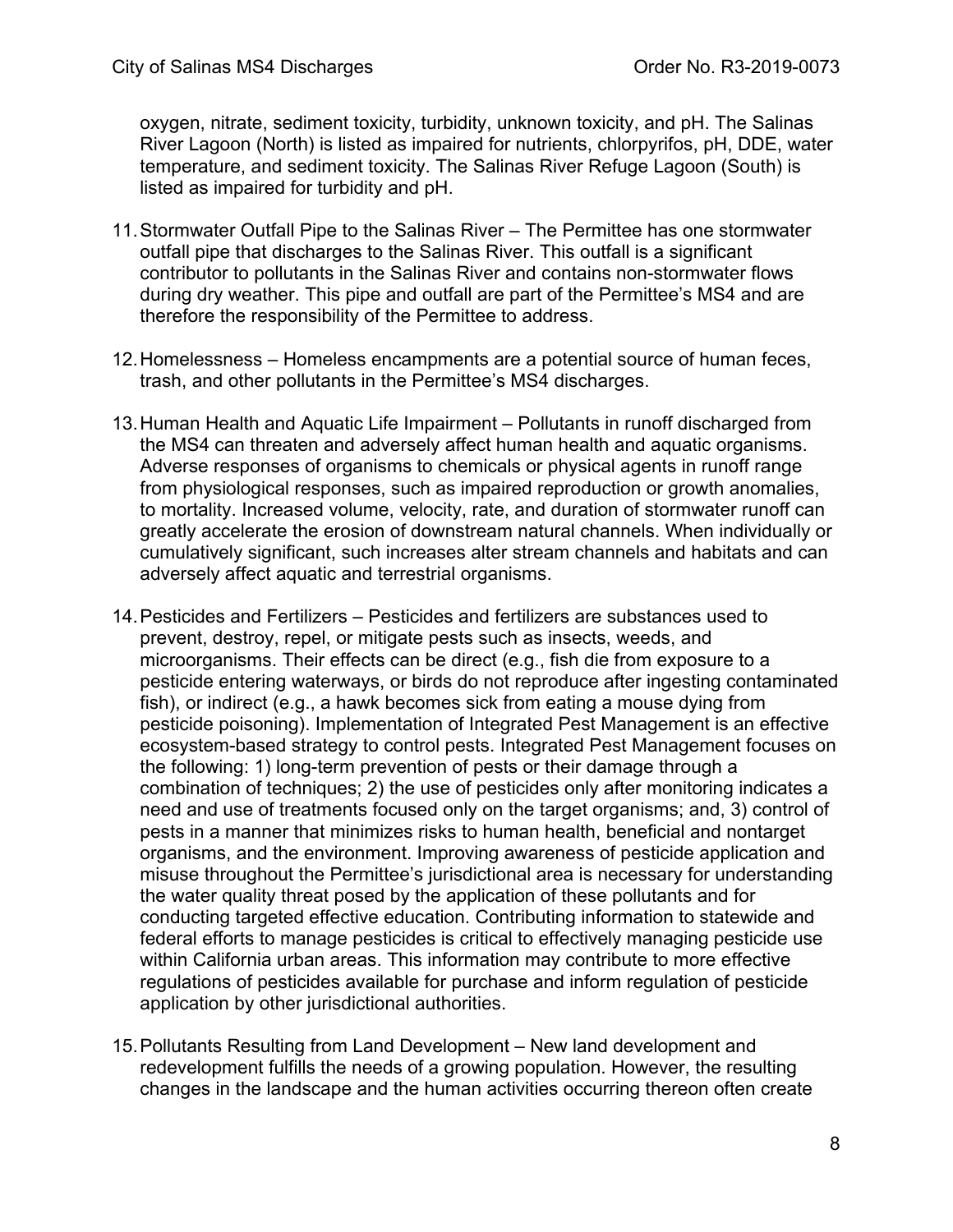new sources of non-stormwater discharges and/or increased sources of pollutants in stormwater discharges which can cause or threaten to cause exceedances of applicable receiving water quality objectives, impair or threaten to impair designated beneficial uses, and result in a condition of pollution (i.e., unreasonable impairment of water quality for designated beneficial uses), contamination, hazard, or nuisance. For example, increased human activity within newly developed and redeveloped areas may result in higher levels of car emissions, car maintenance wastes, municipal sewage, pesticides, household hazardous wastes, pet wastes, and litter/trash. When new development and redevelopment convert natural vegetated pervious ground cover to impervious surfaces, such as paved highways, streets, rooftops, and parking lots, without mechanisms to offset impacts of added impervious surfaces, the natural absorption and infiltration abilities of the land are decreased or lost. Therefore, runoff leaving a developed area without mitigation in the form of low impact development (LID), treatment controls, volume reduction controls, and/or peak management controls may contain greater pollutant loads and have significantly greater runoff volume, velocity, and peak flow rate compared to pre-project runoff from the same area.

- 16.Best Management Practice Implementation Pollutants deposited and accumulated in MS4 drainage structures will likely be discharged to waters of the United States unless treated or removed. These discharges may cause or contribute to exceedances of water quality standards in receiving waters. The application of a feasible combination of pollution prevention, source control, and/or treatment control best management practices (BMPs) reduces pollutants in stormwater discharges from MS4s. Pollution prevention is the reduction or elimination of pollutant generation at its source. Properly implemented, source control BMPs (both structural and non-structural) minimize the contact between pollutants and runoff, thereby reducing or eliminating pollutant discharges into the MS4. Treatment control BMPs can be effective in removing pollutants that have been mobilized by stormwater or non-stormwater flows.
- 17.Riparian Area Protections Ecologically functioning riparian environments provide aquatic and terrestrial habitat and act both as filters that reduce pollutants in stormwater discharges and as sponges to reduce the impact of unnatural stormwater flows on the ecosystem's hydrology. These benefits can be achieved by protecting existing healthy riparian environments, or by restoring degraded areas into functioning ecosystems. Waterbodies within the Permittee's coverage area include both degraded riparian areas and functioning, at various degrees, riparian areas.
- 18.Advancing Measures to Mitigate and Adapt to Climate Change Climate change refers to observed changes in regional weather patterns that may occur such as temperature, precipitation, and storms. At the local scale, within urbanized areas, climate change may directly impact groundwater and surface water supply; drainage, flooding, and erosion patterns; socio-economically disadvantaged communities; and ecosystems and habitat. This shift, combined with California's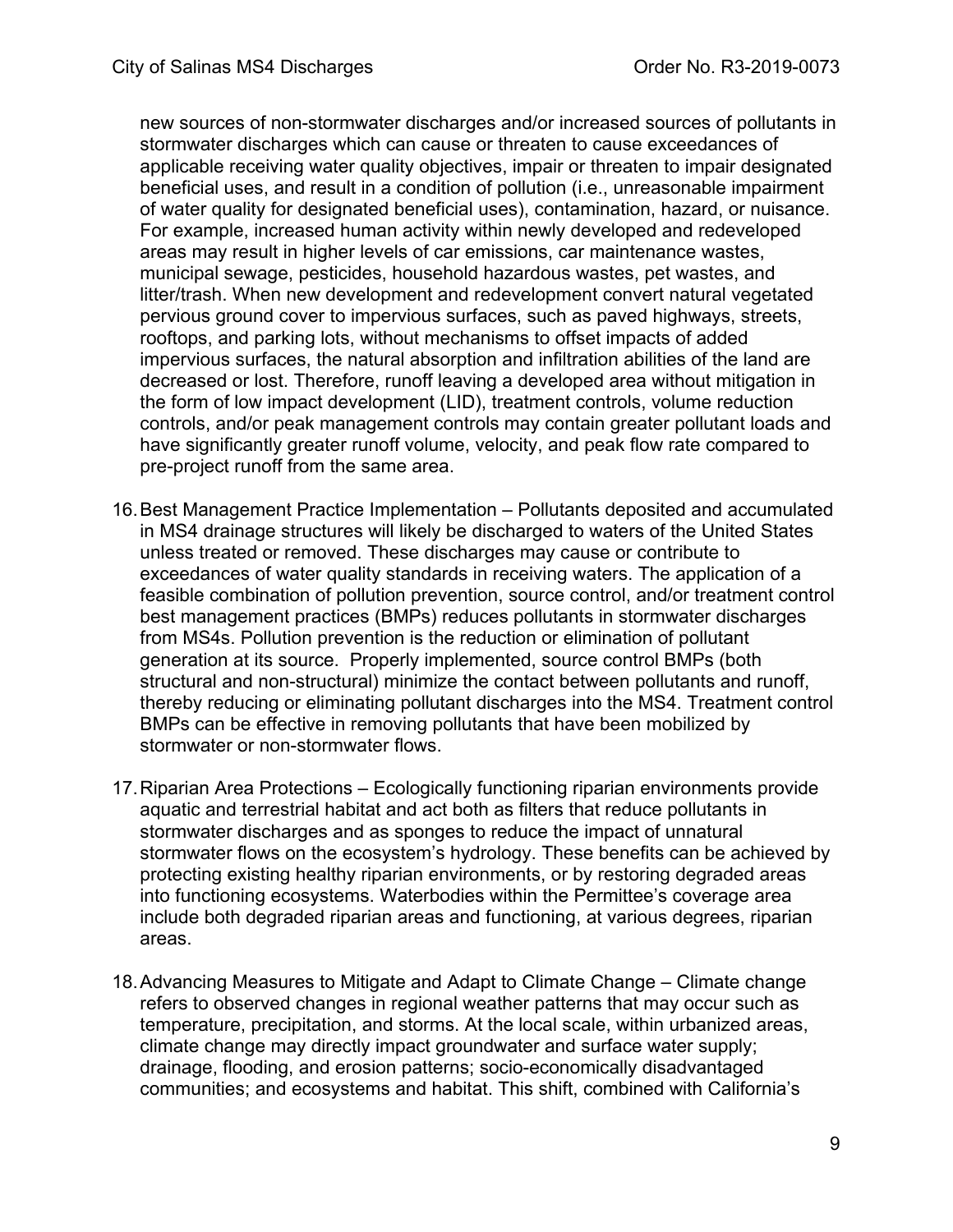growing population, has increased reliance on pumping, conveying, treating, and heating water, increasing the water sector's greenhouse gas emissions.<sup>[2](#page-9-0)</sup>

As an adaptive climate change strategy to reduce water sector emissions, in some locations stormwater runoff can be captured, infiltrated, and used to mitigate periodic drought conditions, reduce flood hazards and erosion rates, and recharge depleted groundwater aquifers and other water supply sources, all while reducing pollutant loads and maintaining beneficial uses in receiving waters.<sup>[3](#page-9-1),[4](#page-9-2)</sup> Implementation of this stormwater use strategy has multiple benefits and may contribute to balancing local water budgets, creating drought buffer reserves, restoring habitat and watershed health, sustaining municipal stormwater infrastructure, and protecting public health, safety, and property. These stormwater use strategies are also consistent with guiding principles established in State Water Board Order WQ 201[5](#page-9-3)-075.<sup>5</sup>

19.Long Term Planning and Implementation – Federal regulations require MS4 permits to expire five years after their effective dates, after which the permit may be administratively extended prior to renewal. The Central Coast Water Board recognizes that the degradation of water quality and impacts to beneficial uses of the waters in the Central Coast region for the most part has occurred over several decades. The Central Coast Water Board further recognizes that, with respect to certain water quality constituents, a decade or more may be necessary to realize demonstrable improvement to the quality of waters in the Central Coast region, necessitating a long-term planning, implementation, and adaptive management approach spanning multiple permit terms.

# **Water Quality Considerations**

20.Water Quality Control Plan – The Basin Plan is the Central Coast Water Board's master water quality control planning document. It designates beneficial uses and water quality objectives for waters of the State, including surface waters and groundwater. It also includes programs of implementation to achieve water quality objectives. The Basin Plan was duly adopted by the Central Coast Water Board and approved by the State Water Board, Office of Administrative Law and the USEPA, where required. The Basin Plan identifies the following beneficial uses for receiving waters within and downstream of the Order coverage area: Municipal and Domestic Supply (MUN), Agricultural Supply (AGR), Ground Water Recharge (GWR), Contact Water Recreation (REC1), Non-contact Water Recreation (REC2), Wildlife Habitat (WILD), Cold Freshwater Habitat (COLD), Migration of Aquatic Organisms (MIGR), Warm Freshwater Habitat (WARM), Spawning Reproduction and/or Early

<span id="page-9-0"></span><sup>2</sup> *First Update to the Climate Change Scoping Plan, Building on a Framework Pursuant to AB 32, The California Global Warming Solution Act of 2006*, California Air Resources Board, May 2014, p. 62. <sup>3</sup> Storm Water Strategy Initiative Concept Paper, State Water Resources Control Board, 16 May 2014.

<span id="page-9-2"></span><span id="page-9-1"></span><sup>4</sup> *Climate Change and Water Supply Security: Reconfiguring Groundwater Management to Reduce Drought Vulnerability*, A White Paper from the California Energy Commission's California Climate Change Center, prepared by the University of California, Santa Cruz, for the California Energy Commission,

<span id="page-9-3"></span>CEC-500-2012-017, July 2012. 5 State Water Board Order WQ 2015-075, p. 52.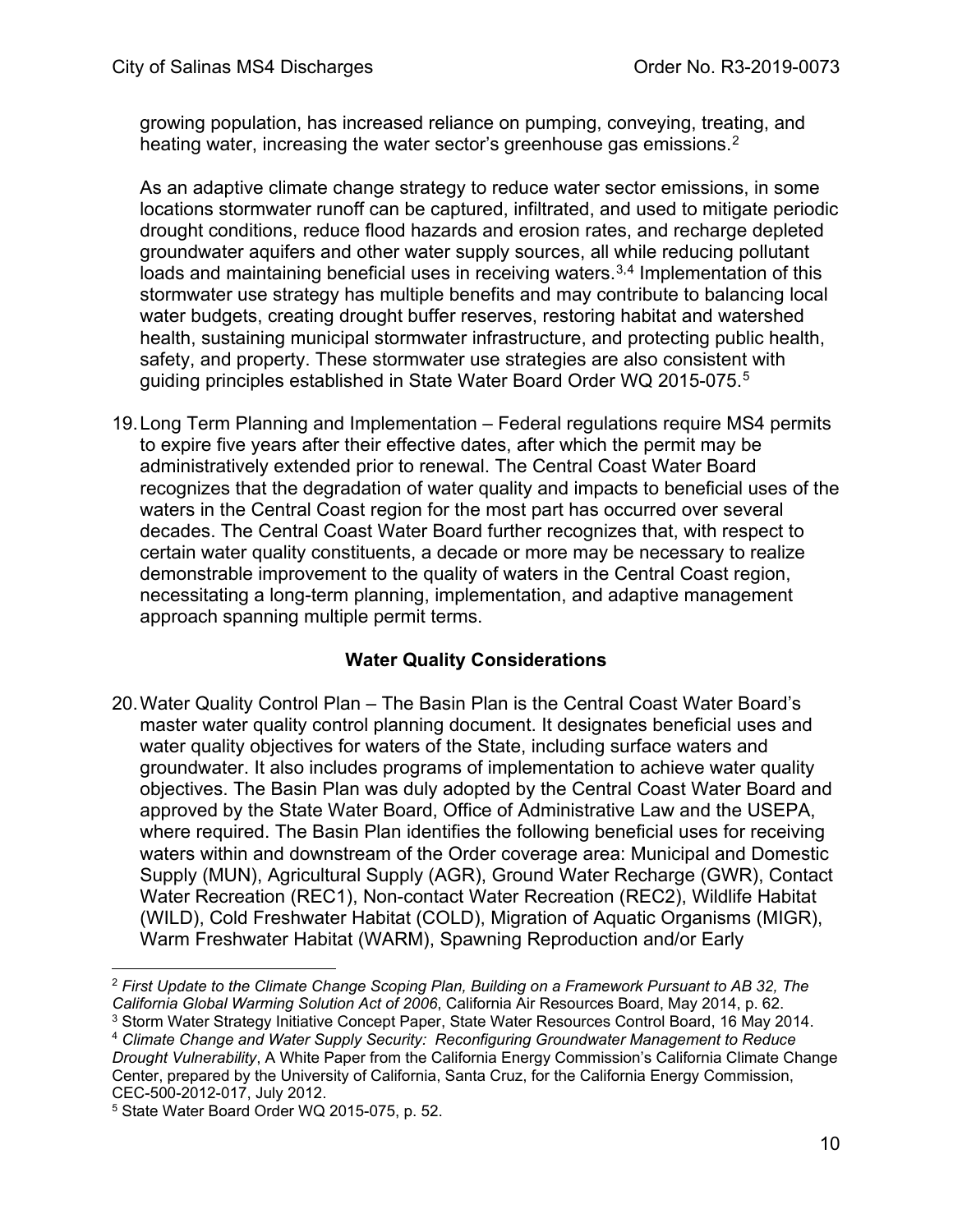Development (SPWN), Preservation of Biological Habitats of Special Significance (BIOL), Rare, Threatened, or Endangered Species (RARE), Estuarine Habitat (EST), Freshwater Replenishment (FRSH), Commercial and Sport Fishing (COMM) and Shellfish Harvesting (SHELL).

- 21.National Toxics Rule and California Toxics Rule USEPA adopted the National Toxics Rule[6](#page-10-0) on 22 December 1992, and later amended it on 4 May 1995 and 9 November 1999. About forty criteria in the National Toxics Rule applied in California. On 18 May 2000, USEPA adopted the California Toxics Rule.[7](#page-10-1) The California Toxics Rule promulgated new toxics criteria for California and, in addition, incorporated the previously adopted National Toxics Rule criteria that were applicable in the state. The California Toxics Rule was amended on 13 February 2001. The requirements of this Order are consistent with the National Toxics Rule (40 Code of Federal Regulations section 131.36) and California Toxics Rule (40 Code of Federal Regulations section 131.38).
- 22.Statewide Trash Provisions On April 7, 2015, the State Water Board adopted the Part 1 Trash Provisions of the Water Quality Control Plan for Inland Surface Waters, Enclosed Bays, and Estuaries. The Central Coast Water Board is required to implement the new Trash Provisions through NPDES permits issued pursuant to Federal Clean Water Act section 402(p), including MS4 permits. The water quality objective established by the Trash Provisions serves as a water quality standard federally mandated under Clean Water Act section 303© and the federal regulations. (33 United States Code section 1312, 40 Code of Federal Regulations section 131.) This water quality standard was specifically approved by USEPA following adoption by the State Water Board and approval by the Office of Administrative Law. Further, the water quality standard expected to be achieved pursuant to the Trash Provisions may allow each waterbody subsequently determined to be impaired by trash to not be placed on the Clean Water Act section 303(d) list, obviating the need for the development of a TMDL for trash for each of those waterbodies. (33 United States Code section 1313©; 40 Code of Federal Regulations section 130.7.). In those cases, the specific actions that will be carried out by the Permittee substitute for some or all of the actions that would otherwise be required consistent with a wasteload allocation in a trash TMDL. (40 Code of Federal Regulations section 122.44, subdivision (d)(1)(vii)(B).)
- 23.Total Maximum Daily Loads Clean Water Act section 303(d)(1)(A) requires that "[e]ach state shall identify those waters within its boundaries for which the effluent limitations…are not stringent enough to implement any water quality standard applicable to such waters." The Clean Water Act also requires states to establish a priority ranking of impaired water bodies known as Water Quality Limited Segments and to establish Total Maximum Daily Loads (TMDLs) for such waters. This priority

<span id="page-10-1"></span><span id="page-10-0"></span> $6$ 40 Code of Federal Regulations section 131.36.<br>7 Policy for Implementation of Toxics Standards for Inland Surface Waters, Enclosed Bays, and Estuaries of California, (65 Federal Register 31682-31719 (May 18, 2000)), adding 40 Code of Federal Regulations section 131.38.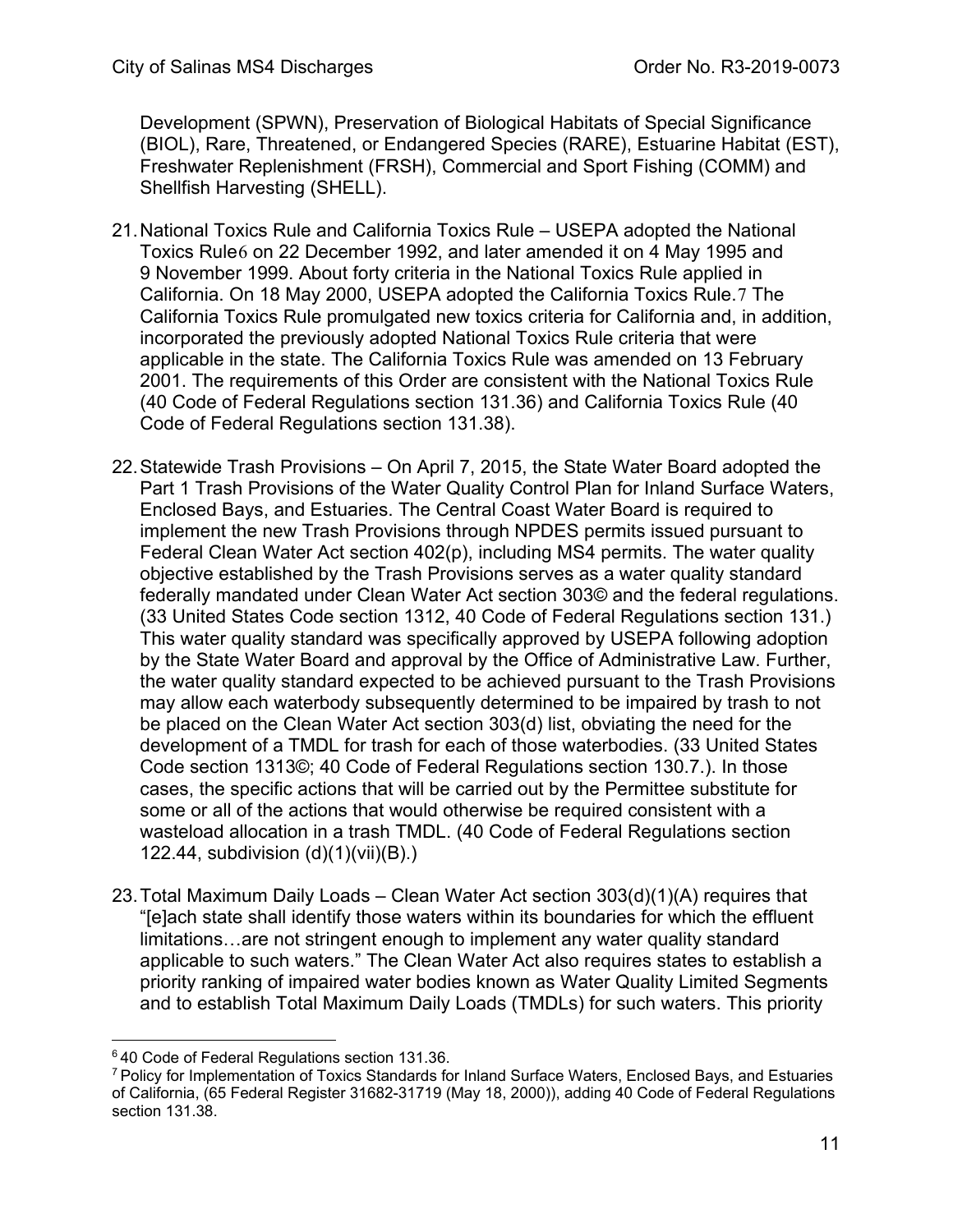list of impaired water bodies is called the Clean Water Act section 303(d) List of Water Quality Limited Segments, commonly referred to as the Clean Water Act section 303(d) List. The Clean Water Act requires the 303(d) List to be updated every two (2) years.

TMDLs are numerical calculations of the maximum amount of a pollutant that a waterbody can assimilate and still meet water quality standards. A TMDL is the sum of the allowable loads of a single pollutant from all contributing point sources (wasteload allocations) and non-point sources (load allocations), background contribution, plus a margin of safety. Discharges from MS4s are point source discharges. 40 Code of Federal Regulations section  $122.44(d)(1)(vi)(B)$  requires that NPDES permits incorporate water quality-based effluent limitations (WQBELs) that are consistent with the assumptions and requirements of any available wasteload allocation for the discharge. In the context of MS4 discharges, WQBELs in NPDES permits may be expressed in the form of either numeric limitations or, where authorized by the applicable basin plan, BMPs. $8$  Requirements of this Order implement the TMDL wasteload allocations assigned to the Permittee.

- 24.Water Quality-Based Effluent Limitations The Clean Water Act authorizes the Central Coast Water Board to establish numeric effluent limitations or BMP-based effluent limitations for pollutants in stormwater discharges from MS4s. (Clean Water Act section 402(p)(3)(B)(iii), [9](#page-11-1) 40 Code of Federal Regulations section 122.44(k)). This Order incorporates structural and non-structural management practice-based requirements to reduce pollutants in stormwater discharges to the MEP and to attain water quality standards. Because water quality impairments continue to persist in those waterbodies with TMDLs despite the implementation of BMPs, it is appropriate for the Central Coast Water Board to require numeric WQBELs designed such that a Permittee's compliance with the WQBELs should result in attainment of the wasteload allocation by the final compliance date. Where appropriate, this Order allows time for attainment and implementation of the WQBELs.
- 25.Antidegradation Policy This Order complies with the federal Antidegradation Policy described in 40 Code of Federal Regulations section 131.12, and State Water Board Resolution No. 68-16, Statement of Policy with Respect to Maintaining High Quality Waters in California. Federal regulations at 40 Code of Federal Regulations section 131.12 require that the State develop and adopt a statewide antidegradation policy consistent with the federal policy. In 1968, before the Clean Water Act was adopted, the State Water Board established California's antidegradation policy in State Water Board Resolution No. 68-16. Nevertheless, State Water Board Resolution No. 68-16 incorporates the federal antidegradation requirements where the federal policy applies under federal law. State Water Board Resolution No. 68-16 requires that

<span id="page-11-1"></span><span id="page-11-0"></span><sup>&</sup>lt;sup>8</sup> 40 Code of Federal Regulations section 122.44(k).<br><sup>9</sup> Clean Water Act section 402(p)(3)(B)(iii) states, in part, "…controls to reduce pollutants to the maximum extent practicable, including management practices, control techniques, and system, design and engineering methods, and such other provisions as the Administrator or the State determines appropriate for the control of such pollutants."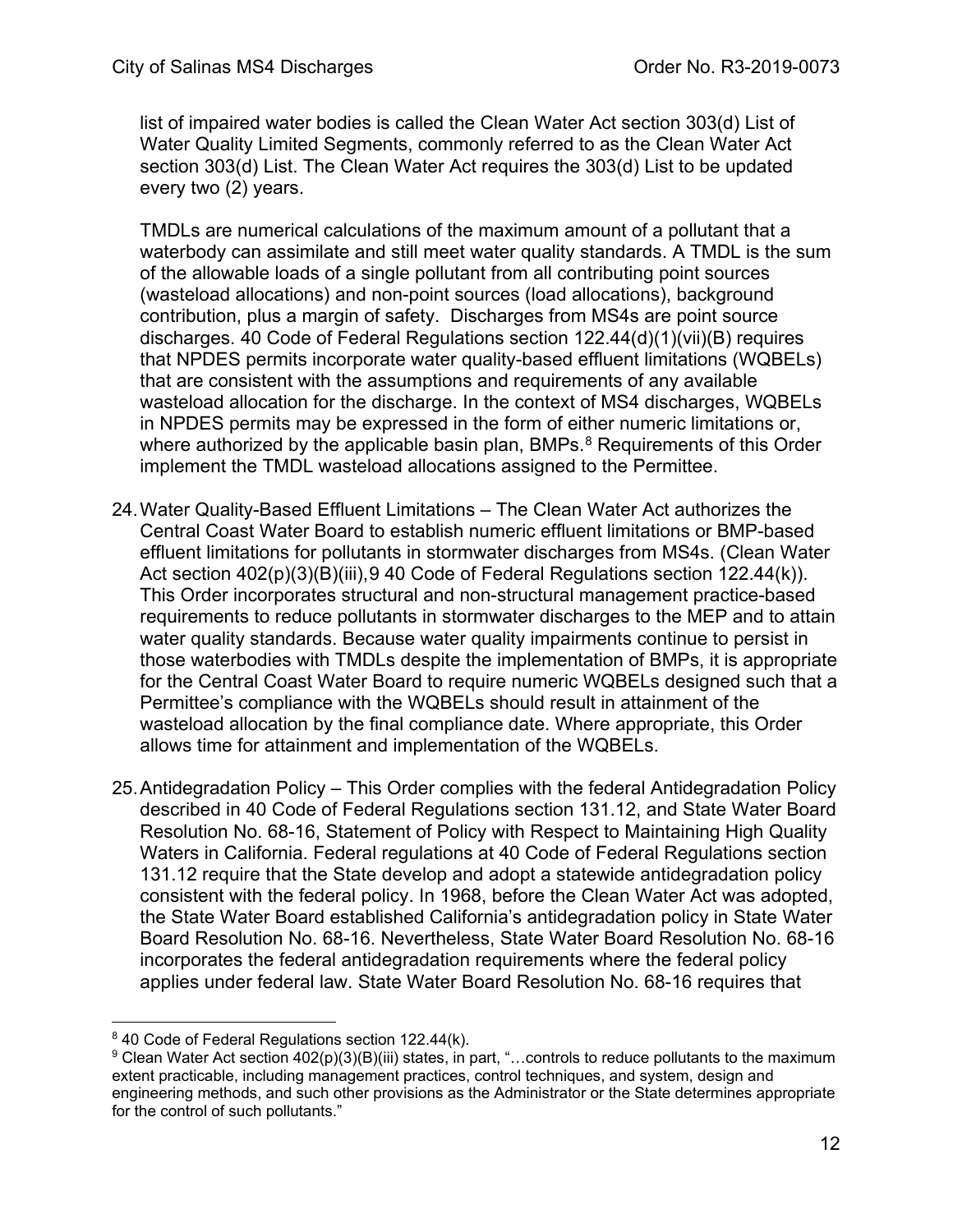existing quality of waters be maintained unless degradation is justified based on findings specified in that resolution. The Basin Plan implements, and incorporates by reference, both the State and federal antidegradation policies. The permitted discharge is consistent with the antidegradation provision of section 131.12 and State Water Board Resolution No. 68-16 as set out in the Fact Sheet.

- 26.Anti-Backsliding Requirements Section 402(o)(2) of the Clean Water Act and federal regulations at 40 Code of Federal Regulations section 122.44(l) prohibit backsliding in NPDES permits. Where the requirement applies, a reissued permit's effluent limitations must be at least as stringent as those in the previous permit. All effluent limitations in this Order are at least as stringent as the effluent limitations in the Permittee's previous permit. This Order's Fact Sheet contains further discussion regarding anti-backsliding.
- 27.Monitoring and Reporting Requirements Clean Water Act section 308(a) and 40 Code of Federal Regulations sections 122.41(h), (j)-(l) and 122.48 require that NPDES permits shall specify monitoring and reporting requirements. Federal regulations applicable to large and medium MS4s also specify additional monitoring and reporting requirements in 40 Code of Federal Regulations sections 122.26(d)(1)(iv)(D), 122.26(d)(1)(v)(B), 122.26(d)(2)(i)(F), 122.26(d)(2)(iii)(D), 122.26(d)(2)(iv)(B)(2), and 122.42(c). Water Code section 13383 authorizes the Central Coast Water Board to establish monitoring, inspection, entry, reporting and recordkeeping requirements as part of the State's NPDES permit program implementation. Monitoring and reporting requirements are provided in Provision K (Monitoring) and Attachment D (Monitoring and Reporting Program) of this Order.
- 28.NPDES Electronic Reporting Rule (eRule) 40 Code of Federal Regulations part 127 requires NPDES permittees to electronically report information and also requires authorized states implementing the NPDES program to ensure that the required minimum set of data in part 127, Appendix A, is electronically transferred to USEPA in a "timely, accurate, complete and nationally consistent manner fully compatible with USEPA's national NPDES data system." The rule does not add new reporting requirements on NPDES regulated entities; rather it substitutes electronic transmission for paper-based filings. The State's existing electronic reporting system for stormwater discharges (Stormwater Multiple Application and Report Tracking System (SMARTS)), which is compliant with USEPA's Cross-Media Electronic Reporting Rule (40 Code of Federal Regulations part 3), does not currently accommodate the collection from MS4 dischargers and reporting to USEPA of all applicable Appendix A data in a "nationally consistent manner fully compatible with USEPA's national NPDES data system." Electronic reporting requirements for those data will be implemented when the State develops an approved system. On April 30, 2019, USEPA proposed changes to the NPDES eRule, in Appendix A, to update data elements applicable to regulated MS4s to be consistent with existing MS4 regulations.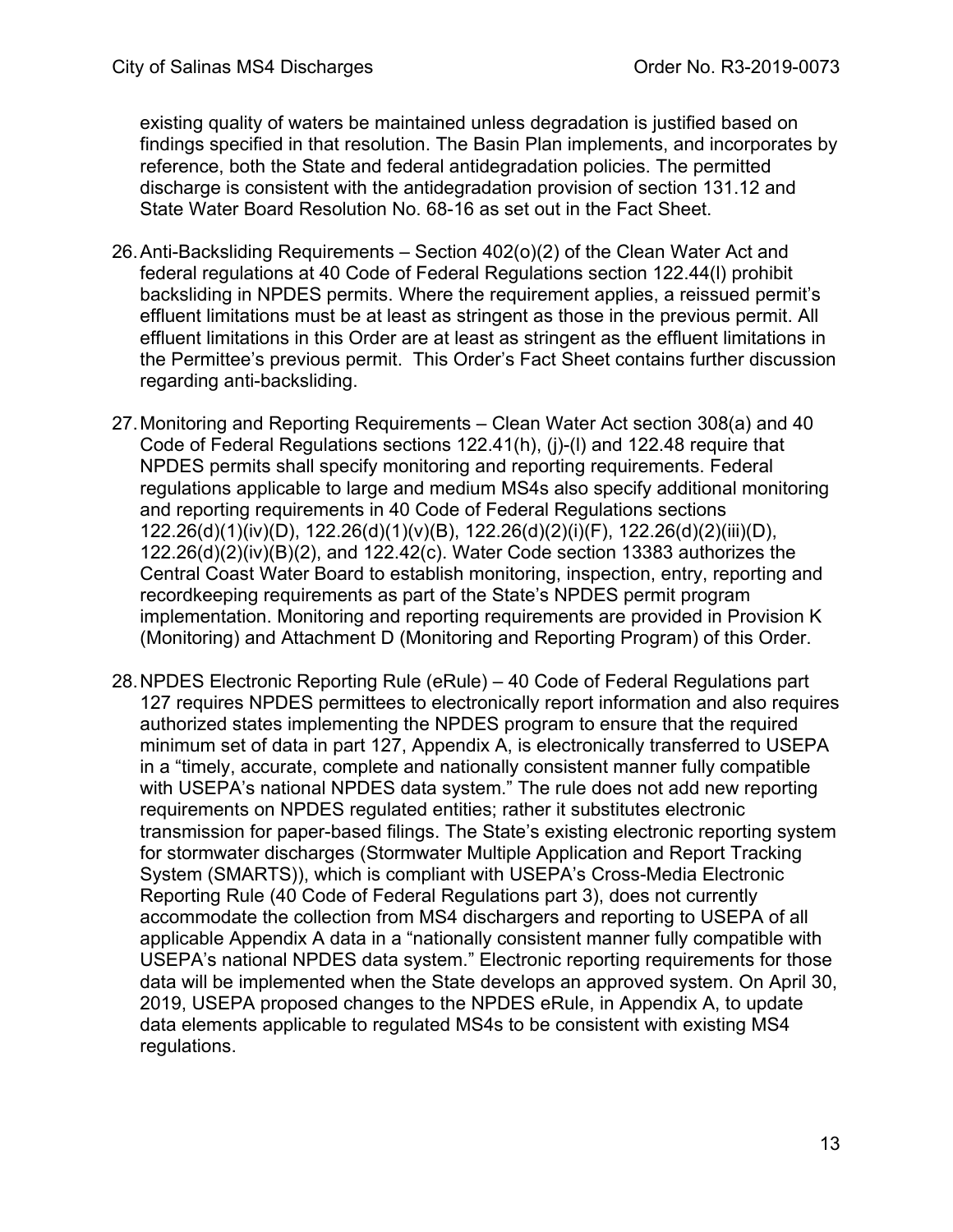29.Standard Provisions – Standard Provisions, which apply to all NPDES permits in accordance with 40 Code of Federal Regulations 122.41, and additional conditions applicable to specified categories of permits in accordance with 40 Code of Federal Regulations 122.42, are provided in Provision D and Attachment E (Standard Provisions) of this Order.

#### **Maximum Extent Practicable Standard**

- 30.MEP is a technology-based standard established by Congress in Clean Water Act section 402(p)(3)(B)(iii) that operators of MS4s shall meet. MEP is a dynamic performance standard that evolves over time. As urban runoff management knowledge increases, meeting the MEP standard requires the Permittee's stormwater management program to be continually assessed and modified to incorporate improved programs, water quality control measures, BMPs, and other program components to address the pollutants of concern. Factors that shall be considered when defining MEP include, but are not limited to the following: effectiveness, regulatory compliance, public acceptance, cost, and technical feasibility. This continual assessment, revision, and improvement of the stormwater management program implementation are expected to ultimately achieve compliance with water quality standards.
- 31.This Order specifies requirements necessary for the Permittee to reduce the discharge of pollutants in urban runoff to the MEP. Provisions L through R establish program requirements for Trash Management, Municipal Maintenance, Illicit Discharge Detection and Elimination, Commercial and Industrial Site Management, Construction Site Management, Post-Construction Requirements, and Public Education and Involvement. The requirements of these programs represent structural and non-structural water quality control measures that are effective, technically feasible, and generally accepted as appropriate as outlined in Attachment H (Fact Sheet). This Order further incorporates an alternative compliance path through the preparation of a Pollutant Load Reduction Plan (PLRP) that allows the Permittee to prioritize water quality issues and propose the specific control measures to address the prioritized issues and achieve the receiving water limitations and water quality-based effluent limitations in accordance with a time schedule. The Central Coast Water Board finds that the programmatic requirements of this Order, including the requirement for preparation of a PLRP, are necessary to meet the MEP standard. The mix of program elements reflects the necessary pollutant reduction expected by the demanding federal MEP standard, but also represents a balancing of competing interests such as effectiveness, ease of implementation, and practicability. To the extent there may be multiple means of achieving pollutant reductions and that there could be trade-offs between program areas with potentially higher costs and greater pollutant reductions, the permit programs are structured to provide the optimum reduction of pollutants necessary to reduce pollutants to the maximum extent practicable.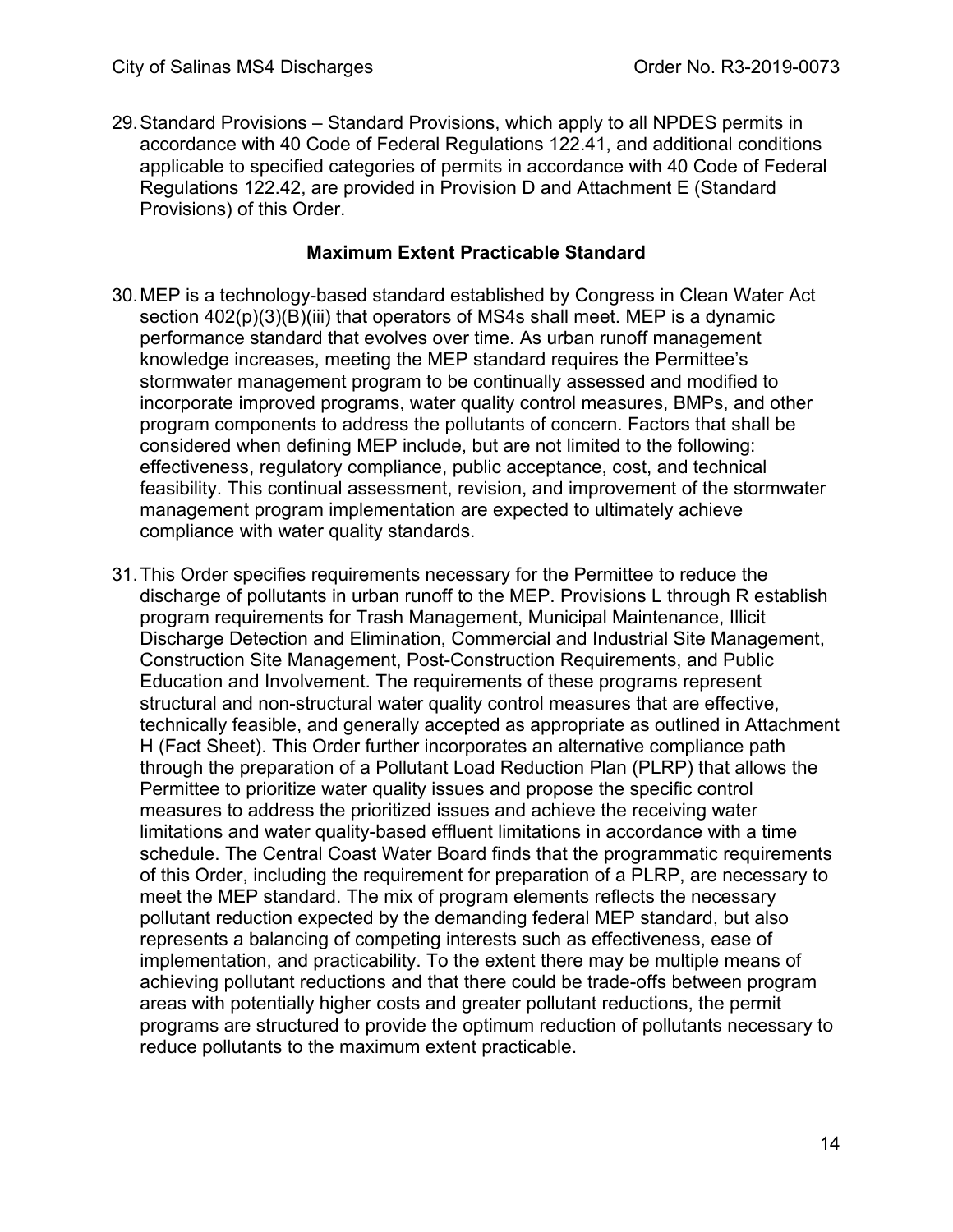#### **Considerations Under Other Federal and State Law and Regulations**

- 32.Endangered Species Acts This Order does not authorize any act that results in the taking of a threatened or endangered species or any act that is now prohibited, or becomes prohibited in the future, under either the California Endangered Species Act (CESA, Fish and Game Code sections 2050 to 2097) or the Federal Endangered Species Act (FESA, 16 United States Code sections 1531 to 1544). The requirements of this Order are designed to maintain water quality and prevent a condition of pollution, contamination or nuisance in waters of the United States. The Permittee remains independently responsible for meeting all applicable requirements under CESA and FESA.
- 33.Economic Considerations When pollutant controls in an NPDES permit are more stringent than federal law requires, Water Code section 13263 requires that the Water Boards consider the factors described in Water Code section 13241 as they apply to those specific restrictions. The Water Boards may not consider those factors to justify imposing pollutant restrictions that are less stringent than the applicable federal regulations require. (*City of Burbank v. State Water Resources Control Bd.* (2005) 35 Cal.4th 613, 618, 626-627.)

The Central Coast Water Board finds that the requirements in this Order are not more stringent than the minimum federal requirements. The requirements of this Order all implement the effective prohibition on the discharge of non-stormwater into the MS4, controls to reduce the discharge of pollutants in stormwater to the MEP, or other provisions that the Central Coast Water Board has determined appropriate to control such pollutants. (*See* 33 United States Code section 1342(p)(3)(B)(iii).) The State Water Board has determined in precedential orders that requiring compliance with receiving water limitations is "appropriate for the control of . . . pollutants" and consistent with the water boards' authority under the Clean Water Act.[10](#page-14-0) Incorporation of water quality-based effluent limitations to achieve receiving water limitations does not exceed Clean Water Act authority where the effluent limitations are consistent with the assumptions and requirements of wasteload allocations established in applicable TMDLs and where it is feasible to calculate them. (40 Code of Federal Regulations sections  $122.44(d)(1(vii)(B)$  and  $122.44(k).$ <sup>11</sup> All requirements in this Order are mandated by federal law under section 402 of the Clean Water Act. Therefore, a Water Code section 13241 analysis is not required.

Even though consideration of California Water Code section 13241 factors is not required for the issuance of this Order, the Central Coast Water Board has considered cost information in issuing this Order in Attachment G (Economic Considerations). The Central Coast Water Board has also considered all of the

<span id="page-14-0"></span><sup>10</sup> State Water Board Orders WQ 99-05, WQ 2001-15, WQ 2015-0075; see also *Defenders of Wildlife v. Browner* (9th Cir. 1999) 191 F.3d 1159.

<span id="page-14-1"></span><sup>11</sup> See USEPA, Memorandum, ["Revisons to the November 22, 20-2 Memorandum 'Establishing Total](https://www3.epa.gov/npdes/pubs/EPA_SW_TMDL_Memo.pdf)  [Maximum Daily Load \(TMDL\) Wasteload Allocations \(WLAs\) for Storm Water Sources and NPDES permit](https://www3.epa.gov/npdes/pubs/EPA_SW_TMDL_Memo.pdf)  [Requirements Based on Those WLAs,](https://www3.epa.gov/npdes/pubs/EPA_SW_TMDL_Memo.pdf)" (Nov. 26, 2014). Web. 20 June 2019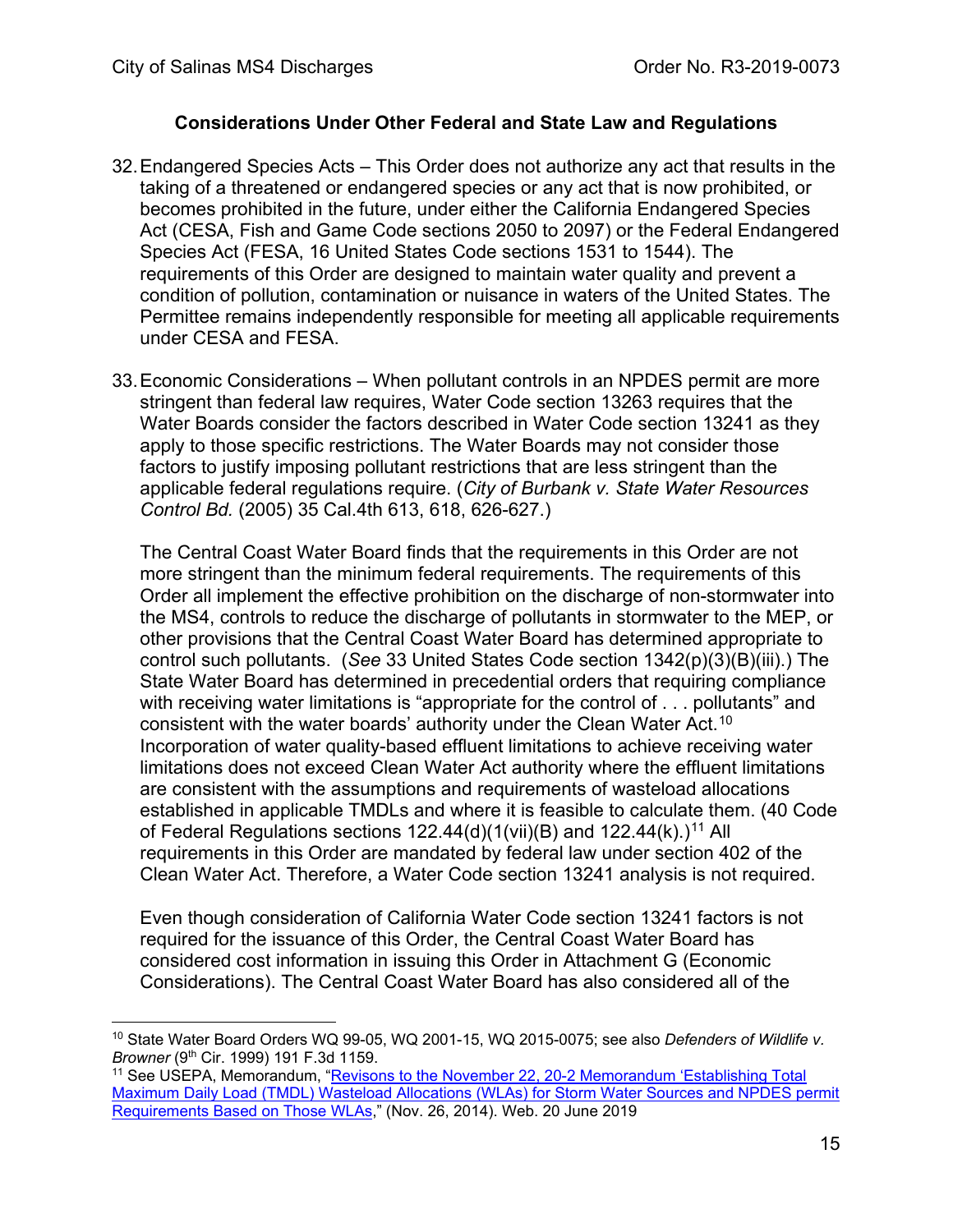evidence that has been presented to the Central Coast Water Board regarding the California Water Code section 13241 factors in adopting this Order. The Central Coast Water Board finds that the requirements in this Order are reasonably necessary to protect beneficial uses identified in the Basin Plan and the economic information related to costs of compliance and other California Water Code section 13241 factors are not sufficient to justify failing to protect those beneficial uses and that failure to protect the beneficial uses would be inconsistent with the requirements of federal law. Where appropriate, the Central Coast Water Board will consider providing the Permittee with additional time to implement control measures to achieve final water quality-based effluent limitations and/or water quality standards.

- 34.Unfunded Mandates No provision of this Order constitutes an unfunded state mandate subject to subvention under Article XIIIB, Section (6)(a) of the California Constitution. Article XIIIB, Section (6)(a) provides that whenever "any state agency mandates a new program or higher level of service on any local government, the state shall provide a subvention of funds to reimburse that local government for the costs of the program or increased level of service." The requirements of this Order do not constitute state mandates that are subject to a subvention of funds for the reasons described in Attachment H (Fact Sheet).
- 35.California Environmental Quality Act The issuance of waste discharge requirements and NPDES permit coverage for the discharge of runoff from MS4s to waters of the United States is exempt from the requirement for preparation of environmental documents under the California Environmental Quality Act (CEQA) (Public Resources Code (PRC), Division 13, Chapter 3, section 21000 et seq.) in accordance with Water Code section 13389.
- 36.Coastal Zone Act Reauthorization Amendments Section 6217(g) of the Coastal Zone Act Reauthorization Amendments of 1990 requires coastal states with approved coastal zone management programs to address non-point pollution impacting or threatening coastal water quality. Coastal Zone Act Reauthorization Amendments addresses five sources of non-point pollution: agriculture, silviculture, urban, marinas, and hydromodification. This NPDES permit addresses the management measures required for the urban category, with the exception of septic systems. The adoption and implementation of this NPDES permit relieves the Permittee from developing a non-point source plan, for the urban category, under Coastal Zone Act Reauthorization Amendments. The Central Coast Water Board addresses septic systems through the administration of other programs.
- 37.Stormwater Resource Planning The Stormwater Resource Planning Act, Water Code sections 10560 – 10565, authorizes the Permittee to develop a Stormwater Resource Plan to list, prioritize, and implement multi-benefit projects geared towards capturing stormwater and dry weather runoff. The Permittee is required to have a Stormwater Resource Plan as a condition of receiving funding for stormwater and dry weather runoff capture projects from any approved bond measure. This Order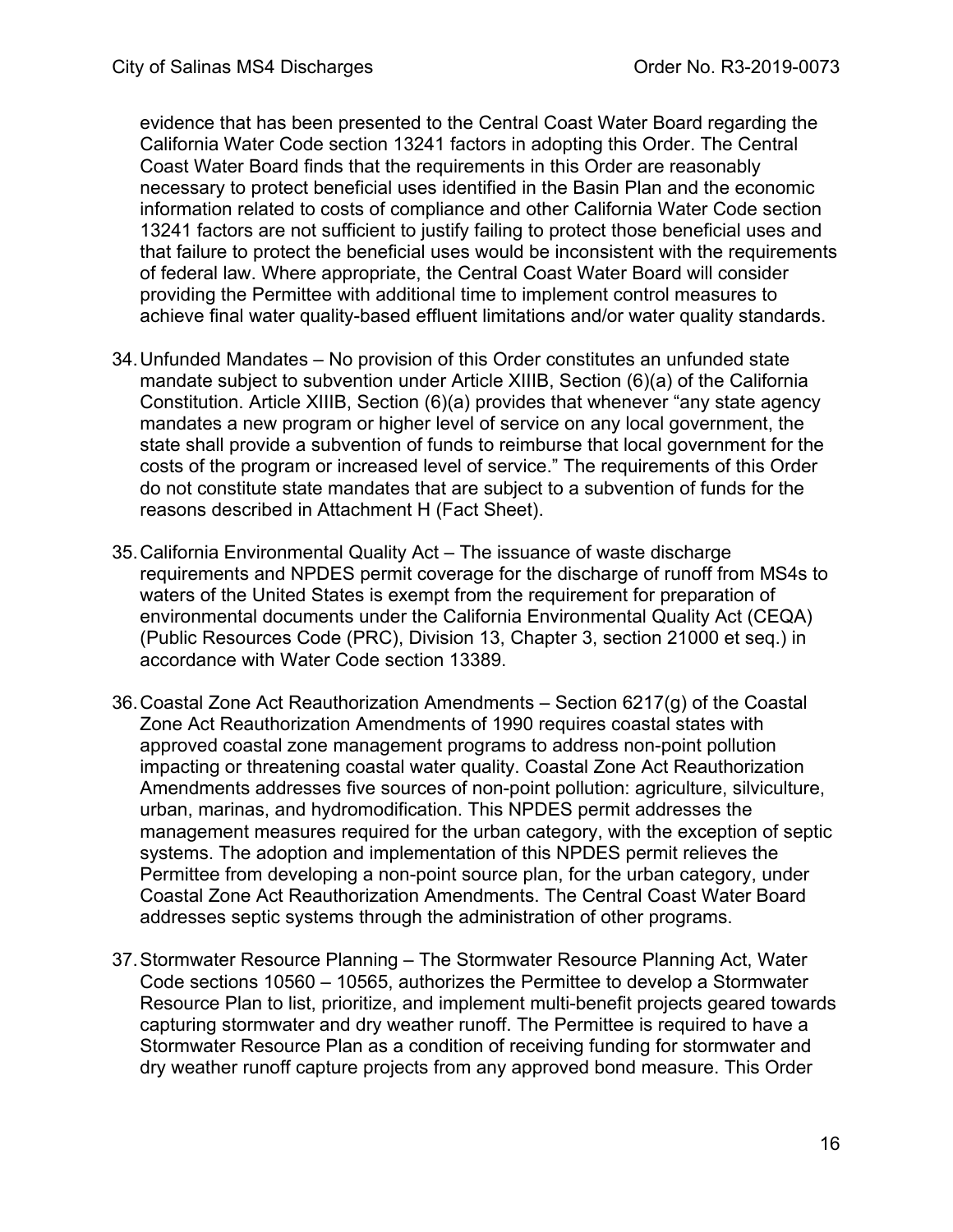encourages the Permittee to develop a stormwater management program that promotes the use of stormwater as a resource.

38.Human Right to Water Law –This Order is consistent with Water Code section 106.3 which establishes the policy of the State of California that every human being has the right to safe, clean, affordable, and accessible water adequate for human consumption, cooking, and sanitary purposes. Central Coast Water Board Resolution R3-2017-0004 affirms the policy. This Order promotes that policy by requiring receiving waters to meet adopted water quality standards that are designed to protect human health and ensure that water is safe for domestic use and by regulating discharges to minimize loading to attain the highest water quality which is reasonable, considering all demands being made on those waters and the total values involved. (Water Code, sections 13000, 13050, subdivisions (i)-(m), 13240, 13241, 13263; State Water Board Resolution No. 68-16.) This Order includes actions to improve conditions for socio-economically disadvantaged communities and persons experiencing homelessness. This Order develops new or enhances existing systems to collect the data needed to identify and track individuals and communities that do not have, or are at risk of not having, safe, clean, affordable, and accessible water adequate for human consumption, cooking, and sanitary purposes. The public process to consider this Order adoption provided opportunities for stakeholders, including disadvantaged communities, to provide meaningful input on the Order requirements that affect their communities.

#### **State Water Board and Central Coast Water Board Decisions and Guidance**

39.Compliance with Receiving Water Limitations – The provisions of this Order regarding receiving water limitations and the compliance pathways outlined in Provision F (Pollutant Load Reduction Plan) are consistent with language established in State Water Board Order WQ 99-05 and State Water Board Order WQ 2015-0075. State Water Board Order WQ 2015-0075 affirmed that MS4 permits shall, consistent with Order WQ 99-05, require that discharges from the MS4s not cause or contribute to exceedances of water quality standards, that compliance with these receiving water limitations may be achieved through an iterative process, but that good faith engagement in the iterative process does not constitute compliance with the receiving water limitations. However, Order WQ 2015-0075 also directed that the permit should include a rigorous and transparent alternative compliance pathway that encourages watershed-based approaches and multi-benefit projects through which the MS4 may be deemed in compliance with the receiving water limitations and other water quality-based limitations. Consistent with State Water Board precedent, the receiving water limitations in this Order provide that stormwater discharges from MS4s shall not cause or contribute to exceedances of water quality standards. This Order includes alternative compliance pathways, i.e. the Pollutant Load Reduction Plan options, to ensure that the Permittee effectively marshals its resources in order to make continual progress toward attainment of applicable water quality standards, while being deemed in compliance with receiving water limitations or water quality-based effluent limitations. The iterative process laid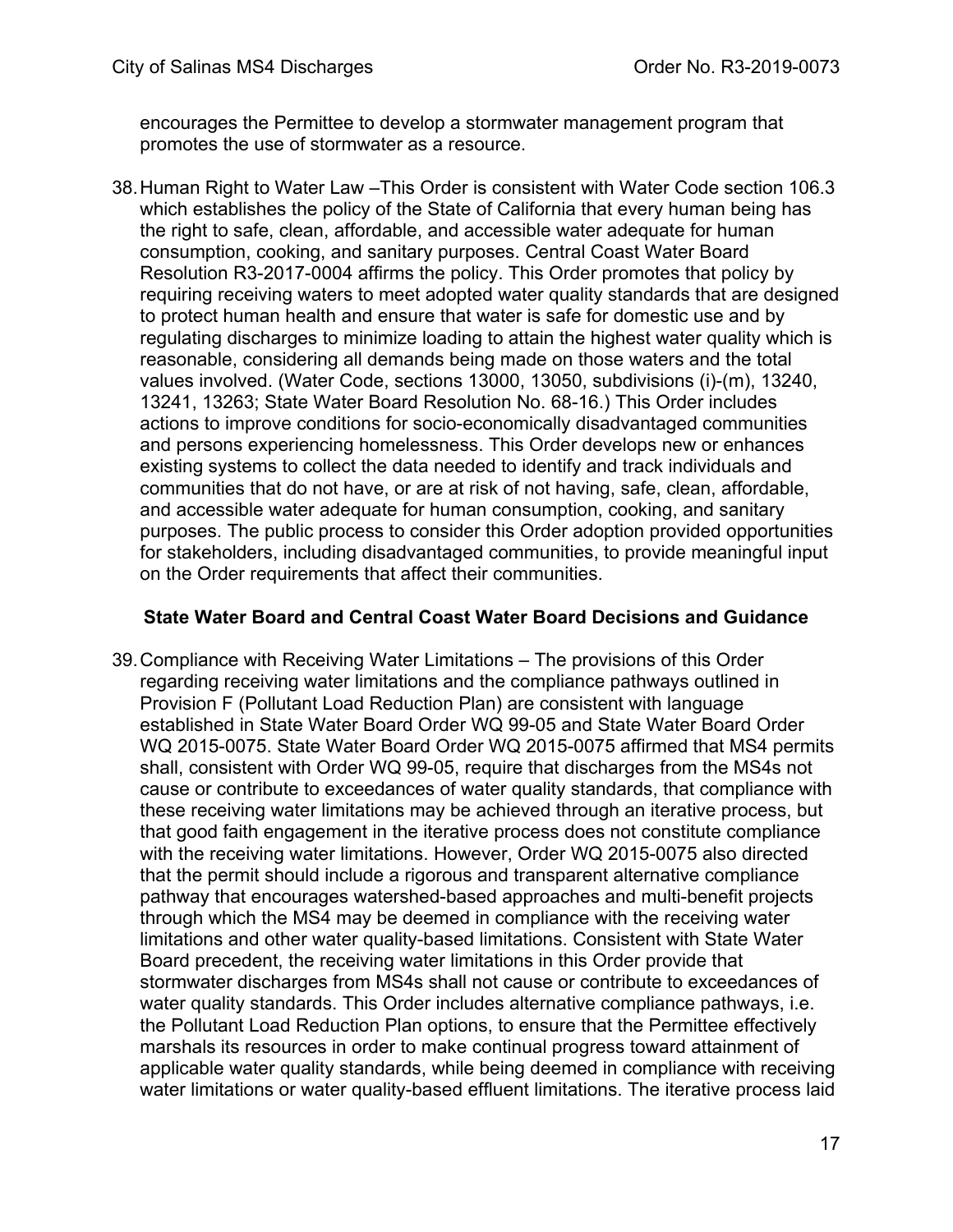out in Order WQ 99-05 is incorporated into the iterative process of Option 2 of the Pollutant Load Reduction Plan provisions.

- 40.Post-Construction Stormwater Management Requirements This Order incorporates the Central Coast Water Board Resolution No. R3-2013-0032, approving Post-Construction Stormwater Management Requirements for Development Projects in the Central Coast Region (Central Coast Post-Construction Requirements). The Central Coast Post-Construction Requirements are appropriate and effective requirements for the Permittee to apply to development projects, in order to protect watershed processes so that beneficial uses of receiving waters affected by stormwater management are maintained and, where applicable, restored.
- 41.Response to Climate Change The State Water Board's Resolution No. 2017-0012: "Comprehensive Response to Climate Change," requires a proactive approach to climate change in all California Water Board actions, with the intent to embed climate change consideration into all programs and activities. Aligning with Resolution No. 2017-0012, this Order promotes stormwater capture and use projects to provide flood protection, augment local water supply, and increase water supply reliability as a climate adaptation strategy, in addition to water quality benefits and enhanced aquatic habitats.

### **Administrative Findings**

- 42.Delegation of Authority to the Executive Officer The Central Coast Water Board by prior resolution has delegated limited authority to its Executive Officer to act on the Central Coast Water Board's behalf pursuant to Water Code section 13223. Therefore, the Central Coast Water Board Executive Officer is authorized to act on the Central Coast Water Board's behalf on all matters within this Order that have been delegated unless such delegation is unlawful under Water Code section 13223 or this Order explicitly states otherwise.
- 43. Public Process In accordance with California and federal laws and regulations, the Central Coast Water Board notified the Permittee, interested agencies and interested persons of its intent to prescribe waste discharge requirements and an NPDES permit for the control of discharges into and from the Permittee's MS4 to waters of the United States. The Central Coast Water Board has provided an opportunity to submit written comments and recommendations as well as provide oral feedback during public workshops. The Central Coast Water Board has, at a public meeting on September 20, 2019, heard and considered all comments pertaining to the terms and conditions of this Order. Details regarding public process are provided in Attachment H (Fact Sheet).
- 44.Effective Date This Order serves as an NPDES permit pursuant to Clean Water Act section 402 and becomes effective on October 1, 2019, provided that the Regional Administrator, USEPA, Region IX; or National Oceanic and Atmospheric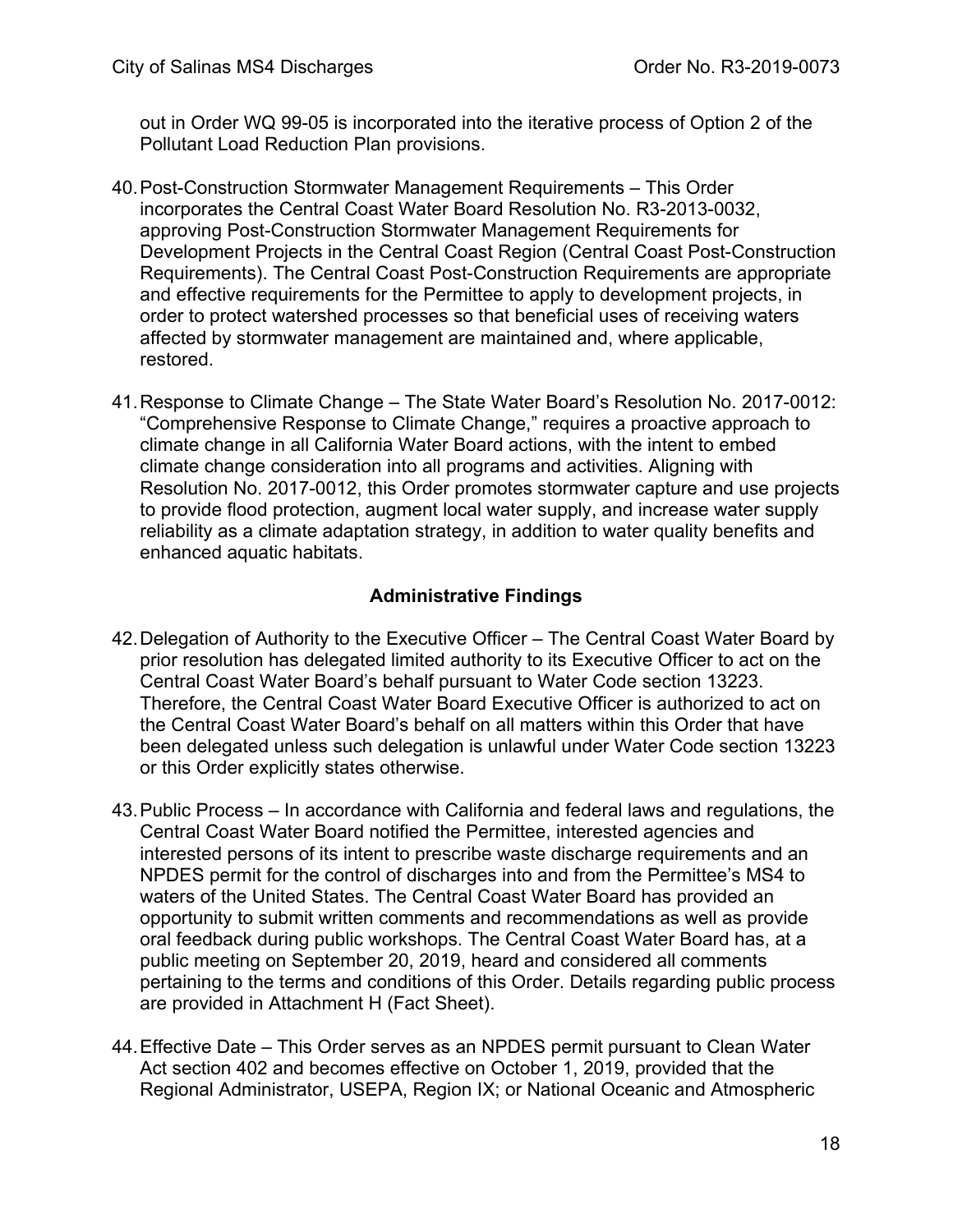Administration, Monterey Bay National Marine Sanctuary (MBNMS), does not object to this Order. If the USEPA or MBNMS objects to its issuance, this Order shall not become effective until such objection is withdrawn.

45.Review by the State Water Board – Any person aggrieved by this action of the Central Coast Water Board may petition the State Water Board to review the action in accordance with Water Code section 13320 and California Code of Regulations, Title 23, sections 2050, et seq. The State Water Board must receive the petition by 5:00 p.m., thirty (30) days after the Central Coast Water Board action, except that if the thirtieth day following the action falls on a Saturday, Sunday or State holiday, the petition must be received by the State Water Board by 5:00 p.m. on the next business day. Copies of the law and regulations applicable to filing petitions will be provided upon request or may be found on the [State Water Board's website](https://www.waterboards.ca.gov/public_notices/petitions/water_quality/wqpetition_instr.shtml) or will be provided upon request.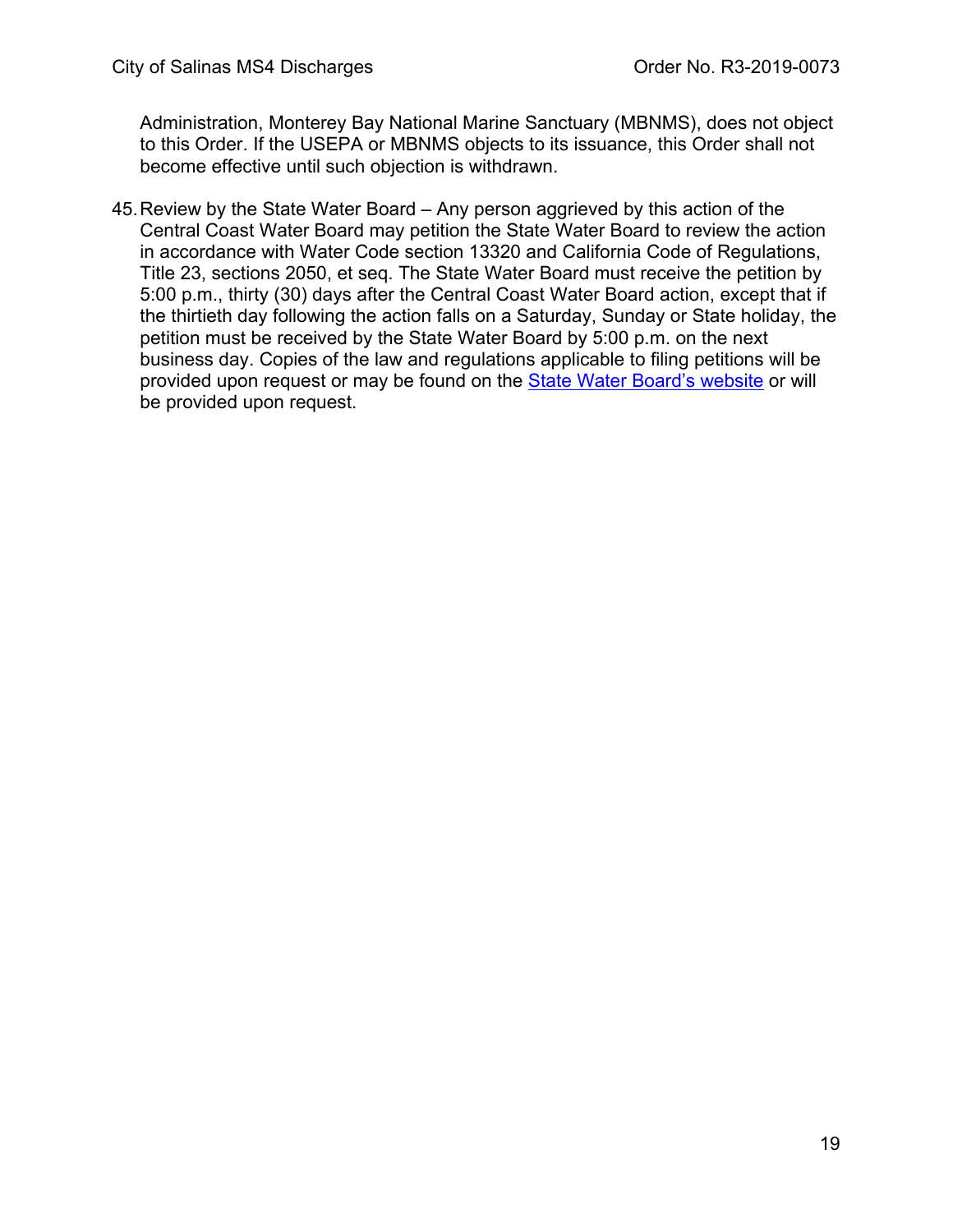<span id="page-19-0"></span>**THEREFORE, IT IS HEREBY ORDERED** that Order No. R3-2012-0005 is rescinded, and that the Permittee, in order to meet the provisions contained in Division 7 of the California Water Code (commencing with section 13000), and regulations, plans, and policies adopted thereunder, and the provisions of the Clean Water Act and regulations and guidelines adopted thereunder, shall comply with the following requirements:

# <span id="page-19-1"></span>**A. Discharge Prohibitions**

- 1) General Prohibitions
	- a) Discharges into and from the MS4 in a manner causing, or threatening to cause, a condition of pollution, contamination, or nuisance (as defined in section 13050 of the California Water Code) in Waters of the State of California or Waters of the United States are prohibited.
	- b) Discharges into and from the MS4 shall not violate any applicable prohibition in the Water Quality Control Plan, Central Coast Region (Basin Plan); or, in other State Water Board policies and plans for water quality control, including specifically:
		- i) Trash Discharge Prohibition<sup>[12](#page-19-2)</sup> The discharge of trash to surface waters of the State and the deposition of trash where it may be discharged into surface waters of the State is prohibited. Compliance with the prohibition shall be achieved as specified in Provision L (Trash Management).

#### 2) Non-Stormwater Discharge Prohibitions

- a) The Permittee shall effectively prohibit non-stormwater discharges to the Permittee's MS4 and receiving waters or another MS4, except as allowed under this Provision, or unless such discharges are authorized by a separate NPDES permit. The following categories of non-stormwater discharges are not prohibited provided any significant pollutant discharges and significant impacts are identified and appropriate control measures are implemented to minimize identified significant pollutant discharges and impacts of such discharges:
	- i) Water line flushing;
	- ii) Diverted stream flows;
	- iii) Rising groundwaters;
	- iv) Uncontaminated groundwater infiltration [as defined by 40 Code of Federal Regulations section  $35.2005(20)$ ]; $^{\rm 13}$  $^{\rm 13}$  $^{\rm 13}$
	- v) Uncontaminated pumped groundwater;

<span id="page-19-2"></span><sup>&</sup>lt;sup>12</sup> At this time, the Trash Provisions, establishing a prohibition of discharge of Trash, for the Water Quality Control Plan for Inland Surface Waters, Enclosed Bays, and Estuaries of California Plan (ISWEBE Plan) are found in the Trash Amendments, adopted by the State Water Board on April 7, 2015, at Appendix E of the Final Staff Report to the Amendment to the Water Quality Control Plan for the Ocean Waters of California to Control Trash and Part 1 Trash Provisions of the Water Quality Control Plan for the ISWEBE Plan. The State Water Board plans to incorporate the Part 1 Trash Provisions to the ISWEBE Plan, once it is adopted.

<span id="page-19-3"></span> $13$  Uncontaminated groundwater infiltration is water other than wastewater that enters the MS4 (including foundation drains) from the ground through such means as defective water pipes, pipe joints, connections, or manholes. Infiltration does not include, and is distinguished from, inflow.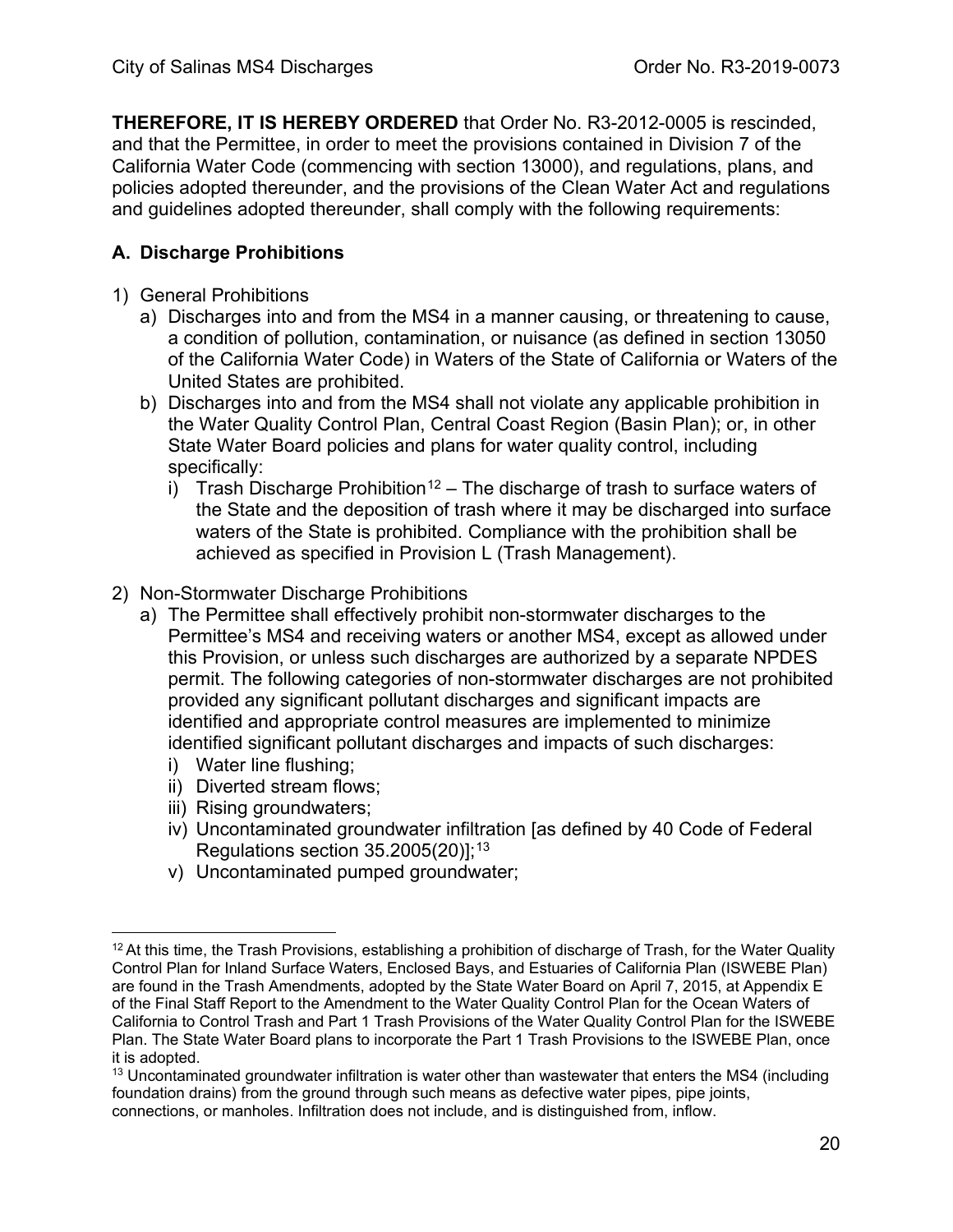- vi) Discharges from potable water sources; [14](#page-20-0)
- vii) Foundation drains;
- viii)Air conditioning condensation;
- ix) Springs;
- x) Water from crawl space pumps;
- xi) Footing drains;
- xii) Individual residential car washing;
- xiii)Flows from riparian habitats and wetlands;
- xiv) Dechlorinated/debrominated swimming pool/spa discharges; [15](#page-20-1)
- xv) Essential non-emergency $^{\mathsf{16}}$  $^{\mathsf{16}}$  $^{\mathsf{16}}$  and emergency firefighting activities; $^{\mathsf{17}}$  $^{\mathsf{17}}$  $^{\mathsf{17}}$
- xvi) Incidental Runoff<sup>[18](#page-20-4)</sup> from landscape irrigation and lawn watering; and
- xvii) Irrigation water.<sup>[19](#page-20-5)</sup>
- b) When the Permittee or the Central Coast Water Board Executive Officer identifies any non-stormwater discharge category listed above as a potential significant source of pollutants to receiving waters or physically interconnected MS4, or poses a threat to beneficial uses, the Permittee shall either:
	- i) Prohibit the discharge category from entering the Permittee's MS4;
	- ii) Authorize the discharge category but require responsible parties to implement appropriate or additional BMPs such that discharges are no longer a source of pollutants to receiving waters; or

<span id="page-20-2"></span> $16$  This includes firefighting training activities, which simulate emergency responses, and routine maintenance and testing activities necessary for the protection of life and property, including building fire suppression system maintenance and testing (e.g., sprinkler line flushing) and fire hydrant testing and maintenance. Structural and non-structural BMPs shall be implemented to reduce pollutants from essential non-emergency firefighting activities based on the CALFIRE, Office of the State Fire Marshal's Water-Based Fire Protection Systems Discharge Best Management Practices Manual (September 2011, prepared in cooperation with State Water Board) for water-based fire protection system discharges, and based on a local BMP manual for fire training activities and post-emergency firefighting activities.

<span id="page-20-3"></span> $17$  Emergency firefighting flows (e.g., discharges necessary for the protection of life or property such as building fire suppression system maintenance discharges or sprinkler line flushing) do not require immediate implementation of BMPs and are not classified as prohibited non-stormwater. Discharges from vehicle washing, building fire suppression system maintenance and testing (e.g., sprinkler line flushing), fire hydrant maintenance and testing, and other routine maintenance activities are not considered emergency firefighting activities.

<span id="page-20-0"></span><sup>&</sup>lt;sup>14</sup> Discharges from drinking water supplier distribution systems, provided appropriate BMPs are implemented based on the American Water Works Association (California-Nevada Section) Best Management Practices (BMP) Manual for Drinking Water System Releases (2014) or equivalent industry standard BMP manual.

<span id="page-20-1"></span><sup>15</sup> Dechlorinated/debrominated swimming pool/spa discharges do not include swimming pool/spa filter backwash or swimming pool/spa water containing bacteria, detergents, wastes, or algaecides, or any other chemicals including salts from pools commonly referred to as "salt water pools" in excess of applicable water quality objectives.

<span id="page-20-4"></span><sup>&</sup>lt;sup>18</sup> Incidental Runoff is only permitted after the Permittee has reduced Incidental Runoff to the MEP per the requirements in Provision N.5 [Illicit Discharge Detection and Elimination: Incidental Runoff and Excessive Water Application].

<span id="page-20-5"></span> $19$  Unless an agricultural discharge constitutes a point source discharge to the Permittee's MS4 the Permittee shall be deemed to have "effectively prohibited" irrigation water in compliance with Provision A.3 if it demonstrates to the Central Coast Water Board that it has taken measures to seek voluntary cooperation or employ regulatory controls, if available, to control the discharge of pollutants in agricultural discharges.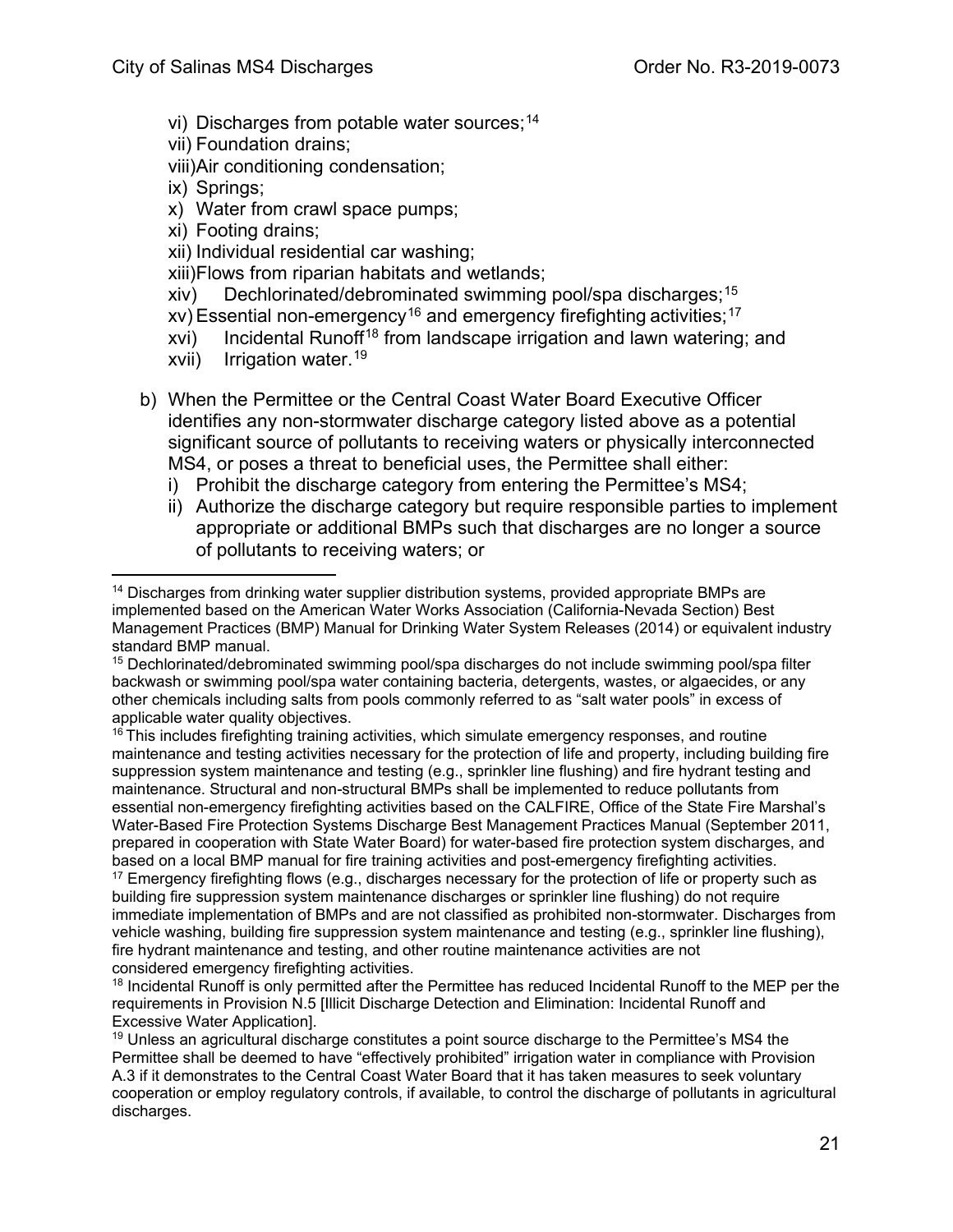iii) Coordinate with Central Coast Water Board staff to ensure the source of nonstormwater discharge obtains appropriate coverage under separate Regional or State Water Board permit. The Permittee shall effectively prohibit the discharge until such permit coverage becomes effective.

### <span id="page-21-0"></span>**B. Effluent Limitations**

- 1) Technology Based Effluent Limitations The Permittee shall reduce pollutants in stormwater discharges from the Permittee's MS4 to the MEP. $^\mathrm{20}$  $^\mathrm{20}$  $^\mathrm{20}$
- 2) Water Quality-Based Effluent Limitations and Compliance Schedules
	- a) Water Quality-Based Effluent Limitations The Permittee shall comply with applicable interim and final water quality-based effluent limitations and the associated compliance schedules that implement wasteload allocations established in TMDLs identified in Attachment C.<sup>[21](#page-21-2)</sup> Compliance with this provision constitutes compliance with the receiving water limitations in Provision C.1 for the waterbody-pollutant combinations addressed by the TMDLs.
	- b) TMDLs Where Final Compliance Deadlines Have Passed Where the Permittee believes that additional time to comply with final water quality-based effluent limitations is necessary, it shall request, no less than 90 days prior to the final compliance deadline, a time schedule order pursuant to Water Code section 13300 for the Central Coast Water Board's consideration. At a minimum, a request for a time schedule order shall include the following:
		- i) Data demonstrating the current quality of the MS4 discharge(s) in terms of the applicable wasteload allocation units (i.e., concentration and/or load) of the target pollutant(s) to the receiving waters subject to the TMDL;
		- ii) A description and chronology of structural controls and source control efforts, carried out by the Permittee since the effective date of the TMDL, to reduce the pollutant load in the MS4 discharges to the receiving waters subject to the TMDL;
		- iii) Justification of the need for additional time to achieve the water quality-based effluent limitations;
		- iv) The specific actions the Permittee will take in order to meet the TMDL requirements and a time schedule of interim and final deadlines proposed to implement those actions; and
		- v) A demonstration that the time schedule requested is as short as possible, considering the technological, operational, and economic factors that affect the design, development, and implementation of the control measures that are necessary to comply with the effluent limitation(s).

<span id="page-21-1"></span> $20$  For the purposes of this Order, implementation of a stormwater management program, in a manner consistent with this Order, satisfies the requirement to control pollutants in stormwater discharges to the maximum extent practicable.

<span id="page-21-2"></span> $21$  For TMDLs assigning the Permittee wasteload allocations approved after Order adoption, within one year of approval by the Office of Administrative Law, the Permittee shall update the PLRP to address the new TMDL.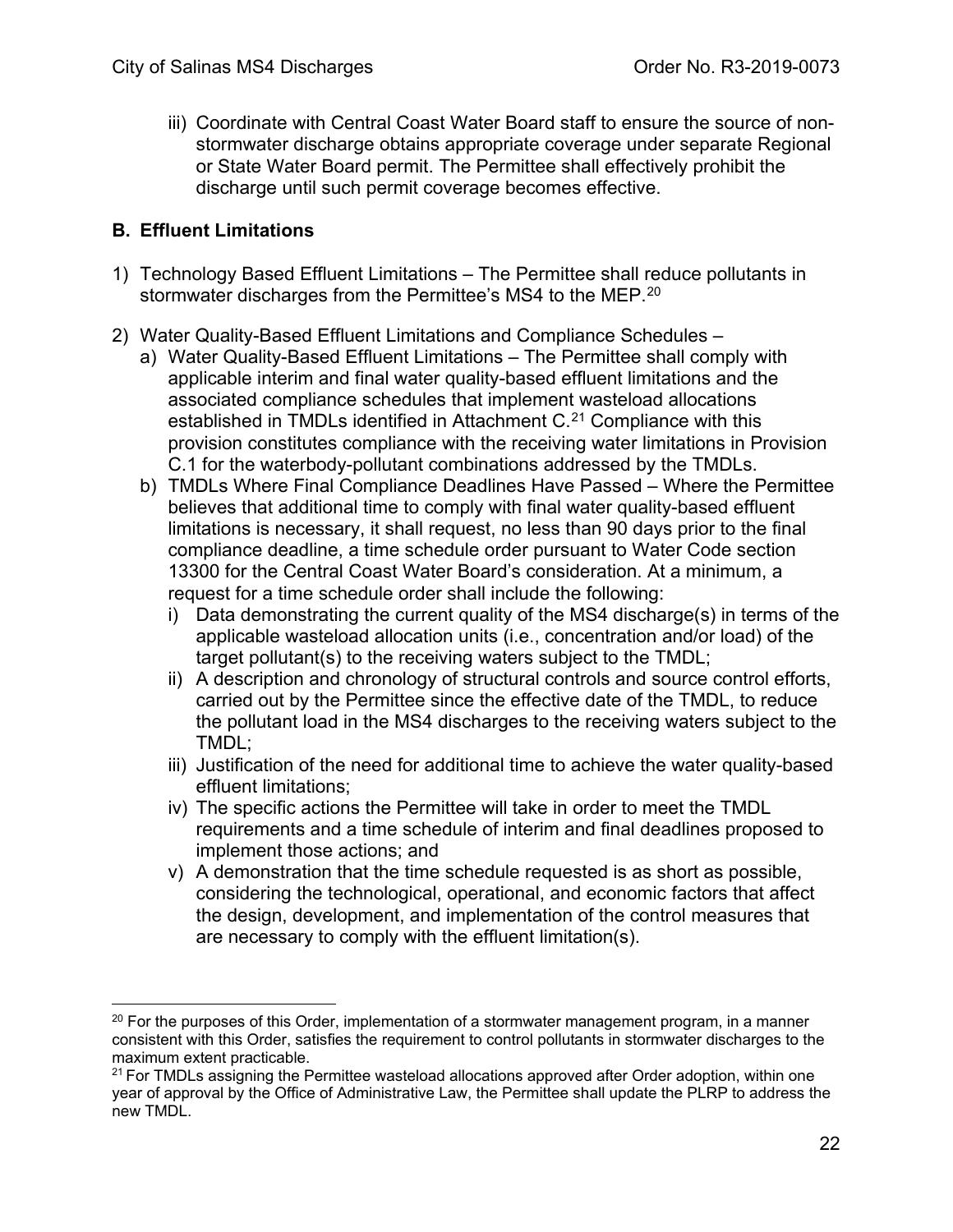# <span id="page-22-0"></span>**C. Receiving Water Limitations[22](#page-22-3)**

- 1) Discharges from the MS4 shall not cause or contribute to exceedances of water quality standards in any receiving waters (hereinafter "receiving water limitations"), including but not limited to all applicable provisions contained in:
	- a) The Central Coast Water Board's Basin Plan;
	- b) State Water Board policies and plans for water quality control, including specifically:
		- i) Trash Water Quality Objective<sup>[23](#page-22-4)</sup> Trash<sup>\*[24](#page-22-5)</sup> shall not be present in inland surface waters, <sup>[25](#page-22-6)</sup> enclosed bays, estuaries, and along shorelines or adjacent areas in amounts that adversely affect beneficial uses or cause nuisance.
	- c) Priority pollutant criteria promulgated by the USEPA through the following:
		- i) National Toxics Rule; and
		- ii) California Toxics Rule. [26](#page-22-7)

### <span id="page-22-1"></span>**D. Standard Provisions**

The Permittee shall comply with all Standard Provisions included in Attachment E.

### <span id="page-22-2"></span>**E. General Provisions**

- 1) General Requirements The Permittee shall comply with each requirement listed below.
	- a) Transition from Existing Stormwater Management Program Continue to implement the Permittee's existing stormwater management program, including actions within each of the six categories of minimum control measures consistent with 40 Code of Federal Regulations section 122.26(d)(2)(iv), until the Permittee implements the corresponding components in this Order. For existing stormwater management program components with no corresponding component in this Order, the Permittee may cease implementation of those items upon this Order's effective date.
	- b) Timelines for Implementation Unless otherwise specified, within 6 months after the effective date of this Order, comply with all the requirements of this Order, including all Attachments. Implement all plans, reports, and other documents required by the Order and outlined in Attachment F (Summary of Milestones and Deadlines), and any amendments or modifications to those plans, reports, and other documents as required by the Central Coast Water Board or Central Coast

<span id="page-22-3"></span> $22$  The Permittee may comply with Provision C by achieving full compliance with applicable requirements in Provision F (Pollutant Load Reduction Plan).

<span id="page-22-4"></span> $23$  The Trash Provisions establish a water quality objective for trash.

<span id="page-22-5"></span> $24$  All terminology marked with an asterisk are defined within the Trash Amendments glossary and definition of terms.<br><sup>25</sup> Inland Surface Waters are all surface waters of the State that do not include the ocean, enclosed bays,

<span id="page-22-6"></span>or estuaries as defined in the State Water Board's Water Quality Control Plan for Enclosed Bays and Estuaries.<br><sup>26</sup> If a water quality objective and a California Toxics Rule criterion are in effect for the same priority

<span id="page-22-7"></span>pollutant, the more stringent of the two applies.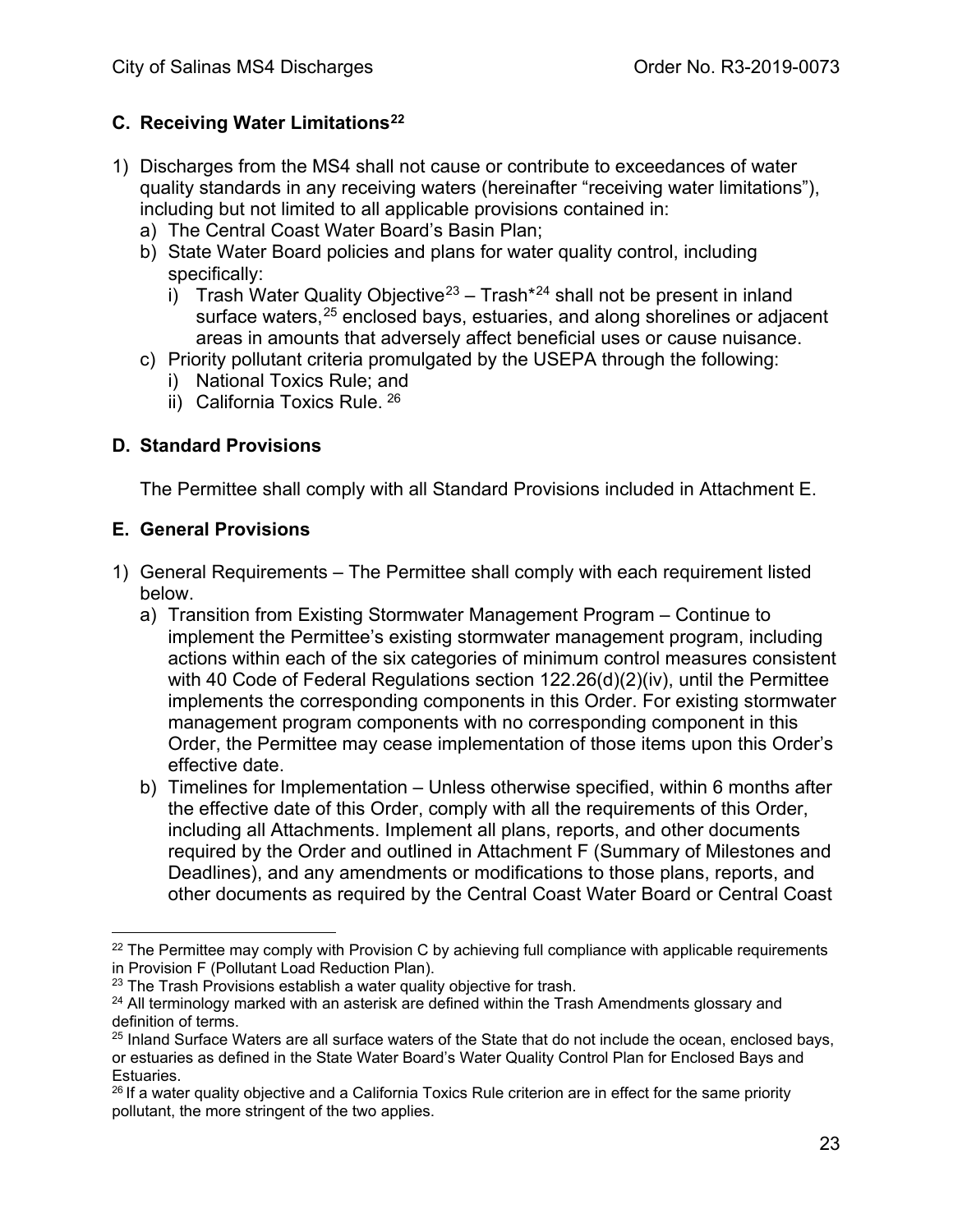Water Board Executive Officer. Prior to 6 months after the effective date of this Order, the Permittee may request from the Central Coast Water Board Executive Officer additional time (up to the end of Year 1), to complete activities due within Year 1, so long as the Permittee justifies the need (e.g., fiscal resources, planning processes, staff availability) for the additional time.

- c) Inter-agency Coordination Coordinate among the Permittee's internal departments and agencies to facilitate the implementation of the requirements of this Order.
- d) Intra-agency Coordination Participate in intra-agency coordination necessary to successfully implement the provisions of this Order.
- e) Effective Program Develop, maintain, implement, and enforce an effective stormwater management program that meets each requirement of this Order, reduces pollutants in discharges from the MS4 to the MEP, and protects watershed processes, water quality, and beneficial uses.
- 2) Order Coverage Area The Order coverage area is the incorporated area of the City of Salinas. Any areas annexed into the City of Salinas shall become part of the Order coverage area.
- 3) Fees The fee for enrollment under this Order is payable to the "State Water Resources Control Board" and shall be based on Title 23, California Code of Regulations, section 2200, which is available at the State Water Board's website.
- 4) Stormwater Management Program Support Tools Where applicable, the Permittee shall develop and maintain supporting tools, documents, and procedures (e.g., standard operating procedures, assessment and inspection procedures, checklists, inspection forms, stormwater pollution prevention plans) necessary to effectively implement the requirements of this Order.
- 5) Permittee Staff Responsibilities The Permittee shall maintain current documentation identifying the staff and department responsible for implementing each Order requirement; organization chart(s); and the structure of management/leadership positions responsible for compliance with each Order requirement.
- 6) Permittee Staff Training The Permittee shall ensure all municipal staff whose job duties are related to implementing the requirements of this Order, have the knowledge and understanding necessary to effectively implement the requirements of this Order.
- 7) Contracted Staff The Permittee shall ensure all staff and entities contracted by the Permittee to implement any requirements of this Order adhere to all applicable requirements of this Order that would apply to municipal staff. The Permittee shall perform oversight of activities performed by others to ensure the effective implementation of the requirements of this Order.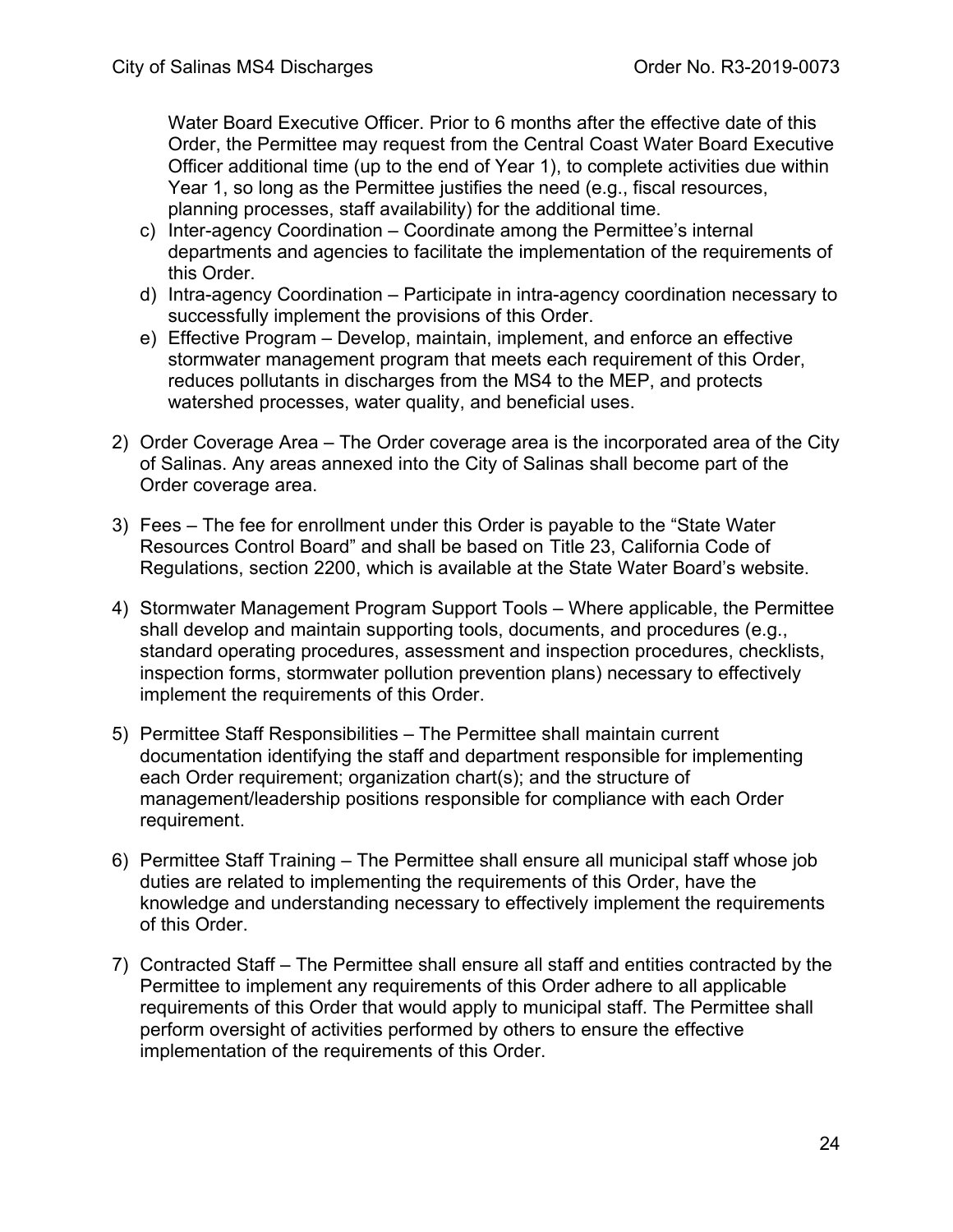- 8) Electronic Submittals Unless otherwise directed by the Central Coast Water Board Executive Officer, the Permittee shall electronically submit or upload all application, plans, reports (see Provision K for alternate electronic submittal requirements for monitoring and reporting), changes of information, and any other documents required by this Order using Stormwater Multiple Application and Report Tracking System (SMARTS).<sup>[27](#page-24-0)</sup> The Permittee is further required to electronically report applicable data listed in Appendix A of the NPDES Electronic Reporting Rule (eRule), 40 Code of Regulations part 127, as updated by revisions to the eRule, when an approved electronic reporting system becomes available. Plans, reports and any other documents shall comply with the signatory requirements of Attachment E (Standard Provisions) and be submitted with a cover letter that identifies all attachments.
- 9) Recordkeeping The Permittee must keep records to document and demonstrate compliance with each requirement of this Order (including records specified by this Order and not specified by this order). The records must be kept for at least five years after the records' development. If the Order is continued beyond the expiration date, the Permittee shall keep all records either the duration of the Order, or five years, whichever is longer. The Central Coast Water Board Executive Officer may specify a longer time for record retention.
- 10)Submittal Implementation All plans, reports, and subsequent amendments submitted in compliance with this Order, which require implementation and require Central Coast Water Board Executive Officer approval, shall be implemented immediately after Central Coast Water Board Executive Officer approval (or as otherwise specified). All plans, reports, and subsequent amendments submitted in compliance with this Order, which require implementation and do not require Central Coast Water Board Executive Officer approval, shall be implemented immediately following the submittal due date (or as otherwise specified). All submittals by the Permittee shall be adequate pursuant to the requirements of this Order.
- 11)Changes to this Order
	- a) Review and Revision of Order The Central Coast Water Board may modify this Order for cause, as authorized by 40 Code of Federal Regulations section 122.62.
	- b) The Permittee shall comply with Attachment D (Monitoring and Reporting Program) and any revisions or modifications thereto as ordered by the Central Coast Water Board Executive Officer. The Central Coast Water Board Executive Officer is authorized to revise the Monitoring and Reporting Program to increase the frequency of monitoring or reporting and to allow the Permittee to participate in regional, statewide, national, or other monitoring programs.
- 12)Termination of this Order This Order may be terminated as authorized by 40 Code of Federal Regulations section 122.64.

<span id="page-24-0"></span><sup>&</sup>lt;sup>27</sup> Upon the State Water Board notifying the Permittee in writing that this Water Board-approved system has changed, the Permittee shall use the newly specified system.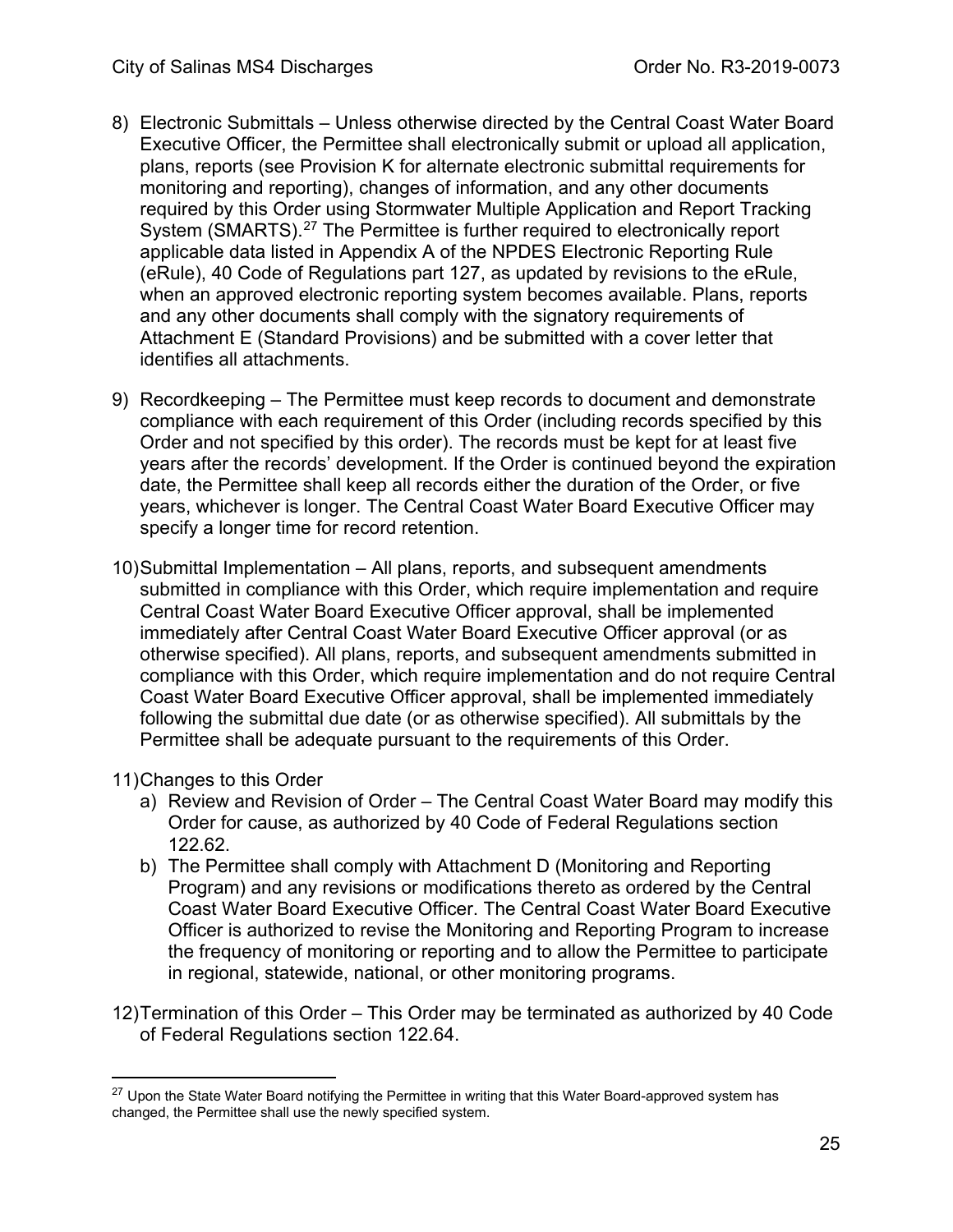13)Duration of Order

- a) Adoption Date The Central Coast Water Board adopted this Order on September 20, 2019.
- b) Effective Date This Order becomes effective on October 1, 2019.
- c) Order implementation years The Permittee shall adhere to the following timeframes for adhering to this Order:
	- i) Year 1 October 1, 2019 through September 30, 2020
	- ii) Year 2 October 1, 2020 through September 30, 2021
	- iii) Year 3 October 1, 2021 through September 30, 2022
	- iv) Year 4 October 1, 2022 through September 30, 2023
	- v) Year 5 October 1, 2023 through September 30, 2024
- d) Annual Report Submittal Date The Permittee shall submit an Annual Report by January 31<sup>st</sup> of each year, starting January 31, 2021.
- e) Expiration Date This Order expires on September 30, 2024.
- f) Continuation of Expired Order If the Permittee has complied with all federal NPDES requirements for continuation of expired permits in accordance with Title 23 of the California Code of Regulations, section 2235.4, and a new order is not adopted by the expiration date, the Permittee shall continue to implement the requirements of this Order until the Central Coast Water Board adopts a new Order.
- 14)Severability of this Order Provisions of this Order are severable. If any provision of this Order is found invalid, the remainder of the Order shall not be affected.
- <span id="page-25-0"></span>15)Report of Waste Discharge – The Permittee shall file a Report of Waste Discharge no later than 180 days in advance of the Order Expiration Date, in application for renewal of waste discharge requirements. The Report of Waste Discharge must be submitted in SMARTs and, at a minimum, include the following:
	- a) All applicable information required by federal regulations for NPDES permit reissuance in 40 Code of Regulations section 122.21;
	- b) Any revisions to the Quality Assurance Project Plan and stormwater management program including, but not limited to, all the activities the Permittee proposes to undertake during the next order coverage period, justification, goals and objectives of such activities, an evaluation of the need for additional source control and/or structural BMPs;
	- c) Proposed implementation, including interim milestones, of the following plans to undertake during the next order coverage period:
		- i) Asset Improvement Plan
		- ii) Pollutant Load Reduction Plan;
	- d) Changes in land use and/or population including map updates;
	- e) Any significant changes to the MS4, outfalls, detention or retention basins or dams, or other urban runoff controls including map updates of the MS4; and
	- f) New or revised elements and compliance schedules necessary to comply with Water Quality-Based Effluent Limitations and Receiving Water Limitations.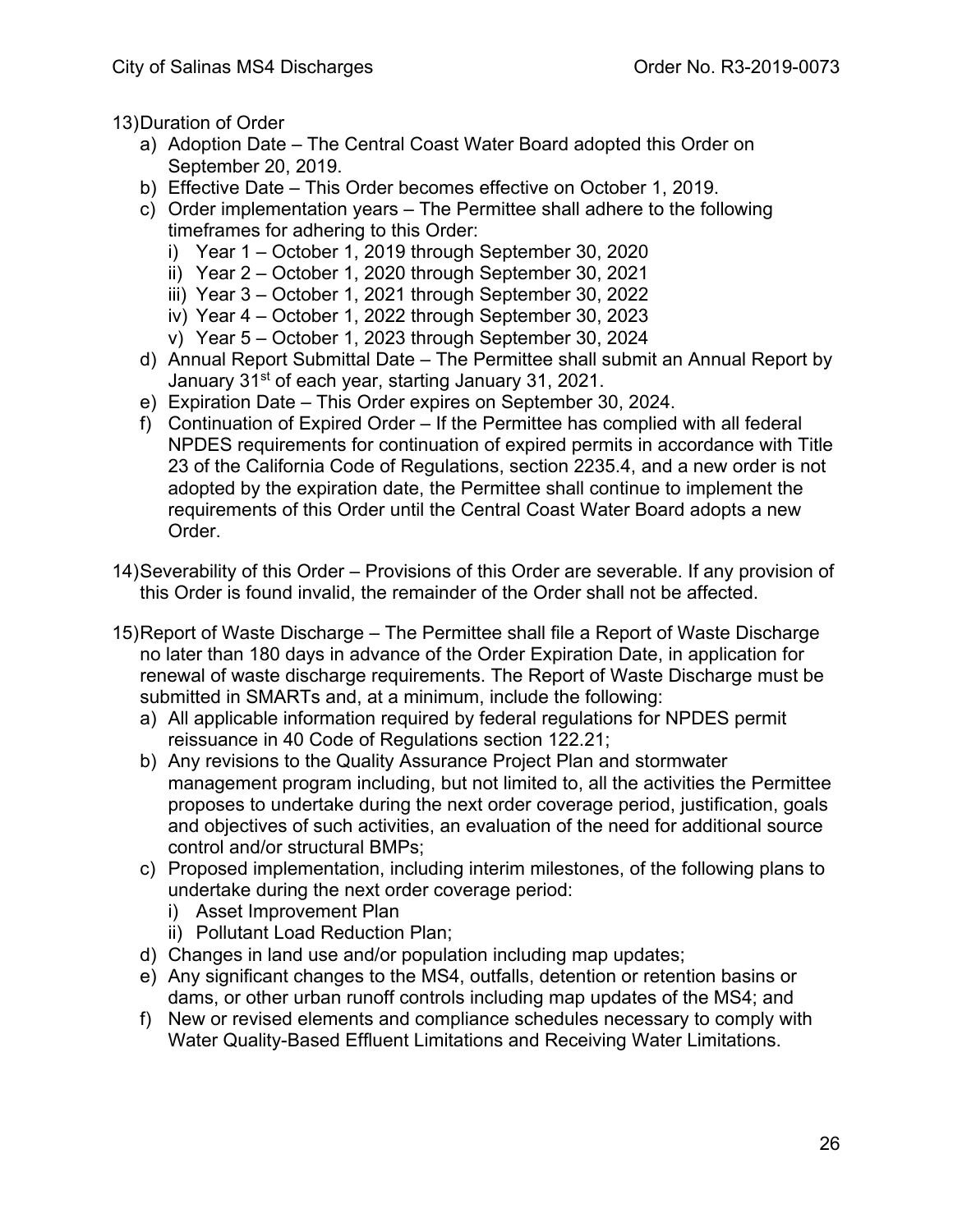# **F. Pollutant Load Reduction Plan**

- 1) Water Quality-Based Effluent and Receiving Water Limitations Compliance Determination – The Permittee's compliance with the below (Provisions F.1.a and F.1.b), shall constitute compliance with Provision B.2.a (Water Quality-Based Effluent Limitations) and Provision C.1 (Receiving Water Limitations). The Permittee shall also ensure the controls implemented pursuant to the Pollutant Load Reduction Plan (PLRP) reduce discharge of pollutants to the maximum extent practicable (MEP) pursuant to Provision B.1 (Technology Based Effluent Limitations).
	- a) Development<sup>[28](#page-26-0)</sup> and submittal of a PLRP, and necessary PLRP updates, pursuant to Provision F.3 (Pollutant Load Reduction Plan); and
	- b) Compliance with applicable requirements of the PLRP, including interim milestones and targets, and dates for achieving them, as specified in the PLRP.
- 2) Determination of Water Quality-Based Effluent and Receiving Water Limitations to Address in the PLRP – Based on the following, the Permittee shall maintain an updated list of waterbody-pollutant combinations to address in the PLRP:
	- a) Water Quality-Based Effluent Limitations The Permittee shall address all waterbody-pollutant combinations identified in Attachment C (Water Quality-Based Effluent Limitations), for which the Permittee has not yet demonstrated wasteload allocation attainment.
	- b) Receiving Water Limitations The Permittee shall address all waterbodypollutant combinations, not addressed by TMDLs, where the Permittee's stormwater runoff is 1) contributing to impairments on the State's Clean Water Act section 303(d) List<sup>[29](#page-26-1)</sup>, and/or 2) is suspected of causing or contributing to an exceedance of Receiving Water Limitations. See Finding 10 for 303(d) list of impairments as of this Order's effective date. By the end of Year 1, the Permittee shall complete the following to inform the list of waterbody-pollutant combinations to address in the PLRP:
		- i) Develop a list of all impairments on the State's Clean Water Act section 303(d) List where the Permittee's stormwater runoff may be contributing to the impairment;
		- ii) Consult with Central Coast Water Board staff to assess whether monitoring data and other information support modifying the PLRP to address each 303(d) listed waterbody-pollutant combination;
		- iii) Consult with Central Coast Water Board staff to assess whether monitoring data and other information support modifying the PLRP to address any other potential exceedances of Receiving Water Limitations; and
		- iv) Amend Permittee's list of waterbody-pollutant combinations identified in Provisions F.2.b.i-iii as specified by the Central Coast Water Board Executive Officer.

<span id="page-26-1"></span><span id="page-26-0"></span> $28$  So long as the Permittee is actively developing a PLRP, this applies to the time between the Order effective date and the submittal of a PLRP and/or the end of Year 2, whichever date occurs sooner.  $^{29}$  For impairments added to the State's Clean Water Act section 303(d) List after Order adoption, within one year of approval by USEPA, the Permittee shall update the PLRP to address the newly identified impairments.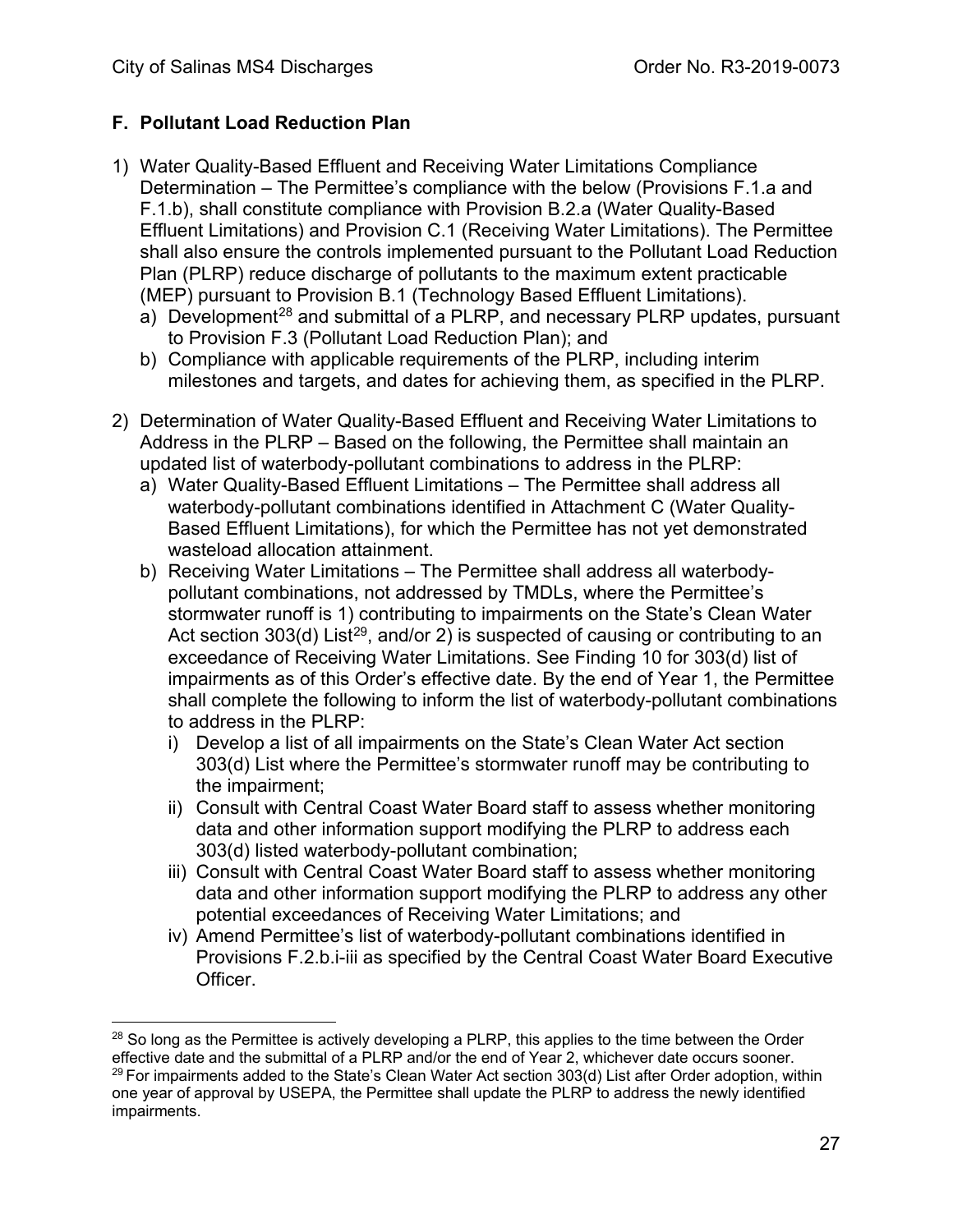- v) For waterbody-pollutant combinations not addressed in the PLRP, the Permittee must continue to demonstrate compliance with Provision C.1 (Receiving Water Limitations).
- 3) Pollutant Load Reduction Plan By the end of Year 2, the Permittee shall submit a PLRP, pursuant to Provision F.4 (Submittal, Approval, Commencement, and Revision Process), documenting the Permittee's strategy for achieving compliance with Provision B.2.a (Water Quality-Based Effluent Limitations) and Provision C.1 (Receiving Water Limitations). The Permittee may use the Stormwater Information Management System (SIMS), to the extent feasible, to document, track, and report progress, as required in the PLRP. The PLRP shall document the chosen compliance option and specified compliance option components for all areas within the Order coverage area with runoff contributing to an exceedance of Water Quality-Based Effluent Limitations or Receiving Water Limitations. The Permittee may use the catchments identified pursuant to Provision G.2.b (Information Management and Program Assessment: Catchment Delineation) or alternative catchment delineations to support the PLRP design. For all contributing areas within the Order coverage area, the Permittee shall designate one of the following two options and develop the specified plan components:
	- a) Option 1: Volume Reduction
		- i) PLRP Alternative Requirements For catchments with volume reduction measures installed and functioning per design, pursuant to the PLRP, the Permittee may implement the PLRP Alternative Requirements specified throughout the Permit.
		- ii) Requirements
			- (1) Volume Reduction Via infiltration, evapotranspiration, and/or reuse to support beneficial uses, the Permittee shall retain the following: 1) all nonstormwater runoff; and 2) all stormwater runoff generated by the 85<sup>th</sup> percentile, 24-hour storm event. [30](#page-27-0)
			- (2) Multiple Benefits The Permittee's volume reduction approach(es) shall incorporate green infrastructure and low impact development principles where feasible, and shall at a minimum achieve at least two of the following quantifiable water management, environmental, and/or community benefits:
				- (a) Provides water supply augmentation with stormwater;
				- (b) Provides environmental and habitat protection and improvement (e.g., wetland or riparian area enhancement/creation, instream flow improvement)
				- (c) Increases urban green space, increases tree canopy, and/or reduces heat island effects;
				- (d) Improves air quality, reduces energy uses, reduces greenhouse gas emissions, and/or provides a carbon sink;
				- (e) Decreases flood risk by reducing runoff rate and/or volume and restoring floodplains; and

<span id="page-27-0"></span> $30$  The Permittee may propose alternative volumetric-based retention standard informed by historic, current, and forecasted climatic trends and conditions.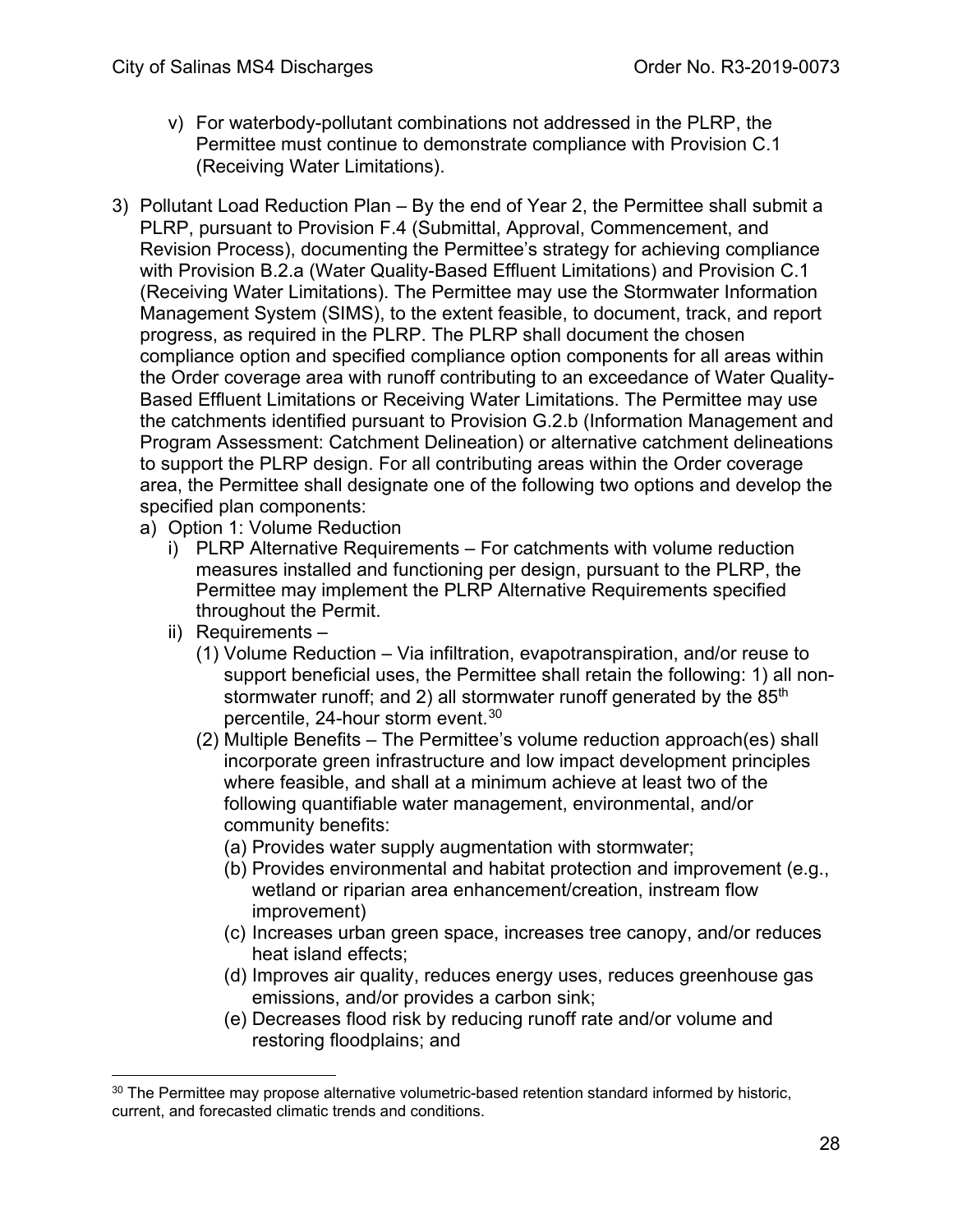- (f) Provides other community benefits (e.g., employment opportunities, recreational and public use areas, community involvement, enhancements targeting socio-economically disadvantaged communities).
- iii) Plan Components
	- (1) Implementation Approach The Permittee shall outline its proposed approach for achieving the volume reduction requirements, including how it will incorporate effective technologies, approaches, and practices, including green infrastructure.
	- (2) Schedule
		- (a) Timeframe The Permittee shall include a schedule for completing the volume reduction requirements for identified catchments. The Permittee may propose a compliance pathway based on a long-range timeframe, up to 20-years from this Order's effective date. If the longrange timeframe exceeds the implementation schedule specified in an applicable TMDL identified in Attachment C, the Permittee shall seek a time schedule order as specified in Provision B.2.b (TMDLs Where Final Compliance Deadlines Have Passed).
		- (b) Interim Milestones The Permittee shall include milestones, at a minimum five-year frequency (i.e., 2024, 2029, 2034, 2039).[31](#page-28-0) The Permittee shall ensure milestones reflect measurable progress at a steady, or accelerated, completion pace over the long-range timeframe.
		- (c) Detailed Short-term Schedule The Permittee shall include a detailed schedule (e.g., design and construction phases for retention facilities) for Years 3-5 of the Permit term. If the Central Coast Water Board does not reissue the Order by the Order expiration date (see Provision E.14 (General Provisions: Duration of Order)), the Permittee shall submit and implement a subsequent Detailed Short-term Schedule covering the five years subsequent to the Order's expiration date.
	- (3) Financial Strategy The Permittee shall outline its funding procurement and management strategy to support project development and long-term maintenance and lifecycle costs.
	- (4) Quantification The Permittee shall demonstrate the following for volume reduction projects:
		- (a) Order coverage areas covered by volume reduction option are tributary areas to volume reduction projects;
		- (b) Volume reduction project design, with operation and maintenance, will retain intended volumes in perpetuity; and
		- (c) Proposed volume reduction projects incorporate quantifiable multiple benefits.
- b) Option 2: Iterative Approach

<span id="page-28-0"></span><sup>&</sup>lt;sup>31</sup> When seeking time schedule orders pursuant to Provision B.2.b [Effluent Limitations: TMDLs Where Final Compliance Deadlines Have Passed], the Permittee may use the PLRP to justify proposed interim and final deadlines.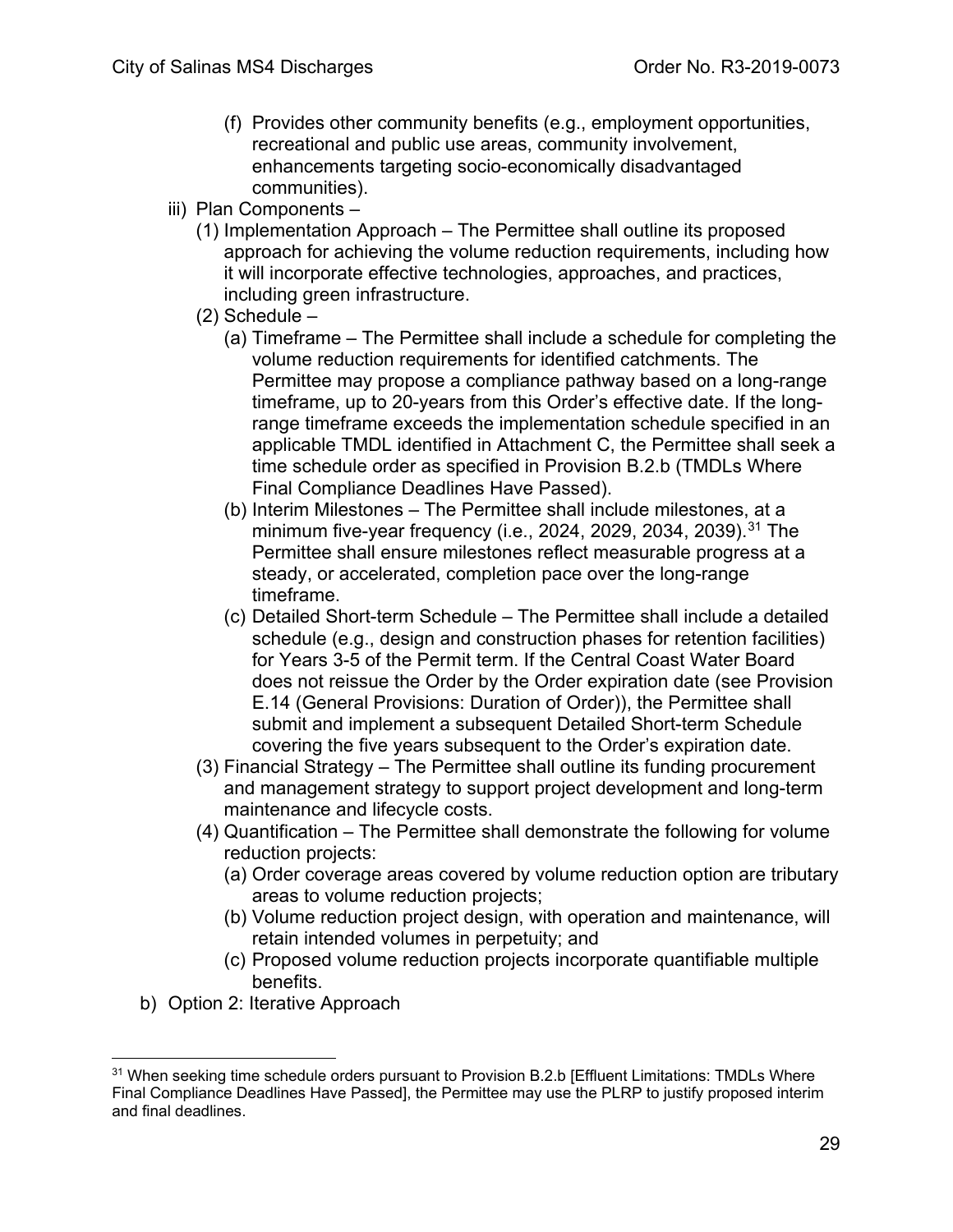- i) Requirements The Permittee shall implement retention-based control measures, non-retention-based control measures, or a combination of retention- and non-retention-based control measures, to achieve Provision B.2.a (Water Quality-Based Effluent Limitations) and Provision C.1 (Receiving Water Limitations).
- ii) Plan Components The Permittee shall develop the following plan components for each water quality-based effluent limitation and receiving water limitation exceedance pursuant to Provision B.2.a (Water Quality-Based Effluent Limitations) and Provision C.1 (Receiving Water Limitations), for all contributing Order coverage areas utilizing the iterative approach:
	- (1) Implementation Approach A detailed description of the Permittee's strategy for structural, non-structural, and source control measure selection, assessment, and implementation, to ensure that implemented control measures will effectively abate pollutant sources, reduce pollutant loads, and achieve timeframes specified in Provision F.3.b.ii(3)(a) (Timeframes).
	- (2) Source Analysis and Control
		- (a) Identification of sources where runoff from the Order coverage area may be contributing to an exceedance of water quality-based effluent limitations or receiving water limitations, including specific information on various source locations and their magnitude;
		- (b) Prioritization of sources, based on suspected contribution to exceedances of water quality-based effluent limitations or receiving water limitations, ability to control the source, and other pertinent factors;
		- (c) Identification of control measures that will address pollutant sources and reduce pollutant loads; and
		- (d) Prioritization of control measures, based on expected effectiveness at abating sources and reducing pollutant loads, as well as other pertinent factors.
	- (3) Schedule
		- (a) Timeframes The Permittee shall include a schedule to achieve compliance with Provision B.2.a (Water Quality-Based Effluent Limitations) and Provision C.1 (Receiving Water Limitations), accounting for the technological, operational, and economic factors that affect the design, development, and implementation of the necessary control measures, that adheres to the following:
			- (i) Water Quality-Based Effluent Limitations Comply with interim targets and final water quality-based effluent limitations according to compliance schedules included in Attachment C; and
			- (ii) Receiving Water Limitation Exceedances Address receiving water limitation exceedances within a timeframe that is as short as possible.
		- (b) Action-Oriented Interim Milestones The Permittee shall include quantifiable interim milestones to document how it will achieve Provision B.2.a (Water Quality-Based Effluent Limitations) and Provision C.1 (Receiving Water Limitations) by the timeframes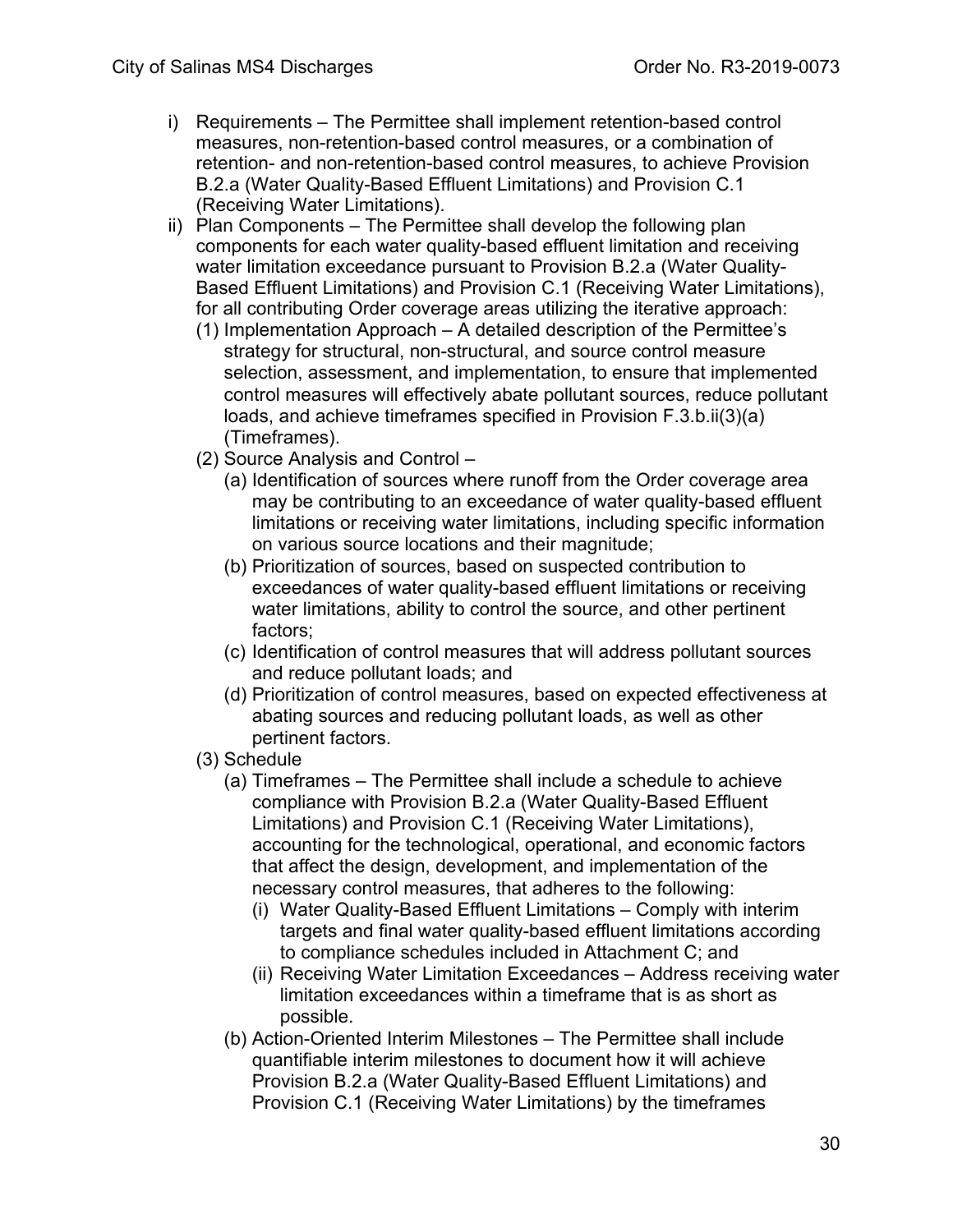specified in Provision F.3.b.ii(3)(a) (Timeframes). At a minimum, the interim milestones shall include the following information: source type targeted and prioritized; task category (e.g., source identification and assessment, source control measure, structural control measure, other long-term load reduction solution); task description; schedule for completing task; and task completion date.

- (c) Water Quality Improvement-Related Interim Targets The Permittee shall identify interim targets and dates for their achievement to ensure adequate progress toward achieving compliance with Provision B.2.a (Water Quality-Based Effluent Limitations) and Provision C.1 (Receiving Water Limitations). The interim targets shall represent measurable, continually decreasing Permittee discharge concentrations, loads, or other appropriate interim measures of pollution reduction and progress towards wasteload allocations and receiving water limitations.
- (4) Monitoring Program A detailed description, including a schedule, of a monitoring program the Permittee will implement to assess effluent and receiving water quality, control measure implementation effectiveness, and progress towards any interim targets and ultimate compliance with Provision B.2.a (Water Quality-Based Effluent Limitations) and Provision C.1 (Receiving Water Limitations). The monitoring program shall be designed to validate implementation efforts and the PLRP technical approach to quantitatively demonstrate compliance.<sup>[32](#page-30-0)</sup> The Permittee shall request updates to its Monitoring and Reporting Program, from the Central Coast Water Board Executive Officer pursuant to Provision K (Monitoring), to reflect monitoring program modifications.
- (5) Effectiveness Assessment and Iterative Process The Permittee shall provide the following to document how it will modify program actions based on effectiveness evaluations:
	- (a) A detailed description of how the Permittee will assess control measure and program effectiveness; and
	- (b) A detailed description of how the Permittee will modify the program to improve upon BMPs determined to be ineffective during the effectiveness assessment.
- (6) The Permittee shall conduct a Reasonable Assurance Analysis (RAA), to demonstrate the ability of the proposed management strategy to comply with Provision B.2.a (Water Quality-Based Effluent Limitations) and Provision C.1 (Receiving Water Limitations), by the timeframes specified in Provision F.3.b.ii(3)(a) (Timeframes), that adheres to the following:
	- (a) Supports Planning Support planning and implementation activities the Permittee plans to undertake to achieve compliance with Provision B.2.a (Water Quality-Based Effluent Limitations) and Provision C.1 (Receiving Water Limitations).

<span id="page-30-0"></span><sup>&</sup>lt;sup>32</sup> For Sediment Toxicity and Pyrethroid Pesticides in Sediment in the Lower Salinas River Watershed TMDL monitoring, the Permittee may elect to participate in regional and/or statewide collaborative monitoring efforts, so long as these efforts align with this Order.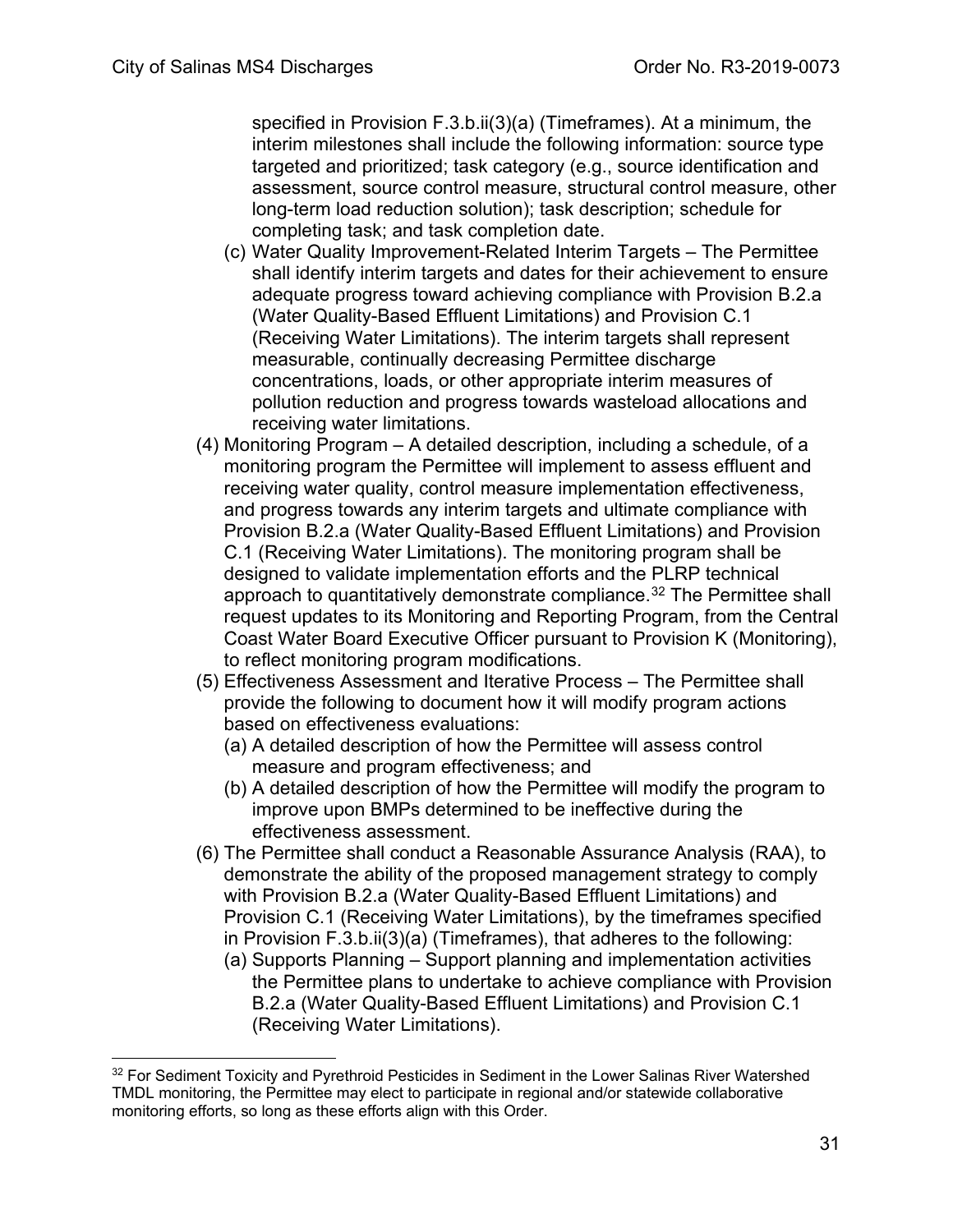- (b) Quantifies Links between Actions and Water Quality Targets Use detailed quantifications and modeling to assess relationships between water quality targets and planned implementation activities.
- (c) Uses Peer‐Reviewed Methods and Best Available Data Use peerreviewed modeling and quantification methods that best address compliance with Provision B.2.a (Water Quality-Based Effluent Limitations) and Provision C.1 (Receiving Water Limitations) based on best available data, expertise, and resources.
- (d) Communicates Uncertainty Characterize, minimize, and communicate uncertainties.
- (e) Transparent To ensure an open and transparent process, 1) disclose the procedures used to identify modeling and quantification methods, by communicating data selection decisions and differentiating between data used for calibration and validation; and 2) communicate how compliance with Provision B.2.a (Water Quality-Based Effluent Limitations) and Provision C.1 (Receiving Water Limitations) are translated into targets within models.
- (f) Avoids Unsupported Simplifications Use the best available scientific information in making simplifications and streamlining procedures when incorporating methods to reduce the complexity of analysis and modeling.
- (g) Includes Validation Milestones at Appropriate Scale Validation milestones should align appropriate goals and outcomes with achievable timelines and be consistent with the Monitoring Program.
- c) Long-Term Assurance Once the Permittee has demonstrated full compliance with Provision B.2.a (Water Quality-Based Effluent Limitations) and Provision C.1 (Receiving Water Limitations), at a catchment scale, the Permittee shall update the PLRP to document a long-term assurance approach to ensure the Permittee's load reduction strategies/projects will continue to function, pursuant to intended design objectives, in perpetuity. The Permittee shall implement the documented long-term assurance approach and make modifications as necessary. The Permittee shall assess if its Watershed Asset Management Program (see Provision I (Asset Management)) can serve the purpose of this requirement.
- 4) Submittal, Approval, Commencement, and Revision Process
	- a) PLRP Submittal and Approval By the end of Year 2, the Permittee shall submit a complete PLRP, pursuant to the requirements of Provision F (Pollutant Load Reduction Plan), to the Central Coast Water Board Executive Officer for review and approval. The Central Coast Water Board will provide a minimum 30-day public review period.
	- b) PLRP Implementation Commencement– The Permittee shall commence PLRP implementation immediately after Central Coast Water Board Executive Officer approval (or as otherwise specified in approval). The Permittee shall maintain a current PLRP in SMARTS.
	- c) PLRP Revisions The Permittee shall notify the Central Coast Water Board Executive Officer of any subsequent proposed PLRP revisions. If the Permittee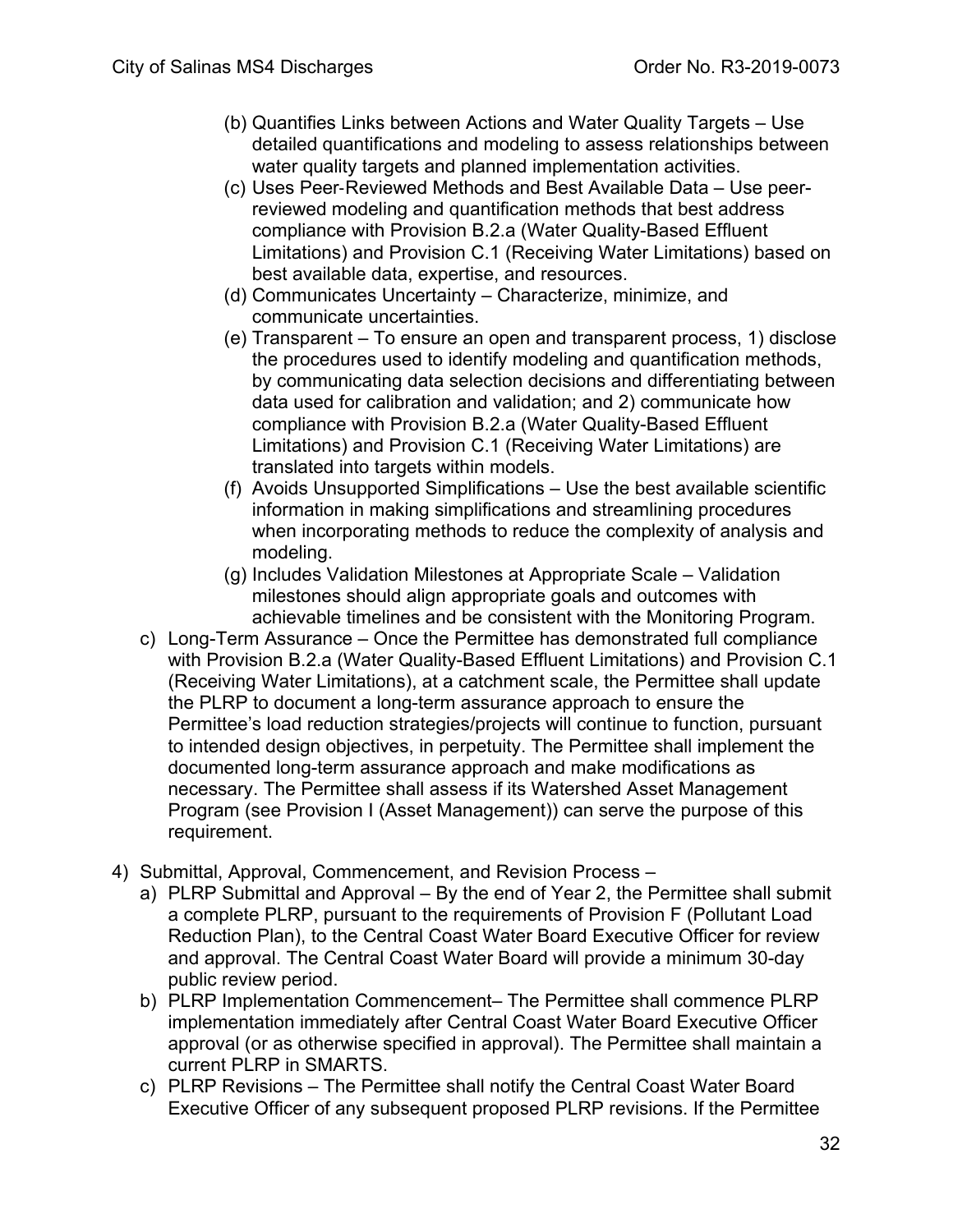proposes substantive changes, the Central Coast Water Board Executive Officer will provide a minimum 30-day public review period prior to approval of a modified PLRP.

### <span id="page-32-0"></span>**G. Information Management and Program Assessment**

- 1) Spatially-Based Stormwater Information Management System(s) The Permittee shall maintain spatially-based Stormwater Information Management System(s) (SIMS) achieving the following:
	- a) Content Maintains information specified in this Provision as well as information specified in the Information Management Requirements throughout this Order
	- b) Update Frequency Updated monthly, unless Order specifies alternate update frequency for specific information, to document Order implementation and changes to applicable areas or conditions (e.g., newly annexed areas, new and/or modified infrastructure and land uses)
	- c) Platform Uses spatially-based information management software
	- d) Central Coast Water Board Accessibility Provides remote viewer access to Central Coast Water Board staff
	- e) Information Retention Information, required by this Order, retained and available to Central Coast Water Board staff for a minimum of five (5) years
- 2) Watershed Characterization To characterize the Permittee's watersheds, the Permittee shall maintain the following information in SIMS:
	- a) Urban Subwatersheds Delineated subwatersheds, covering all existing areas within the Order coverage area and all areas within the Permittee's sphere of influence, defined by both natural topographic divides and anthropogenic features such as constructed portions of the MS4.
	- b) Catchment Delineation Delineated drainage areas within the urban subwatersheds that reasonably represent areas that convey stormwater runoff to outfalls or to other drainage areas.
	- c) Waterbodies Ephemeral, intermittent, and perennial waterbodies based on existing information including, but not limited to, the following:
		- i) NHD Flow Line<sup>[33](#page-32-1)</sup> (USEPA and USGS);
		- ii) NHD Water Body<sup>[34](#page-32-2)</sup> (USEPA and USGS);
		- iii) National Wetlands Inventory<sup>[35](#page-32-3)</sup> (USFWS); and
		- iv) Relevant environmental documents (e.g., developed per CEQA, NEPA) that include waterbody delineations reflecting current conditions.
	- d) Infiltration Zones Identify and map zones that infiltrate stormwater to support baseflow and interflow to wetlands and surface waters, and deep vertical infiltration to groundwater, based on available information that describes conditions including, but not limited to, the following:

<span id="page-32-3"></span><span id="page-32-2"></span><sup>34</sup> NHD polygonal features of types: playa, ice mass, lake, pond, reservoir, swamp, marsh, and estuary. <sup>35</sup> [The National Wetlands Inventory](http://www.fws.gov/wetlands/) is a national program established by the United States Fish and Wildlife Service to map wetlands. Web. 20 June 2019

<span id="page-32-1"></span><sup>&</sup>lt;sup>33</sup> National Hydrography Dataset (NHD) linear features of types: stream/river, canal/ditch, pipeline, artificial path, coastline, and connector.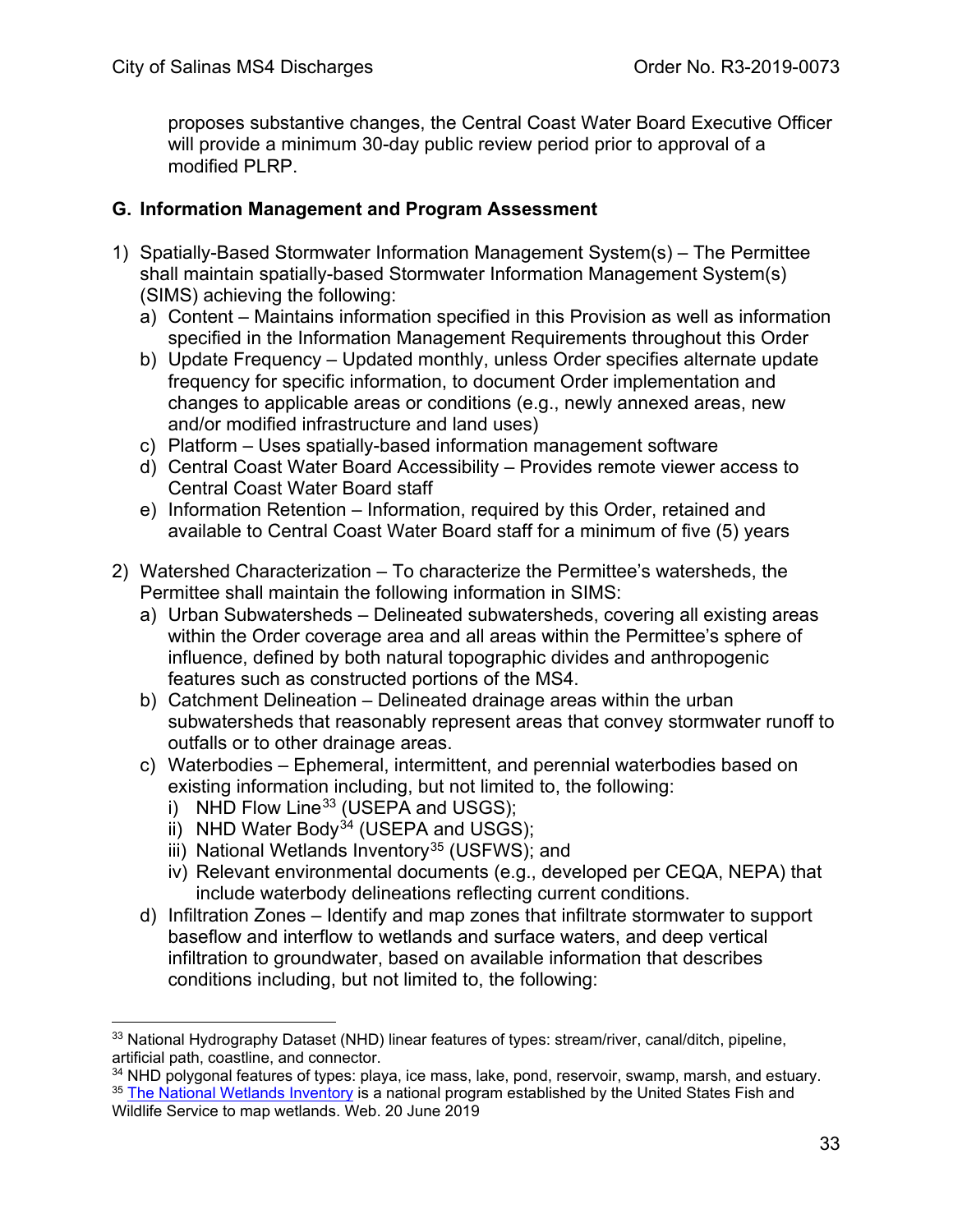- i) Groundwater basins (per most recent California Department of Water Resources Bulletin 118)
- ii) Groundwater recharge areas
- iii) Soil type
- iv) Surface geology
- v) Land cover type and condition affecting rainfall infiltration
- e) Hydrologic Connectivity Information necessary to reasonably estimate pollutant loads delivered to receiving waters from each catchment.
- f) Land Cover Land use designations and associated impervious cover. For roads, at a minimum, the Permittee shall designate between paved (low, moderate, and high traffic densities) and unpaved; and private and Permitteeowned.
- g) Transient Camps By the end of Year 1, areas with reoccurring homeless encampments.
- h) Socio-Economically Stressed Areas By the end of Year 1, areas housing disadvantaged populations. [36](#page-33-0)
- i) Precipitation Precipitation characterization to inform runoff estimates.
- j) Stream Condition By the end of Year 3, the Permittee shall conduct a rapid assessment<sup>[37](#page-33-1)</sup> of all second and higher order streams within the Order coverage area.
- k) Flood Inundation Areas By the end of Year 1, most recent Federal Emergency Management Agency (FEMA) Flood Hazard Map and other available information incorporating projections of climate-change induced alterations in storm hydrology.
- l) Riparian Vegetation and Habitat Maintain updated maps of riparian vegetation and habitat for waterbodies identified in Provision G.2.c (Waterbodies). For those mapped areas, collect and maintain the following information for existing riparian vegetation and habitat:
	- i) Aerial and ground-level photography
	- ii) Stream condition assessments (see above)
	- iii) General condition and quality of riparian vegetation and habitat based on, but not limited to, the following:
		- (1) Presence or absence of riparian vegetation
		- (2) Canopy cover of low flow channel expressed in terms of shading
		- (3) Presence of multiple vegetation layers (i.e., canopy, understory, and ground cover)
		- (4) Ratio of native to exotic plant species
		- (5) Pollutant filtering capacity (e.g., grassy strips along the top of streambank)
		- (6) Human impact (e.g., channelization, stabilization, levies, homeless encampments, worn and compacted footpaths)
	- iv) For each second and higher order stream, acreage and/or lineal feet of good, fair, and poor quality for riparian vegetation and habitat

<span id="page-33-1"></span><sup>37</sup> The Permittee shall use the Center for Watershed Protection's manual for the Unified Stream [Assessment](http://www.cwp.org/) or equivalent when conducting rapid assessment of stream corridors. Web. 20 June 2019

<span id="page-33-0"></span><sup>&</sup>lt;sup>36</sup> The Permittee may use the Department of Water Resources' Disadvantaged Community maps and consider revising to address localized conditions.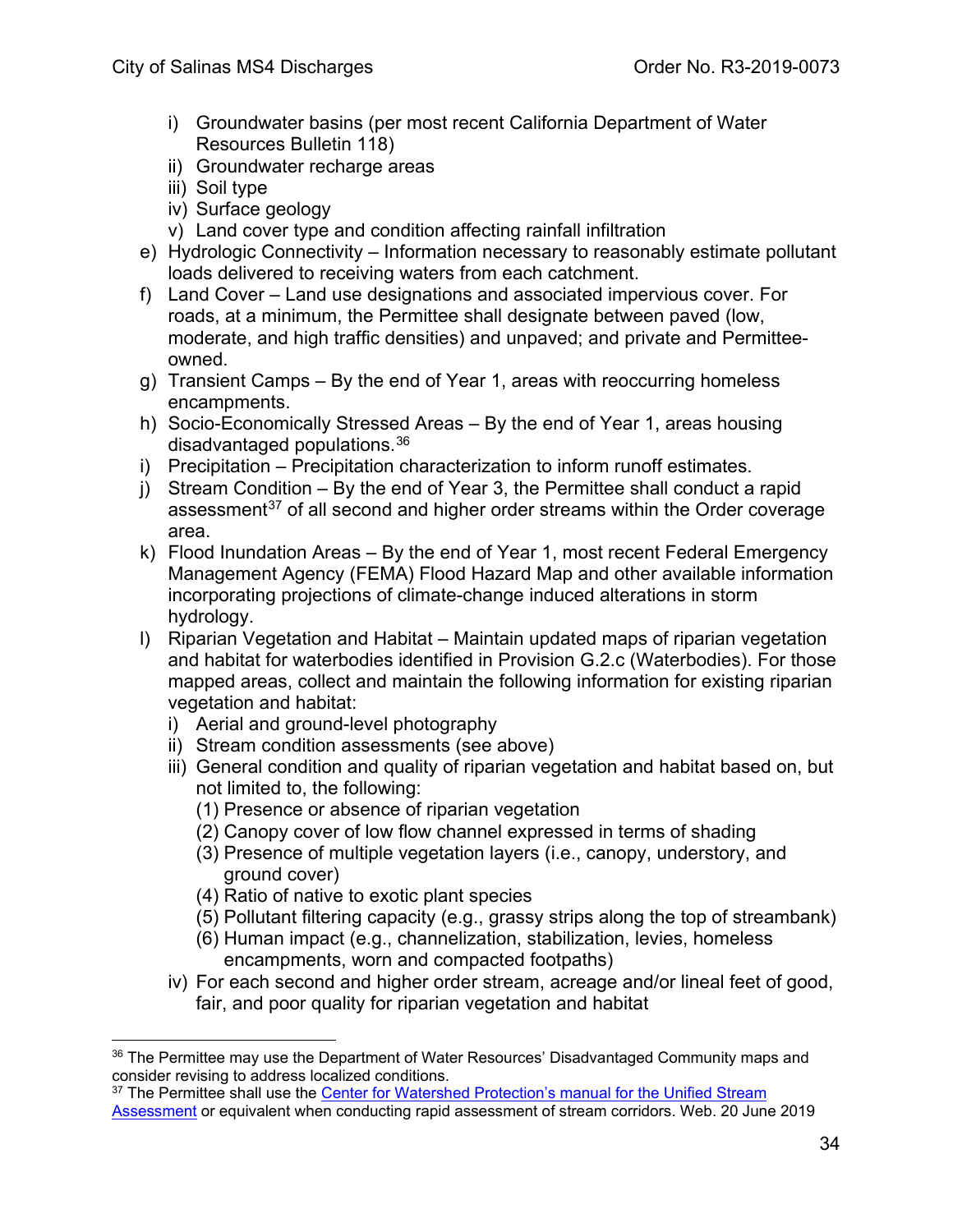- 3) MS4 System Map The Permittee shall maintain the MS4 System Map in SIMS to include individual identifiers and descriptions, that include information such as name, type, location, and discharge information, where applicable, for the following system components:
	- a) Stormwater Conveyance System All segments of the MS4. The map shall identify which portions of the system are open channels (e.g., ditches, manmade channels) and other conveyance features (e.g., culverts).
	- b) Inputs Inlets to the MS4 and, based on existing information, connections over 8 inches in diameter to MS4 conveyances. For inlets, the Permittee shall specify presence of internal storage (e.g., sump) and/or water quality device (e.g., screen, filter, separator).
	- c) Outlets Outfalls (or outlets) to receiving waters, the MS4, and/or to structural BMPs.
	- d) Other Components Identify other critical components (e.g., cleanouts, pump stations, diversion structures, trash capture devices) of system influencing maintenance capacity and conveyance.
- 4) Structural BMPs The Permittee shall include, in SIMS, the Permittee-owned and Privately-owned structural BMPs below (Provision G.4.a and G.4.b). For each BMP, the Permittee shall include the following attributes: individual identifiers; location; type; ownership type (private or public); contributing land use(s); tributary area of contributing drainage area; relevant treatment, retention, and/or detention capacity information; designation of whether a maintenance plan and/or maintenance agreement exists; and indication of municipal stormwater permit triggering structural BMP requirements (if applicable). For structural Stormwater Control Measures (SCMs) installed pursuant to the Central Coast Post-Construction Requirements (Resolution No. R3-2013-0032) incorporated herein, the Permittee shall also track information required pursuant to Central Coast Post-Construction Requirements Structural SCM O&M Database requirements.
	- a) Permittee-owned Centralized and decentralized structural BMPs that serve a water quality function, including trash capture devices.
	- b) Privately-owned Structural SCMs<sup>[38](#page-34-0)</sup> installed pursuant to post-construction requirements in this Order and the Permittee's previous municipal stormwater permits with structural SCM requirements.
- 5) Stormwater Pollutant Loading and Volume Quantification The Permittee shall implement the below process to assess stormwater pollutant loading and volume quantification. The Permittee may use an alternate approach to conduct a stormwater volume and pollutant loading analysis, so long as the Permittee can demonstrate its approach will result in outputs that are equally defensible to the approach described below.
	- a) Unmitigated Condition Annually, the Permittee shall update volume and loading estimates and catchment rankings for the unmitigated condition.
		- i) Stormwater Volume and Pollutant Loading –

<span id="page-34-0"></span><sup>&</sup>lt;sup>38</sup> Applicable structural SCMs include SCMs installed to comply with the following: Order Nos. R3-2004-0135 and R3-2012-0005; and Central Coast Post-Construction Requirements.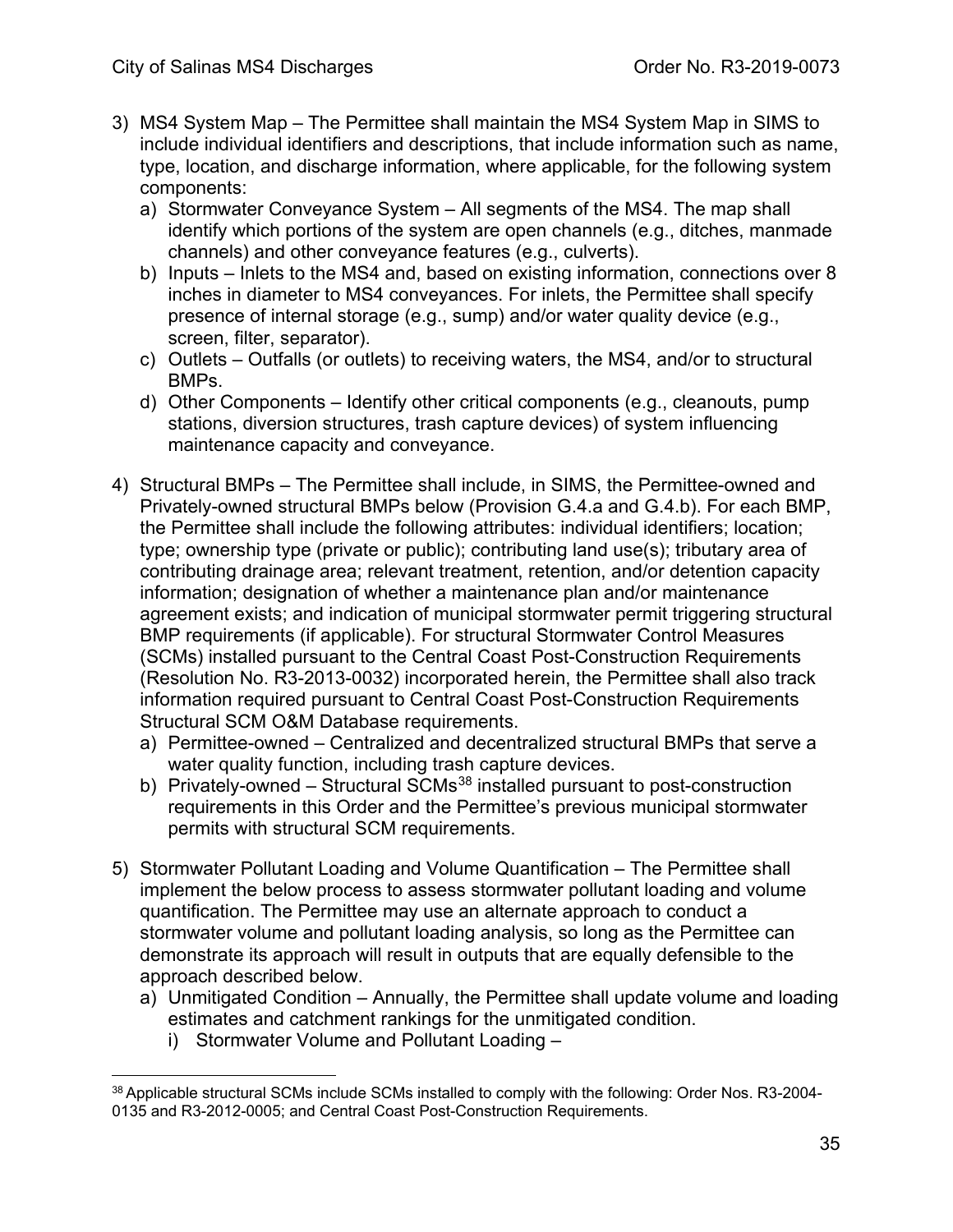- (1) Theoretical Stormwater volume and pollutant loading estimates for all catchments under an unmitigated scenario (i.e., pollutant loading estimates assuming no BMPs) that provides a starting point for comparing loading estimates once the Permittee includes BMPs (both existing and future). The Permittee shall use a catchment scale load modeling approach for quantifying average annual stormwater discharge and pollutant loading from all municipal catchments to the designated receiving waters.
- (2) Landscape Specific By the end of Year 2, the Permittee shall refine the loading estimates based on site-specific data. At a minimum, the Permittee shall account for the following: catchment-scale water quality monitoring results (see Provision K (Monitoring)), pollutant accumulation on roadways, socio-economic conditions, and institutional knowledge about relative watershed conditions throughout Permittee's jurisdictional area.
- ii) Catchment Ranking At a minimum, for the unmitigated condition, the Permittee shall maintain the following relative rankings of all municipal catchments:
	- (1) Ranking based on stormwater volume Ranked from greatest potential annual stormwater volume (e.g., units in acre-feet per year) and runoff rate (e.g., units in acre-feet/acre per year) to least potential annual stormwater volume and runoff rate; and
	- (2) Ranking based on pollutant loading estimates Ranked from greatest potential annual pollutant loading (e.g., units in pounds per year) and loading rate (e.g., units in pounds/acre per year) to least potential annual pollutant loading and loading rate. The Permittee shall conduct a separate ranking for each pollutant for which it has collected data.
- b) Structural BMP Performance Assessment At a minimum, annually for Permittee owned and/or maintained BMPs, and every five years for privately owned BMPs, the Permittee shall choose and implement one of the following options for obtaining structural BMP performance data, based on field assessments, to inform current load reductions:
	- i) Assessment option 1 For all inventoried structural BMPs, using an effective approach for assessing structural BMP performance, estimate stormwater volume and pollutant load reduction based on: 1) intended BMP function; and 2) current BMP condition based on empirical data (i.e., BMPs ability to function relative to intended design); or
	- ii) Assessment option 2 The Permittee may conduct an alternate approach for obtaining empirical structural BMP condition data, based on field assessments, so long as the Permittee can demonstrate its option yields equivalent or more meaningful data for informing BMP stormwater volume and pollutant load reductions.
- c) Non-structural BMP Performance Assessment By the end of Year 2, the Permittee shall identify at least three Permittee-implemented non-structural-BMPs (e.g., street sweeping, non-structural trash management activities) for performance assessments and propose assessment methods. At a minimum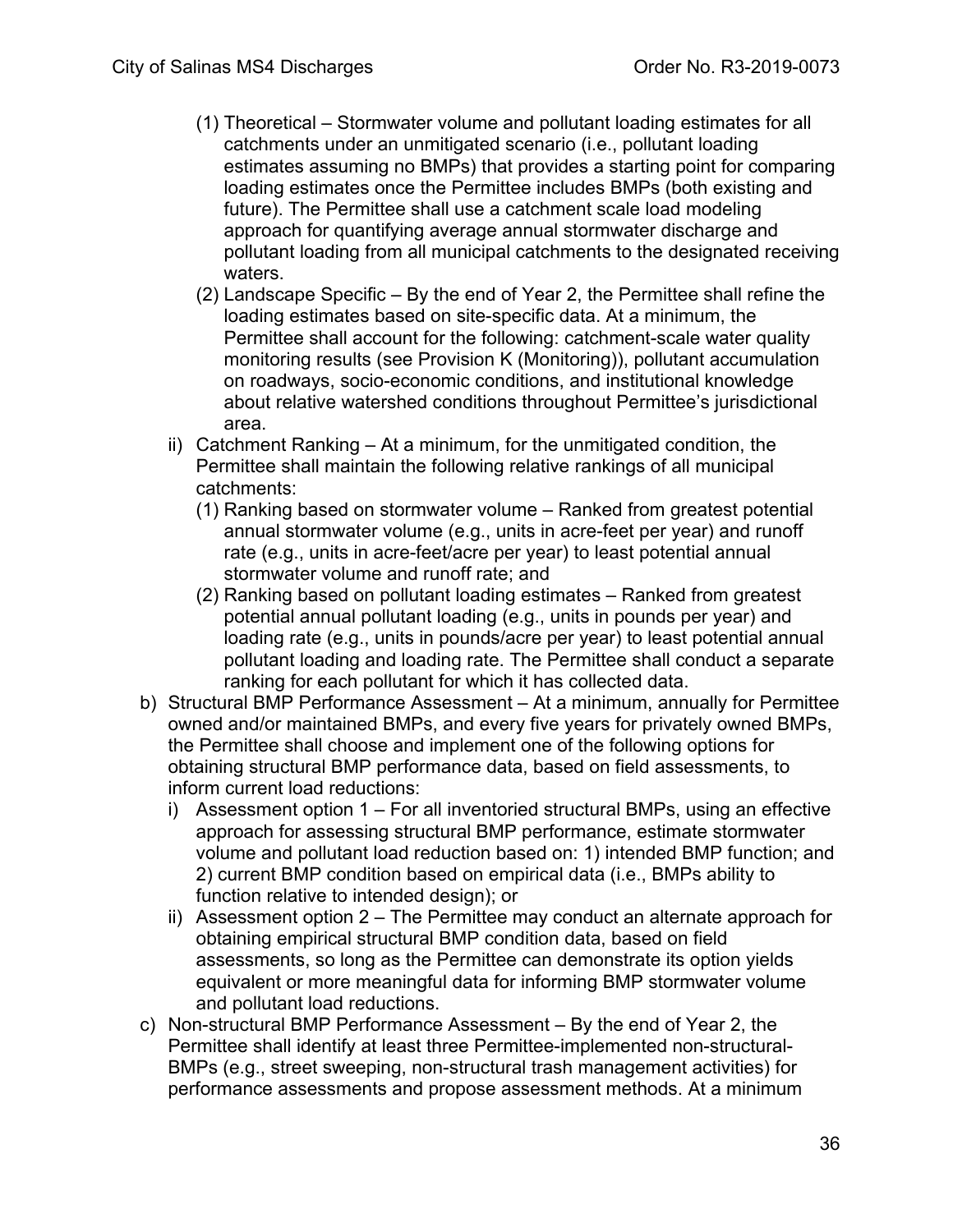every two years thereafter, the Permittee shall obtain non-structural BMP performance data, based on field assessments, to inform current load reductions.

- d) PLRP Alternative Requirements<sup>39</sup> The Permittee may propose alterations to the structural and non-structural BMP Performance Assessment approaches and frequencies.
- e) Loading Reductions Based on BMP Assessment Annually, the Permittee shall update the volume and load reduction estimates and catchment rankings based on BMP assessments.
	- i) Stormwater Volume and Pollutant Loading Stormwater volume and pollutant loading estimates for each catchment based on BMP performance assessment. The Permittee shall use a catchment scale load modeling approach for quantifying average annual stormwater discharge and pollutant loading from all municipal catchments to the designated receiving waters.
	- ii) Catchment Ranking At a minimum, after accounting for reductions from implemented BMPs, the Permittee shall maintain the following relative rankings of all municipal catchments:
		- (1) Ranking based on stormwater volume Ranked from greatest potential stormwater volume and runoff rate to least potential stormwater volume and runoff rate; and
		- (2) Ranking based on pollutant loading estimates Ranked from greatest potential pollutant loading and loading rate to least potential pollutant loading and loading rate. The Permittee shall conduct a separate ranking for each pollutant for which it has collected data.
- 6) Order Compliance Demonstration The Permittee shall use SIMS<sup>[40](#page-36-1)</sup> to track and demonstrate compliance with the requirements of this Order. At a minimum, the Permittee shall maintain information about the following to demonstrate Order compliance:
	- a) Trash Management Updated Jurisdictional Map pursuant to Provision L.1.b (Trash Management: Jurisdictional Map);
	- b) Inventories and Prioritizations Inventories and prioritizations (e.g., high and low prioritized projects, facilities, operations, and areas; good/poor performers) specified in the following Provisions:
		- i) Commercial and Industrial
		- ii) Municipal Facilities
		- iii) Construction Projects
		- iv) Post-Construction Projects
	- c) Illicit Discharges High Priority Illicit Discharge Detection and Elimination areas and identified and suspected illicit discharges;

<span id="page-36-0"></span><sup>&</sup>lt;sup>39</sup> Compliance option only applies to BMPs located and/or implemented in catchments pursuant to the PLRP Alternative Requirements (see Provision F.3.a.i).

<span id="page-36-1"></span><sup>&</sup>lt;sup>40</sup> Where a spatially-based tool is not applicable, the Permittee may use other applicable tracking system(s) and/or database(s), so long as the system achieves the conditions outlined in Provision G.1.(a), (b), (d), and (e).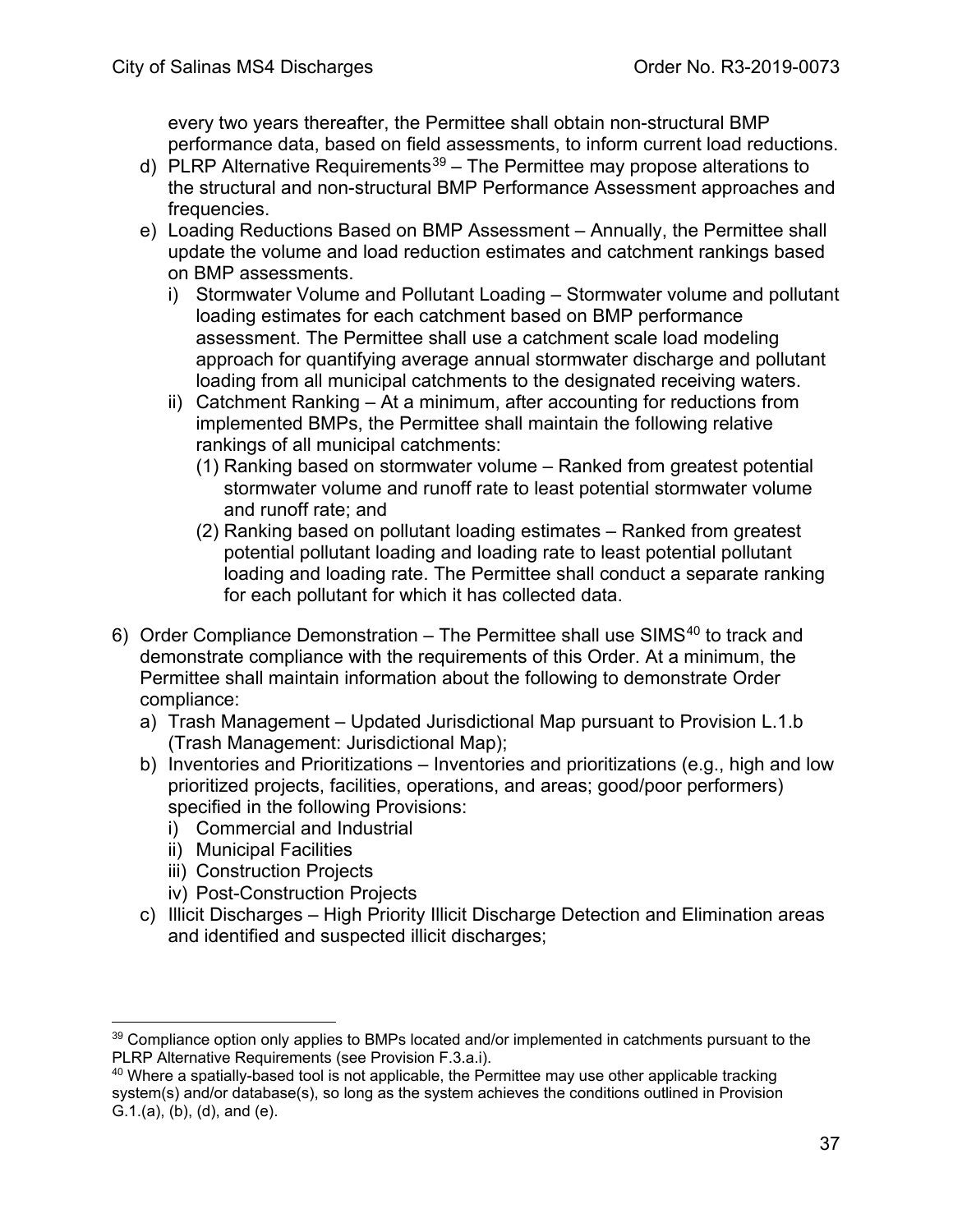- d) MS4[41](#page-37-0) Maintenance System prioritization, inspections, cleaning, and maintenance;
- e) Data Collection Water quality sampling and screening results not tracked through the MRP;
- f) Water Quality Complaints Notifications of suspected illicit discharges and other water quality concerns;
- g) Inspections and Investigations (e.g., inspections conducted, inspections scheduled/needed) – Documentation of each inspection and investigation to provide evidence that the inspection or investigation occurred, observations (including Inspection Rating if applicable) and outcomes, any required corrective actions, and any follow-up actions needed by Permittee; and
- h) Enforcement Documentation of Enforcement Response Plan implementation, including tracking instances of violations, that at a minimum includes the following:
	- i) Name of owner/operator of site/source
	- ii) Location of pollution source (e.g., construction site, industrial facility)
	- iii) Description of violation
	- iv) Required schedule for returning to compliance
	- v) Description of enforcement response used, including escalated responses if repeat violations occur or violations are not resolved in a timely manner
	- vi) Accompanying documentation of enforcement response (e.g., citations, NOVs)
	- vii) Any referrals to different departments or agencies
	- viii)Date violation was resolved
	- ix) Indication of chronic violators and summary of actions taken to address chronic violators

## **H. Legal Authority and Enforcement**

- 1) Legal Authority The Permittee shall maintain adequate legal authority to control pollutant discharges into and from its MS4 through ordinance, statute, permit, contract, or similar means. This legal authority must, at a minimum, authorize or enable the Permittee to:
	- a) Effectively implement all the requirements of this Order;
	- b) Require persons within the Permittee's jurisdiction to comply with conditions in the Permittee's ordinances, permits, or orders (i.e., hold dischargers to its MS4 accountable for their contributions of pollutants and flows);
	- c) Utilize enforcement mechanisms as outlined in Provision H.2 (Enforcement Measures) to require compliance with applicable municipal codes, ordinances, statutes, standards, specifications, permits, contracts, and other regulations;
	- d) Where possible, control through interagency agreement, the contribution of pollutants and flows between its MS4 and other storm drain conveyance systems and/or flood conveyance systems (e.g., Monterey County, the State of California Department of Transportation, Monterey County Water Resources Agency, Non-

<span id="page-37-0"></span> $41$  For the purposes of this tracking, the MS4 includes Permittee owned and operated conveyance systems, roads, and structural BMPs.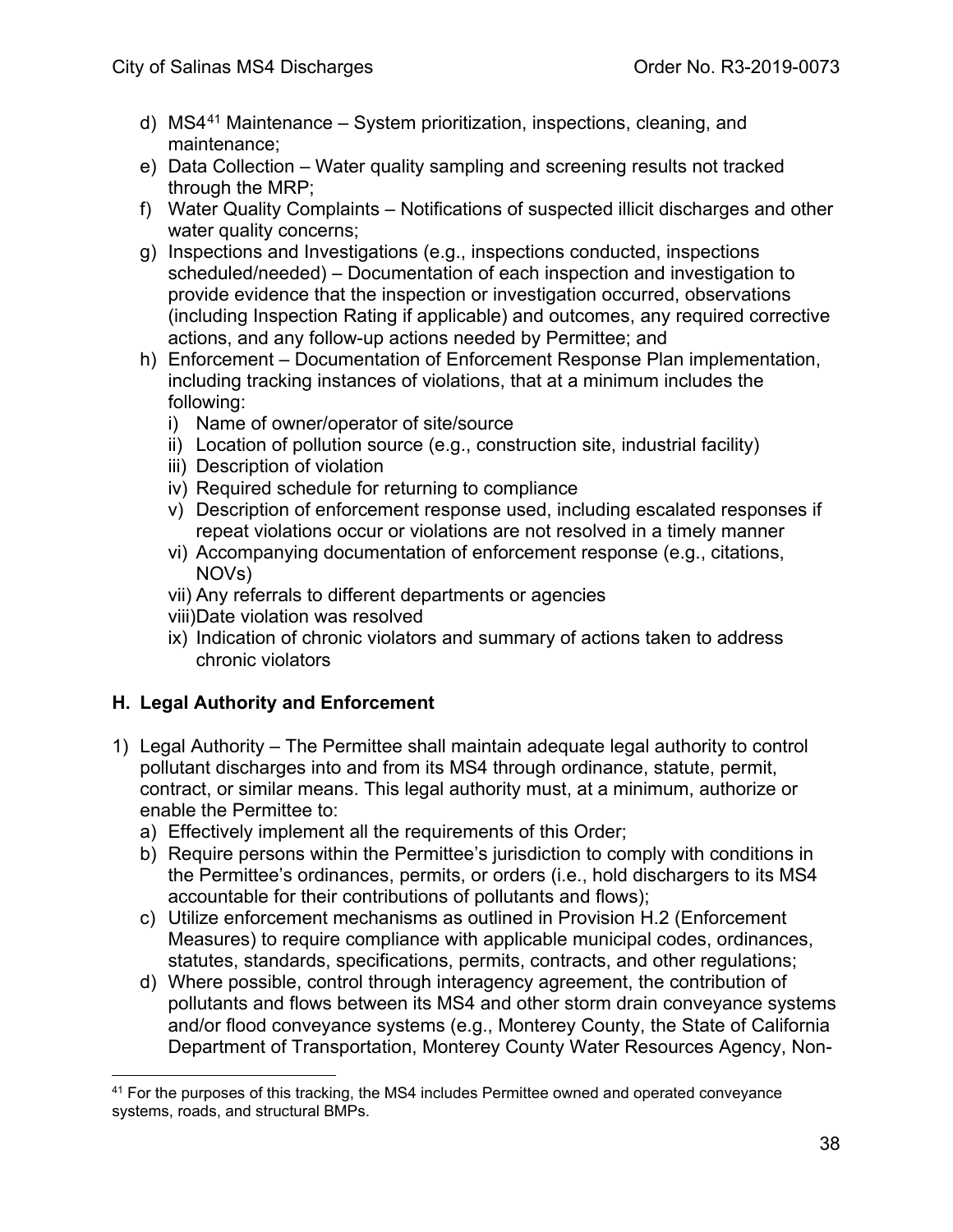Traditional Small MS4s, rail transport entities, United States Department of Defense);

- e) Carry out all inspections, surveillance, and monitoring necessary to determine compliance and non-compliance with applicable municipal codes, ordinances, statutes, standards, specifications, permits, contracts, and other regulations, and with this Order. The Permittee shall have authority to enter, monitor, inspect, take measurements, review and copy records, and require regular reports from owners of structural BMPs and all other entities discharging into the Permittee's MS4:
- f) Require the use of control measures to prevent or reduce the discharge of pollutants to achieve effluent and receiving water limitations;
- g) Prohibit all non-stormwater discharges through the MS4 to receiving waters not otherwise authorized pursuant to Provision A (Discharge Prohibitions);
- h) Prohibit and eliminate illicit discharges and connections to the MS4;
- i) Control the discharge of spills, dumping, or disposal of materials other than stormwater to the MS4;
- j) Control the contribution of pollutants in discharges of runoff associated with industrial and construction activity to the Permittee's MS4. This requirement applies both to industrial and construction sites with coverage under an NPDES permit, as well as to those sites that do not have coverage under an NPDES permit; and
- k) Control the tracking of dirt and other debris onto streets, regardless of its source (e.g., construction sites, commercial operations, landscape operations, agricultural operations).
- 2) Enforcement Measures The Permittee shall maintain and implement an effective progressive Enforcement Response Plan to ensure effective implementation of the requirements of this Order. The Enforcement Response Plan shall outline the Permittee's potential responses to violations (e.g. non-compliance of municipal codes, ordinances, statutes, standards, specifications, permits, contracts) and shall address repeat and continuing violations through progressively stricter responses as needed to achieve compliance. The Enforcement Response Plan shall describe how the Permittee will use each enforcement response type listed below, based on the type of violation:
	- a) Verbal Warnings Verbal warnings are primarily consultative in nature. At a minimum, verbal warnings shall specify the nature of the violation and required corrective action.
	- b) Written Notices Written notices of violation (NOVs) shall stipulate the nature of the violation and the required corrective action, with deadlines for taking such action.
	- c) Escalated Enforcement Measures The Permittee shall have the legal ability to employ any combination of the enforcement actions listed below (or their functional equivalent) and to escalate enforcement responses where necessary to correct persistent violations, repeat or escalating violations, or incidents that have the potential to cause significant detrimental impacts to human health or the environment: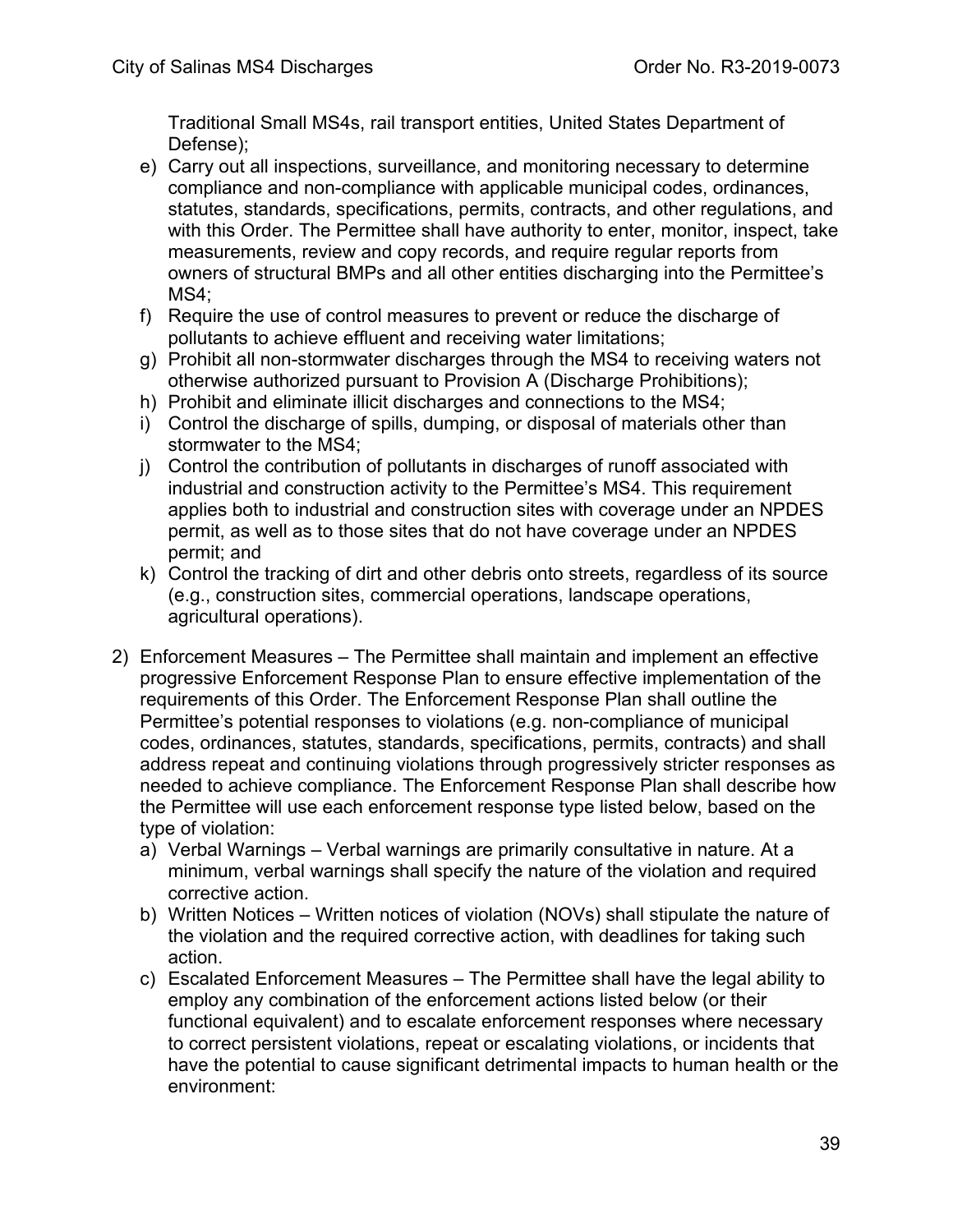- i) Citations (with fines) Assess and issue monetary fines, which may include civil and administrative penalties.
- ii) Stop Work Orders Issue stop work orders that require construction, industrial and commercial activities to be halted, except for those activities directed at cleaning up, abating discharge, and installing appropriate BMPs.
- iii) Withholding of Plan Approvals or Other Authorizations For facilities, sites or operations in violation, use of the Permittee's own approval process affecting the facility, site or operation's ability to discharge to the MS4 to abate the violation.
- iv) Additional Measures Other escalated measures provided under local legal authorities. This includes work the Permittee may perform to improve BMPs and collect the funds from the responsible party in an appropriate manner, such as collecting against the project's bond or directly billing the responsible party to pay for work and materials.
- v) Recidivism Reduction Measures (e.g., incentives, disincentives, increased inspection frequency) to address chronic violators.
- d) Timely Correction of Potential and Actual Discharges The Permittee shall develop and implement procedures for assigning due dates for corrective actions. The Permittee shall require timely correction of all potential and actual discharges. The Permittee shall require actual, and not otherwise authorized, non-stormwater discharges to cease immediately. The Permittee shall require corrective actions before the next rain event, but no longer than 10 business days after the potential and/or actual discharges are discovered. The Permittee may permit temporary corrective actions and allow additional time for permanent corrective actions. If more than 10 business days are required for compliance, the Permittee shall record a rationale in SIMS.
- 3) Process to Refer Non-compliance of Construction and Industrial General Permit Enrollees to the Central Coast Water Board – The Permittee shall notify the Central Coast Water Board with the below information when the Permittee has exhausted its procedures in the progressive Enforcement Response Plan and cannot bring a Construction General Permit or Industrial General Permit enrollee into compliance with the Permittee's ordinances, statutes, permits, contracts and other requirements, or this Order, or otherwise deems the site to pose an immediate and significant threat to water quality:
	- a) Oral and email notification within five business days of determining its procedures have not brought the enrollee into compliance
	- b) The Construction General Permit or Industrial General Permit WDID number
	- c) Type of noncompliance, suspected violation, or violation
	- d) Site location including address
	- e) Site contact and legal owner
	- f) Estimate of site size
	- g) Records of communication with the responsible party regarding non-compliance
- 4) Certified Statement Annually, the Permittee shall submit a statement, certified by its legal counsel, that the Permittee has the legal authority to implement and enforce each of the requirements contained in this Order. The statement shall include: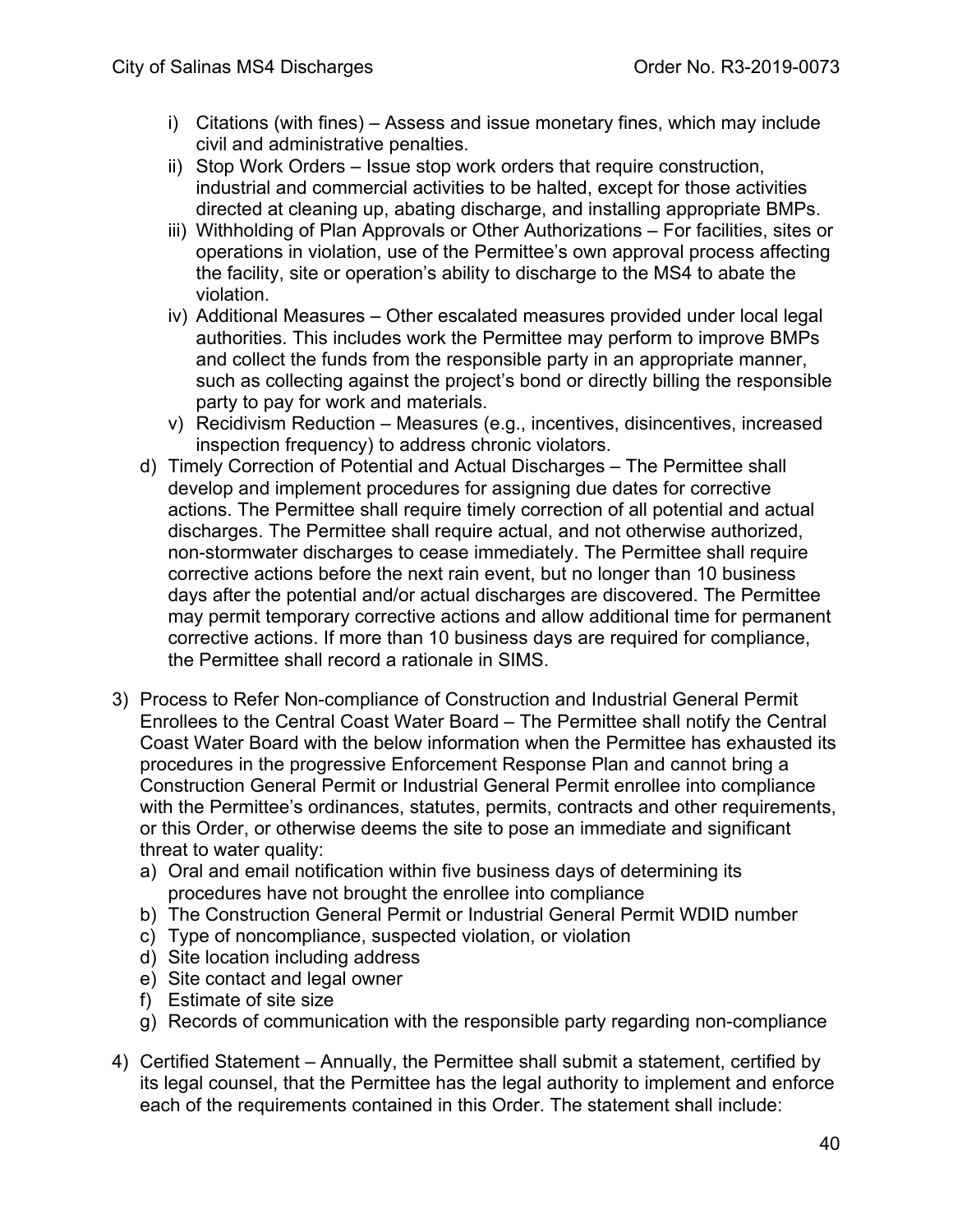- a) Identification of all departments within the Order coverage area that conduct urban runoff related activities and their roles and responsibilities under this Order;
- b) Citation of applicable ordinances or other appropriate legal authorities and their relationship to the requirements of this Order;
- c) Identification of the local administrative and legal procedures available to mandate compliance with applicable ordinances;
- d) Description of how these ordinances or other legal mechanisms are implemented and how actions taken can be appealed; and
- e) Description of how the municipality can issue administrative orders and injunctions, or if it must go through the court system for enforcement actions.

## **I. Asset Management**

- 1) Watershed Asset Management Program The Permittee must develop and implement an adaptive Watershed Asset Management Program to establish intended levels of service for its MS4 consistent with the Order conditions, that at a minimum includes the following:<sup>42</sup>
	- a) Asset Inventory By the end of Year 2 (except for phased approach for storm drain system assets), for the below listed asset categories, prepare and maintain an inventory which describes the following asset characteristics (as applicable): asset description, class, and/or category; purchase, installation, establishment, or adoption date; useful life; type and/or material; quantity; and size and/or capacity.
		- i) Hard Assets Include all hard assets critical to the MS4, including, but not limited to the following:
			- (1) Storm drain system Annually, starting in Year 1, the Permittee shall complete a minimum of  $30,000$  linear feet<sup>[43](#page-40-1)</sup> covering the below components. The Permittee shall prioritize components designed for larger capacity flows for earlier assessments.
				- (a) All components identified on MS4 System Map pursuant to Provision G.3 [Information Management and Program Assessment]. Utilize a logical grouping system where feasible.
				- (b) Roads All roadways that convey stormwater, including curb and gutter systems.[44](#page-40-2)
			- (2) Structural controls (see Provision G.4 (Information Management and Program Assessment)) – Centralized and decentralized structural BMPs that serve a water quality function.

<span id="page-40-0"></span> $42$  The Permittee may rely on existing asset management systems and/or the SIMS to meet Watershed Asset Management Program requirements, so long as the system incorporates the information specified in this Provision. This Order requires the SIMS and the Watershed Asset Management Program to track some overlapping asset information.

<span id="page-40-1"></span><sup>&</sup>lt;sup>43</sup> Roads atop a MS4 conveyance system are counted as within the same lineal feet and not counted twice.

<span id="page-40-2"></span><sup>44</sup> The Permittee may rely on other roadway condition and repair and maintenance tracking and plans for achieving the roads inventory and other roads requirements in this Provision, so long as the Permittee ensures the other tools and documents account for water quality when assigning roadway condition and when informing and prioritizing roadway improvements.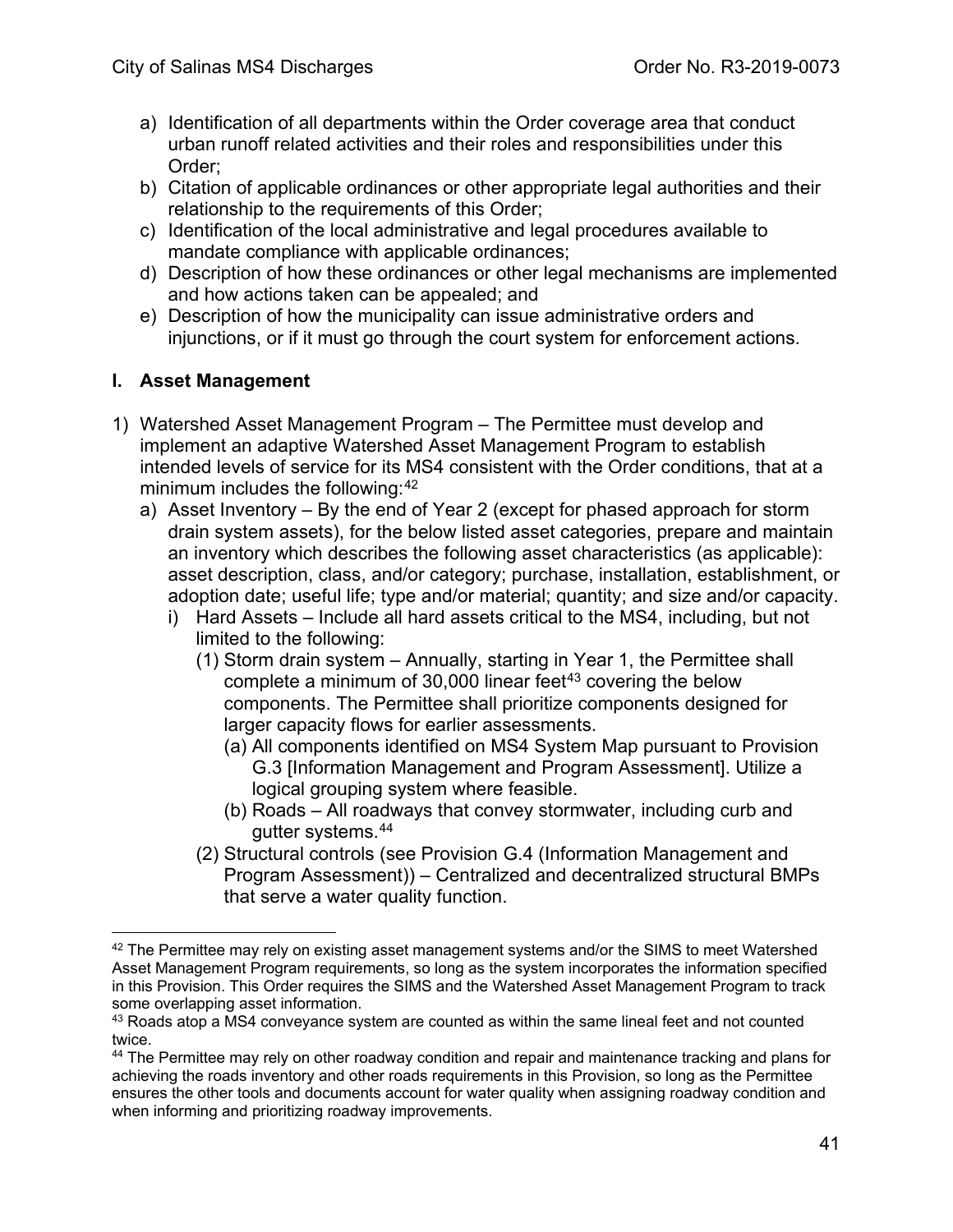- (3) Equipment All equipment and systems, individually valued over \$5,000 in replacement costs, used to maintain and improve MS4. This includes software and data management systems.
- ii) Soft Assets Include all non-constructed elements the Permittee must manage to achieve levels of service to comply with this Order. These elements include items such as personnel services, program assessments, plans and guidance documents, policies, ordinances, requirements, educational materials, department behavior, public behavior, regulatory relationships, monitoring data, etc.
- iii) Natural Assets Based on existing and available data, include natural assets, such as waterbodies, riparian vegetation and habitat, and lands that may provide water capture, water quality improvement, and/or stormwater protection services.
- b) Level of Service By the end of Year 3, and thereafter as storm drain system components are inventoried, for each inventoried asset<sup>[45](#page-41-0)</sup> identify the following:  $46$ 
	- i) Required performance level to comply with the Permit. The Permittee shall account for stormwater volume and pollutant load reductions, including achievement of water quality-based effluent limitations (Provision B.2.a) and receiving water limitations (Provision C.1), when establishing performance levels.
	- ii) Current performance level with respect to complying with the Permit accounting for the following:
		- (1) Condition assessment Assessment to inform each asset's condition.<sup>[47](#page-41-2)</sup> The Permittee may implement a risk-based condition assessment, or comparable assessment method, to cost effectively and efficiently assess condition.
		- (2) Effectiveness Each asset's effectiveness at complying with this Order based on factors such as design, capacity, quality, and intended function.
	- iii) Consequence of failure and likelihood of failure.
- c) Valuation By the end of Year 3, and thereafter as storm drain system components are inventoried, for each inventoried asset, identify the following (as applicable):
	- i) Principal cost (if available)
	- ii) Lifecycle Costs
		- (1) Annual operations and maintenance costs and other ongoing expenses (2) Replacement costs
	- iii) Amount users will pay for the level of service provided by each asset
- 2) Asset Improvement Planning –

<span id="page-41-0"></span><sup>&</sup>lt;sup>45</sup> When addressing the soft assets, the Permittee may propose a less precise and simplified approach, potentially by grouping assets. This requirement does not intend for the Permittee to conduct extensive effectiveness assessments for individual soft assets.

<span id="page-41-1"></span><sup>&</sup>lt;sup>46</sup> The Permittee may include additional factors (e.g., asset performance to meet citizens' desires, multiple benefits associated with assets such as flood risk management and water supply augmentation with stormwater) to help inform and support the Permittee's determination of funding needs.

<span id="page-41-2"></span> $47$  As applicable, the Permittee may use the Rapid Assessment Methodologies currently employed to meet other Permit requirements to populate the condition assessment.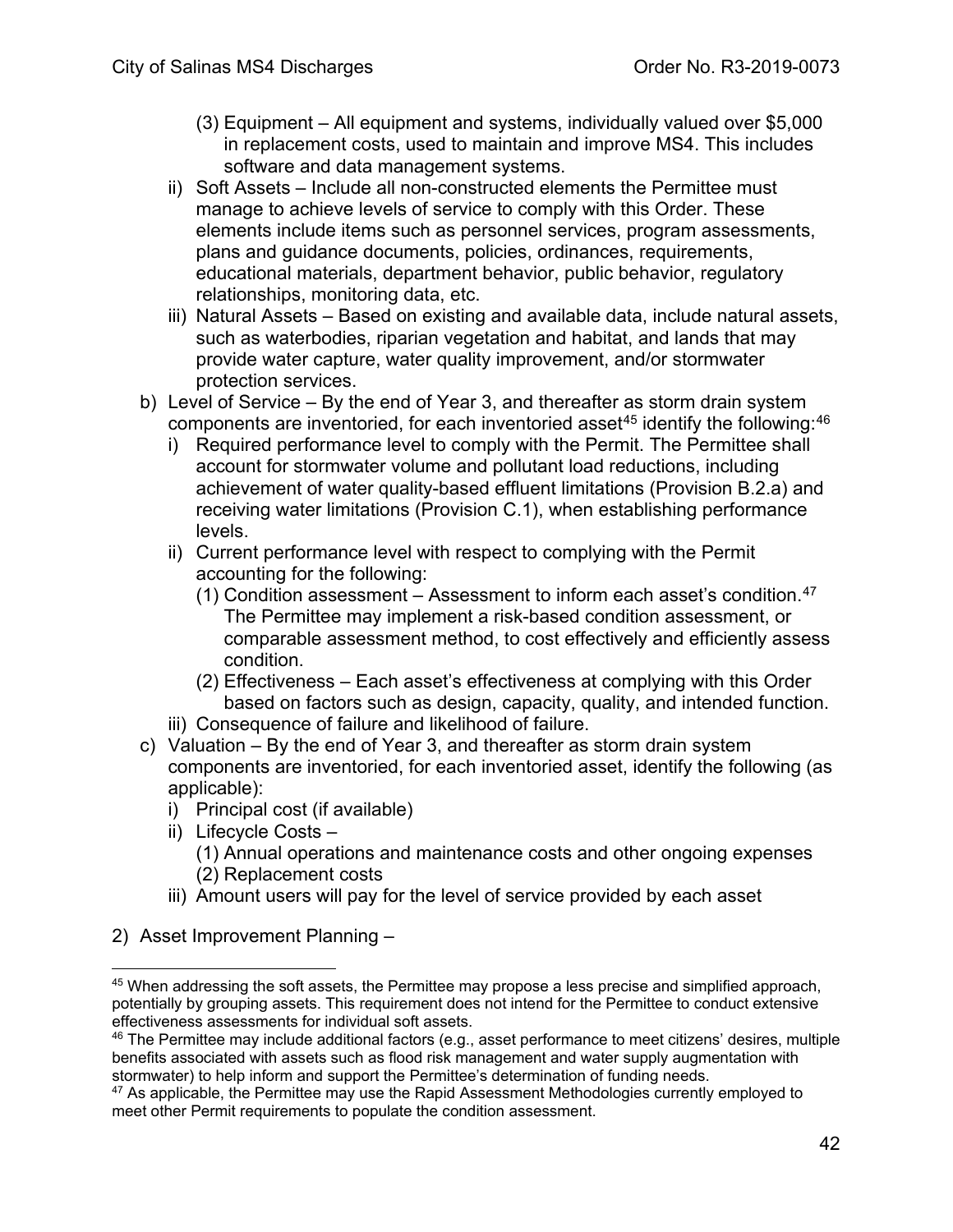- a) Adaptation By the end of Year 4, and update thereafter as storm drain system components are inventoried, identify projected new or significant modifications to existing assets necessary to meet desired levels of service for at least the next 20 years. This includes projects identified in the Permittee's Pollutant Load Reduction Plan (see Provision F). The Permittee shall account for new and/or increased liabilities, risks, and stressor to the MS4 resulting from climate change that may impact the desired levels of service.
- b) Asset Improvement Plan<sup>[48](#page-42-0)</sup> By the end of Year 5, and update thereafter as storm drain system components are inventoried, submit an Asset Improvement Plan that evaluates data obtained through asset assessment and adaptation strategies to inform the following based on a 20-year timeframe:
	- i) Prioritization and Schedule Develop a schedule, informed by a prioritization process, outlining the following:
		- (1) Maintenance of inventoried assets
		- (2) Rehabilitation and replacement of inventoried assets
		- (3) Installation, generation, and/or initiation of new assets
	- ii) Forecasted costs Projected costs necessary to meet the desired level of service, for the next 20 years.
	- iii) 20-year Financial Strategy Compare projections with available funding sources and identify the financial strategy for sustained funding of asset management and development to sustain service and performance.

#### **J. Fiscal Analysis and Cost Reporting**

- 1) The Permittee shall secure the resources necessary to meet all requirements of this Order. Inability to secure financial or other resources shall not excuse violation with any provision of this Order.
- 2) Fiscal Analysis The Permittee shall prepare and submit a fiscal analysis of each year of implementing this Order. The analysis shall include the following: 1) costs incurred to comply with this Order, and 2) an estimate of costs for the upcoming Permit year.
	- a) The analysis shall include annual capital and operation and maintenance expenditures necessary to implement the requirements of this Order. The Permittee's analysis shall break down costs, describe the source of funds it proposes to meet necessary expenditures, including legal restrictions on the use of such funds, and identify any resource sharing with others involved in Program implementation (including volunteer programs or programs of other agencies). The analysis shall include the following cost categories (related to this Order only):
		- i) Stormwater program management (overhead)
		- ii) Pollutant Load Reduction Plan
			- (1) Development, including costs of plans and Reasonable Assurance Analysis
			- (2) Implementation, including:

<span id="page-42-0"></span> $48$  In place of a static document, the Permittee may develop a living document and/or set of tools that fulfills the components outlined in Provision I.2.b.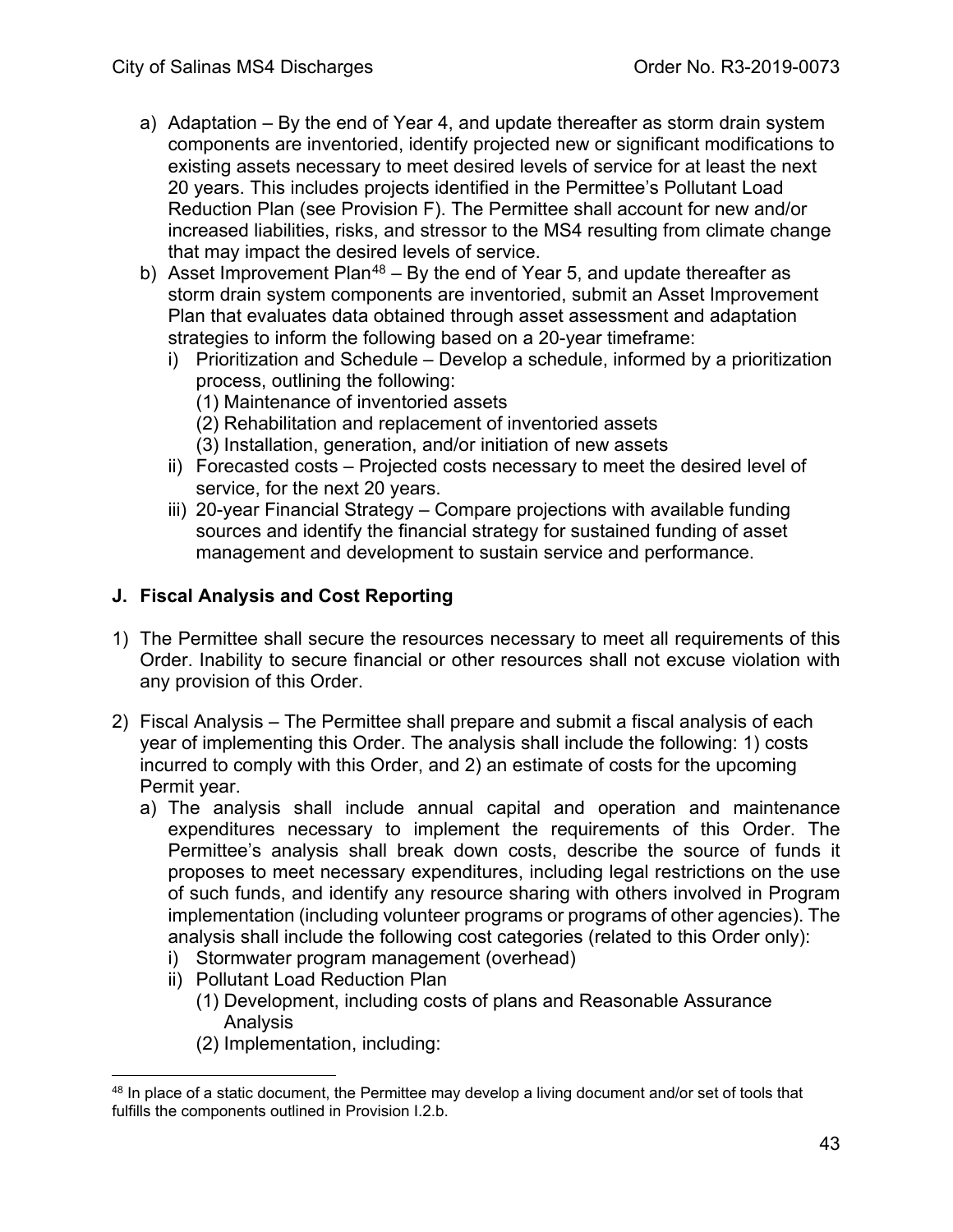- (a) Green street projects: provide costs for individual projects as separate entries
- (b) Regional projects: provide costs by project; include details on project design in order to better understand unit costs (e.g., linear miles of green street, acre-feet of stormwater captured)
- (c) Restoration projects
- iii) Trash Reduction Implementation Plan implementation
- iv) Asset management program development and implementation
- v) Minimum control measures
	- (1) Public education and involvement
	- (2) Industrial and commercial facilities programs, including inspections and enforcement activity
	- (3) Planning and land development programs (e.g. post construction stormwater management in new development and redevelopment), including environmental review, development project approval and verification, and permitting, licensing, and enforcement
	- (4) Oversight of construction and construction site stormwater runoff control, including inspections and enforcement activity
	- (5) Municipal maintenance activities
	- (6) Illicit connections and illicit discharges program, including enforcement
	- (7) Additional institutional best management practices
- vi) Monitoring
	- (1) Effluent/outfall and receiving water quality monitoring
	- (2) Best management practice effectiveness monitoring
	- (3) Data analysis
- vii) Information Management and Reporting costs
	- (1) Information management systems
	- (2) Annual reporting
- b) The following information shall be included for each cost category, as applicable:
	- i) Description of costs
	- ii) Total cost
	- iii) Funding source (including any limitations on the use of such funds)
	- iv) Capital expenditures (other than for land)
	- v) Land costs
	- vi) Personnel costs
	- vii) Number and classifications of personnel
	- viii)Cost of consultants
	- ix) Overhead costs
	- x) Construction costs
	- xi) Operations and maintenance costs

#### **K. Monitoring**

- 1) Stormwater Monitoring Program
	- a) The Permittee shall implement a stormwater monitoring program designed to achieve the following five primary objectives: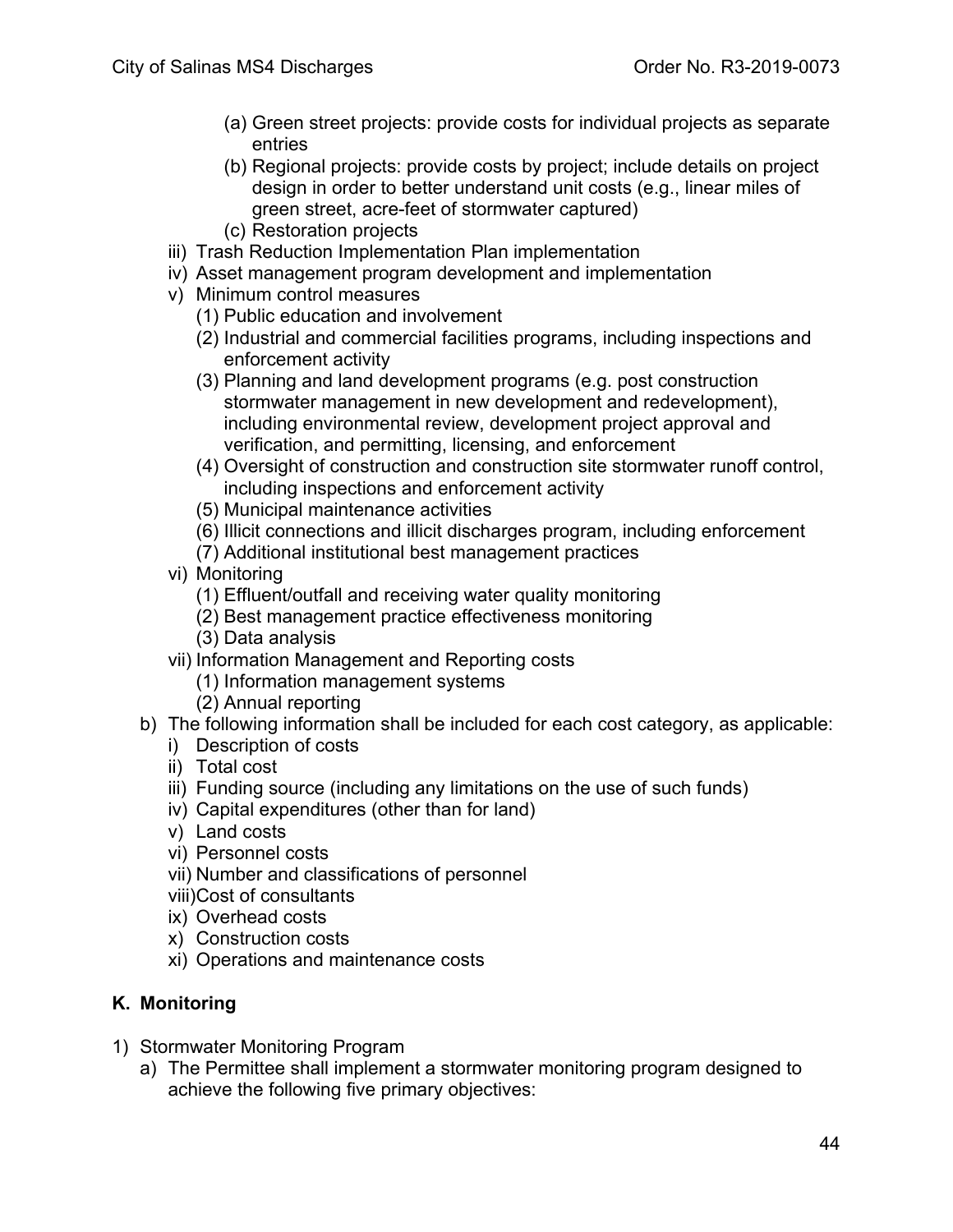- i) Assess the chemical, physical, and biological impacts of discharges from the municipal stormwater sewer system (MS4) on receiving waters
- ii) Assess compliance with Provision B.2.a (Water Quality-Based Effluent Limitations) and Provision C.1 (Receiving Water Limitations)
- iii) Characterize pollutant loads in MS4 discharges
- iv) Identify sources of pollutants in MS4 discharges
- v) Measure and improve the effectiveness of pollutant controls implemented under this Order
- b) The Permittee shall comply with the Monitoring and Reporting Program and future revisions thereto, in Attachment D of this Order or, implement the monitoring program approved per Provision F (Pollutant Load Reduction Plan). Provision F.3.b.4 (Pollutant Load Reduction Plan: Monitoring Program) requires the Permittee to assess necessary MRP updates to support the Pollutant Load Reduction Plan and request, from the Central Coast Water Board Executive Officer, approval of updates to the MRP if needed.
- 2) Urban Catchment Monitoring The Permittee shall conduct Urban Catchment Monitoring and Stormwater Discharge Trend Monitoring in accordance with Attachment D (Monitoring and Reporting Program).
- 3) Receiving Water Monitoring and Background Receiving Water Monitoring The Permittee shall conduct Receiving Water Monitoring and Background Receiving Water Monitoring in accordance with Attachment D (Monitoring and Reporting Program).

## **L. Trash Management**

- 1) Trash Management Implementation Plan and Jurisdictional Map The Permittee shall attain full compliance with Provision A.1.b.i (Trash Discharge Prohibition) by October 1, 2029, by installing, operating, and maintaining any combination of Full Capture Systems\*, [49](#page-44-0) Multi-Benefit Projects\*, other Treatment Controls\*, and/or Institutional Controls\* within the Permittee's jurisdiction. The Permittee may determine the locations or land uses within its jurisdiction to implement any combination of controls.<sup>[50](#page-44-1)</sup> The Permittee shall demonstrate that such combination achieves Full Capture System Equivalency\* by completing the following measures:
	- a) Trash Management Implementation Plan The Permittee shall maintain and implement a Trash Management Implementation Plan that includes the following:
		- i) Locations of proposed and existing certified Full Capture Systems, [51](#page-44-2) the drainage area served, design specifications and treatment capacity treated by each Full Capture System, and rationale for each selected Full Capture System;
		- ii) In drainage areas without certified Full Capture Systems, the combination of

<span id="page-44-1"></span><span id="page-44-0"></span> $^{49}$  All terminology marked with an asterisk is defined in the Trash Amendments glossary.<br><sup>50</sup> Controls include, but are not limited to, Full Capture Systems, Multi-Benefit Projects, other Treatment Controls, and/or Institutional Controls as defined in the Trash Amendments.

<span id="page-44-2"></span><sup>51</sup> ["Certified Full Capture System List of Trash Treatment Control Devices,](https://www.waterboards.ca.gov/water_issues/programs/stormwater/trash_implementation.html)" State Water Board. Web. 20 June 2019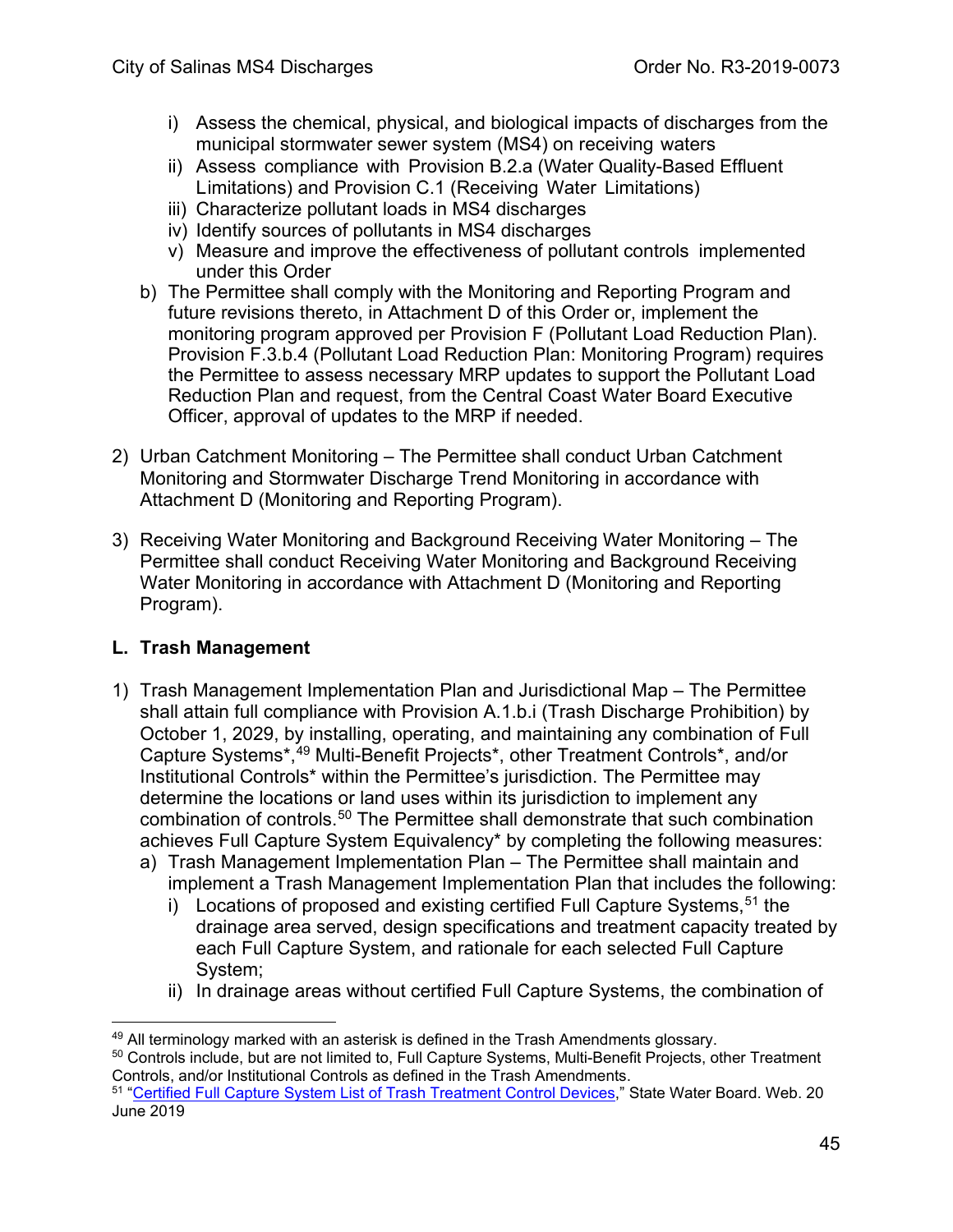controls selected by the Permittee that will achieve Full Capture System Equivalency, rationale for selected combination of controls, how the combination of controls is designed to achieve Full Capture System Equivalency, and how Full Capture System Equivalency will be demonstrated. The Permittee shall determine Trash generation rates/loads using the Visual Trash Assessment Approach<sup>[52](#page-45-0)</sup> or equivalent spatially explicit approach based on location-specific data and technically acceptable and defensible assumptions and methods;

- iii) Requests by the Permittee, if any, for authorization to substitute a Priority Land Use<sup>\*</sup> or Designated Land Use<sup>[53](#page-45-1)</sup> with an equivalent Alternate Land Use<sup>\*</sup> that generates trash at equivalent rates to, or greater than, the land use being substituted. The Permittee shall provide data or information which establishes that trash generation rates from the Alternate Land Use(s) are greater than or equal to the Priority Land Use(s) being substituted;
- iv) A compliance time schedule based on the shortest practicable time to achieve full compliance with the trash discharge prohibition, including the following interim milestones:
	- (1) By the end of Year 2, 30 percent of all Priority Land Use and Designated Land Use areas meeting Full Capture or Full Capture System Equivalency; and
	- (2) By the end of Year 5, 50 percent of all Priority Land Use and Designated Land Use areas meeting Full Capture or Full Capture System Equivalency.
- v) A description of how the Permittee will coordinate its efforts to install, operate, and maintain Full Capture Systems, Multi-Benefit Projects, and other Treatment Controls with State of California Department of Transportation in significant trash generating areas and/or Priority Land Uses, as applicable.
- b) Jurisdictional Map The Permittee shall maintain a Jurisdictional Map in SIMS, updated at a minimum, annually, including the following:
	- i) All Priority Land Use areas and Designated Land Use areas (Provision L.2) discharging to the MS4;
	- ii) The corresponding stormwater conveyance system, including inputs, outlets, and other components (see Provision G.3 – MS4 System Map), that collect and convey discharges from Priority Land Use areas and Designated Land Use areas;

<span id="page-45-0"></span><sup>&</sup>lt;sup>52</sup> The Visual Trash Assessment Approach was evaluated as part of the Tracking California's Trash project conducted by the Bay Area Stormwater Management Agencies Association (BASMAA). The evaluation concluded that if visual assessments were conducted consistent with the protocol, the method could reliably establish baseline trash levels and detect progress in reducing trash in MS4 discharges over time. The State Water Board, in partnership with the California Stormwater Quality Association (CASQA), has provided training on the Visual Trash Assessment Approach.

<span id="page-45-1"></span><sup>&</sup>lt;sup>53</sup> Designated Land Use is terminology used in this Order to refer to specific land uses or locations outside of Priority Land Uses that the Central Coast Water Board determines generate substantial amounts of Trash (see Chapter IV.A.3.d of the Trash Provisions). Pursuant to the Trash Amendments, the Central Coast Water Board may determine that other specific land uses or locations generate substantial amounts of Trash and the time schedule for full compliance at these specific land uses or locations. In no case may the final compliance date be later than ten (10) years from the determination.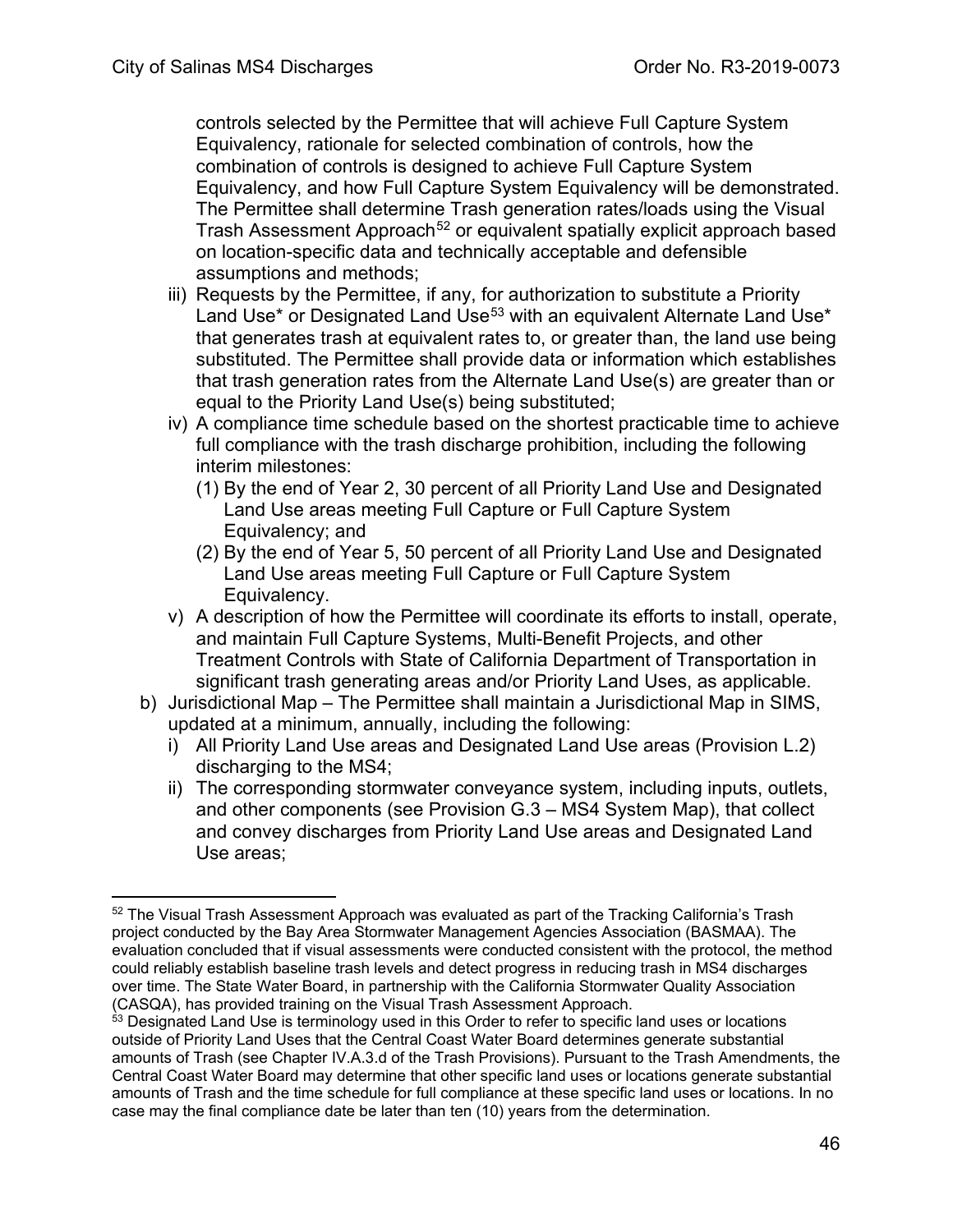- iii) Corresponding trash generation rates/loads for 1) open channels and their adjacent riparian areas; and 2) Priority Land Use and Designated Land Use drainage areas not treated by certified Full Capture Systems. Trash generation rates/loads shall be determined using the Visual Trash Assessment Approach or equivalent spatially explicit approach based on location-specific data and technically acceptable and defensible assumptions and methods;
- iv) GIS-mapped locations and drainage area served for each of the Full Capture Systems, Multi-Benefit Projects, other Treatment Controls, and/or Institutional Controls installed or utilized by the Permittee; and
- v) GIS-mapped locations and drainage areas served by Full Capture System Equivalency.
- 2) Designated Land Use areas At a minimum, the Permittee shall include the following Designated Land Use areas on the Jurisdictional Map and address these areas in the Trash Management Implementation Plan:
	- a) All non-Priority Land Use areas the Permittee identified in the Permittee's January 2019 Trash Reduction Implementation Plan[54](#page-46-0) as, *"schools, areas with 'High' or 'Very High' trash results during baseline trash visual assessments, and any other areas known to be susceptible to trash generation;" and*
	- b) Transient Camps (see Provision G.2 (Information Management and Program Assessment: Watershed Characterization)).
- 3) Interim Trash Reduction BMPs For portions of the Permittee's coverage area that have not achieved full compliance with the Prohibition of Discharge of Trash\*, the Permittee shall implement the following interim trash reduction BMPs:
	- a) Municipally Owned or Operated Areas The Permittee shall designate and implement BMPs to control trash and litter from the following sites and sources, at minimum:
		- i) Public parks
		- ii) Permittee owned or operated public venues (e.g., the Municipal Stadium)
		- iii) Municipal facilities (as defined in Provision M.1 (Municipal Maintenance: Municipal Facilities Inventory)).
	- b) Inspection and Cleaning of Surface Drainage Structures
		- i) The Permittee shall visually inspect annually all open channels and other surface drainage structures,<sup>[55](#page-46-1)</sup> which are part of the Permittee's MS4 or part of receiving waters within the Order coverage area that are not owned and operated by MCWRA, for trash and other debris.

<span id="page-46-0"></span><sup>54</sup> "On January 1, 2019, the Permittee submitted the *Trash Reduction Implementation Plan, Phase I (2019-2022) for the City of Salinas* (January 2019 Trash Reduction Implementation Plan) in response to the Central Coast Water Board's June 1, 2017 *Water Code Section 13383 Order to Submit Method to Comply with Statewide Trash Amendments; Requirements for the City of Salinas Phase I Municipal Separate Storm Sewer System (MS4)*, p. 4

<span id="page-46-1"></span><sup>&</sup>lt;sup>55</sup> "Surface drainage structure" means 1) any surface device constructed to convey stormwater that is owned or operated by the Permittee (with the exception of streets, gutters, inlets, catch basins, and outfalls), such as basins, structural BMPs, culverts, trash/debris screens, and pump stations; and 2) any surface feature within the MS4 where trash or debris may collect.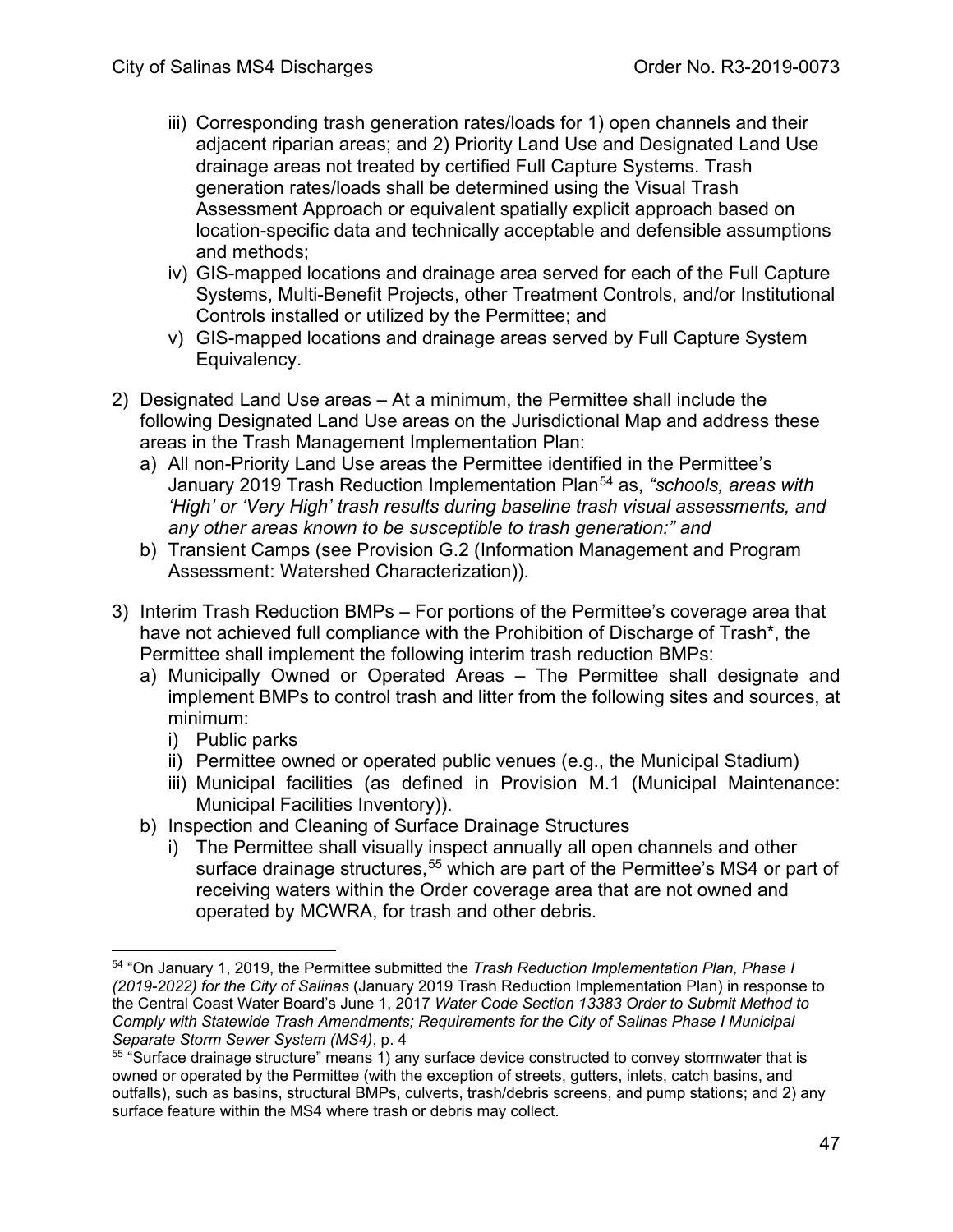- ii) The Permittee shall prioritize and inspect the problem areas, such as those with recurrent illegal dumping, at least three times per year.
- iii) The Permittee shall remove, within 14 working days, trash and other debris found during visual inspections. The Permittee shall document surface drainage structure maintenance in SIMS.
- 4) Trash Monitoring Plan By the end of Year 1, the Permittee shall develop and implement a monitoring plan to demonstrate its progress toward attaining interim milestones; the effectiveness of the Full Capture Systems, Multi-Benefit Projects, other Treatment Controls, and/or Institutional Controls; and compliance with the 30 percent and 50 percent targets for meeting Full Capture or Full Capture System Equivalency in Priority Land Use and Designated Land Use areas. The Permittee shall use SIMS to track and demonstrate results.
	- a) In developing the monitoring approach, the Permittee shall answer the following questions:
		- i) What type of and how many Treatment Controls, Institutional Controls, and/or Multi-Benefit Projects have been used and in what locations?
		- ii) How many Full Capture Systems have been installed (if any), in what locations have they been installed, and what is the individual and cumulative area served by them?
		- iii) What is the effectiveness of the total combination of Treatment Controls, Institutional Controls, and Multi-Benefit Projects employed by the Permittee?
		- iv) Has the amount of Trash discharged from the Permittee decreased from the previous year? If so, by how much? If not, explain why.
		- v) Has the amount of Trash in the Permittee's receiving water(s) decreased from the previous year? If so, by how much? If not, explain why.
	- b) In the monitoring plan, identify and incorporate confidence levels to ensure accurate monitoring and assessment results.
	- c) Report the results of the monitoring plan annually.

## **M. Municipal Maintenance**

- 1) Municipal Facilities Inventory
	- a) Information Fields The Permittee shall maintain a Municipal Facilities Inventory with the following minimum information for each facility:
		- i) Facility name
		- ii) Facility address (physical and mailing)
		- iii) Narrative description of activities performed at facility
		- iv) Potential sources of stormwater pollution
	- b) Categories 6 months after the effective date of this Order, and annually thereafter, the Permittee shall update the inventory to include all Permitteeowned or operated facilities that are potential significant sources of pollution in stormwater, including the following if applicable:
		- i) Airports
		- ii) Animal control facilities
		- iii) Chemical storage facilities
		- iv) Composting facilities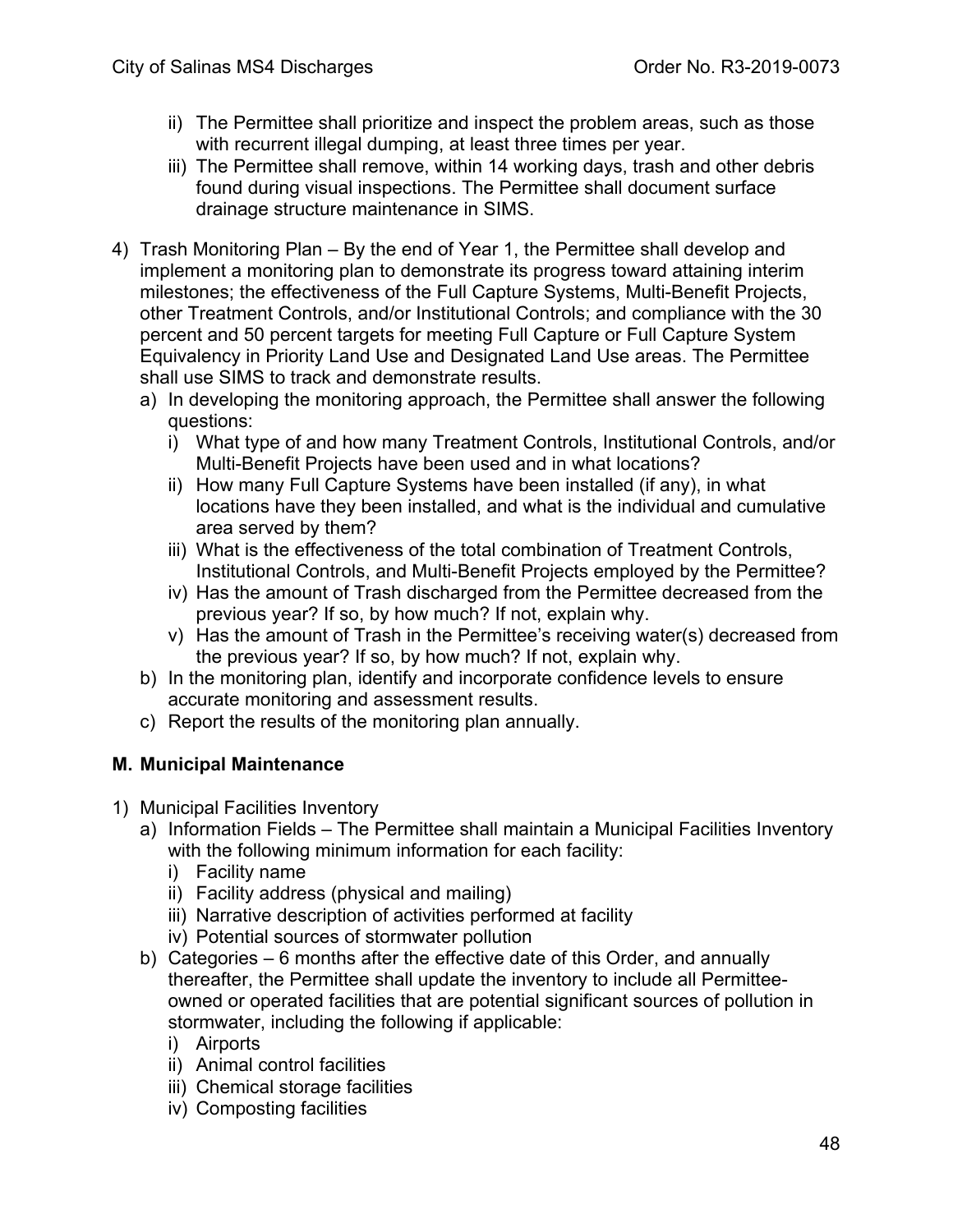- v) Equipment storage and maintenance facilities (including landscape maintenance-related operation)
- vi) Flood control facilities
- vii) Fueling or fuel storage facilities
- viii)Golf courses
- ix) Hazardous waste disposal, handling, and transfer facilities
- x) Incinerators
- xi) Landfills
- xii) Materials storage yards
- xiii)Parking lots
- xiv) Parks
- xv) Pesticide storage facilities
- xvi) Public buildings (e.g., schools, libraries, police stations, fire stations, municipal buildings)
- xvii) Public works and corporation yards
- xviii) Public restrooms
- xix) Recycling facilities
- xx) Solid waste handling and transfer facilities
- xxi) Swimming pools
- xxii) Transportation hubs (e.g., bus transfer stations)
- xxiii) Vehicle storage and maintenance yards,
- xxiv) All other Permittee-owned or operated facilities or activities the Permittee determines may contribute a substantial pollutant load to the MS4
- 2) Facility and Activity Management The Permittee shall implement appropriate BMPs, including effective source control measures, for the below Permittee-owned or operated facilities and activities. The Permittee shall implement assessment procedures to ensure appropriate BMPs are installed and maintained. The Permittee shall develop, maintain, and implement standard operating procedures and/or stormwater pollution prevention plans for those Permittee-owned or operated facilities and activities posing the highest potential risk for discharging significant sources of pollution in stormwater.
	- a) Facilities identified in the Municipal Facilities Inventory, and
	- b) Municipal maintenance operations and events with the potential to discharge pollutants in stormwater, including but not limited to the following:
		- i) Road and parking lot maintenance including sidewalk repair, curb and gutter repair, pothole repair, pavement marking and striping, saw cutting, concrete work, buried utility repairs and installation, sealing, and re-paving;
		- ii) Vehicle and equipment fueling, cleaning (see Provision M.3 (Equipment and Vehicle Washing) for additional requirements), maintenance, and repair;
		- iii) Outdoor storage of raw and/or hazardous materials;
		- iv) Bridge maintenance, including re-chipping, grinding, saw cutting, and painting;
		- v) Right-of-way maintenance, including mowing, pesticide application, vegetation removal, and vegetation planting;
		- vi) Landscape maintenance operations on municipal property (e.g., public rightsof-way, parks, and landscaped areas);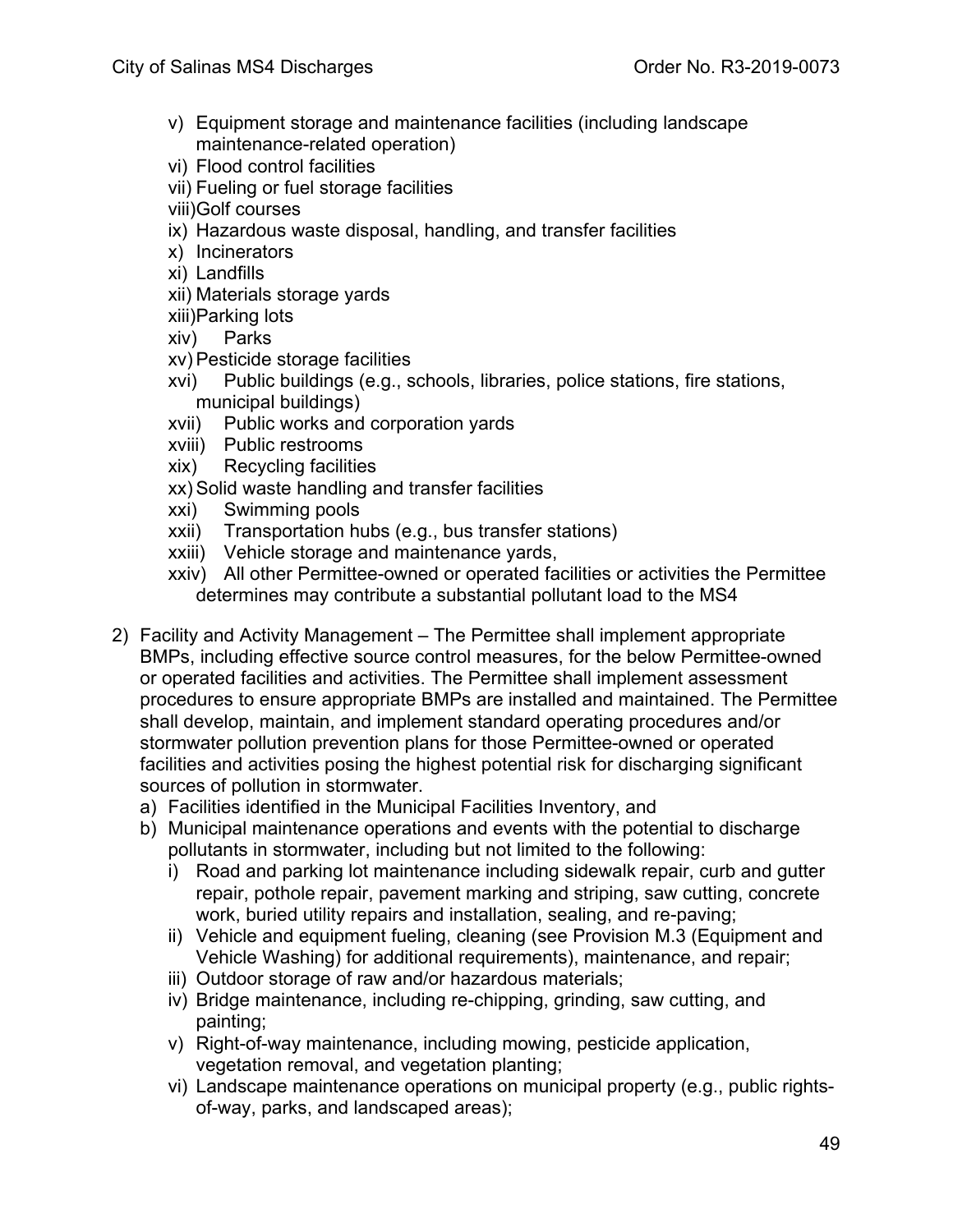vii) Power washing;

viii)Litter, debris, and graffiti removal;

- ix) Pesticide and fertilizer application, storage, and disposal (see Provision M.4 [Pesticide and Fertilizer Management] for additional requirements);
- x) Flood channel maintenance (e.g., clearing, mowing, sediment removal, and vegetation removal); and
- xi) Outdoor public events that have the potential to generate significant pollutants (e.g., outdoor festivals, parades, farmers markets, and street fairs).
- 3) Equipment and Vehicle Washing The Permittee shall implement BMPs to prohibit discharge of equipment and vehicle wash wastewater to the MS4 or directly to receiving waters from municipal facilities. The Permittee shall meet this requirement by either installing a vehicle wash reclaim system, capturing and hauling the wastewater for proper disposal, connecting to the sanitary sewer collection system (with appropriate approvals and any pretreatment standards met), ceasing the activity, washing the equipment or vehicles at another properly managed location such as a private car wash, and/or applying for and obtaining a separate stormwater permit.
- 4) Pesticide and Fertilizer Management By the end of Year 2, the Permittee shall develop and implement the following policies and procedures to manage pesticide and fertilizer application, storage, and disposal for Permittee-owned and operated facilities; MS4 conveyances and structural BMPs; streets; and activities:
	- a) Integrated Pest Management (IPM) Policy The Permittee shall adopt and implement a policy requiring the minimization of pesticide and fertilizer use and requiring the use of IPM at Permittee-owned or operated facilities and activities. The Permittee shall include quantifiable targets for pesticide and fertilizer reductions in the policy.
	- b) Procedures Develop and implement procedures for:
		- i) Preventative Measures to Support IPM Policy Implementation
			- (1) Pest population monitoring, including unwanted vegetation, sufficient to inform the following:
				- (a) Pesticide use only when pesticides are needed; and
				- (b) Abatement of conditions conducive to pest populations and unwanted vegetation;
			- (2) Limit or replace pesticide use (e.g., manual weed and insect removal);
			- (3) Limit or eliminate the use of fertilizers;
			- (4) Establish and implement criteria for the selection and use of any pesticides, such that least-toxic alternatives are given first consideration;
			- (5) Reduce mowing of grass to allow for greater pollutant attenuation, but not jeopardize motorist safety; and
			- (6) Implement procedures to encourage the retention and planting of native vegetation to reduce water, pesticide and fertilizer needs;
		- ii) Application
			- (1) Eliminate the application of pesticides and fertilizers (1) when two or more consecutive days with greater than 50 percent chance of rainfall are predicted by NOAA, (2) during the 48 hours following a 0.2-inch per hour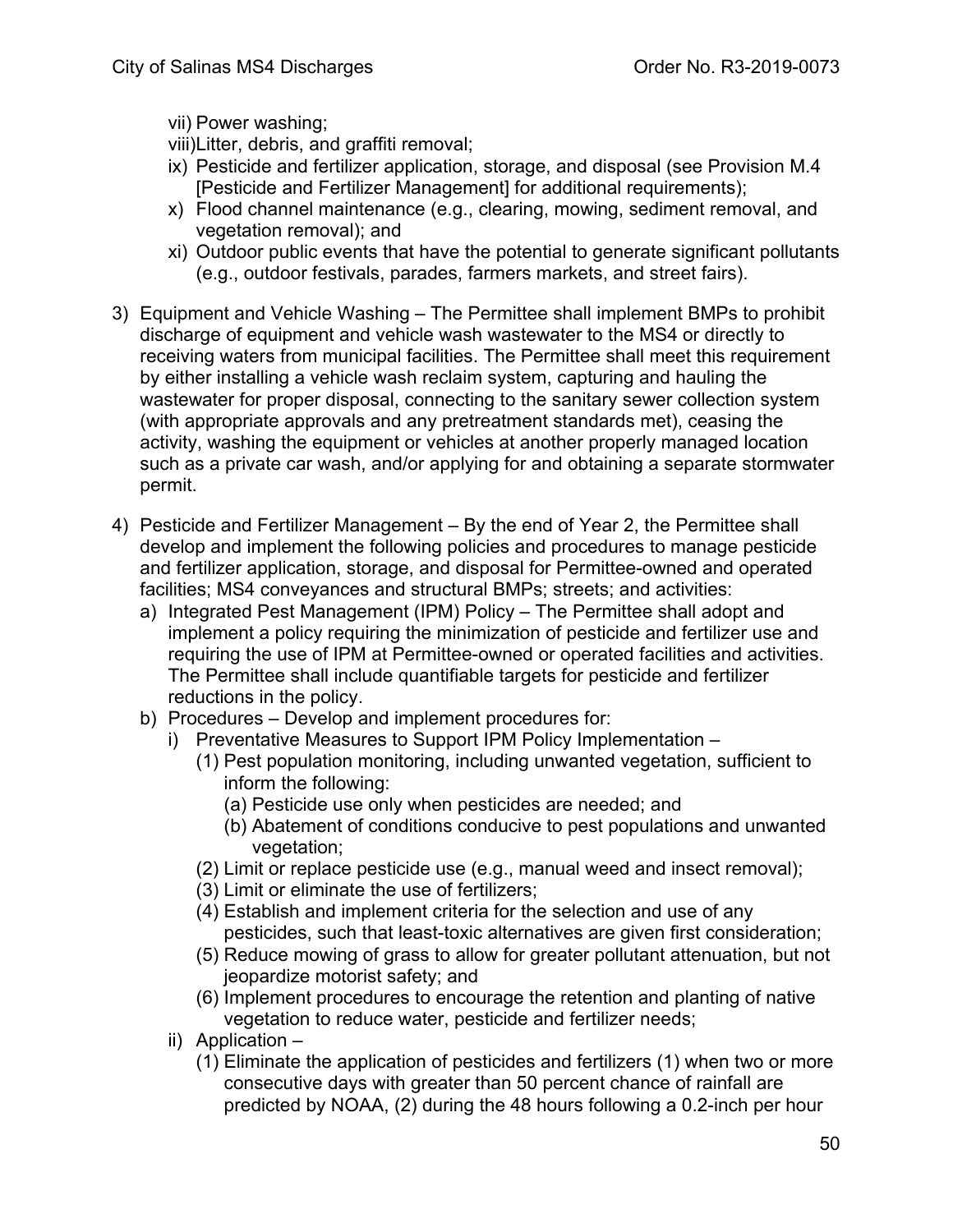rain event, or (3) when water is flowing off the area where the application is to occur;

- (2) Prohibit pesticide and fertilizer application within 50 feet of a waterbody; and
- (3) Implement a standardized protocol for the routine and non-routine application of pesticides (including pre-emergent) and fertilizers;
- iii) Applicator Oversight
	- (1) Assign responsibilities to a designated staff position and/or department to coordinate Permittee activities and ensure that the IPM policy is implemented;
	- (2) Designate staff positions responsible for pest management activities, including but not limited to pesticide and fertilizer applications, physical controls, maintenance activities, and mitigation of conditions conducive to pests;
	- (3) Provide direct supervision by a pesticide applicator, certified in the appropriate category, of municipal employees or contractors applying restricted use pesticides; and
	- (4) Ensure that pest management services that are provided by vendors (pest control advisors, pesticide applicators, and structural pest control operators) are required contractually to follow the Permittee's IPM policy. The Permittee shall be able to demonstrate that vendors' pest management activities comply with the IPM policy. This could include service records that document pest monitoring activities, pesticide application records, recommendations provided to facility managers, and adherence to third-party certifications (i.e., Green Pro or Eco-Wise).
- iv) Storage and Disposal
	- (1) Store pesticides and fertilizers indoors or under cover on paved surfaces, or within secondary containment;
	- (2) Regularly inspect storage areas;
	- (3) Collect and properly dispose of unused pesticides and fertilizers; and
	- (4) Reduce the use, storage, and handling of hazardous materials to decrease spill potential;
- v) Banned or Unregistered Prohibit storage or application of banned or unregistered pesticides.
- c) United States Environmental Protection Agency (USEPA) and California Department of Pesticide Regulation (DPR) Coordination – To support the reduction of pesticide loading to receiving waters, the Permittee shall conduct the below activities through either 1) the Permittee's individual program; or 2) a regional or statewide collaboration among MS4 permittees.
	- i) Track USEPA pesticide regulatory activities as they relate to urban surface water quality and, when necessary, encourage USEPA to implement its authority under the Federal Insecticide, Fungicide, and Rodenticide Act to protect urban water quality.
	- ii) Track DPR pesticide regulatory activities as they relate to urban surface water quality and, when necessary, encourage DPR to implement its authority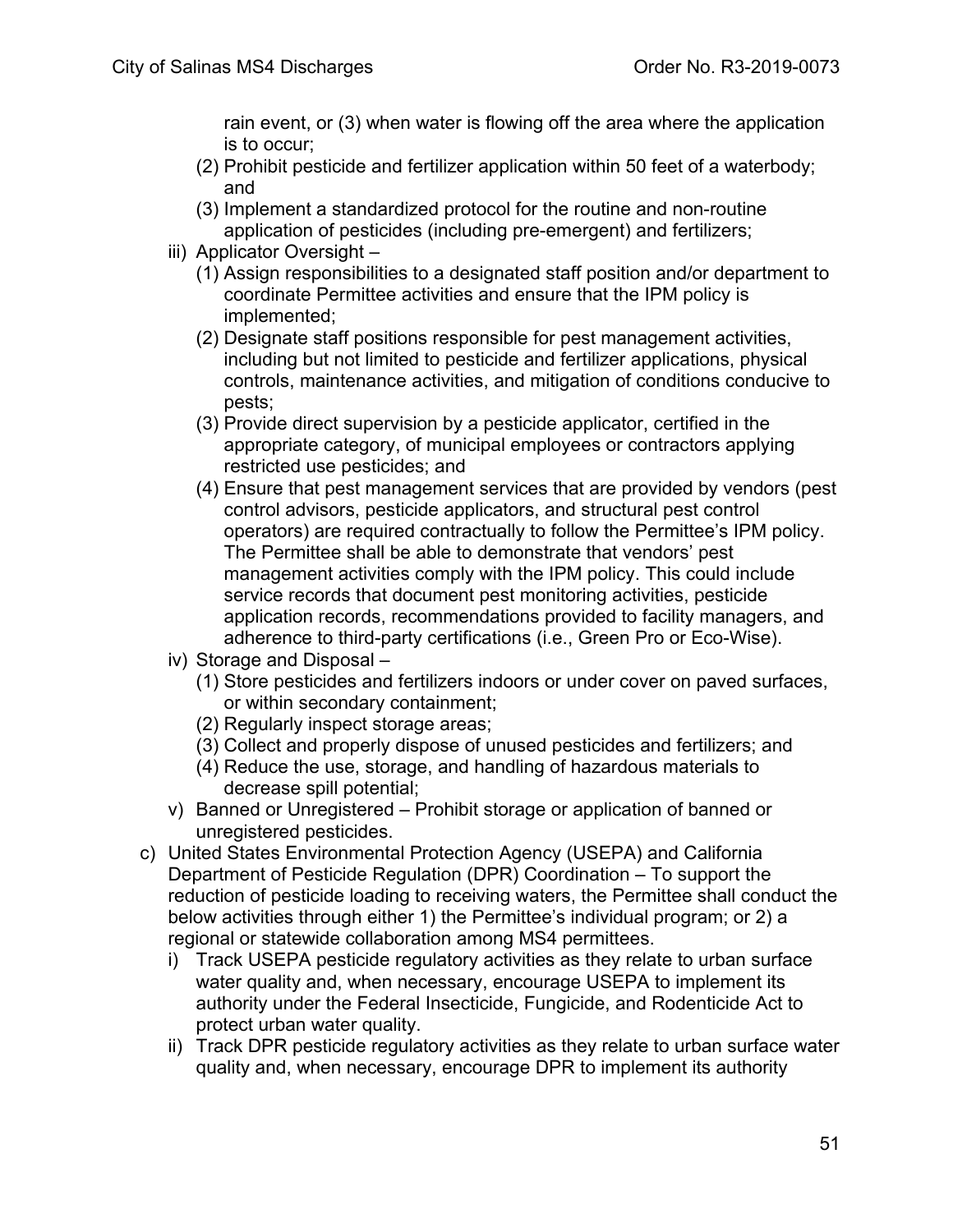under the California Food and Agriculture Code to protect urban water quality, in coordination with the California Water Code.

- iii) Assemble and submit information (such as monitoring data) as needed to assist USEPA and DPR in evaluating whether urban pesticide applications are impacting water quality.
- iv) Communicate with USEPA and DPR regarding regulatory actions, policies, and procedures relating to pesticides of concern for urban water quality. This communication may be in various forms, such as formal written comments, other forms of correspondence, and meetings.
- d) IPM Training
	- i) Ensure that all Permittee employees who, within the scope of their duties apply or use pesticides, are trained in IPM practices and the Permittee's IPM policy (pursuant to Provision M.4.a) and procedures (Provision M.4.b);
	- ii) Record Keeping The Permittee shall retain a list of employees, and contractors as applicable, trained during each Order reporting year, with a list of training topics covered.
- 5) MS4 Conveyance System Operation and Maintenance Pursuant to the Permittee's existing stormwater management program, the Permittee shall properly operate and maintain all Permittee-owned and/or maintained MS4 system features to reduce the discharge of pollutants to the Maximum Extent Practicable (MEP). By the end of Year 2, the City shall update and implement its MS4 conveyance system operations and maintenance procedures based on the following:
	- a) Prioritization The Permittee shall assess and prioritize MS4 conveyance system facilities for cleanout and assign a priority to each facility. The Permittee shall designate High/Low Priority Catch Basins based on historical sediment and debris accumulation data, Stormwater Pollutant Loading and Volume Quantification (see Provision G.5 (Information Management and Program Assessment)), catch basin's ability to capture materials (e.g., basin includes sump), and municipal staff's knowledge of local conditions.
	- b) Inspections The Permittee shall develop and implement a strategy to inspect MS4 conveyance systems to identify system components requiring cleaning or maintenance to reduce pollutant discharges to receiving waters or other MS4s. The Permittee's strategy shall include a schedule to inspect all conveyance system components and to inspect catch basins according to the following schedule:
		- i) High Priority Catch Basins A minimum of once annually during the dry season.
		- ii) Low Priority Catch Basins A minimum of once every five years during the dry season.
	- c) Catch Basin Cleaning The Permittee shall develop sediment and debris accumulation metrics and/or triggers to inform catch basin cleaning. For all inspected basins, prior to the rainy season, the Permittee shall remove all sediment and debris in each catch basin exceeding identified thresholds.
	- d) MS4 Conveyance System Component Maintenance The Permittee shall develop and implement procedures for cleaning prioritized MS4 conveyance system components based on inspection results. The Permittee shall incorporate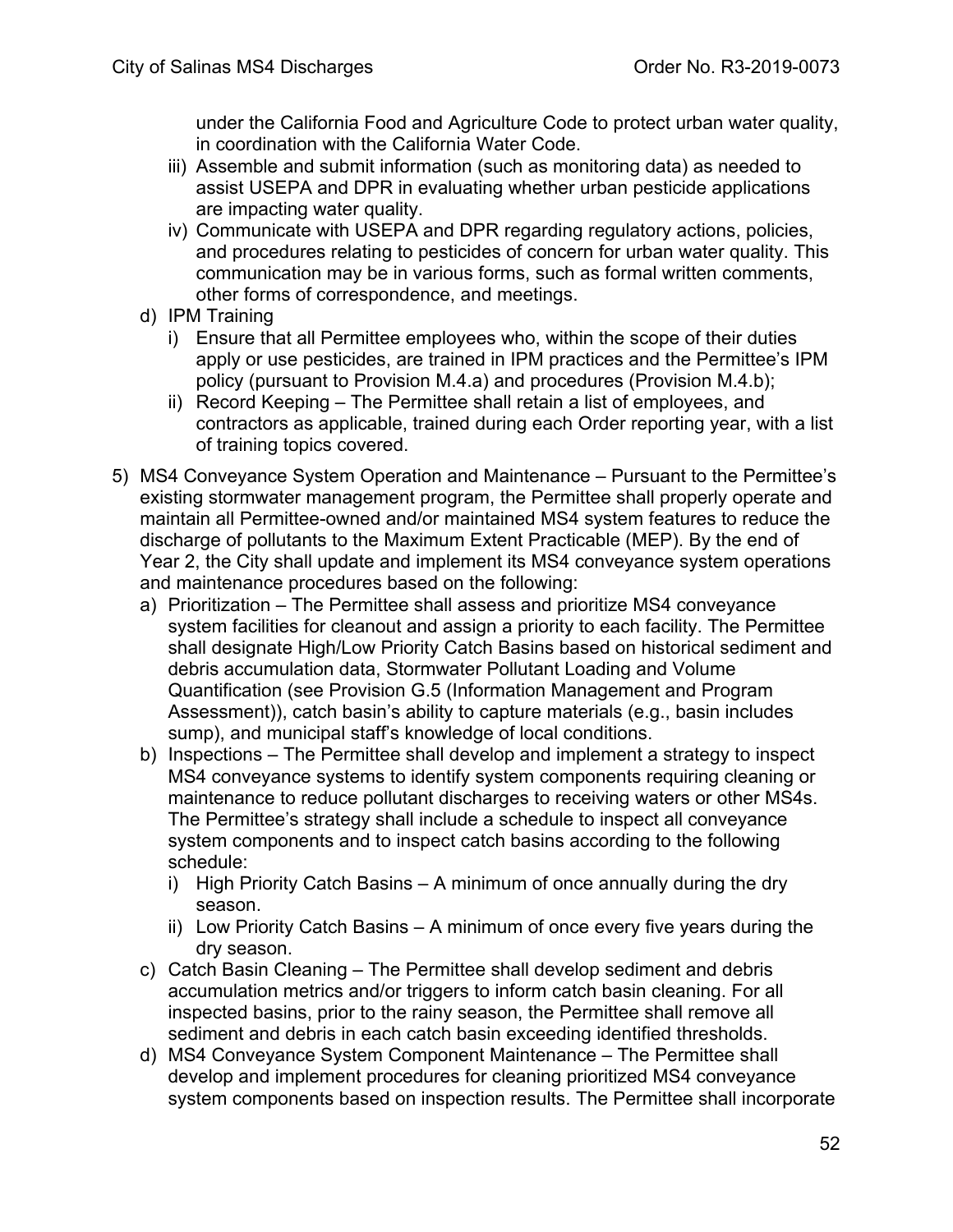cleaning of surface drainage components with recurrent illegal dumping and high trash and debris loading into maintenance schedule.

- e) PLRP Alternative Requirements The Permittee may designate MS4 conveyance system components and catch basins, located in catchments pursuant to the PLRP Alternative Requirements (see Provision F.3.a.i), as low priority.
- 6) Street Sweeping and Cleaning The Permittee shall maintain its street sweeping and cleaning program pursuant to its existing stormwater management program until it makes the updates specified below.
	- a) Prioritization By the end of Year 2, based on historical sediment and debris accumulation data, Stormwater Pollutant Loading and Volume Quantification (see Provision G.5 (Information Management and Program Assessment)), roadway conditions, and municipal staff's knowledge of local conditions, the Permittee shall use consistent metrics to designate streets and/or street segments within its jurisdiction as one of the following:
		- i) High Priority Streets Streets and/or street segments that consistently generate high volumes of pollutants.
		- ii) Medium Priority Streets Streets and/or street segments that consistently generate moderate volumes of pollutants.
		- iii) Low Priority Streets Streets and/or street segments that consistently generate low volumes of pollutants.
	- b) Frequency
		- i) By the end of Year 3, the Permittee shall sweep all streets according to the following schedule or propose equal or more protective street sweeping frequencies:
			- (1) High Priority Streets A minimum of twice per month
			- (2) Medium Priority Streets A minimum of monthly
			- (3) Low Priority Streets A minimum of quarterly
	- c) Effectiveness
		- i) Operation and Maintenance The Permittee shall operate and maintain sweepers to optimize pollutant removal.
		- ii) Parking restrictions By the end of Year 3, the Permittee shall revise and commence implementation of its parking restriction strategy, including parking restrictions and public outreach, to ensure that street sweepers can access and sweep gutters for all High and Medium Priority Streets and to increase the effectiveness of sweeping operations for the entire roadway width. By the end of Year 5, the Permittee shall complete implementation of the revised parking restrictions. The Permittee may propose an alternate strategy for reducing pollutants in areas with parked cars, so long as the Permittee can demonstrate the alternate strategy will result in an equivalent or greater reduction in pollutant loading.
		- iii) Sweeper equipment selection When replacing existing sweeping equipment, the Permittee shall select and operate high-performing sweepers that are efficient in removing pollutants, including fine particulates, from impervious surfaces.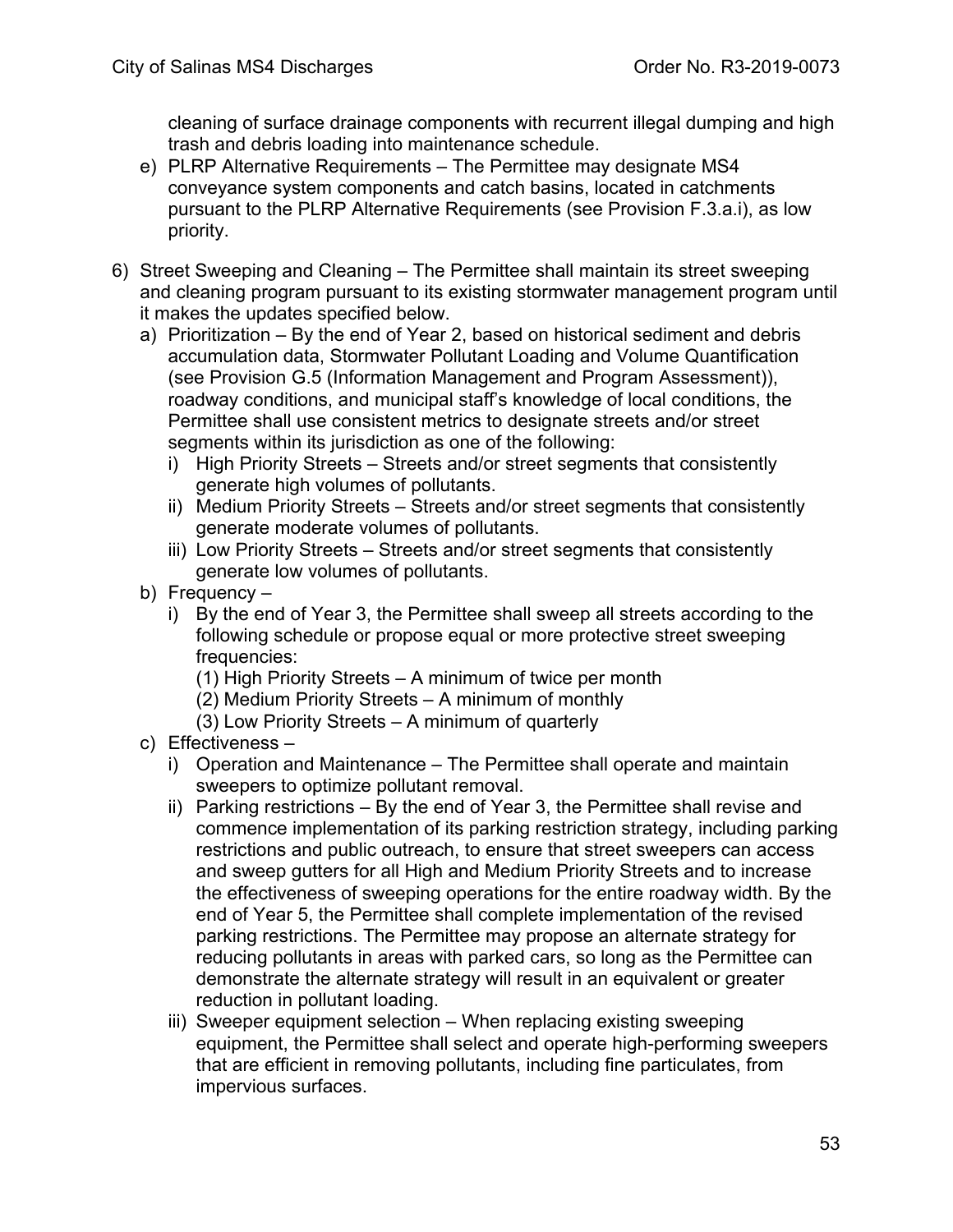- iv) Areas technically infeasible to sweep In areas where street sweeping is technically infeasible (e.g., streets without curbs), the Permittee shall increase implementation of other trash/litter BMP procedures to minimize pollutant discharges to storm drains and waterbodies. The Permittee shall show on its street sweeping map the location of these areas.
- d) Parking Facility Maintenance The Permittee shall keep Permittee-owned parking lots exposed to stormwater clear of debris and excessive oil buildup and cleaned no less than once a month.
- e) Tracking of Dirt and Other Debris onto Streets The Permittee shall develop and implement effective BMPs to reduce the tracking of dirt and other debris onto streets, regardless of its source (e.g., construction sites, commercial operations, landscape operations, agricultural operations).
- f) PLRP Alternative Requirements The Permittee may designate streets and parking facilities, located in catchments pursuant to the PLRP Alternative Requirements (see Provision F.3.a.i), as Low Priority Streets and propose less frequent parking facility maintenance.
- 7) Disposal of Waste Materials The Permittee shall dispose of all material removed from the MS4 properly and ensure it does not reenter the system.
- 8) Structural BMP Inspections and Maintenance
	- a) Inspections and Verification Annually, the Permittee shall inspect Permitteeowned or operated centralized and decentralized structural BMPs that serve a water quality function, inventoried pursuant to Provision G.4.a (Information Management and Program Assessment: Structural BMPs), to verify SCMs are maintained such that the SCMs continue to fully achieve the intended function. The Permittee shall utilize results from the Structural BMP Performance Assessment (See Provision G.5.b (Information Management and Program Assessment)) to inform inspection findings. For Permittee-owned Regulated Projects subject to the Central Coast Post-Construction Requirements, the Permittee shall ensure it has maintained site design measures pursuant to the Stormwater Control Plan.
	- b) Maintenance The Permittee shall maintain all Permittee-owned or operated structural SCMs such that the SCMs continue to fully achieve the intended functions in perpetuity. The Permittee shall perform required maintenance for all Permittee-owned or operated SCMs receiving low performance results pursuant to the Structural BMP Performance Assessment.
	- c) Operation and Maintenance Plans For Permittee-owned or operated structural SCMs with Operation and Maintenance Plans, the Permittee shall implement the Operation and Maintenance Plans. The Permittee shall update Operation and Maintenance Plans when the Permittee identifies that proposed maintenance activities are ineffective.
- 9) Flood Management Projects By the end of Year 2, the Permittee shall develop and implement a process for incorporating green infrastructure and water quality and habitat enhancement features into new and rehabilitated flood management facilities that are associated with the Permittee or that discharge to the MS4. This process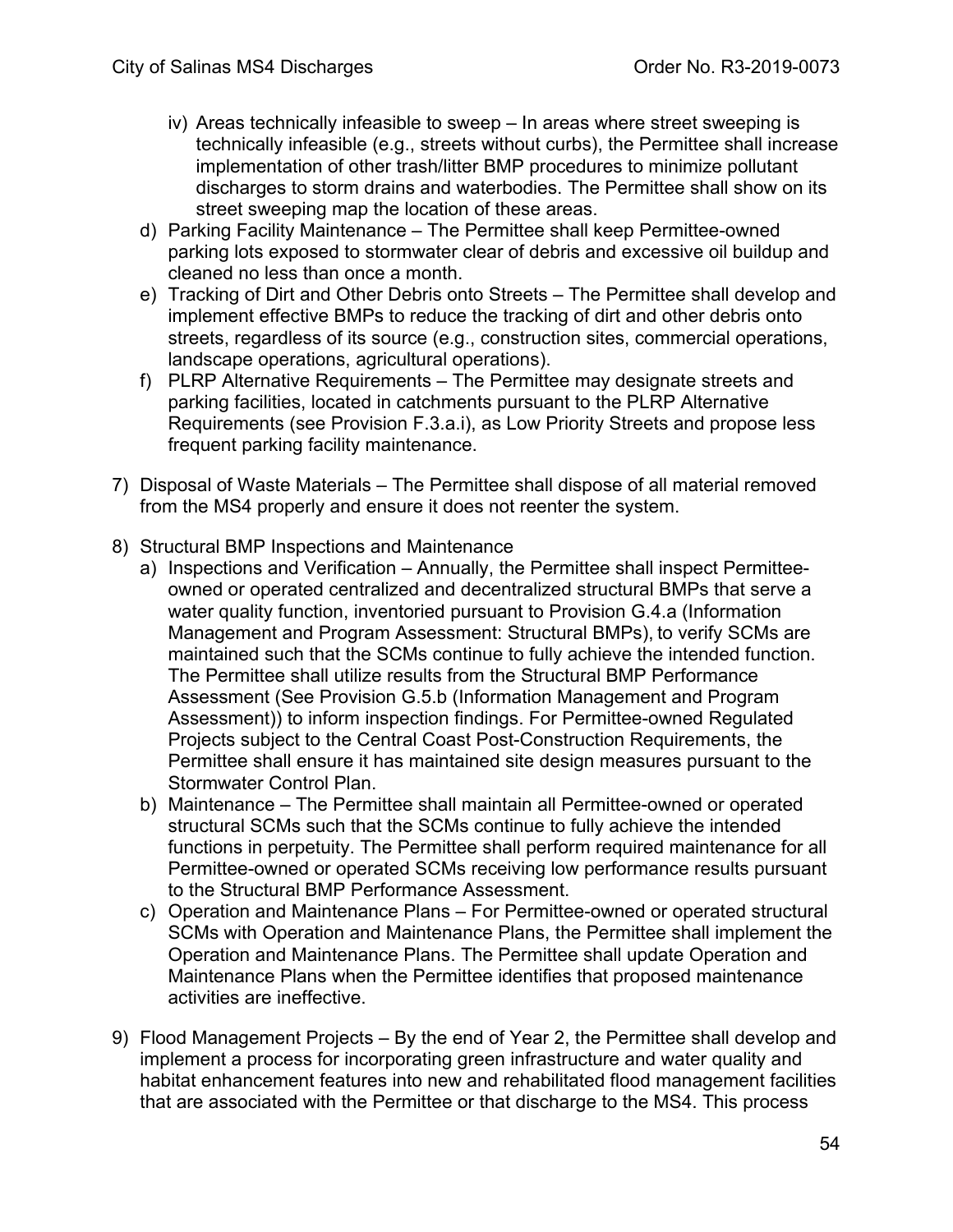shall include implementation of BMPs that will reduce the impacts to site water quality and hydrology.

10)Monterey County Water Resources Agency Coordination – The Permittee shall coordinate with Monterey County Water Resources Agency to identify each MS4's contributions, roles and responsibilities, jurisdictions, and legal authority regarding stormwater management and maintenance of the Reclamation Ditch.

### **N. Illicit Discharge Detection and Elimination**

- 1) Prioritization Annually, the Permittee shall identify High Priority Illicit Discharge Detection and Elimination (IDDE) areas within the MS4 likely to have illicit discharges or illicit connections. At a minimum, the Permittee shall assess the following in the prioritization:
	- a) Infrastructure Areas with older infrastructure that are more likely to have illicit connections, including areas with older sanitary sewer lines or with a history of sanitary sewer overflows or cross-connections;
	- b) Historical or Reoccurring Issues Areas with a history of past illicit discharges or a history of illegal dumping, including areas frequented by recreational vehicles or mobile businesses;
	- c) Land Use or Condition
		- i) Commercial and Industrial Areas Areas containing facilities on the Permittee's Commercial and Industrial Inventory
		- ii) Construction Sites during the Dry Season<sup>[56](#page-54-0)</sup>
		- iii) Socio-Economically Stressed Areas (see Provision G.2.h)
		- iv) Transient Camps (see Provision G.2.g)
	- d) Onsite Sewage Disposal Systems Areas with onsite sewage disposal systems;
	- e) Pesticide and fertilizer application areas Areas with a history and/or likely potential of heavy pesticide and fertilizer application; and
	- f) Institutional knowledge Any other areas likely to have illicit discharges or illicit connections.
- 2) Illicit Discharge Detection The Permittee shall use the Center for Watershed Protection's guide on IDDE: A Guidance Manual for Program Development and Technical Assistance<sup>[57](#page-54-1)</sup> (Center for Watershed Protection IDDE Manual) or equivalent, to develop and implement effective ongoing activities to detect illicit connections and illicit discharges into the MS4. As part of the activities, the Permittee shall include the following or equivalent:
	- a) Drive-by inspections At least quarterly, at times of day most likely for illicit discharges, the Permittee shall conduct drive-by illicit discharge inspection screenings of the High Priority IDDE areas. The Permittee shall increase the inspection frequency at locations with on-going issues.

<span id="page-54-0"></span><sup>&</sup>lt;sup>56</sup> Provision P (Construction Site Management) addresses oversight of non-stormwater discharges from construction sites during the Rainy Season.

<span id="page-54-1"></span><sup>57</sup> Brown, Edward, Deb Caraco, and Robert Pitt. *[Illicit Discharge Detection and Elimination: A Guidance](https://www3.epa.gov/npdes/pubs/idde_manualwithappendices.pdf)  [Manual for Program Development and Technical Assessment](https://www3.epa.gov/npdes/pubs/idde_manualwithappendices.pdf)*. Ellicott City, MD: The Center for Watershed Protection; University of Alabama, October 2004. Web. 20 June 2019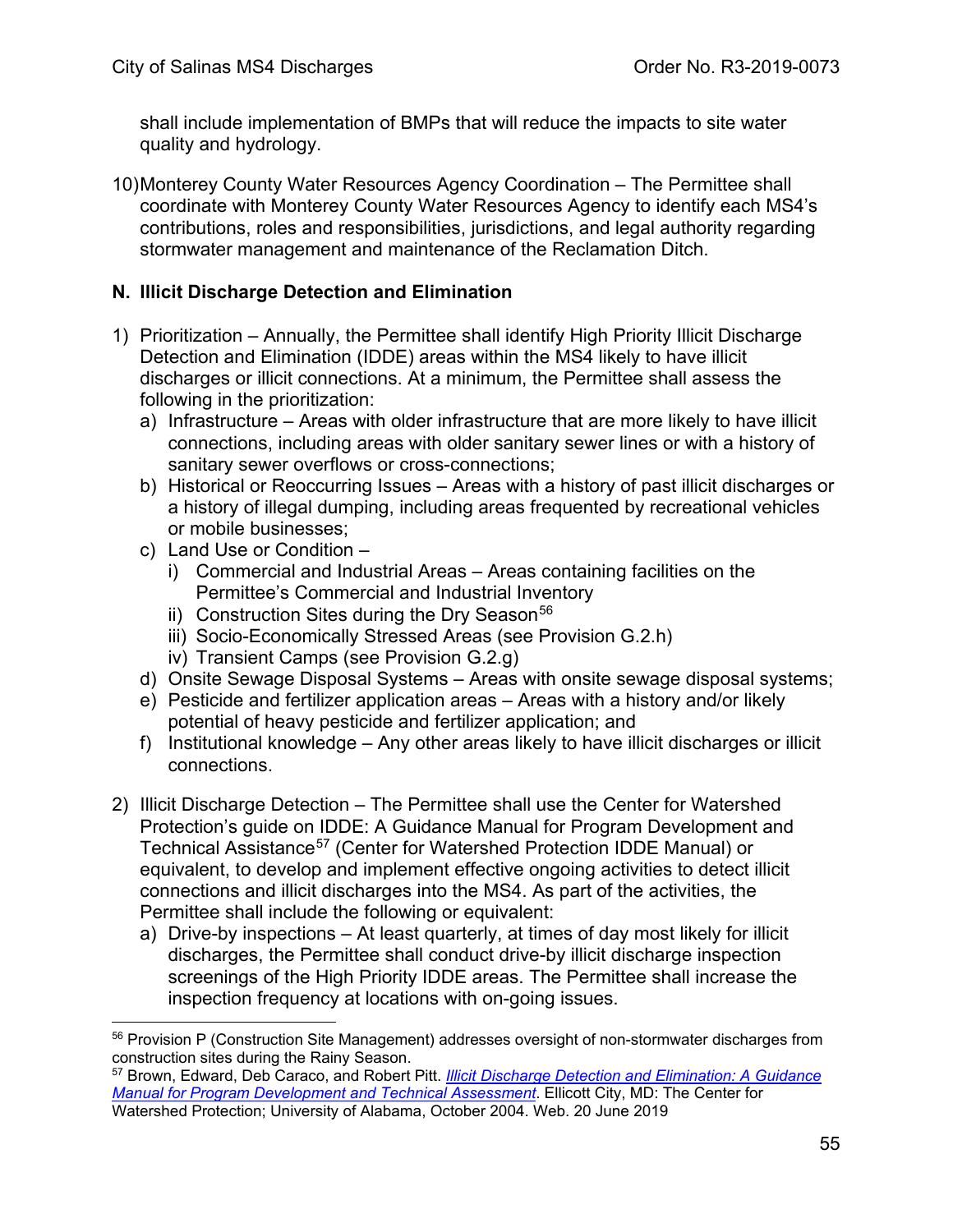- b) Dry weather screening The Permittee shall implement and revise if necessary, written procedures for dry weather field screening, including field observations and field monitoring, to detect illicit discharges. The Permittee shall design dry weather screening BMPs to emphasize frequent, geographically widespread field monitoring to detect and eliminate illicit discharges and illicit connections to the MS4. The Permittee shall account for the following to select dry weather field screening monitoring stations:
	- i) Locate stations downstream of any sources of suspected illegal or illicit activity
	- ii) Locate stations to the degree practicable at the farthest manhole or other accessible location downstream within representative assessment areas
	- iii) Give priority to locating stations in High Priority IDDE areas
	- iv) Determine alternate stations in place of selected stations that do not have flow
- c) Illicit connection and sanitary sewer cross-connection detection By the end of Year 2, the Permittee shall develop and implement a program to investigate portions of the MS4 identified in the IDDE prioritization process for illicit connections and sanitary sewer cross-connections.
- d) Pesticide and fertilizer application By the end of Year 2, the Permittee shall develop and implement a program to investigate areas prioritized for heavy pesticide and fertilizer application and misuse. Annually thereafter, the Permittee shall provide a summary of its investigation observations to the Monterey County Agricultural Commissioner and Central Coast Water Board staff. For instances of egregious misuse of pesticides and fertilizers, the Permittee shall notify the Monterey County Agricultural Commissioner and Central Coast Water Board staff within 24-hours.
- 3) Source Investigation and Elimination The Permittee shall use the Center for Watershed Protection IDDE Manual or equivalent, to develop and implement effective ongoing activities, including standard operating procedures, to investigate and eliminate illicit connections and illicit discharges into the MS4. As part of the activities, the Permittee shall include the following or equivalent:
	- a) Discharges for investigation At a minimum, investigations for discharges identified through the following:
		- i) Illicit Discharge Detection process
		- ii) Water Quality Complaint Reporting System (see Provision R.3 (Public Education and Involvement: Water Quality Complaints))
		- iii) City staff or other mechanisms (e.g., Sanitary Sewer Overflow reports)
	- b) Abatement and cleanup Protocols to implement after the discovery or a report of a suspected illicit discharge with actions to abate, contain, and/or cleanup all illicit discharges.
	- c) Source identification Procedures for identifying and locating illicit discharge sources during or immediately following containment and cleanup activities.
	- d) Corrective action to eliminate illicit discharge Procedures for effectively eliminating identified illicit discharges for Permittee discharges and discharges caused by non-Permittee owned or managed sources. The Permittee shall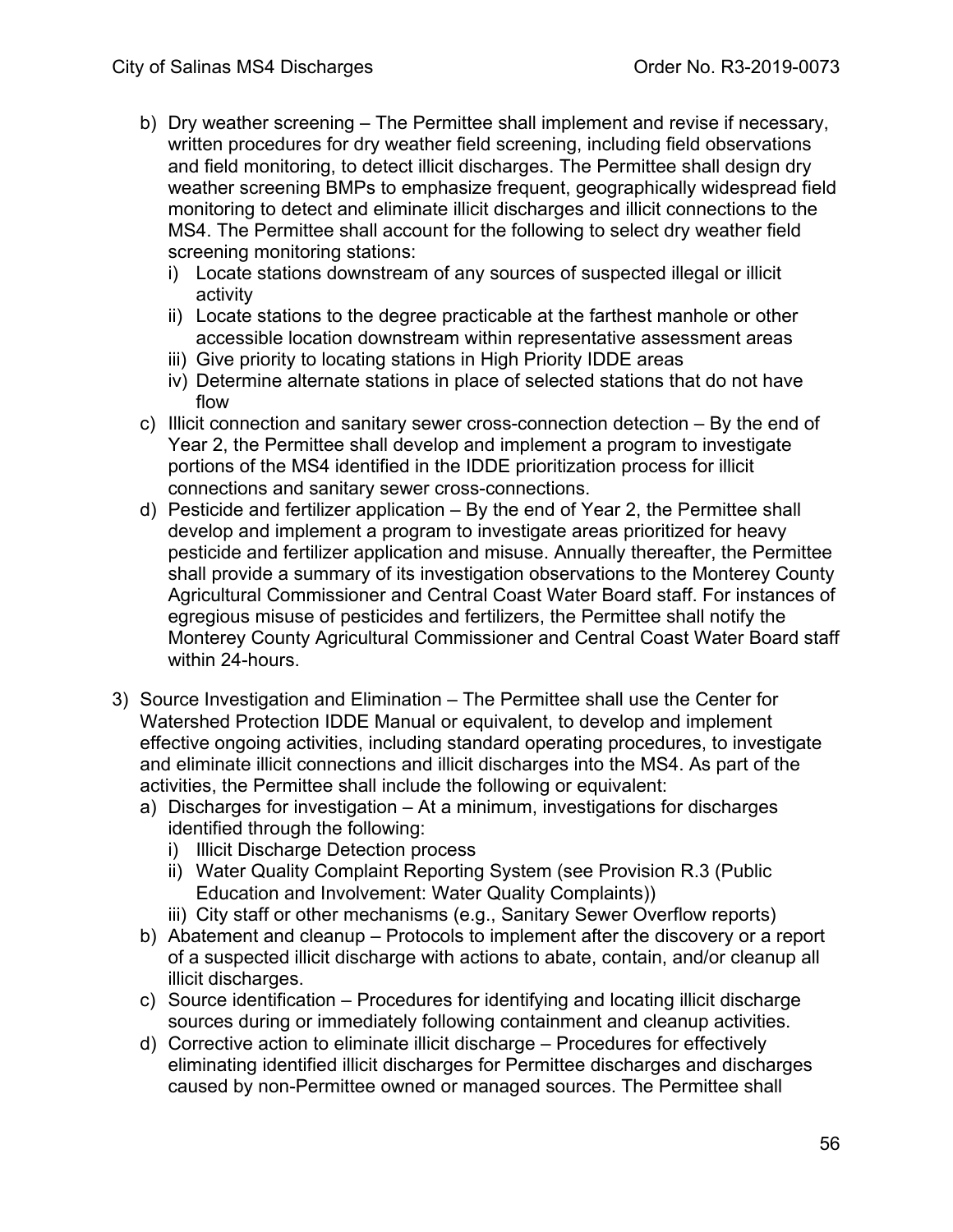implement measures to verify discharge has been eliminated and to prevent repeat discharges.

- 4) No Dumping Messaging
	- a) MS4 system inlet labels By the end of Year 3, the Permittee shall label all unlabeled public storm drain inlets with a legible, no dumping message in English and Spanish. Annually thereafter, the Permittee shall re-label all inlets that have illegible labels.
	- b) Illegal dumping signs The Permittee shall post and maintain legible signs, in English and Spanish prohibiting illegal dumping at designated public access points to creeks, other relevant waterbodies, and channels.
- 5) Incidental Runoff and Excessive Water Application The Permittee shall prohibit the excessive application of potable and recycled water (e.g., over-watering of lawns or gardens causing water to escape from irrigated areas and run off into gutters, ditches, streets, sidewalks and other MS4 system components). The Permittee shall implement measures to reduce incidental runoff to the MEP that at a minimum include the following components:
	- a) Leak detection (e.g., leaking broken sprinkler head) and correction of leaks
	- b) Proper design and aiming of sprinkler heads
	- c) Management of ponds containing recycled water such that no discharge occurs unless the discharge is a result of a 25-year, 24-hour storm event or greater
	- d) City staff informing responsible parties of observed incidental runoff
	- e) Installation of moisture sensing irrigation controllers by new development
	- f) Any other actions necessary to reduce to the MEP the discharge of incidental runoff to the MS4 or Waters of the United States.

## **O. Commercial and Industrial**

- 1) Commercial and Industrial Inventory
	- a) Information Fields The Permittee shall maintain a Commercial and Industrial Inventory with the following minimum information for each facility or operation:
		- i) Facility or operation name
		- ii) Owner/operator contact information
		- iii) Principal stormwater contact
		- iv) Address of facility (physical and mailing)
		- v) Nature of business or activity
		- vi) Standard Industrial Classification (SIC) codes
		- vii) A description of the facility or operation activities that have the potential to contaminate stormwater
		- viii)Notation whether the facility or operation dischargers stormwater to the City's Industrial Wastewater Treatment Facility (IWTF)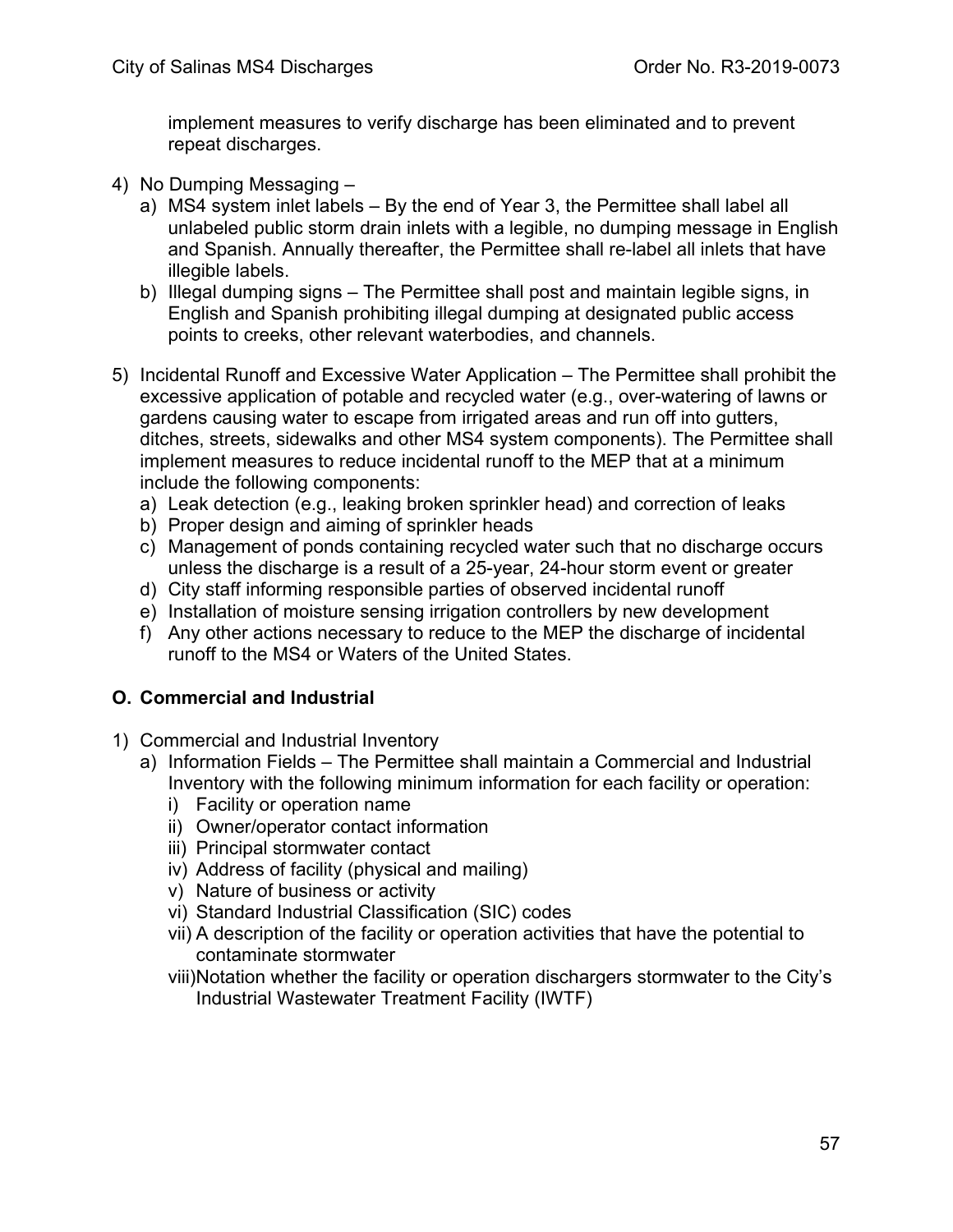- ix) Notation whether the facility or operation has the following related to the Industrial General Permit<sup>[58](#page-57-0)</sup> with the State Water Board: enrollment (include Waste Discharge Identification (WDID) number for enrolled facilities), No Exposure Certification (NEC), Notice of Non-Applicability (NONA), or Notice of Termination (NOT)
- b) Categories On a monthly basis, the Permittee shall update the inventory to include all facilities and/or operations in each of the categories listed in Table 2 - Commercial and Industrial Facilities and/or Operations Categories
- 2) Source Control BMPs The Permittee shall require all facilities and operations included in the Commercial and Industrial Inventory to implement effective source control BMPs for pollutant generating activities with the potential of the following to occur: unauthorized non-stormwater discharges; vehicle or equipment accidental spills or leaks, fueling, cleaning, or repair; outdoor storage of liquids or raw materials; storage or handling of solid waste; building or grounds maintenance; parking or storage area maintenance; stormwater conveyance system maintenance; and sidewalk or street washing.
- 3) Inspections
	- a) Prioritization Annually, the Permittee shall prioritize facilities and operations in the Commercial and Industrial Inventory for inspection, based on potential threat to water quality, accounting for the following factors:
		- i) Activity type
		- ii) Materials used
		- iii) Wastes generated
		- iv) Pollutant discharge potential
		- v) Non-stormwater discharges
		- vi) Sensitivity of and proximity to receiving water bodies
		- vii) Whether the facility is subject to the Industrial General Permit or an individual NPDES permit
		- viii)Facility design, accounting for diversions to sanitary sewer and the Permittee's Industrial Wastewater Treatment Facility
		- ix) Total area of the facility or operation, area where industrial or commercial activities occur, and area of the facility or operation exposed to rainfall and runoff
		- x) Time since previous inspection
		- xi) The facility or operation's compliance history
		- xii) Any other relevant factors
	- b) Scope The Permittee shall confirm the following for each inspected facility or operation:
		- i) For applicable facilities, Industrial General Permit (Waste Discharge Identification (WDID) number and SWPPP) coverage or No Exposure Certification. The Permittee shall notify applicable industrial facilities identified

<span id="page-57-0"></span><sup>&</sup>lt;sup>58</sup> State Water Resources Control Board General Permit for Storm Water Discharges Associated with Industrial Activities, National Pollutant Discharge Elimination System (NPDES) No. CAS000001, Order No. 2014-0057-DWQ.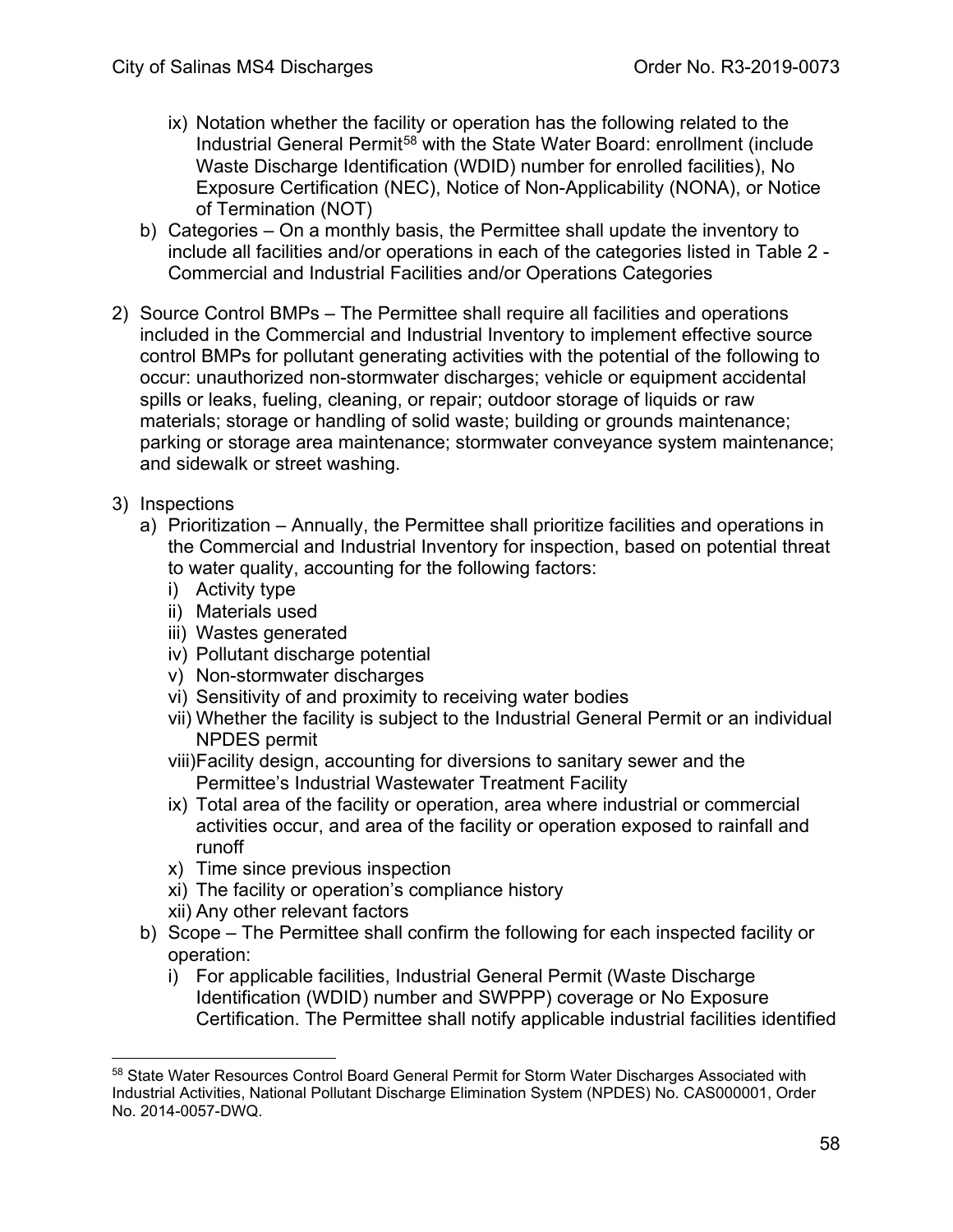as not having either a current WDID or No Exposure Certification that they shall obtain coverage under the Industrial General Permit and will be referred to the Central Coast Water Board;

- ii) Effective selection, implementation, installation, and maintenance of Source Control BMPs (see Provision O.2) and any additional BMPs necessary to reduce pollutant discharges that may cause or contribute to exceedances of water quality standards; and
- iii) Compliance with Permittee stormwater regulations (e.g., municipal codes, ordinances, statutes, standards, specification, permits, contracts).
- c) Inspection Rating System The Permittee shall develop and implement an inspection rating system to assess inspected facilities and operations to, at a minimum, rate compliance with items identified in Provision O.3.b (Scope).
- d) Frequency The Permittee shall implement the following inspection frequencies:
	- i) Annually, the Permittee shall inspect a minimum of 20 percent of the facilities and operations (or up to 250 facilities and/or operations) included in the Commercial and Industrial Inventory, using the prioritization to inform facilities for inspection. When calculating the percentage of facilities or operations inspected, multiple inspections of the same facility, conducted for Low-Performing Facilities and Operations, shall be considered as one inspection.
	- ii) Low-Performing Facilities and Operations The Permittee shall develop and implement a reinspection process, using the rating system, for facilities and operations requiring timely corrections for actual and potential discharges observed. The Permittee shall continue to reinspect the low-performing facility or operation as necessary, at intervals not to exceed thirty days, until there is a demonstrable improvement.
- e) PLRP Alternative Requirements<sup>59</sup> The Permittee may propose alterations to the inspection approach, including reduced inspection frequencies.
- 4) Commercial Pesticide Applicator Inventory By the end of Year 1, the Permittee shall develop and maintain a list of commercial pesticide applicators conducting business within the Order coverage area informed by one or a combination of the following: 1) commercial pesticide applicator businesses using the Permittee's business license system; 2) licensed pesticide applicator businesses with addresses within the Order coverage area; $60$  or 3) another source with commercial pesticide applicator business information.

<span id="page-58-0"></span><sup>&</sup>lt;sup>59</sup> Compliance option only applies to industrial or commercial activities located in catchments pursuant to the PLRP Alternative Requirements (see Provision F.3.a.i).<br><sup>60</sup> May obtain lists from other agencies (e.g., California Department of Pesticide Regulation, County

<span id="page-58-1"></span>Agricultural Commissioners, Structural Pest Control Board, California Department of Public Health).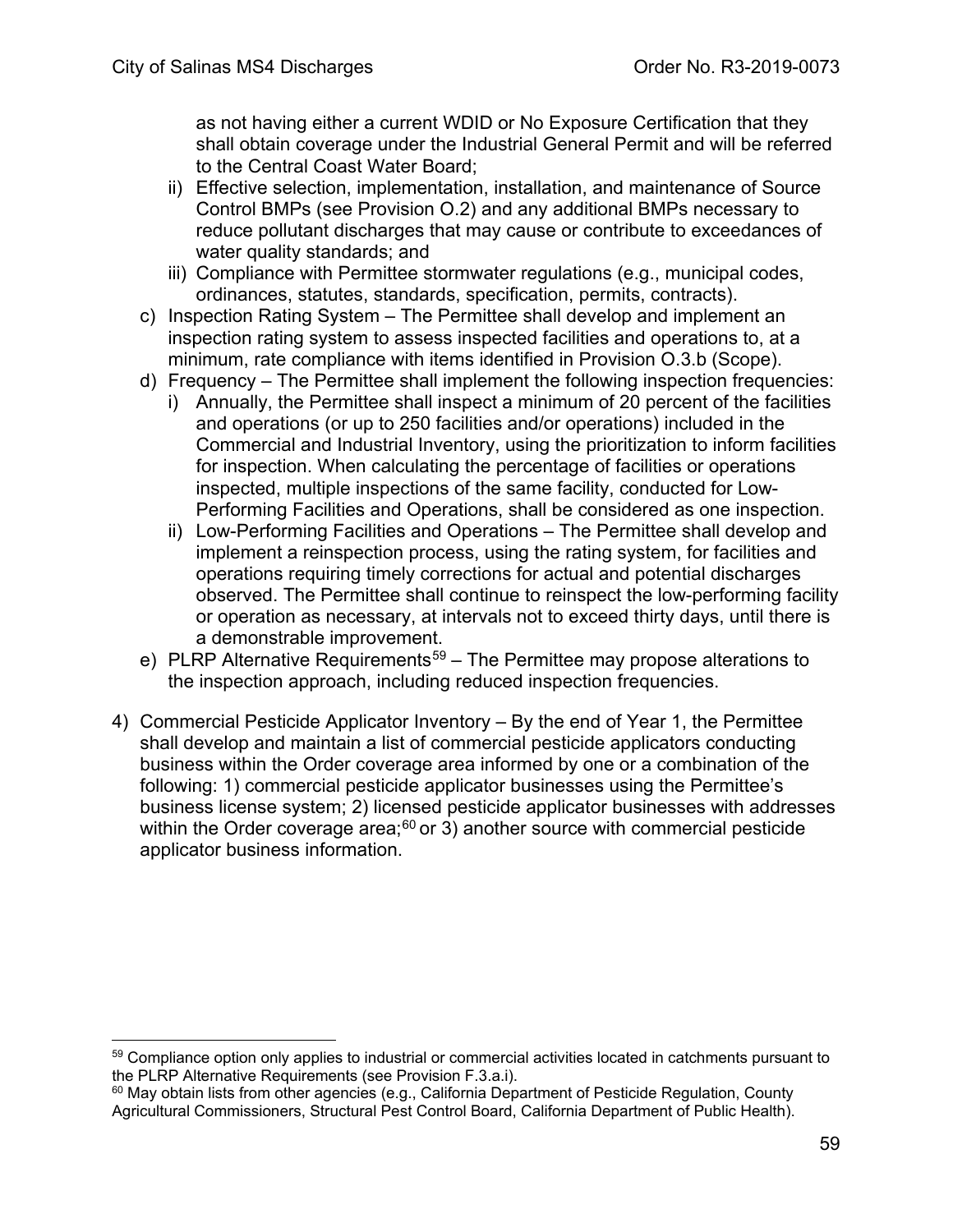| <b>Facility and/or Operation Type</b> | <b>Facility and/or Operation Subcategory</b>                                        |
|---------------------------------------|-------------------------------------------------------------------------------------|
| <b>Industrial Facilities</b>          | Industrial facilities, as defined by 40 Code of                                     |
|                                       | Federal Regulations section 122.26(b)(14),                                          |
|                                       | including facilities subject to the Industrial                                      |
|                                       | <b>General Permit or other individual NPDES</b>                                     |
|                                       | permit.                                                                             |
| <b>Industrial Facilities</b>          | Facilities subject to section 313 of the                                            |
|                                       | <b>Emergency Planning and Community Right-to-</b>                                   |
|                                       | Know Act, 42 United States Code 11023                                               |
| <b>Industrial Facilities</b>          | (commonly known as SARA Title III)<br>Hazardous waste treatment, disposal, storage, |
|                                       | and recovery facilities                                                             |
| <b>Commercial Food Facilities and</b> | Eating or drinking establishments, including food                                   |
| Operations                            | markets                                                                             |
| <b>Commercial Food Facilities and</b> |                                                                                     |
| Operations                            | Meat cutting, packing, and processing                                               |
| <b>Commercial Automotive Repair</b>   | Automobile and other vehicle body repair or                                         |
| <b>Facilities and Operations</b>      | painting                                                                            |
| <b>Commercial Automotive Repair</b>   | Automobile repair, maintenance, fueling, or                                         |
| <b>Facilities and Operations</b>      | cleaning                                                                            |
| <b>Commercial Automotive Repair</b>   | Trucking centers, including repair, maintenance,                                    |
| <b>Facilities and Operations</b>      | fueling, or cleaning                                                                |
| <b>Retail or Wholesale Gasoline</b>   |                                                                                     |
| Outlets                               |                                                                                     |
| <b>Commercial Car Washes</b>          |                                                                                     |
| Livestock operations within the       |                                                                                     |
| Order coverage area that              |                                                                                     |
| discharge into the Permittee's MS4    |                                                                                     |
| Nurseries and greenhouses             |                                                                                     |
| <b>Commercial Retail Centers</b>      | Shopping malls, strip malls, and shopping<br>centers                                |
| <b>Commercial Retail Centers</b>      | Big box stores and warehouse stores                                                 |
| <b>Commercial Mobile Operations</b>   | Mobile automobile or other vehicle washing,                                         |
|                                       | including commercial car washes                                                     |
| <b>Commercial Mobile Operations</b>   | Mobile carpet, drape, or furniture cleaning                                         |
| <b>Commercial Mobile Operations</b>   | Mobile tallow services                                                              |
| <b>Commercial Mobile Operations</b>   | Mobile sanitary services (e.g., septic and grease                                   |
|                                       | trap pumping, portable toilet servicing)                                            |
| <b>Commercial Mobile Operations</b>   | Mobile water damage services                                                        |
| <b>Commercial Mobile Operations</b>   | Power washing services                                                              |
| <b>Commercial Mobile Operations</b>   | Mobile pet grooming facilities                                                      |

# **Table 2. Commercial and Industrial Facilities and/or Operations Categories**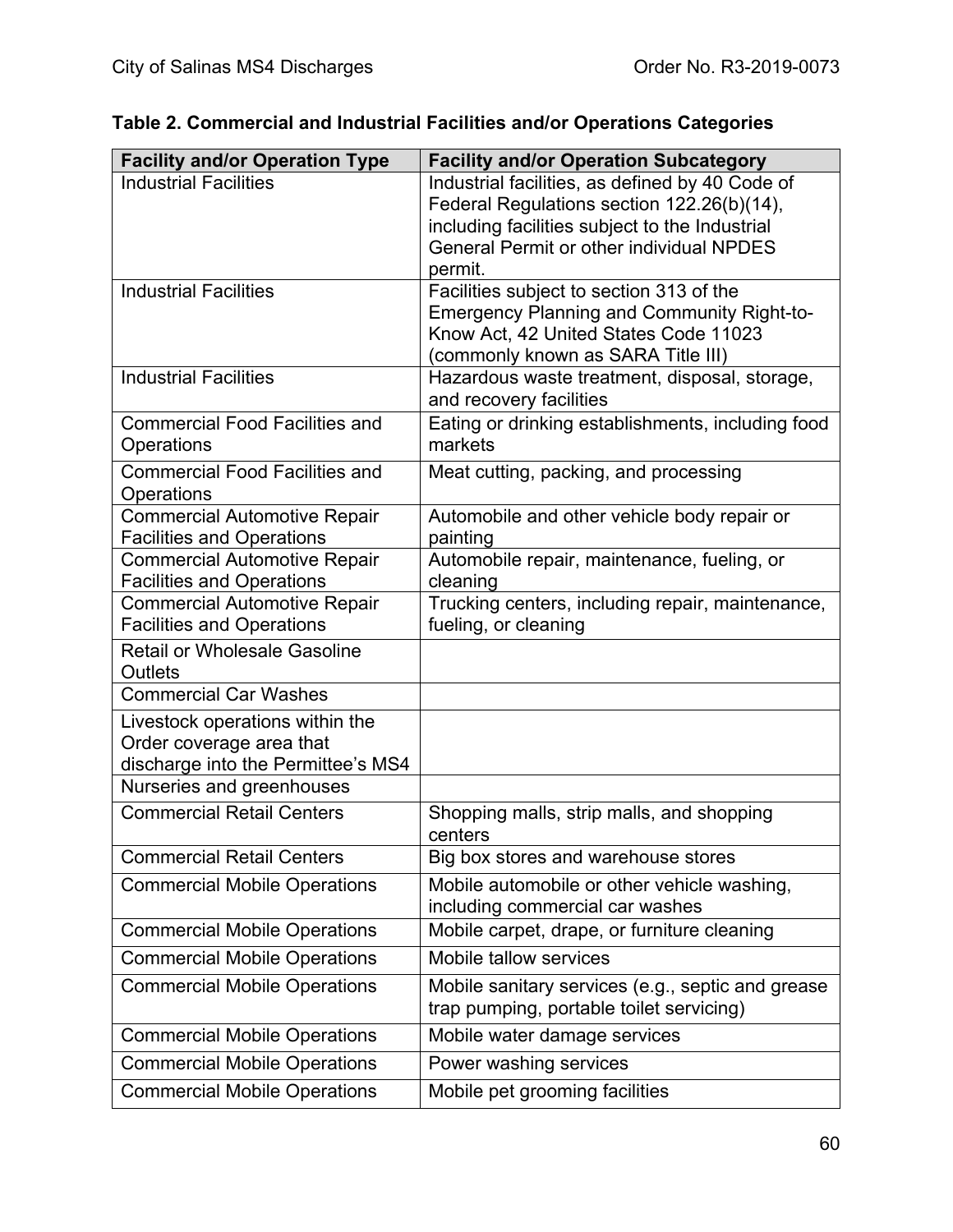| <b>Facility and/or Operation Type</b>                      | <b>Facility and/or Operation Subcategory</b>     |
|------------------------------------------------------------|--------------------------------------------------|
| <b>Commercial Mobile Operations</b>                        | Street and parking lot mobile sweeping services  |
| <b>Commercial Trash and Garbage</b>                        | Refuse haulers, transfer stations, and tallow    |
| <b>Facilities or Operations</b>                            | rendering facilities                             |
| <b>Commercial Trash and Garbage</b>                        | Recycling centers                                |
| <b>Facilities or Operations</b>                            |                                                  |
| Aviation, Marine, and Equipment                            | Airplane repair, maintenance, fueling, or        |
| <b>Facilities and Operations</b>                           | cleaning                                         |
| Aviation, Marine, and Equipment                            | Boat repair, maintenance, fueling, or cleaning   |
| <b>Facilities and Operations</b>                           |                                                  |
| Aviation, Marine, and Equipment                            | Equipment repair, maintenance, fueling, or       |
| <b>Facilities and Operations</b>                           | cleaning                                         |
| <b>Commercial Construction Facilities</b><br>or Operations | Cement mixing or cutting                         |
| <b>Commercial Construction Facilities</b>                  | <b>Masonry operations</b>                        |
| or Operations                                              |                                                  |
| <b>Commercial Construction Facilities</b>                  | Granite, marble, and tile cutting                |
| or Operations                                              |                                                  |
| <b>Commercial Construction Facilities</b>                  | Building material retailers and storage          |
| or Operations                                              |                                                  |
| <b>Commercial Construction Facilities</b>                  | Painting and coating                             |
| or Operations                                              |                                                  |
| <b>Commercial Landscaping and Pest</b>                     | Agricultural chemical dealers and                |
| <b>Control Operations</b>                                  | fertilizer/pesticides mixing facilities          |
| <b>Commercial Landscaping and Pest</b>                     | Botanical or zoological gardens and exhibits     |
| <b>Control Operations</b>                                  |                                                  |
| <b>Commercial Landscaping and Pest</b>                     | Cemeteries                                       |
| <b>Control Operations</b>                                  |                                                  |
| <b>Commercial Landscaping and Pest</b>                     | Golf courses, parks, and other recreational      |
| <b>Control Operations</b>                                  | areas/facilities                                 |
| Miscellaneous Commercial                                   | Animal and veterinary facilities                 |
| <b>Facilities or Operations</b>                            |                                                  |
| Miscellaneous Commercial                                   | <b>Commercial laundries</b>                      |
| <b>Facilities or Operations</b>                            |                                                  |
| <b>Miscellaneous Commercial</b>                            | Other facilities with a history of un-authorized |
| <b>Facilities or Operations</b>                            | discharges to the MS4                            |

#### **P. Construction Site Management**

- 1) Construction Project Inventory
	- a) Information Fields The Permittee shall maintain a Construction Project Inventory with the following minimum information for each site: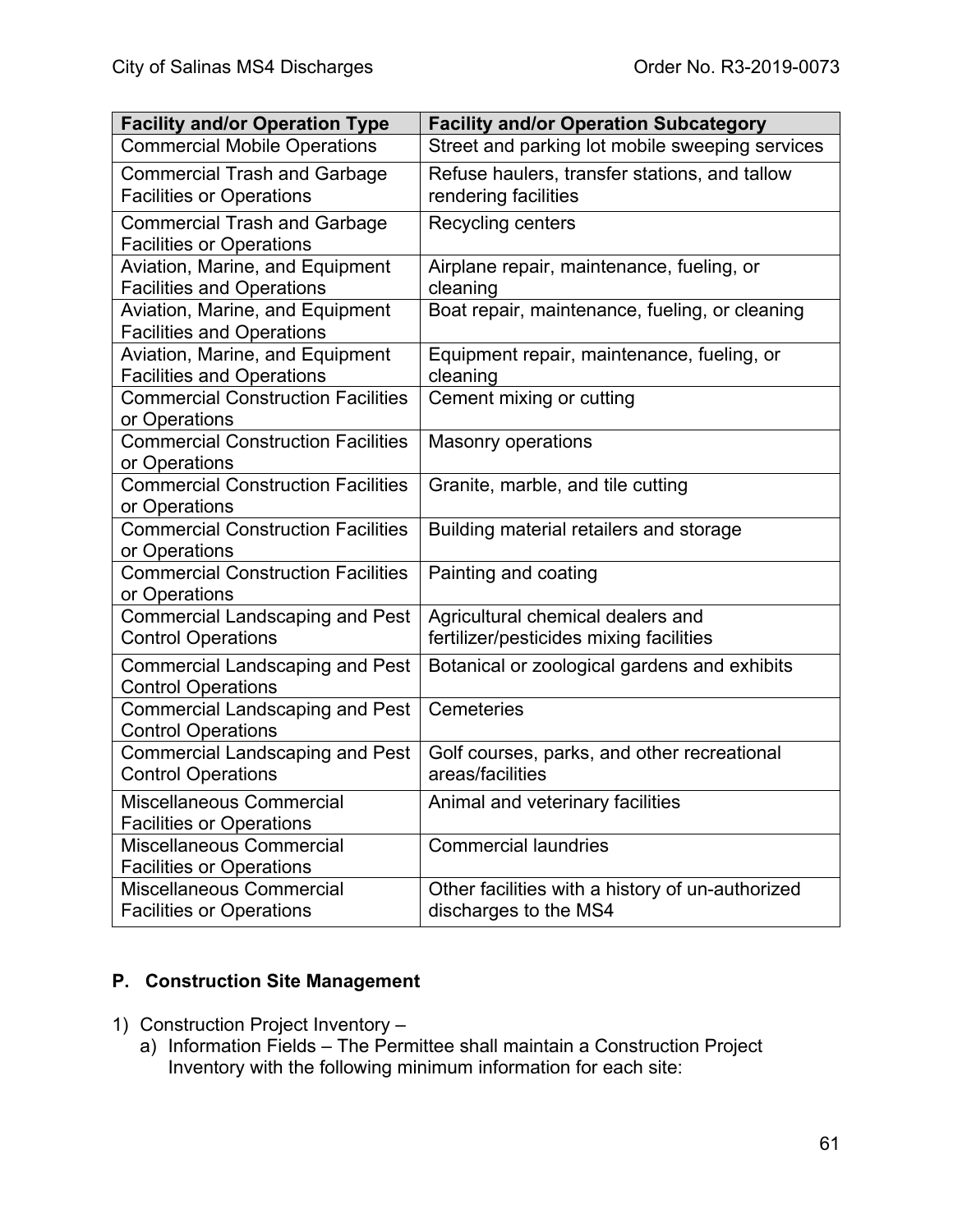- i) Relevant contact information (e.g., name, address, phone, email, for the owner and contractor)
- ii) Basic site information including location, permitting status, size of the project and disturbance area
- iii) Construction site start and anticipated completion dates
- iv) Current construction phase
- v) Area in square feet of new and replaced impervious surfaces
- vi) Designation of sites requiring Construction General Permit<sup>[61](#page-61-0)</sup> coverage and general coverage information, including Waste Discharge Identification number (WDID), Rainfall Erosivity Waiver, and Risk Level
- vii) Sites referred to the Central Coast Water Board for noncompliance or not enrolling in the General Construction Permit
- viii)Additional information used to inform project threat to water quality (see Provision P.3.b)
- ix) Required inspection frequency
- b) Applicable Projects The Permittee shall maintain a construction site inventory, updated weekly, to track all phases of the Permittee's permit process, inspections, construction site stormwater compliance, and project closeout for all construction projects within the Permittee's jurisdictional authority.
- 2) BMPs The Permittee shall require all construction sites to design, install, and maintain site-specific, and seasonally and phase-appropriate, effective BMPs to prevent construction site discharges of pollutants and impacts to water quality that achieve the following:
	- a) Source control
	- b) Erosion and sediment control
	- c) Run-on and runoff control
	- d) Active treatment systems, as necessary
	- e) Good site practices
	- f) Protection of existing riparian and wetland vegetation and habitat
	- g) Prevention of non-stormwater discharges
	- h) Final site stabilization
- 3) Prioritization The Permittee shall designate the following projects in the Construction Project Inventory as High Priority Construction Projects:
	- a) All construction sites requiring Construction General Permit coverage that have not obtained an Erosivity Waiver from the State Water Board; and
	- b) All other sites determined by the Permittee or Central Coast Water Board staff as significant threats to water quality. In evaluating threat to water quality, the Permittee shall consider the following factors:
		- i) Soil erosion potential or soil type
		- ii) Site slope

<span id="page-61-0"></span><sup>61</sup> State Water Resources Control Board, Order No. 2009-0009-DWQ [As Amended by Orders No. 2010- 0014-DWQ and 2012-0006-DWQ], [National Pollution Discharge Elimination System General Permit No.](https://www.waterboards.ca.gov/board_decisions/adopted_orders/water_quality/2009/wqo/wqo2009_0009_dwq.pdf)  [CAS000002: Waste Discharge Requirements for Discharges of Storm Water Runoff Associated with](https://www.waterboards.ca.gov/board_decisions/adopted_orders/water_quality/2009/wqo/wqo2009_0009_dwq.pdf)  [Construction and Land Disturbance Activities.](https://www.waterboards.ca.gov/board_decisions/adopted_orders/water_quality/2009/wqo/wqo2009_0009_dwq.pdf) Web. 20 June 2019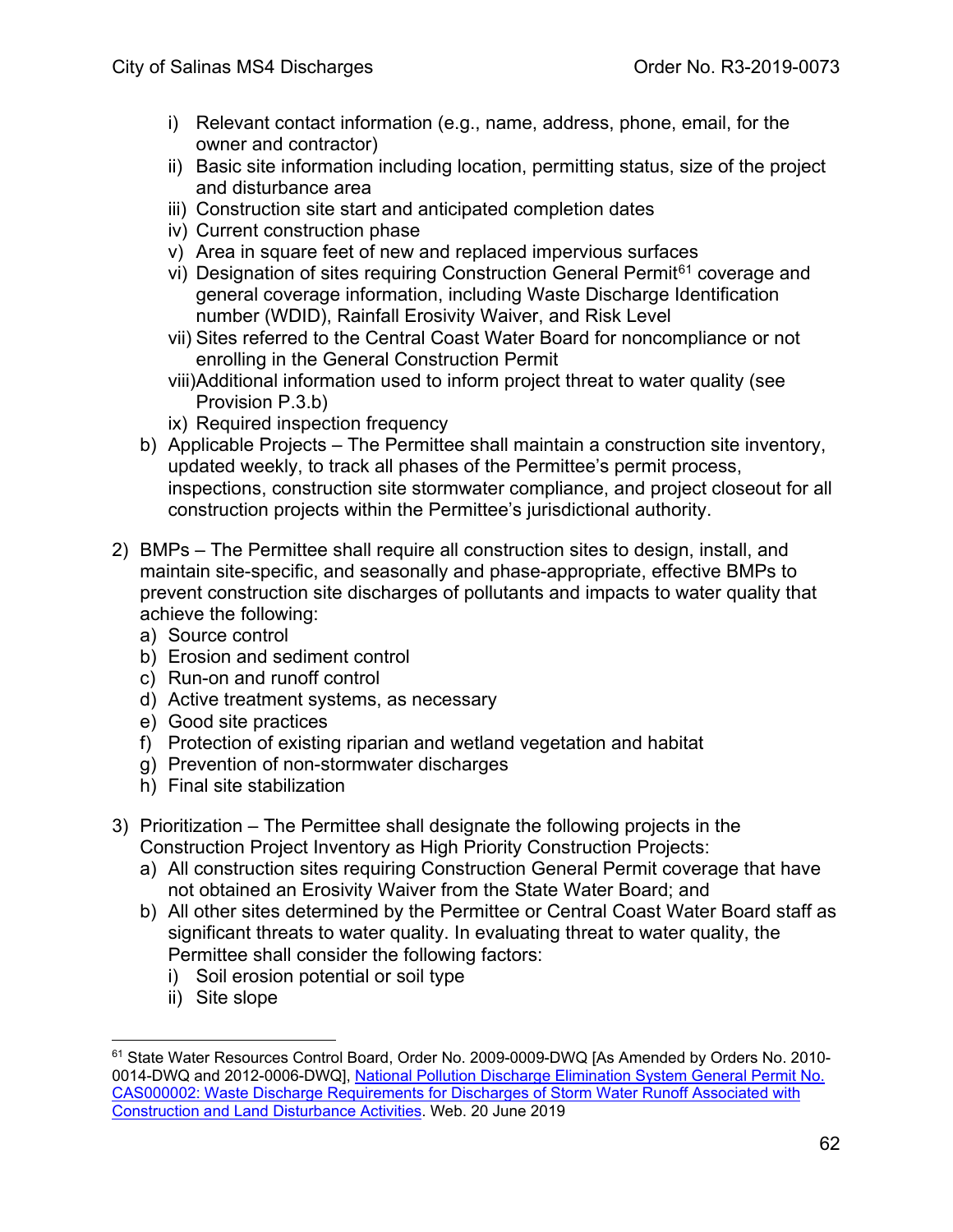- iii) Project size and type
- iv) Sensitivity of receiving waterbodies
- v) Proximity to receiving waterbodies
- vi) Non-stormwater discharges
- vii) Past record of non-compliance by the operators of the construction site
- viii)Any other relevant factors determined by the Permittee or Central Coast Water Board staff
- 4) Plan Review and Approval Procedures
	- a) Plan Submittal The Permittee shall require High Priority Construction Projects to prepare and submit an erosion/pollution control plan or Stormwater Pollution Prevention Plan (SWPPP). The Permittee shall require High Priority Construction Projects to resubmit revised plans for review and approval.
	- b) Prior to Issuance of Grading or Building Permit Prior to issuing a grading or building permit, the Permittee shall ensure the following, and document reviews of each construction plan using a checklist or similar process:
		- i) High Priority Construction Projects
			- (1) The erosion/pollution control plan or SWPPP complies with the Permittee's stormwater-related ordinances and incorporates appropriate site-specific construction site BMPs pursuant to Provision P.2 (BMPs); and
			- (2) The erosion/pollution control plan or SWPPP lists applicable state and federal permits directly associated with the grading activity, including, but not limited to the Construction General Permit, State Water Board and Central Coast Water Board Clean Water Act Section 401 Water Quality Certification, United States Army Corps of Engineers 404 permit, and California Fish and Wildlife 1600 Agreement. The Permittee shall include as a condition of the grading permit that the owner submit evidence to the Permittee that all permits directly associated with the grading activity have been obtained prior to commencing the soil disturbing activities authorized by the grading permit.
		- ii) Non-High Priority Construction Sites For all projects in the Construction Project Inventory, not designated as high priority, the Permittee shall ensure project plans comply with the Permittee's stormwater-related ordinances and incorporate appropriate site-specific construction site BMPs pursuant to Provision P.2 (BMPs).
	- c) Prior to Occupancy Certification Prior to occupancy, the Permittee shall field verify that all projects included in the Construction Project Inventory have achieved final stabilization.
	- d) Plan Reviewers and Permitting Staff The Permittee shall ensure applicable staff, including contracted third parties, tasked with implementing Provision P.4 (Plan Review and Approval Procedures), include one of the following certifications pursuant to the State Water Board sponsored program:
		- i) Qualified Storm Water Pollution Prevention Plan (SWPPP) Developer (QSD)
		- ii) Qualified SWPPP Practitioner (QSP) working under the supervision of a plan reviewer certified as a QSD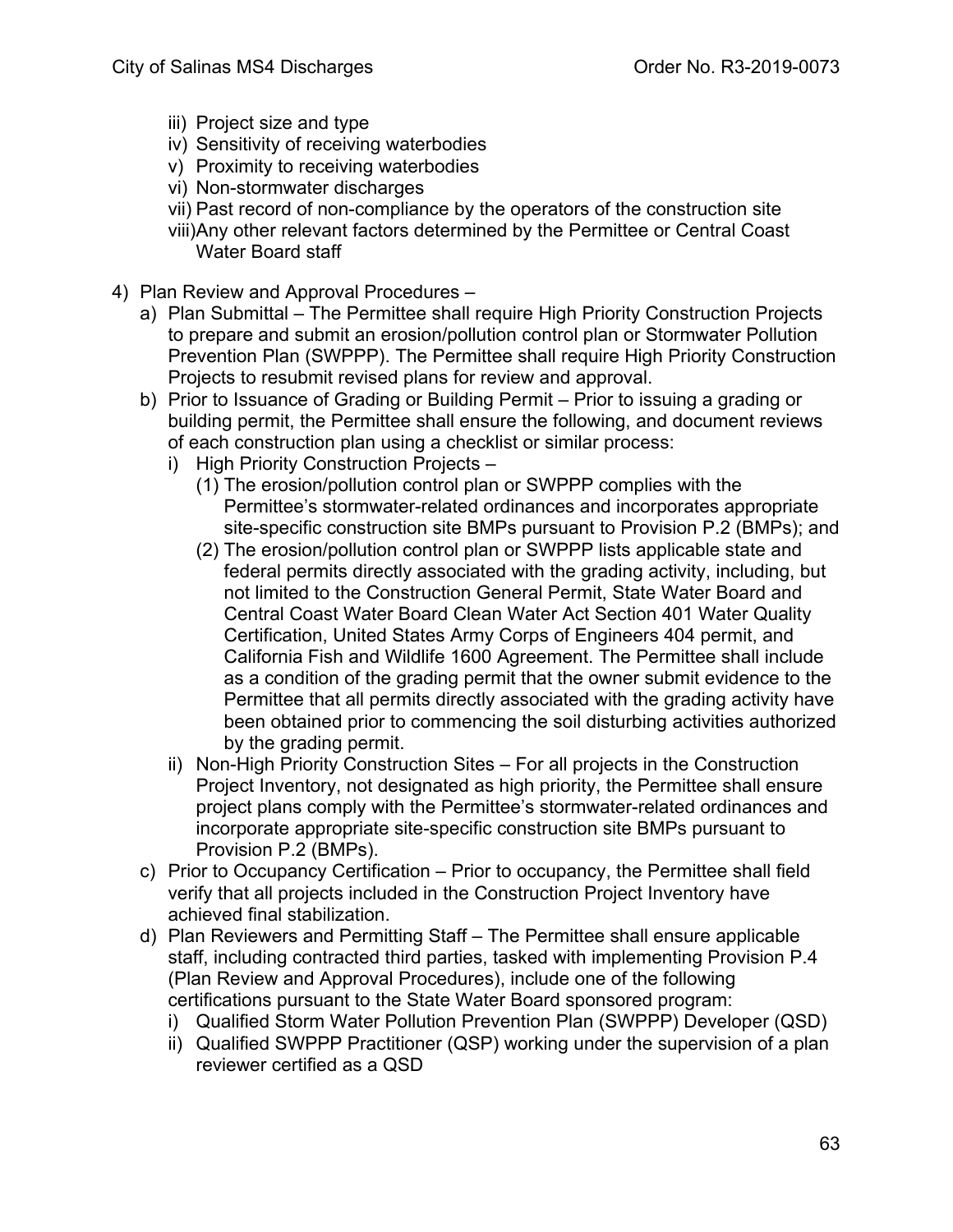- 5) Notifications and Inspections The Permittee shall conduct inspections to determine compliance with applicable stormwater-related ordinances and effectiveness of installed BMPs in preventing the discharge of construction pollutants into the MS4; and the Permittee shall require timely corrections of all actual and potential discharges observed.
	- a) Rainy Season Notification By September 1 of each year, the Permittee shall remind all site developers and/or owners disturbing one acre or more of soil, hillside projects, and high priority sites to prepare for the upcoming Rainy Season.
	- b) Inspection Frequency
		- i) Non-High Priority Construction Sites For all projects in the Construction Project Inventory, not designated as high priority, the Permittee shall, at a minimum, conduct monthly inspections during the Rainy Season.
		- ii) High Priority Construction Sites For all High Priority Construction Projects, the Permittee shall, at a minimum, conduct the following inspections:
			- (1) Weekly inspections during the rainy season
			- (2) Inspections within two business days (48 hours) after each event that produces 0.5 inches or more precipitation
		- iii) Low-Performing Construction Sites The Permittee shall develop and implement a protocol for increased inspection frequencies, using the rating system, for sites requiring timely corrections for actual and potential discharges observed, until there is a demonstrable improvement.
	- c) Inspection Scope The Permittee shall evaluate the adequacy and effectiveness of site-specific BMPs and require timely corrections of all actual and potential problems observed. Inspections of construction sites shall include, but are not limited to, the following:
		- i) Assessment of compliance with Permittee's stormwater-related ordinances, including the implementation and maintenance of the verified erosion/pollution control plan or SWPPP;
		- ii) Assessment of the adequacy and effectiveness of the site-specific BMPs implemented pursuant to Provision P.2 (BMPs);
		- iii) Visual observations for the following:
			- (1) Actual discharges of sediment and/or construction related materials into storm drains and/or waterbodies
			- (2) Evidence of sediment and/or construction-related material discharges into storm drains and/or waterbodies
			- (3) Illicit connections
			- (4) Potential illicit connections
		- iv) Verification that most updated erosion/pollution control plan or SWPPP is retained onsite during all construction phases.
	- d) Inspection Rating System The Permittee shall develop and implement an inspection rating system to assess inspected sites to, at a minimum, rate compliance with items identified in Provision P.5.c (Inspection Scope). The Permittee shall use rating system results to inform Enforcement Response Plan implementation and inspection frequencies.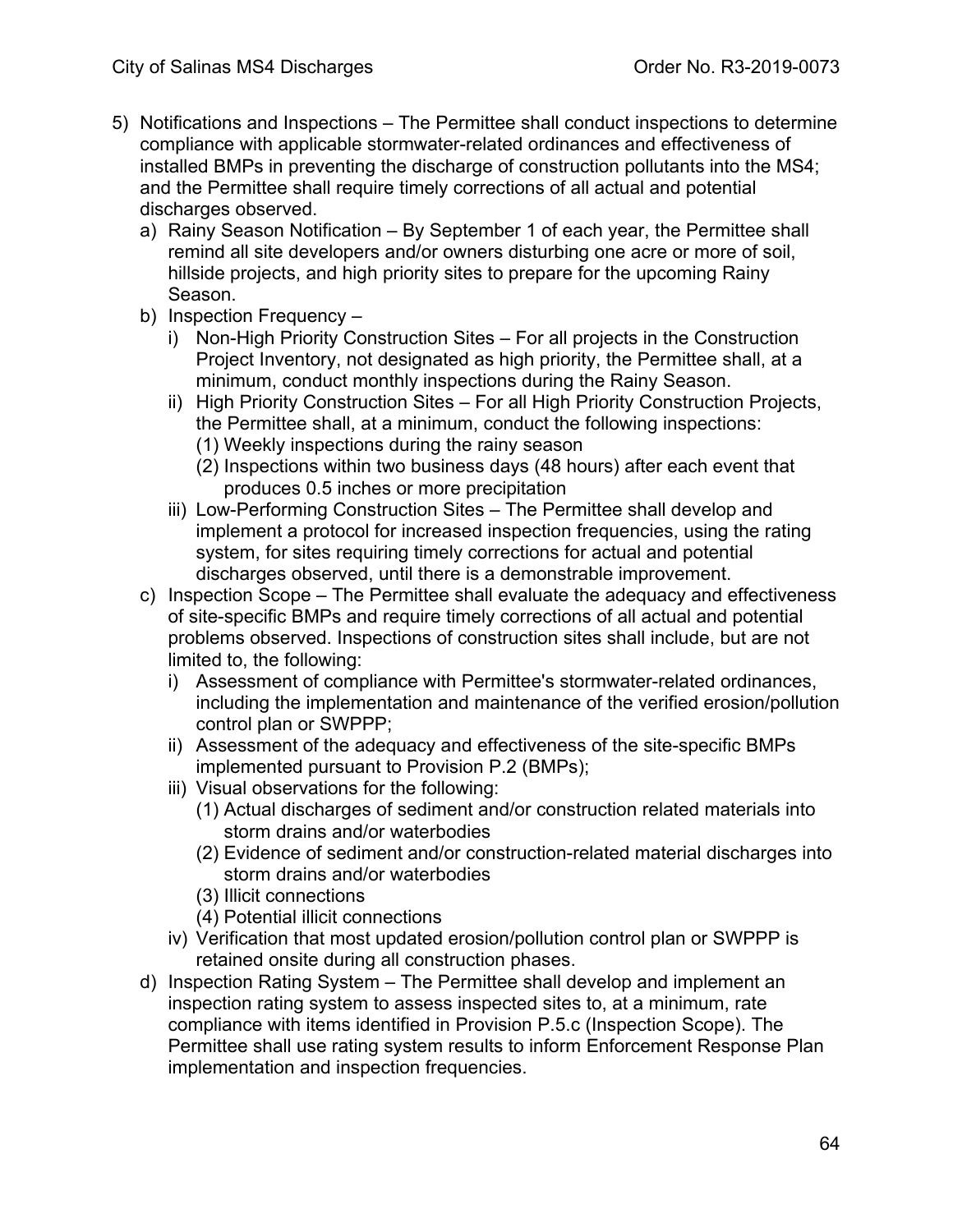- e) PLRP Alternative Requirements<sup>62</sup> The Permittee may propose a reduced inspection frequency.
- f) Construction Inspectors The Permittee shall ensure applicable staff, including contracted third parties, tasked with implementing Provision P.5 (Notifications and Inspections), include one of the following certifications pursuant to the State Water Board sponsored program:
	- i) QSD
	- ii) QSP

# **Q. Post-Construction**

- 1) Post-Construction Project Inventory
	- a) Information Fields The Permittee shall maintain a Post-Construction Project Inventory with the following minimum information: [63](#page-64-1)
		- i) Site name
		- ii) Site address
		- iii) Waste Discharge Identification number, if applicable
		- iv) Date of first discretionary or ministerial approval of project design
		- v) Central Coast Post-Construction Requirements (i.e., Performance Requirement Nos. 1, 2, 3, 4, 5) applied to project or applicable exemptions
		- vi) Total project area of disturbance
		- vii) Existing impervious area
		- viii)Proposed impervious area
		- ix) Construction commencement date
		- x) Compliance strategy (e.g., proposed SCMs, source control measures, alternative compliance)
	- b) Project Thresholds On a monthly basis, the Permittee shall update the inventory to include all projects with greater than or equal to 2,500 square feet of new and/or replaced impervious surface that received first discretionary or ministerial approval of project design after March 6, 2014.
- 2) Post-Construction Requirements The Permittee shall adhere to Resolution No. R3- 2013-0032, approving Post-Construction Stormwater Management Requirements for Development Projects in the Central Coast Region (Central Coast Post-Construction Requirements), adopted by the Central Coast Water Board on July 12, 2013, and incorporated herein.
	- a) The Permittee shall apply the Central Coast Post-Construction Requirements to all applicable projects.
	- b) PLRP Alternative Requirements<sup>64</sup> The Permittee shall apply the Central Coast Post-Construction Requirements to all applicable projects; however, the

<span id="page-64-0"></span> $62$  Compliance option only applies to Construction Projects located in catchments pursuant to the PLRP Alternative Requirements (see Provision F.3.a.i).<br><sup>63</sup> Provision G.4 (Information Management and Program Assessment: Structural BMPs) includes

<span id="page-64-1"></span>inventory requirements for installed structural SCMs.

<span id="page-64-2"></span> $64$  Compliance option only applies to Regulated Projects located in catchments pursuant to the PLRP Alternative Requirements (see Provision F.3.a.i).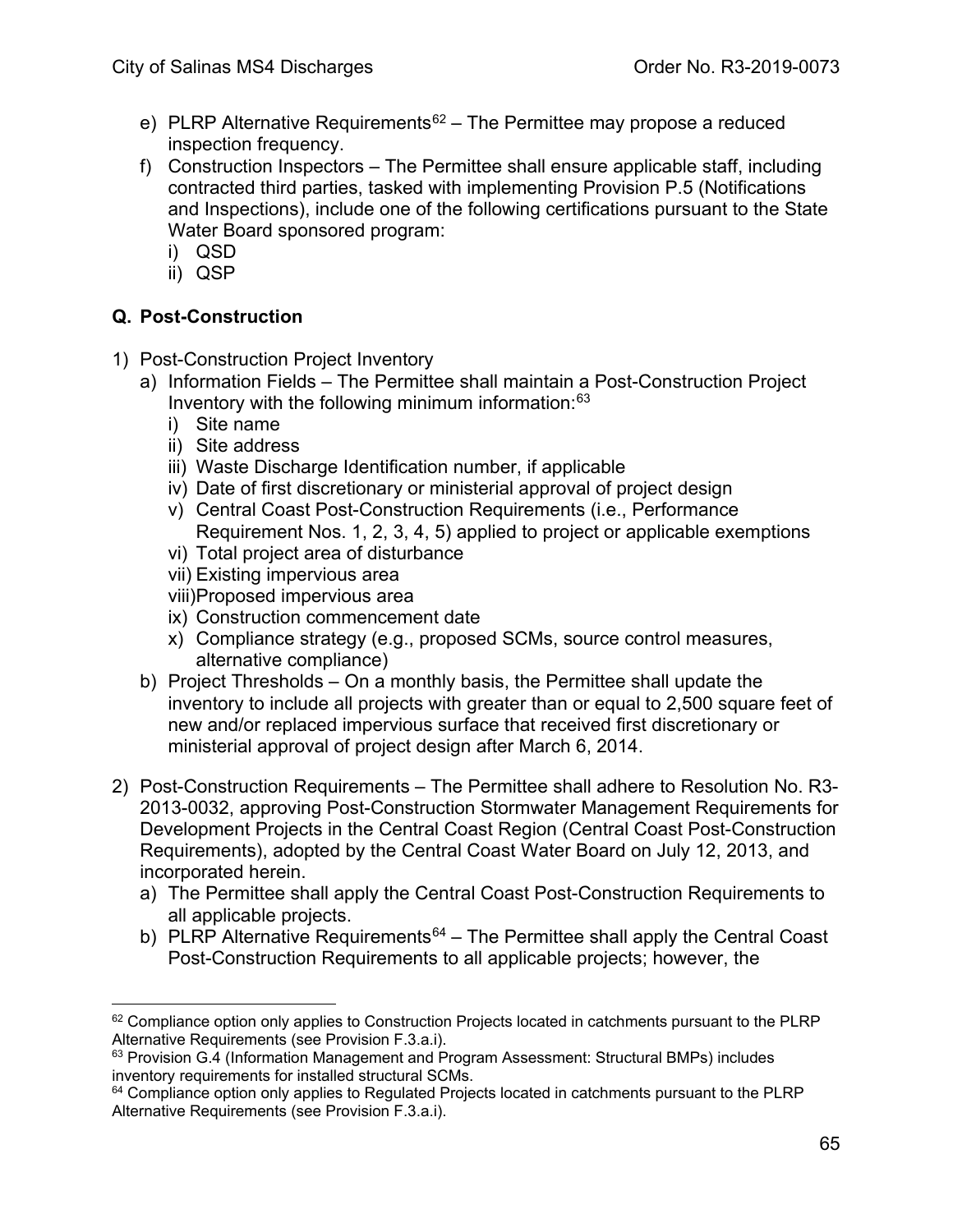Permittee is not required to apply the requirements to replaced impervious surfaces at Regulated Projects. [65](#page-65-0)

- 3) Source Control The Permittee shall require Regulated Projects to control the sources of pollutants (i.e., the point where water initially meets the ground) to minimize the transport of urban runoff and pollutants offsite and into the Permittee's MS4. At a minimum, the Permittee shall require Regulated Projects to adhere to the following:
	- a) Label all storm drain inlets with legible no dumping message; and
	- b) Implement source control measures for the following:
		- i) Fueling areas;
		- ii) Loading areas
		- iii) Outdoor material storage areas
		- iv) Outdoor work areas (e.g., processing, manufacturing)
		- v) Vehicle and equipment wash areas
		- vi) Waste management areas (garbage, recycling, restaurant food waste)
- 4) Field Verification Inspections of Structural SCMs
	- a) During Construction The Permittee shall inspect all structural SCMs during installation to verify proper SCM installation and to verify appropriate safeguards are in place to prevent construction site pollutants and flows from compromising structural SCMs long-term performance.
	- b) After Installation The Permittee shall field verify Regulated Projects, pursuant to Provision G.5.b (Information Management and Program Assessment: Structural BMP Performance Assessment), to ensure site design measures and SCMs are designed, constructed, and functioning in accordance with the Central Coast Post-Construction Requirements. The Permittee shall not issue final approval/occupancy for the site until it has verified proper installation of all structural SCMs.
	- c) Long-term Operation and Maintenance At least every 5 years, the Permittee shall inspect structural SCMs<sup>[66](#page-65-1)</sup> to verify SCMs are maintained such that the SCMs continue to fully achieve the intended function. The Permittee shall utilize results from the Structural BMP Performance Assessment (see Provision G.5.b (Information Management and Program Assessment)) to inform inspection findings. For Regulated Projects subject to the Central Coast Post-Construction Requirements, the Permittee shall ensure the owner or operator has also maintained site design measures pursuant to the Stormwater Control Plan. The Permittee shall require owners and operators with insufficient structural SCMs or site design measures to perform required maintenance to come into compliance.
	- d) PLRP Alternative Requirements<sup>67</sup> The Permittee may rely on a self-inspection program, conducted by Regulated Projects, to ensure site design measures and

<span id="page-65-0"></span><sup>65</sup> The Central Coast Post-Construction Requirements define Regulated Project.

<span id="page-65-1"></span><sup>&</sup>lt;sup>66</sup> Applicable structural SCMs include privately owned or operated SCMs installed to comply with following: Order Nos. R3-2004-0135 and R3-2012-0005; and Central Coast Post-Construction Requirements.

<span id="page-65-2"></span> $67$  Compliance option only applies to Regulated Projects located in catchments pursuant to the PLRP Alternative Requirements (see Provision F.3.a.i).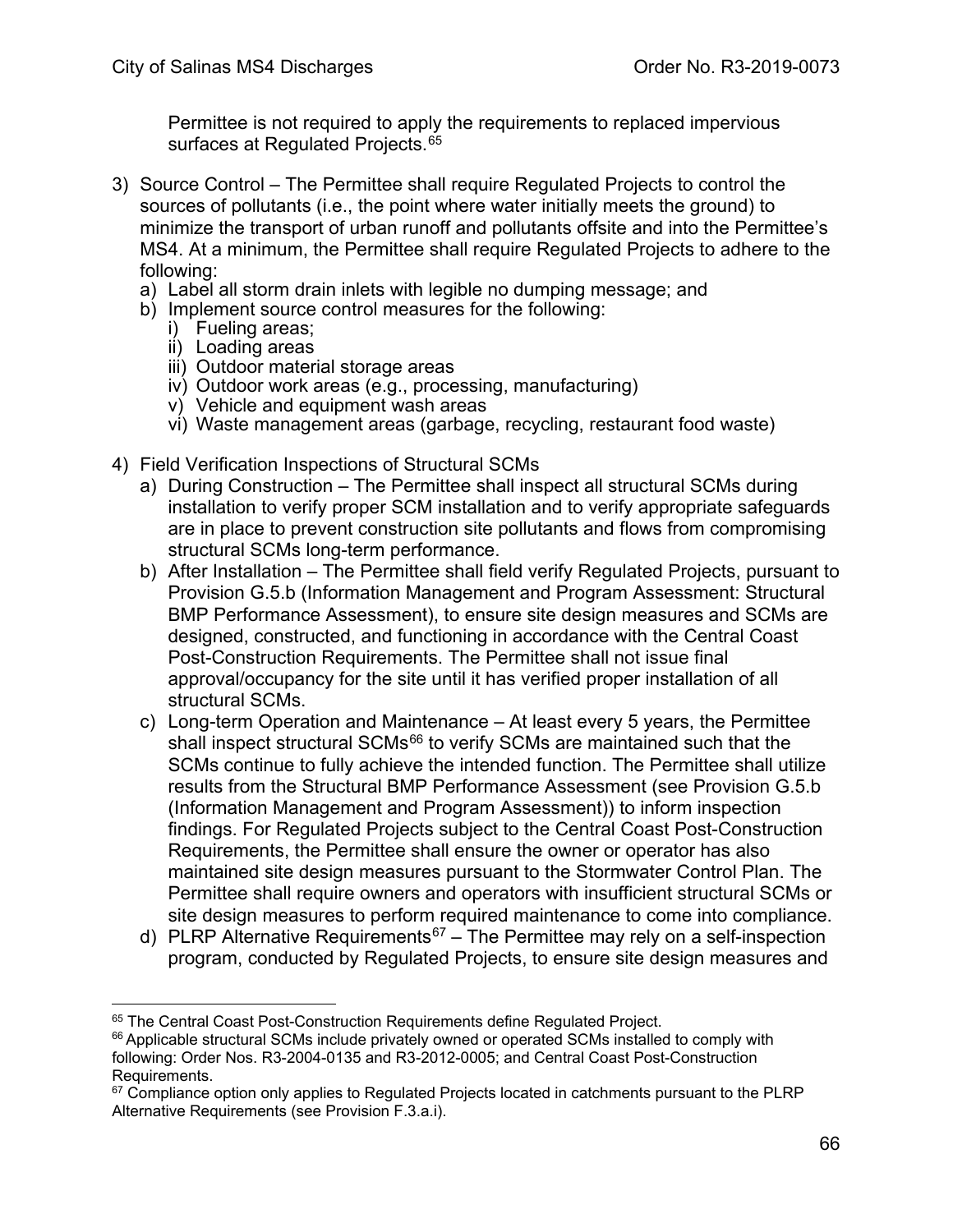SCMs installed pursuant to the Stormwater Control Plans are in place and continuing to function as designed.

- 5) Riparian Area Setback Requirements The Permittee shall apply the following riparian area setback requirements to all development projects:
	- a) Setbacks At a minimum, the Permittee shall prohibit development activities within the following setback areas:
		- i) Creek Setbacks 100-foot setback area along Gabilan and Natividad Creeks and other creeks as established by Salinas General Plan COS-17. 30-foot setback for all other streams identified pursuant to Provision G.2.c (Information Management and Program Assessment: Waterbodies). The Permittee shall measure the setback from the top of streambank, or from the outside edge of riparian vegetation, whichever is farthest from the centerline of the stream.
		- ii) Wetland Setbacks 100-foot setback along wetlands not associated with streams as established by Salinas General Plan COS-17. 30-foot setback for all other wetlands identified pursuant to Provision G.2.c (Information Management and Program Assessment: Waterbodies). The Permittee shall measure the wetland setback from the outside edge of the wetland.
		- iii) Exceptions The Permittee may grant exceptions for passive recreation uses within the setback area, so long as the Permittee establishes and enforces specific development standards to protect beneficial uses from potential impacts of stormwater runoff associated with these land uses. If the Permittee allows recreational trails to be located within the setback, the Permittee shall implement a re-vegetation program wherein a vegetative buffer is established between the trail and the outside edge of the riparian vegetation.
	- b) Protection The Permittee shall protect existing riparian vegetation and habitat, pursuant to Provision G.2.l (Information Management and Program Assessment: Riparian Vegetation and Habitat) from ground disturbance, except for riparian vegetation and habitat restoration-related activities. The Permittee shall require the project applicant to protect the existing riparian vegetation and habitat on the applicant's land, in perpetuity. The Permittee may delegate the responsibility of protecting existing riparian vegetation and habitat to itself or another entity, so long as the project applicant and responsible entity agree.
	- c) Alternative Options
		- i) Biotic Resources Study The Permittee may consider approval of development activities within the setback if a biotic resources study (prepared for the Permittee's City Planner by his or her designee) makes the findings listed below. The Permittee shall notify Central Coast Water Board staff 15 days prior to approval of new development or redevelopment within a setback area.
			- (1) The encroachment would have no adverse impact on the riparian and/or wetland resources' capacity to attenuate the effects of urban storm runoff on the receiving water; or,
			- (2) The implementation of alternative mitigation measures will achieve comparable or better attenuation of the effects of urban storm runoff than the strict application of the 30- and 100-foot setback.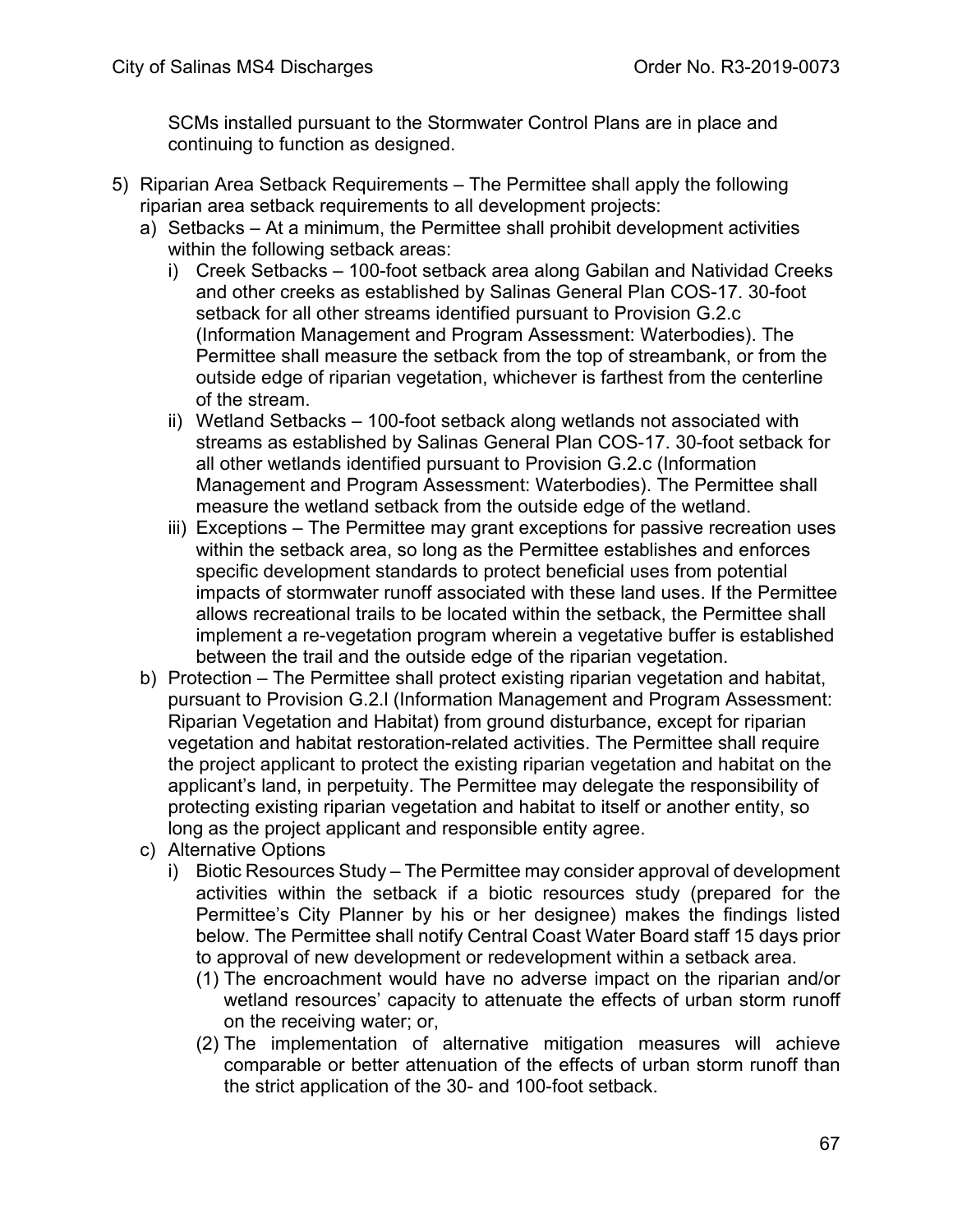- ii) In-Lieu Fee Compliance Program The Permittee may develop an in-lieu fee compliance program for projects subject to the riparian area requirements. If a project applicant can demonstrate infeasibility of achieving these requirements onsite and/or that greater watershed benefit could be attained with an off-site project(s), then the Permittee may allow the project applicant to pay an in-lieu fee towards a Permittee-managed project. The fee shall go towards a project that meets the following criteria:
	- (1) Is located within the same Urban Subwatershed as the development project being mitigated or in an Urban Subwatershed deemed to have a more critical need for restoration of watershed processes
	- (2) Provides equal or greater quality and quantity of watershed processes as the portion of the development project being mitigated
	- (3) Includes a complete implementation schedule and project plan
	- (4) Is scheduled to commence construction within two years of the construction commencement of the development project being mitigated
	- (5) The Permittee accepts responsibility for project completion and long-term maintenance

#### **R. Public Education and Involvement**

- 1) General The Permittee shall implement effective comprehensive stormwater public education to support the implementation of this Order and to reduce pollutant discharges to the MS4 through changes in target audiences' behavior.
- 2) Collaboration The Permittee may comply with requirements of this Provision by collaborating with other entities. The Permittee is responsible for the implementation of the requirements of this Provision regardless of who conducts the activities.
- 3) Water Quality Complaints
	- a) Water Quality Complaint Reporting System The Permittee shall promote, publicize, and facilitate public reporting of suspected illicit discharges, poor construction site management, and other water quality concerns associated with discharges into or from the MS4 through the development and implementation of an effective central contact point reporting system. The Permittee shall ensure the reporting system accommodates languages representative of the general population.
	- b) Complaint Follow-up The Permittee shall investigate and follow-up on all complaints. The Permittee may develop and implement a prioritization strategy, based on suspected threat to water quality, if investigating all complaints is not practicable.
- 4) Priority Stormwater Issues By the end of Year 1, the Permittee shall identify a minimum of six highest Priority Stormwater Issues to address with the public education BMPs. Unless the Permittee can demonstrate these issues are not priority water quality issues, the Permittee shall incorporate the following in the Priority Stormwater Issues: trash, agricultural-related pollutants, and stormwater program funding challenges.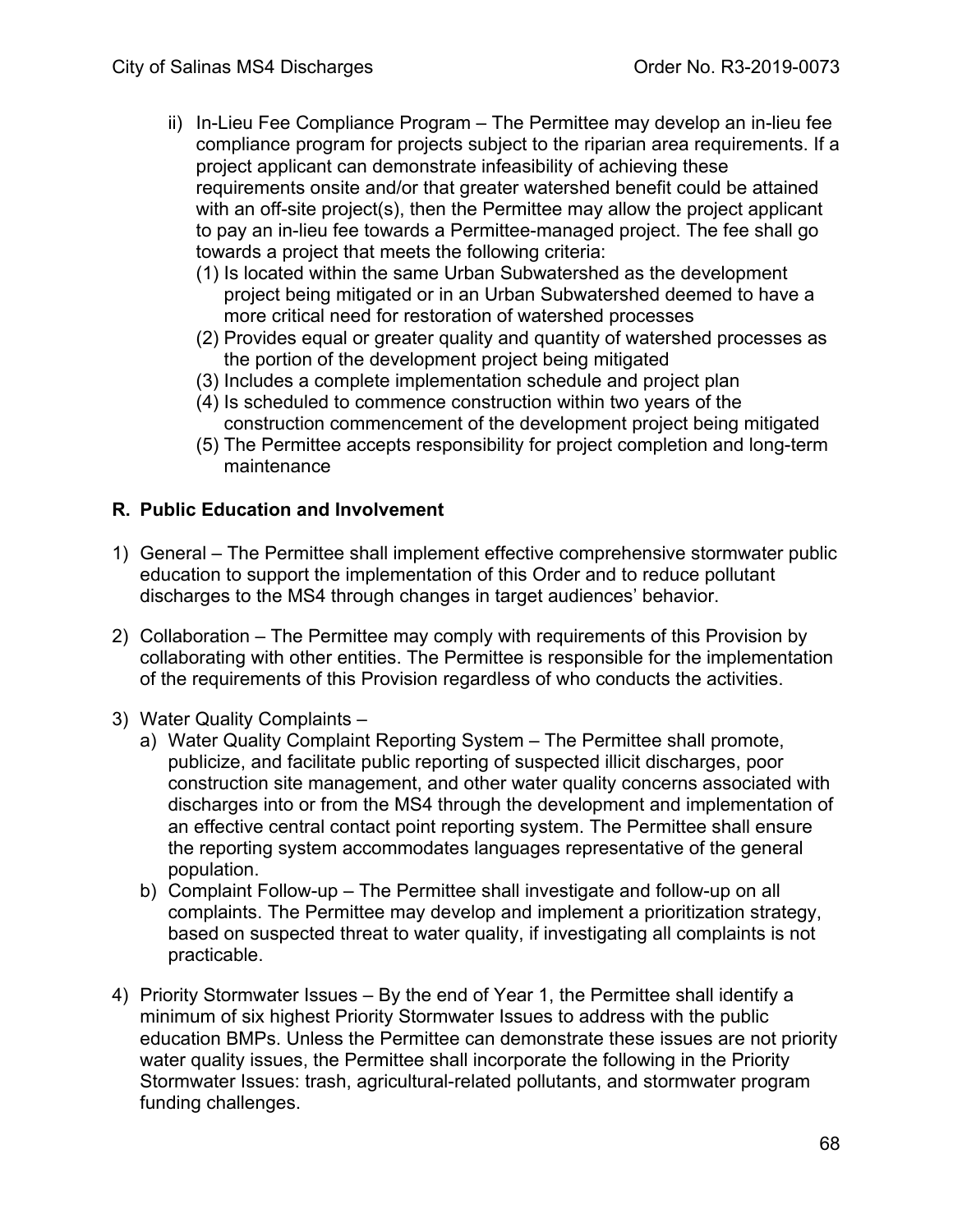- 5) Target Audiences By the end of Year 1, he Permittee shall identify the target audience(s) for each identified Priority Stormwater Issue. The Permittee shall ensure the target audiences incorporate the following:
	- a) Underserved Target Audiences The public education BMPs shall target various ethnic and socioeconomic groups through culturally effective and appropriate methods
	- b) School Children The Permittee shall collaboratively conduct or participate in development and implementation of a plan to educate school children
- 6) Outcomes By the end of Year 1, using all appropriate media, the Permittee's public education BMPs shall:
	- a) Measurably increase the knowledge of the target audiences regarding each identified Priority Stormwater Issue
	- b) Measurably change the behavior of target audiences for each identified Priority Stormwater Issue so that they implement desired behaviors and stop undesirable behaviors
- 7) Assessment Beginning in Year 3, the Permittee shall assess the effectiveness of public education efforts at changing awareness and behavior.
- 8) Education Strategies and Methods By the end of Year 1, the Permittee shall incorporate the use of Community-Based Social Marketing<sup>[68](#page-68-0)</sup> techniques or equivalent into its public education BMPs to effectively change the behavior of the identified target audiences regarding each Priority Stormwater Issue.
	- a) At a minimum, the Permittee shall use the following Community-Based Social Marketing or equivalent techniques:
		- i) Research on barriers to desired behaviors and benefits of desired behaviors (e.g., literature review, observation, focus groups)
		- ii) Elicit commitment to implement desired behavior from target audience
		- iii) Remove barriers to desired behavior
		- iv) Provide incentives for desired behavior
		- v) Use the concept of social norms/modeling of desired behavior
		- vi) Use education messages that are specific, easy to remember, from a credible source, and appropriate for the target audience
		- vii) Use prompts reminding target audience of desired behavior
	- b) Pilot Project
		- i) By the end of Year 2, the Permittee shall implement a pilot project for at least one Priority Stormwater Issue using Community-Based Social Marketing or equivalent techniques.
		- ii) In Year 3 and each subsequent year, the Permittee shall expand effective components of pilot project throughout the Order coverage area.
- 9) Facilitate Disposal of Used Oil and Toxic Materials The Permittee shall facilitate the proper management and disposal of all used oil, vehicle fluids, toxic materials,

<span id="page-68-0"></span><sup>&</sup>lt;sup>68</sup> A variation of social marketing, referred to as Community-Based Social Marketing by Canadian environmental psychologist Doug McKenzie-Mohr.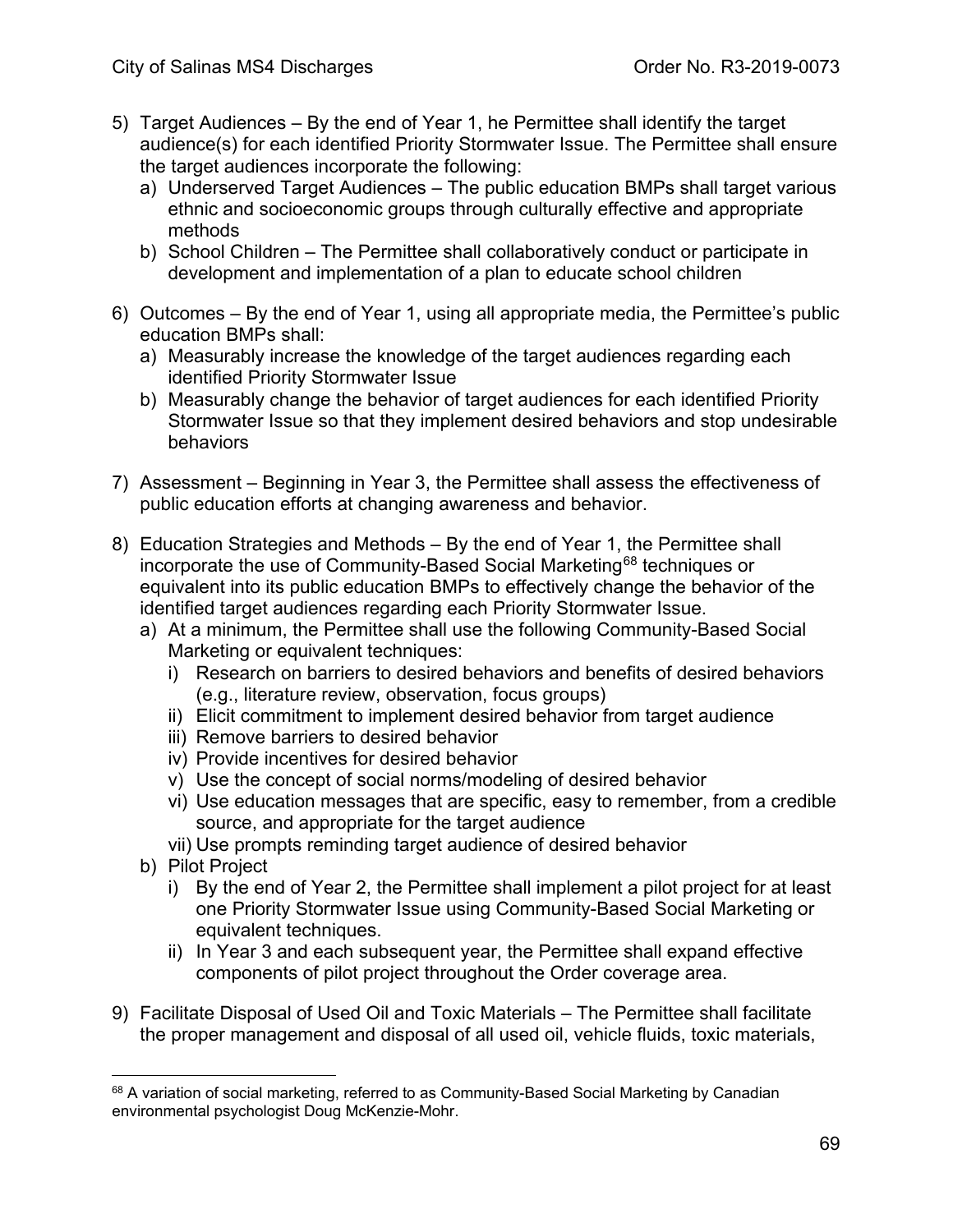and other household hazardous wastes. The Permittee may coordinate with the Salinas Valley Solid Waste Authority (SVSWA), or other designated disposal company that currently implements program(s) to achieve this requirement. The Permittee shall ensure the availability of collection sites and publicize their availability each year.

- 10)Pesticide Use Education By the end of Year 1, conduct the following outreach programs through either 1) the Permittee's individual program; or 2) an existing pesticide use reduction outreach program designed to reach consumers residing in the vicinity of the Permittee's jurisdiction:
	- a) Point-of-Purchase Make available point-of-purchase outreach materials to pesticide retailer(s) in the Permittee's jurisdictional area. These materials shall provide targeted information on proper pesticide use and disposal, potential adverse impacts on water quality and less toxic methods of pest prevention and control.
	- b) Residents and Businesses Hiring Pest Control Professionals Conduct outreach to residents and businesses who may hire structural pest control and landscape professionals. This outreach should a) explain the links between pesticide use and water quality; b) provide information about structural pest control Integrated Pest Management certification programs and Integrated Pest Management for landscape professionals; and c) provide information on hiring structural pest control operators and landscape professionals.<sup>[69](#page-69-0)</sup>
	- c) Pest-Control Professionals
		- i) General Outreach Conduct outreach to pest control professionals encouraging them to promote Integrated Pest Management services to customers and to become Integrated Pest Management-certified.
		- ii) Targeted Outreach Using the Permittee's Commercial Pesticide Applicator Inventory (see Provision O.4), conduct focused outreach to the licensed commercial pesticide applicators posing the highest risk to water quality, based on accessible data, using Permittee-identified metrics (e.g., pesticide application quantities, pesticide type applied, history of misuse or misapplication). At a minimum, targeted outreach shall address 20 percent of the inventoried applicators and the Permittee shall tailor outreach methods and material to achieve measurable results (e.g., pesticide application quantity reductions, shift of use towards products with lower risk to water quality). The targeted outreach program shall explain to applicators the City's notification process, to the Monterey County Agricultural Commissioner and Central Coast Water Board, for instances of pesticide misuse.
- 11)Events and Activities The Permittee shall create opportunities each year for the public to participate in the implementation of stormwater management activities (e.g., stream clean-ups, storm drain stenciling, volunteer monitoring, education activities).

<span id="page-69-0"></span> $69$  Pesticide information is available at the [Statewide Integrated Pest Management Program website.](http://ipm.ucanr.edu/PMG/PESTNOTES/pn74125.html) Web. 20 June 2019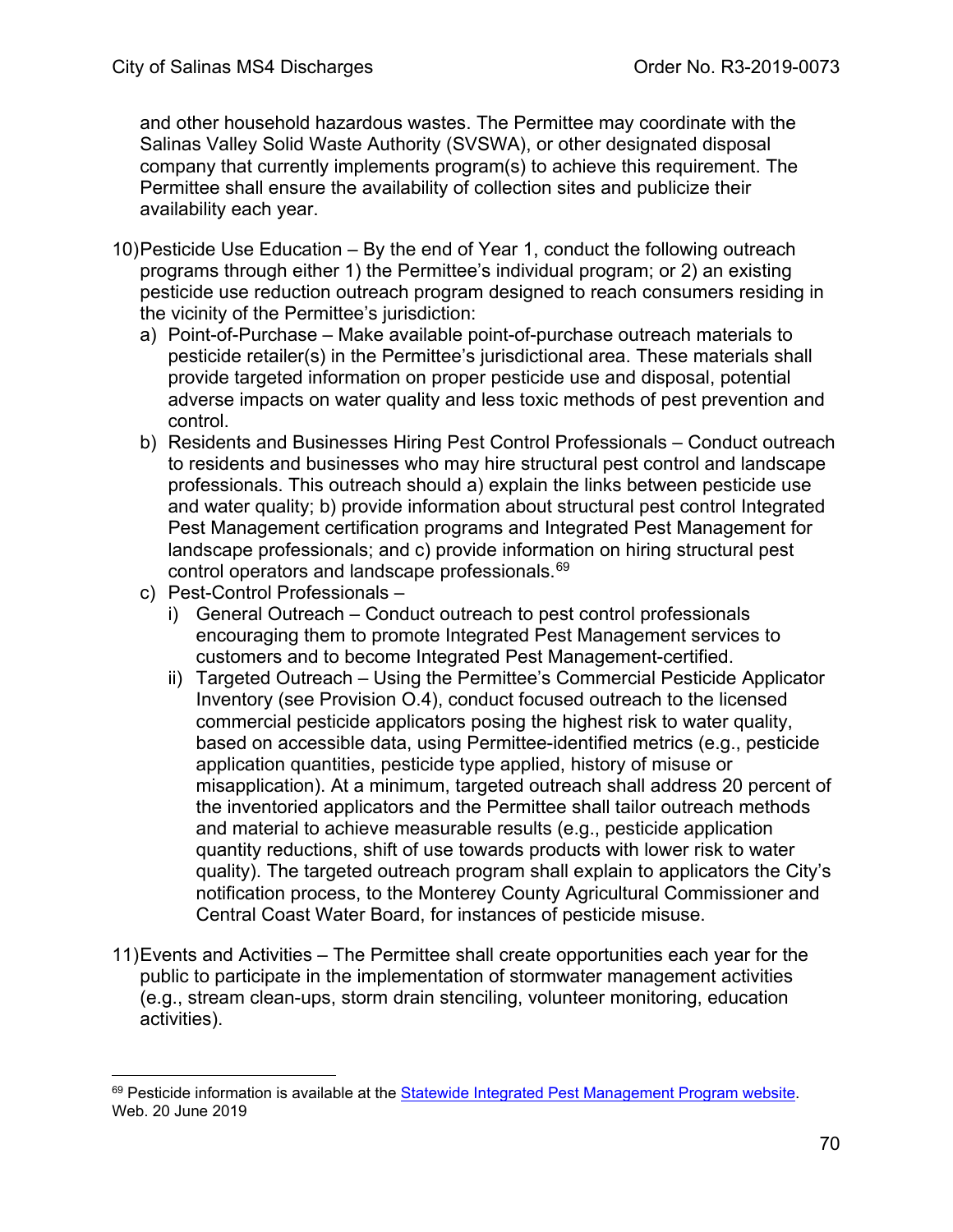- 12)Website The Permittee shall maintain an up-to-date stormwater website, which shall include material to facilitate implementation of the public education and involvement BMPs. The website shall, at a minimum, include the following information:
	- a) How the public can get involved in planning and implementation of activities related to the stormwater management program
	- b) Contact information for the water quality complaint reporting system
	- c) Who to contact for each aspect of the stormwater management program
	- d) A copy of this Order and other critical documents and requirements related to the stormwater management program
	- e) Resources related to the Priority Stormwater Issues

### **S. Annual Reporting**

- 1) Submittal Date For each water year (October 1 September 30), the Permittee shall develop and submit an Annual Report by January 31<sup>st</sup> of each year, starting January 31, 2021.
- 2) Electronic Submittal The Permittee shall submit Annual Reports using the Stormwater Multiple Application and Report Tracking System (SMARTS).
- 3) Content The Permittee shall submit an Annual Report including the following elements:
	- a) SIMS Summary Report Annual summary of information tracked through SIMS, at a minimum including the following:
		- i) Pollutant loading and volume quantifications for the following conditions pursuant to Provision G.5 (Information Management and Program Assessment: Stormwater Pollutant Loading and Volume Quantification): (1) Unmitigated condition; and
			- (2) Loading reductions based on BMP assessments;
		- ii) Using quantitative metrics where possible, provide recap of information tracked for demonstrating compliance with requirements of this Order pursuant to Provision G.6 [Information Management and Program Assessment: Order Compliance Demonstration]
		- iii) Trash Management Current Jurisdictional Map pursuant to Provision L.1.b (Trash Management: Jurisdictional Map).
	- b) Pollutant Load Reduction Plan Description of actions taken for the previous water year to demonstrate progress at meeting the requirements of Provision F (Pollutant Load Reduction Plan). The Permittee shall describe load reduction progress in context of its PLRP and a clear statement documenting compliance with applicable requirements of the PLRP, including interim milestones and targets, and dates for achieving them, as specified in the PLRP. The Permittee shall discuss any deviations from submitted PLRP, provide rationale for those deviations, and, if necessary, describe how the Permittee will compensate for any noted shortfalls in expected pollutant load reductions.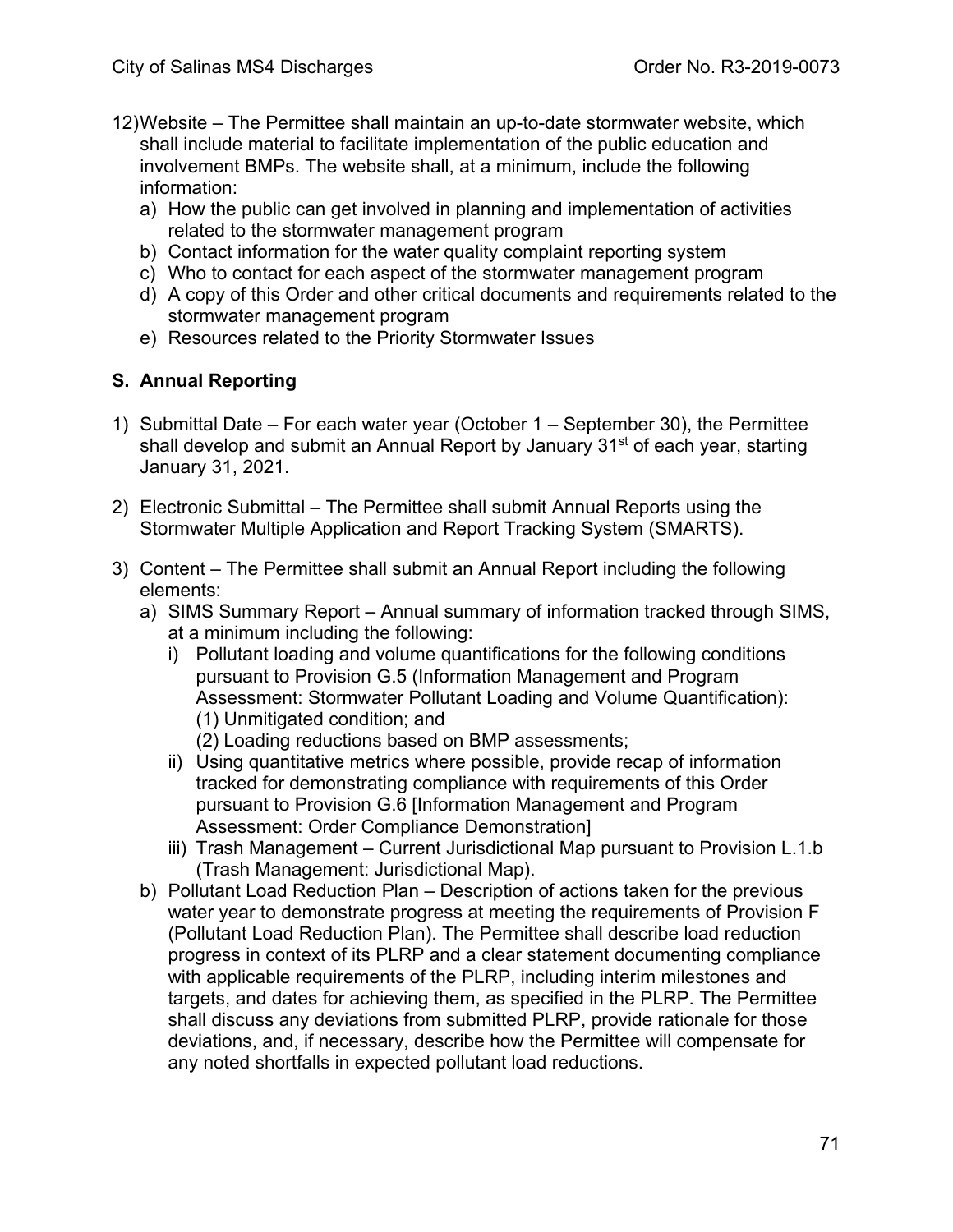- c) Trash Management The Permittee shall provide the results from the Trash Monitoring Plan pursuant to Provision L.4 (Trash Management: Trash Monitoring Plan).
- d) Pesticide Management The Permittee shall submit the following Integrated Pest Management (IPM) information:
	- i) Quantities and types of pesticide and fertilizer active ingredients used annually for application at Permittee owned and operated areas (see Provision M.4 – Municipal Maintenance).
	- ii) Submit documentation to demonstrate the Permittee's compliance with the IPM Policy. This documentation should summarize annual IPM Policy implementation (e.g., pest monitoring; mitigation of conditions conducive to pests; criteria used when pesticides and fertilizers were applied).
	- iii) In cases when pesticides or fertilizers known to adversely impact water quality are selected for use at Permittee-owned and operated areas, explain why less harmful alternatives were infeasible.
	- iv) The Permittee shall describe actions taken to coordinate and support USEPA and DPR pesticide regulatory efforts through joint regional or statewide pesticide reduction efforts or the Permittee's individual program.
	- v) Summary of the Permittee's observations from its investigation of areas prioritized for heavy pesticide and fertilizer application and misuse pursuant to Provision N.2 (Illicit Discharge Detection and Elimination: Illicit Discharge Detection).
- e) Fiscal analysis pursuant to Provision J.2.
- f) General Reporting of Non-Compliance If the Permittee is unable to certify compliance with any requirement of this Order, the Permittee shall submit in SMARTS the reason for failure to comply, a description and schedule of tasks necessary to achieve compliance, and an estimated date for achieving full compliance.
- g) Certified statement pursuant to Provision H.4.
- 4) Monitoring and Reporting Program The Permittee shall comply with monitoring reporting requirements in Provision K (Monitoring) and Attachment D (Monitoring and Reporting Program).
- 5) Standard Provisions The Permittee shall comply with reporting requirements in the Standard Provisions pursuant to Attachment E (Standard Provisions).
- 6) Other Reports and Submittals The Permittee shall submit all deliverables pursuant to Attachment F (Summary of Milestones and Deadlines).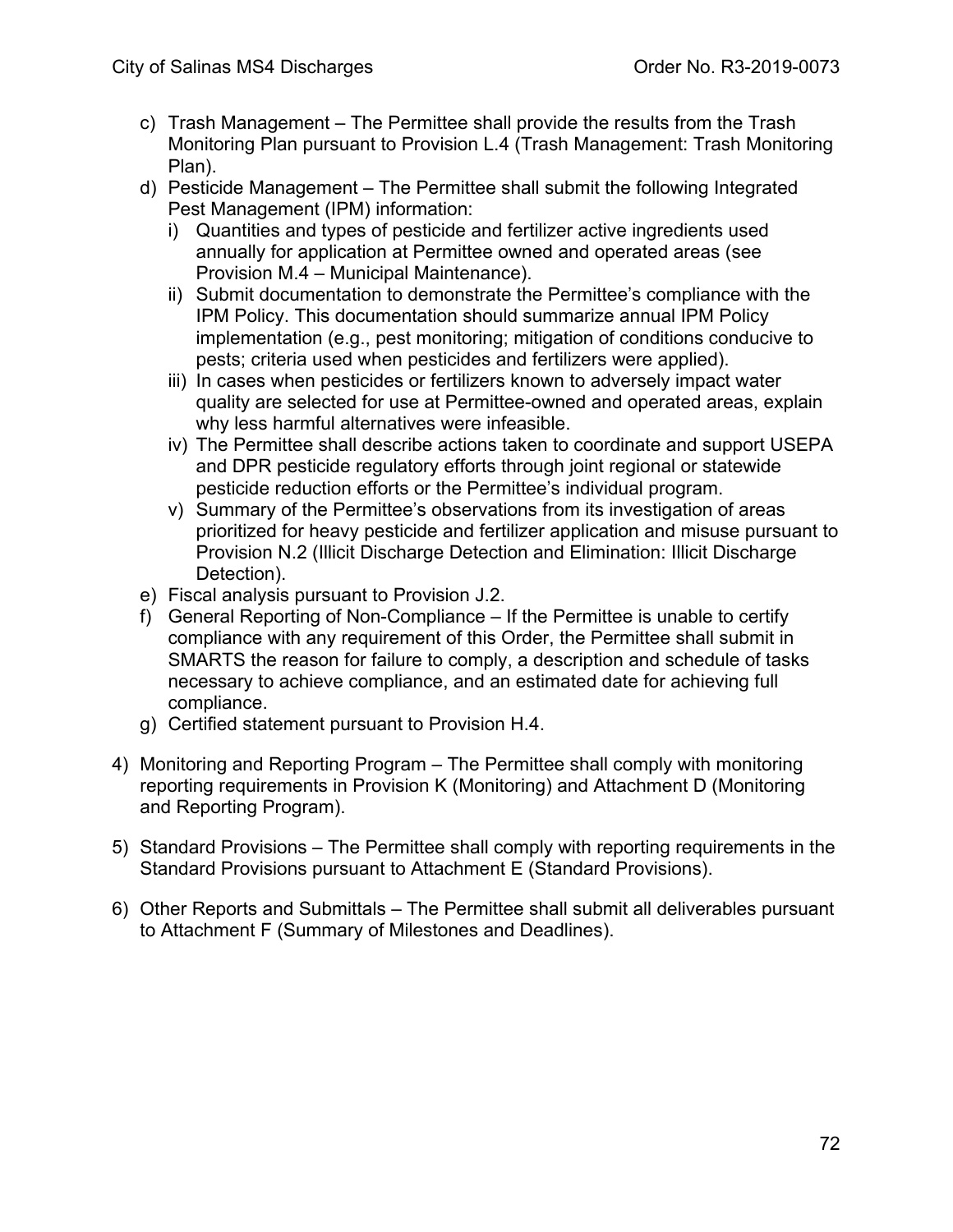# **Attachment A – Acronyms**

| <b>Acronym</b> | <b>Acronym Meaning</b>                                                |
|----------------|-----------------------------------------------------------------------|
| <b>BASMAA</b>  | Bay Area Stormwater Management Agencies Association                   |
| <b>BMP</b>     | <b>Best Management Practice</b>                                       |
| <b>CASQA</b>   | California Association of Stormwater Quality                          |
| <b>CBSM</b>    | <b>Community-Based Social Marketing</b>                               |
| <b>CCAMP</b>   | <b>Central Coast Ambient Monitoring Program</b>                       |
| <b>CCR</b>     | <b>California Code of Regulations</b>                                 |
| <b>CESA</b>    | California Endangered Species Act                                     |
| <b>CEQA</b>    | <b>California Environmental Quality Act</b>                           |
| <b>CFR</b>     | <b>Code of Federal Regulations</b>                                    |
| <b>CTR</b>     | <b>California Toxics Rule</b>                                         |
| <b>CWA</b>     | <b>Federal Clean Water Act</b>                                        |
| <b>CWC</b>     | <b>California Water Code</b>                                          |
| <b>CWP</b>     | <b>Center for Watershed Protection</b>                                |
| <b>DPR</b>     | Department of Pesticide Regulation                                    |
| <b>GIS</b>     | Geographic Information System                                         |
| <b>IDDE</b>    | Illicit Discharge Detection and Elimination                           |
| <b>IPM</b>     | <b>Integrated Pest Management</b>                                     |
| <b>ISWEBE</b>  | Inland Surface Waters, Enclosed Bays, and Estuaries                   |
| <b>IWTF</b>    | (Salinas) Industrial Wastewater Treatment Facility                    |
| <b>FEMA</b>    | <b>Federal Emergency Management Agency</b>                            |
| <b>FESA</b>    | <b>Federal Endangered Species Act</b>                                 |
| <b>LID</b>     | Low Impact Development                                                |
| O&M            | <b>Operation and Maintenance</b>                                      |
| <b>MBNMS</b>   | Monterey Bay National Marine Sanctuary                                |
| <b>MEP</b>     | <b>Maximum Extent Practicable</b>                                     |
| <b>MRP</b>     | Monitoring and Reporting Program                                      |
| MS4            | <b>Municipal Separate Storm Sewer System</b>                          |
| <b>NHD</b>     | National Hydrography Dataset                                          |
| <b>NEC</b>     | No Exposure Certification                                             |
| <b>NONA</b>    | Notice of Non-Applicability                                           |
| <b>NOV</b>     | <b>Notice of Violation</b>                                            |
| <b>NOT</b>     | Notice of Termination                                                 |
| <b>NPDES</b>   | National Pollutant Discharge Elimination System (e.g., Industrial and |
|                | Construction Stormwater General Permits, Low Threat Discharge         |
|                | Permits)                                                              |
| <b>NTR</b>     | <b>National Toxics Rule</b>                                           |
| <b>PLRP</b>    | <b>Pollutant Load Reduction Plan</b>                                  |
| <b>PRC</b>     | <b>Public Resources Code</b>                                          |
| QAPP           | <b>Quality Assurance Project Plan</b>                                 |
| QSD            | <b>Qualified SWPPP Developer</b>                                      |
| QSP            | <b>Qualified SWPPP Practitioner</b>                                   |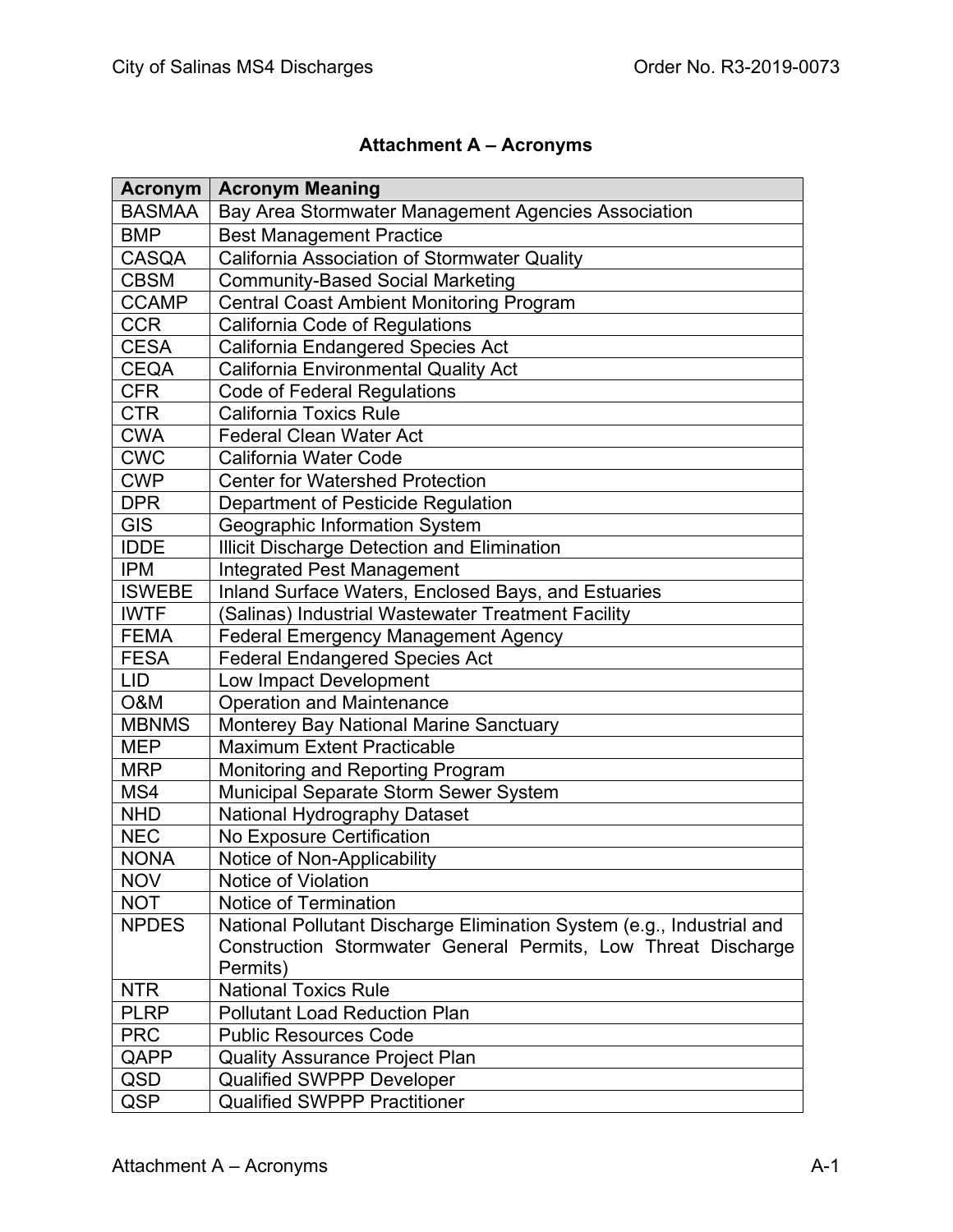| <b>Acronym</b> | <b>Acronym Meaning</b>                                     |
|----------------|------------------------------------------------------------|
| <b>RAA</b>     | Reasonable Assurance Analysis                              |
| <b>SCM</b>     | <b>Stormwater Control Measure</b>                          |
| <b>SIC</b>     | <b>Standard Industrial Classification</b>                  |
| <b>SIMS</b>    | Stormwater Information Management System(s)                |
| <b>SMARTS</b>  | Stormwater Multiple Application and Report Tracking System |
| <b>SVSWA</b>   | <b>Salinas Valley Solid Waste Authority</b>                |
| <b>SWAMP</b>   | <b>Surface Water Ambient Monitoring Program</b>            |
| <b>SWCP</b>    | <b>Stormwater Control Plan</b>                             |
| <b>SWRCB</b>   | <b>State Water Resource Control Board</b>                  |
| <b>SWPPP</b>   | <b>Stormwater Pollution Prevention Plan</b>                |
| <b>ROWD</b>    | <b>Report of Waste Discharge</b>                           |
| <b>TMDL</b>    | <b>Total Maximum Daily Load</b>                            |
| <b>USC</b>     | <b>United States Code</b>                                  |
| <b>USEPA</b>   | United States Environmental Protection Agency              |
| <b>USGS</b>    | <b>United States Geological Survey</b>                     |
| <b>WDID</b>    | Waste Discharge Identification                             |
| <b>WLA</b>     | <b>Wasteload Allocation</b>                                |
| <b>WQBEL</b>   | <b>Water Quality-Based Effluent Limitation</b>             |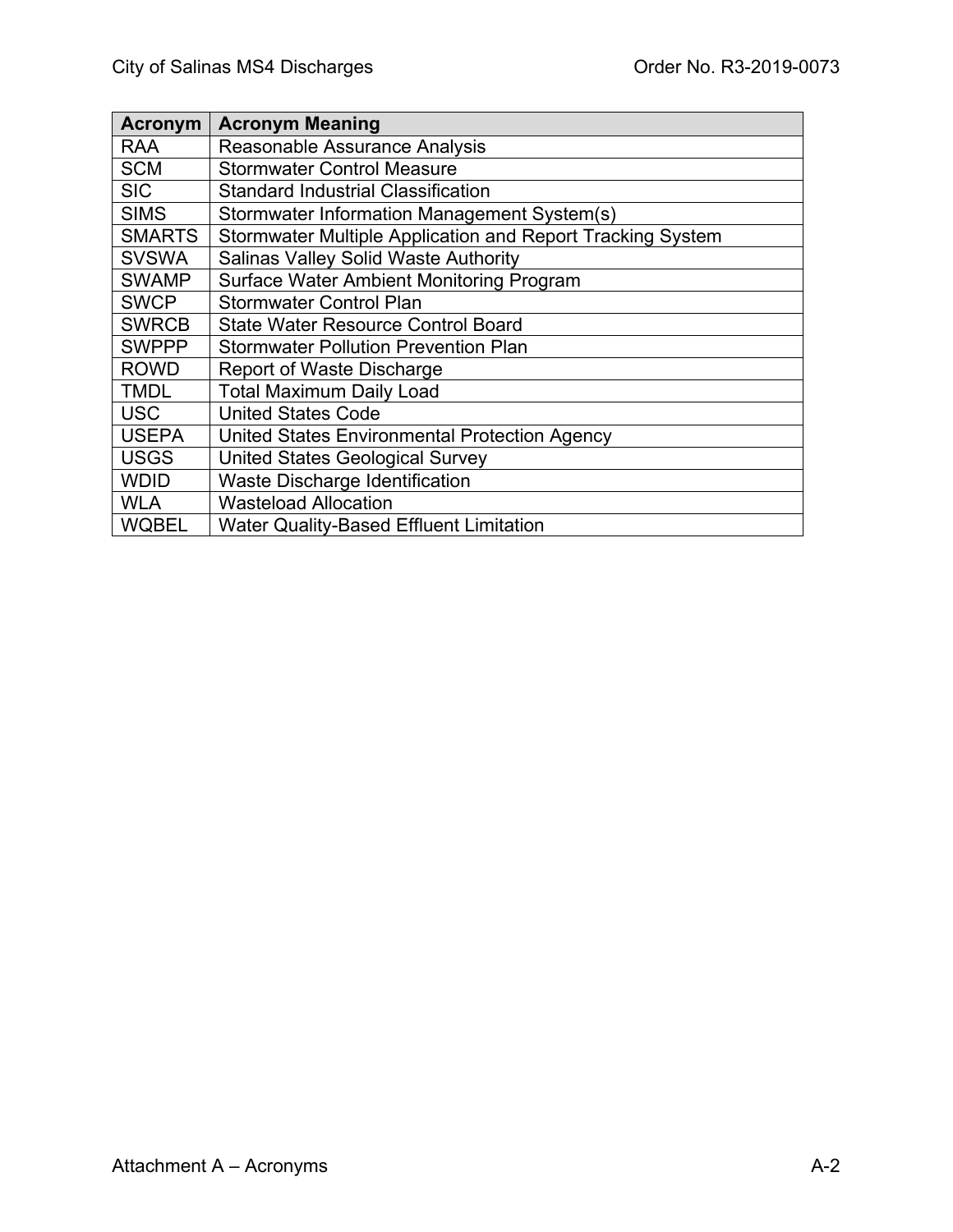## **Attachment B – Definitions**

**Basin Plan** – Water Quality Control Plan, Central Coast Basin, Region 3, and amendments, adopted by the Central Coast Water Board.

**Beneficial Uses** – The uses of waters of the state protected against quality degradation including, but not limited to, domestic, municipal, agricultural and industrial supply; power generation; recreation; aesthetic enjoyment; navigation; and preservation and enhancement of fish, wildlife, and other aquatic resources or reserves (California Water Code section 13050(f)). The Basin Plan identifies beneficial uses for Salinas Hydrologic Unit waterbodies.

**Best Management Practices (BMP)** – Physical structures, activities, prohibitions of practices, maintenance procedures, and other management practices or control measures to prevent or reduce the pollution of receiving waters and hydrologic process and beneficial use impacts to watersheds.

**Catch Basin** - A catch basin (also known as a storm drain inlet) is an inlet to the storm drain system that typically includes a grate or curb inlet where stormwater enters the catch basin and an area to capture sediment, debris and associated pollutants. Catch basins can act as pretreatment for other treatment practices by capturing large sediments. The performance of catch basins at removing sediment and other pollutants depends on the design of the catch basin (e.g., the size of the capture area, depth below outflow), and routine maintenance to retain any storage available to capture sediment.

**Central Coast Ambient Monitoring Program (CCAMP)** – The Central Coast Water Board's regionally scaled water quality monitoring and assessment program found on the [CCAMP website.](http://www.ccamp.org/)

**Central Coast Post-Construction Requirements** – Resolution No. R3-2013-0032, approving Post-Construction Stormwater Management Requirements for Development Projects in the Central Coast Region, adopted by the Central Coast Water Board on July 12, 2013, and incorporated into this Order. [1](#page-74-0)

**Channel** – An open conduit either naturally or artificially created which periodically or continuously contains moving water, or which forms a connecting link between two waterbodies.

**Clean Water Act Section 303(d)** – A list of impaired waterbodies in which water quality does not meet applicable water quality standards and/or is not expected to meet water quality standards, even after the application of technology-based pollution controls

<span id="page-74-0"></span><sup>1</sup> When applying the Central Coast Post-Construction Requirements, refer to Attachment C (Definitions Related to Post-Construction Requirements) of the Central Coast Post-Construction Requirements for defining terms related to implementing those requirements.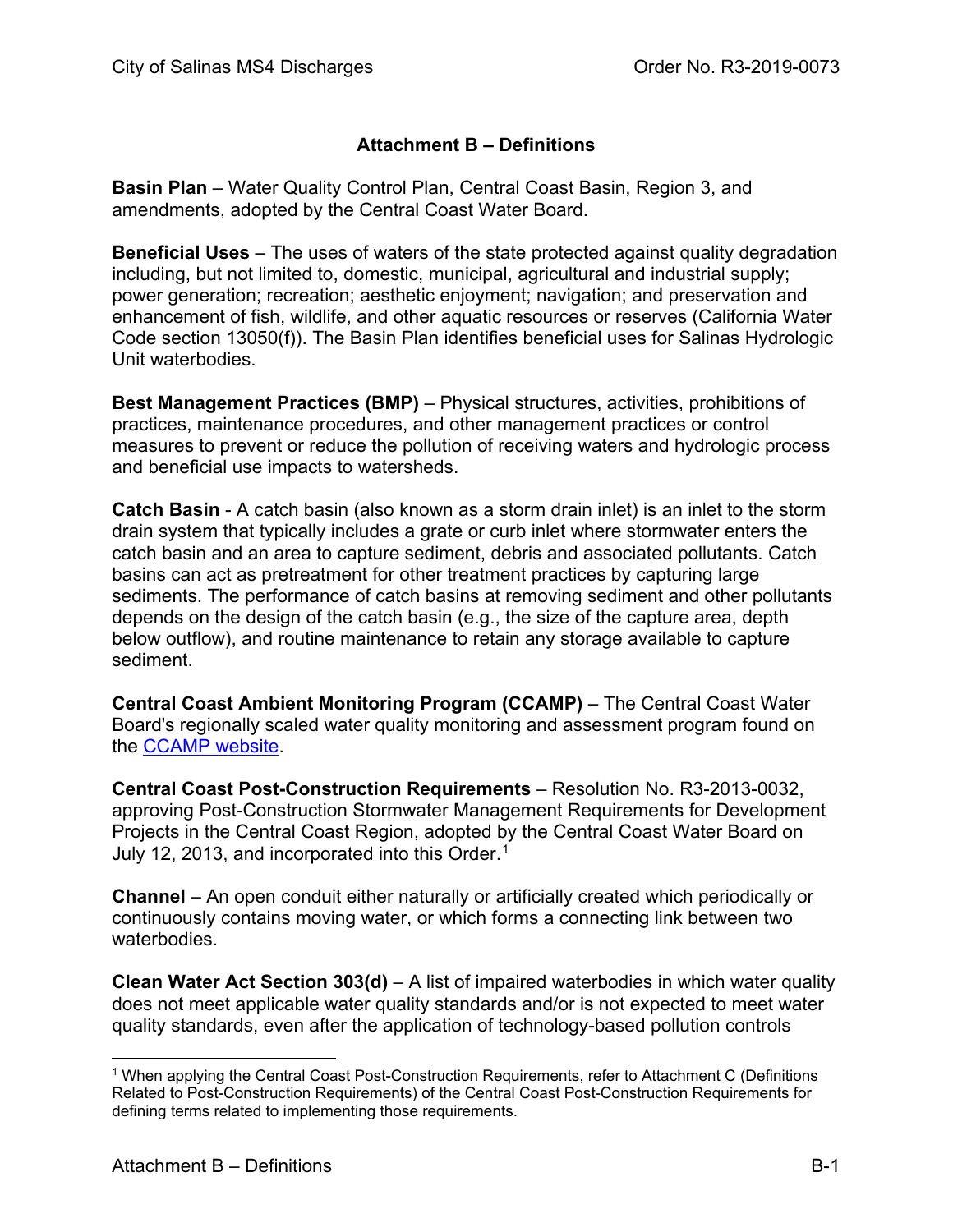required by the CWA. The discharge of runoff to these waterbodies by the Permittee is significant because these discharges can cause or contribute to violations of applicable water quality standards.

**Construction General Permit** – The general NPDES permit adopted by the State Water Resources Control Board (Order No. 2009-0009-DWQ, NPDES Permit No. CAS000002 for Storm Water Discharges Associated with Construction and Land Disturbance Activities (or subsequent updates)), which authorizes the discharge of stormwater from construction activities under certain conditions.

**Development Project** – New development or redevelopment of any public or private project with land disturbing activities (e.g., structural development, including construction or installation of a building or structure, the creation of impervious surfaces, public agency projects, or land subdivision).

**Discharge** – When used without qualification the "discharge of a pollutant."

**Discharge of a Pollutant** – The addition of any "pollutant" to waters of the United States from any point source. The term discharge includes additions of pollutants into waters of the United States from surface runoff which is collected or channeled by man; discharges through pipes, sewers, or other conveyances owned by a State, municipality, or other person which do not lead to a treatment works; and discharges from pipes, sewers, or other conveyances, leading into privately owned treatment works.

**Discharger** – The City of Salinas and any other responsible party or site owner or operator within the Order coverage area whose site or activity discharges stormwater or non-stormwater.

**Dry Season** – From May 1<sup>st</sup> through September 30<sup>th</sup>.

**Effluent Limitation** – Any restriction imposed on quantities, discharge rates, concentrations, and/or mass loadings of pollutants which are discharged from point sources into receiving waters.

**Ephemeral** – A stream that flows only in direct response to precipitation, storm events, or seasonally, but normally lasts no longer than 30 days following the event.

**Erosion** – The diminishing or wearing away of land due to wind, water, or glacial ice. Often the eroded debris (silt or sediment) becomes a pollutant via stormwater runoff. Erosion occurs naturally; however, land disturbing and grading activities such as farming, development, road building, and timber harvesting can intensify erosion.

**Floodplain** – Any land area susceptible to being inundated by water from any source.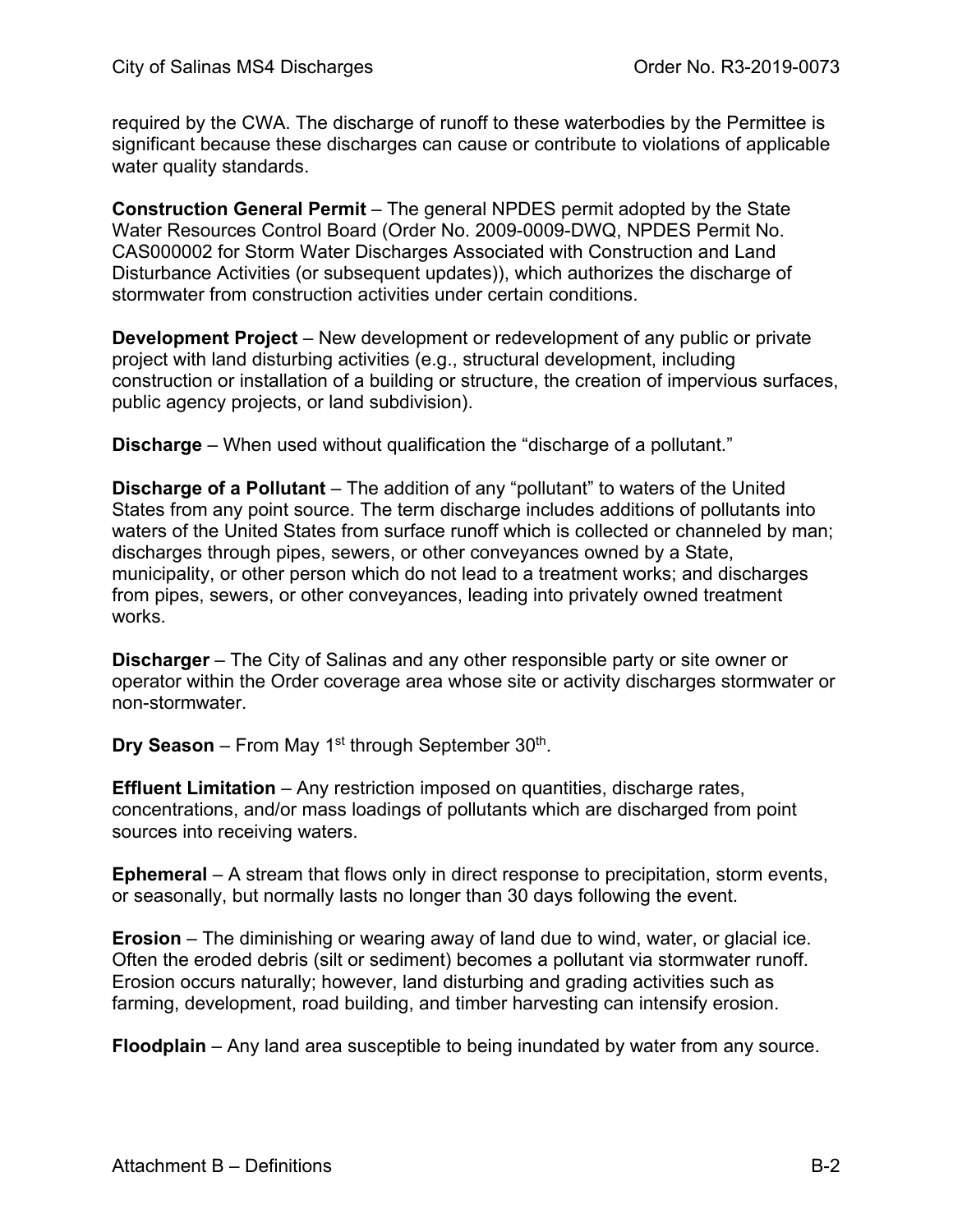**General Plan** – A statement of policies, including text and diagrams, setting forth objectives, principles, standards, and plan proposals, for the future physical development of a city.

**Green Infrastructure** – Site-specific practices and infrastructure that mimic stormwater management from natural hydrology and reduces effective imperviousness. Examples of green infrastructure include green street medians, green roofs, and rain gardens.

**Hydromodification Impacts** – Geomorphic alterations to the bed and/or banks of waterbodies (such as erosion, sedimentation, headcutting, and channel incision) resulting from changes in flow and sediment transport regimes caused by development.

**Illicit Connection** - Pipes, drains, open channels, or other conveyances that have the potential to allow an illicit discharge to enter the MS4.

**Illicit Discharges** - All non-stormwater discharges except those authorized under a separate NPDES permit or Provision A (Discharge Prohibitions) of the Order. Any discharge that is prohibited under local, state, or federal statutes, ordinances, codes, regulations, or the Discharge Prohibitions Provision of this Order.

**Impervious Surface** – A hard, non-vegetated surface area that prevents or significantly limits the entry of water into the soil mantle, as would occur under natural conditions prior to development. Common impervious surfaces include, but are not limited to, roof tops, walkways, patios, driveways, parking lots or storage areas, concrete or asphalt paving, oiled, macadam or other surfaces which similarly impede the natural infiltration of stormwater.

**Incidental Runoff** - Unintended small amounts (volume) of runoff from potable and recycled water used for irrigation and lawn watering, such as unintended, minimal overspray from sprinklers that escapes the area of intended use. Water leaving an intended use area is not considered incidental if it is part of the facility design, if it is due to excessive application, if it is due to intentional overflow, or if it is due to negligence.

**Industrial General Permit** – The general NPDES permit adopted by the State Water Resources Control Board (Order No. 2014-0057-DWQ, NPDES Permit No. CAS000001 for Discharges of Storm Water Associated with Industrial Activities Excluding Construction Activities (or subsequent updates)), which authorizes the discharge of stormwater from certain industrial activities under certain conditions.

**Integrated Pest Management (IPM)** – Integrated pest management is an ecosystembased strategy that focuses on long-term prevention of pests or their damage through a combination of techniques such as biological control, habitat manipulation, modification of cultural practices, and use of resistant varieties. Pesticides are used only after monitoring indicates they are needed according to established guidelines, and treatments are made with the goal of removing only the target organism. Pest control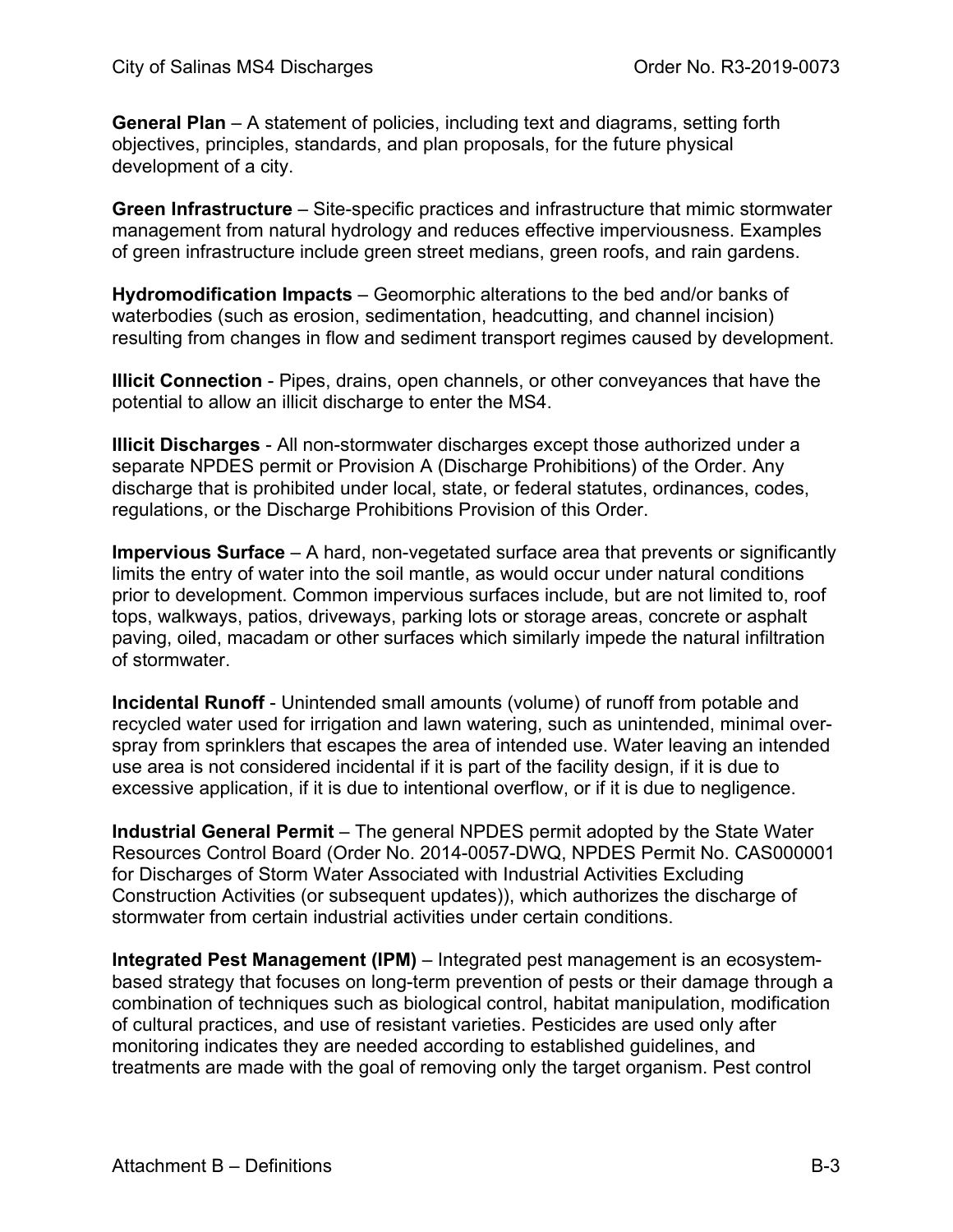materials are selected and applied in a manner that minimizes risks to human health, beneficial and nontarget organisms, and the environment.

**Intermittent** – A stream that flows only certain times of the year. Intermittent streams should usually have flow at least 30 days after a storm event or throughout seasonal periods. Intermittent streams should have a defined stream channel and evidence of sediment transport.

**Low Impact Development (LID)** – A stormwater management strategy aimed at maintaining or restoring the natural hydrologic functions of a site or project to achieve natural resource protection objectives and fulfill environmental regulatory requirements; low impact development employs a variety of natural and constructed features that reduce the rate of runoff, filter pollutants out of runoff, facilitate the infiltration of water into the ground and replenishment of local natural surface water systems, and/or allow for on-site storage of water for a beneficial use.

**Maximum Extent Practicable (MEP)** – The technology-based standard established by Congress in Clean Water Act section 402(p)(3)(B)(iii) that operators of MS4s shall meet. MEP is a dynamic performance standard that evolves over time. As urban runoff management knowledge increases, meeting the MEP standard requires the Permittee's stormwater management program to be continually assessed and modified to incorporate improved programs, water quality control measures, BMPs, and other program components to address the pollutants of concern. Factors that shall be considered when defining MEP include, but are not limited to the following: effectiveness, regulatory compliance, public acceptance, cost, and technical feasibility. This continual assessment, revision, and improvement of the stormwater management program implementation are expected to ultimately achieve compliance with water quality standards.

**Municipal Separate Storm Sewer System (MS4)** - A conveyance or system of conveyances (including roads with drainage systems, municipal streets, catch basins, curbs, gutters, ditches, manmade channels, or storm drains), as defined in 40 CFR 122.26(b)(8): (1) Owned or operated by a state, city, town, borough, county, parish, district, association, or other public body (created by or pursuant to State law ... including special districts under State law such as a sewer district, flood control district or drainage district, or similar entity, or an Indian tribe or an authorized Indian tribal organization or a designated and approved management agency under section 208 of the CWA) that discharges into waters of the United States; (2) Designed or used for collecting or conveying stormwater; (3) Which is not a combined sewer; and (4) Which is not part of a Publicly Owned Treatment Works (POTW), as defined in 40 CFR 122.26. When used without qualification, means the MS4 owned or operated by the Permittee.

**National Pollutant Discharge Elimination System (NPDES)** – A national program for issuing, modifying, revoking and reissuing, terminating, monitoring, and enforcing permits, and imposing and enforcing pretreatment requirements, under sections 307, 402, 318, and 405 of the CWA.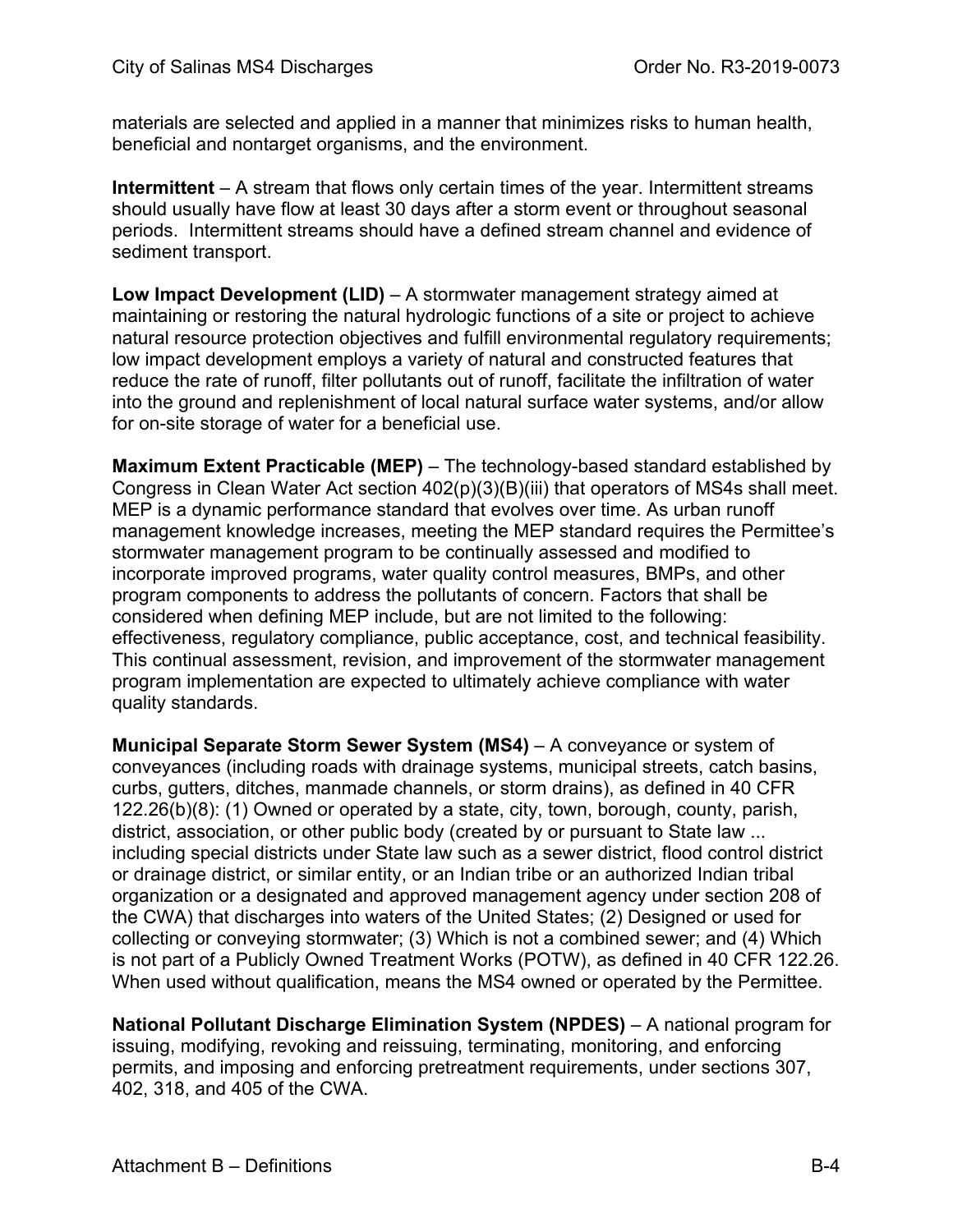**Natural** – (1) Conditions on site prior to human-induced land activities; (2) not anthropogenic in origin.

**New Development** – Land disturbing activities that include the construction or installation of buildings, roads, driveways and other impervious surfaces. Development projects with pre-existing impervious surfaces are not considered New Development.

**Non-Stormwater** – All discharges into and from a MS4 that do not originate from precipitation events (i.e., all discharges from a MS4 other than storm water). Nonstormwater includes illicit discharges and NPDES permitted discharges.

**Non-Structural BMP** – BMPs with no associated physical structures that are used to manage flow and reduce pollutants in stormwater.

**Nuisance** – Anything which meets all of the following requirements: 1) Is injurious to health, or is indecent, or offensive to the senses, or an obstruction to the free use of property, so as to interfere with the comfortable enjoyment of life or property; 2) Affects at the same time an entire community or neighborhood, or any considerable number of persons, although the extent of the annoyance or damage inflicted upon individuals may be unequal; and 3) Occurs during, or as a result of, the treatment or disposal of wastes (Water Code section 13050(m)).

**Order** – When used without qualification, means Order No. R3-2019-0073 (NPDES Permit No. CA0049981).

**Outfall** – A point source as defined in 40 CFR section 122.2 at the point where a municipal separate storm sewer discharges to waters of the United States but does not include open conveyances connecting two municipal separate storm sewers, or pipes, tunnels, or other conveyances that connect segments of the same stream or other waters of the United States and are used to convey waters of the United States [40 CFR § 122.26(b)(9)].

**Perennial** – A stream that normally continues to flow throughout the year through wet and dry seasons.

**Permittee** – A discharger enrolled under this Order as being responsible for permit requirements within its Order Coverage Area.

**Pesticide** – An umbrella term that includes: 1) insecticides, herbicides, and other agricultural and lawn-and-garden chemicals; and 2) many industrial, institutional and home-cleaning products, such as algaecides (used to control algae in swimming pools and waterbodies), disinfectants, sanitizers, mildew removers, and insect repellents.<sup>[2](#page-78-0)</sup>

<span id="page-78-0"></span><sup>&</sup>lt;sup>2</sup> ["A Guide to Pesticide Regulation in California,](https://www.cdpr.ca.gov/docs/pressrls/dprguide/dprguide.pdf)" 2017 update, California Department of Pesticide Regulation, page 24, Web. 26 August 2019.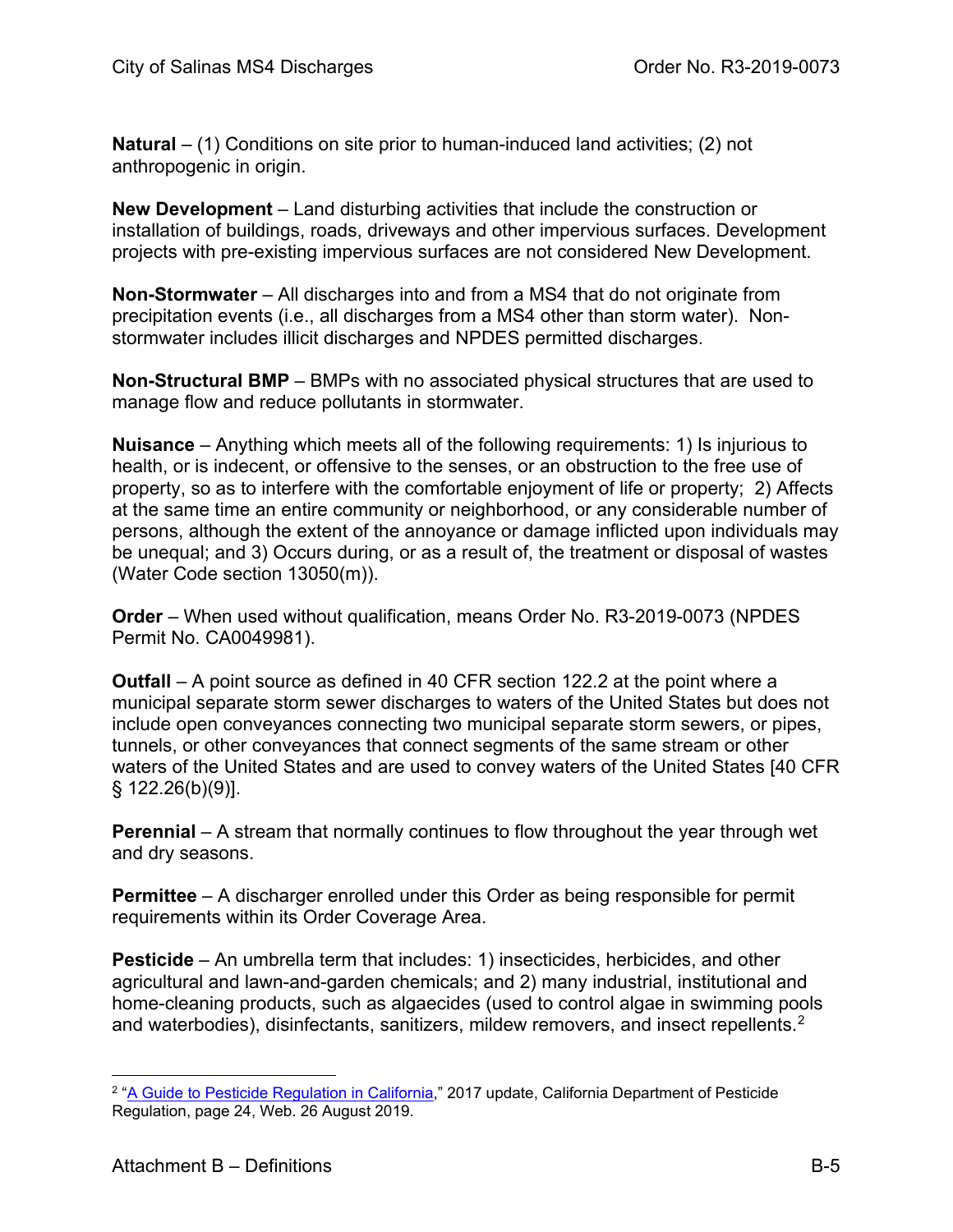**Pests** – Pests can be insects or animals (e.g., mice), unwanted plants (weeds) or organisms that cause plant disease.[3](#page-79-0)

**Project Applicant** – A property owner or representative of a property owner (includes both public and private projects) who has filed an application for a City development permit.

**Rainy Season** – From October 1 to April 30<sup>th</sup>. Same as Wet Season.

**Receiving Waters** – Waters of the United States.

**Redevelopment** – On a site that has already been developed, construction or installation of a building or other structure subject to the Permittee's planning and building authority including: 1) the creation or addition of impervious surfaces; 2) the expansion of a building footprint or addition or replacement of a structure; or 3) structural development including construction, installation or expansion of a building or other structure. It does not include routine road maintenance, nor does it include emergency construction activities required to immediately protect public health and safety.

**Regulated Project** – Defined pursuant to Section B.1 of the Central Coast Post-Construction Requirements.

**Restore** – Return to a natural condition, or to a state approaching a natural condition.

**Retain** – To keep or hold runoff in a particular place, condition, or position without discharging to surface waters.

**Retrofit** – Modification of existing development with the purpose of restoring watershed processes degraded by alteration of urban stormwater discharges.

**Riparian Area** – The vegetated area adjacent to a watercourse or other body of water.

**Run-on** – Stormwater or non-stormwater that drains to the subject area.

**Runoff** – All flows that consist of stormwater or non-stormwater that drain from the subject area (includes run-on leaving the area).

**Provision** – When used without qualification, refers to the entire section of Permit Provisions contained in this Order. For example, "this Provision" used in the Municipal Maintenance section refers to the entire Municipal Maintenance section (Provision M).

**Source Control BMP** – Land use or site planning practices, or structural or nonstructural measures that aim to prevent runoff pollution by reducing the potential for

<span id="page-79-0"></span> $3$  Ibid.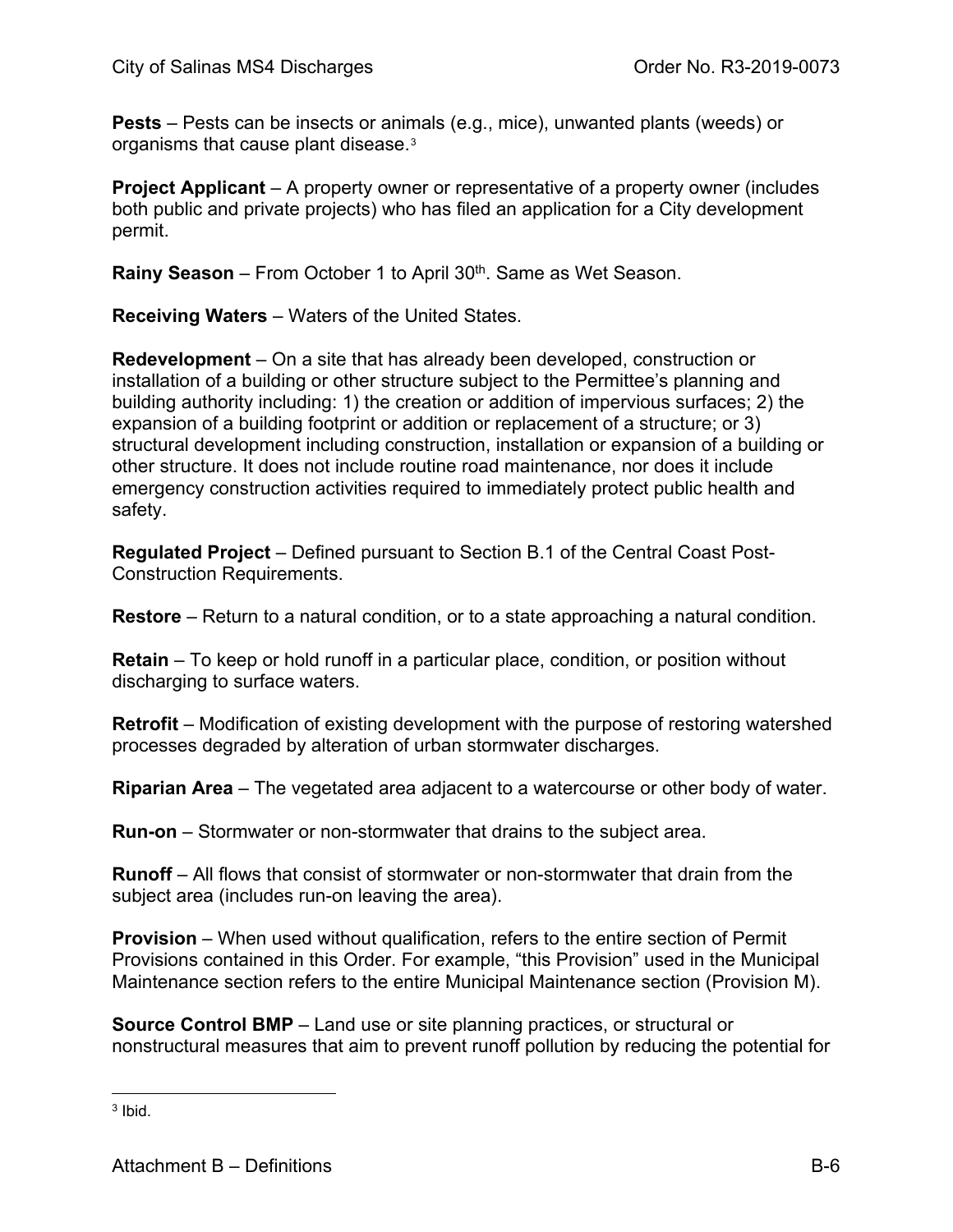contamination at the source of pollution. Source control BMPs minimize the contact between pollutants and precipitation and runoff.

**Sphere of Influence** – The probable physical boundaries and service area of a local government agency. The following factors must be considered when developing the sphere: 1) The present and planned uses in the area, including agricultural and openspace lands; 2) The present and probable need for public facilities and services in the area; 3) The present capacity of public facilities and the adequacy of public services which the agency provides or is authorized to provide; and 4) The existence of any social or economic communities of interest in the area if the Commission determines that they are relevant to the agency.

**Stormwater** – Stormwater runoff, snow melt runoff and surface runoff and drainage. Surface runoff and drainage pertains to runoff and drainage resulting from precipitation events

[40 CFR 122.26(b)(13)].

**Stormwater Control Measures (SCM)** – Stormwater management measures integrated into project designs that emphasize protection of watershed processes through replication of pre-development runoff patterns (rate, volume, duration). Physical control measures include, but are not limited to, bioretention/rain gardens, permeable pavements, roof downspout controls, dispersion, soil quality and depth, minimal excavation foundations, vegetated roofs, and water use. Design control measures include but are not limited to conserving and protecting the function of existing natural areas, maintaining or creating riparian buffers, using onsite natural drainage features, directing runoff from impervious surfaces toward pervious areas, and distributing physical control measures to maximize infiltration, filtration, storage, evaporation, and transpiration of stormwater before it becomes runoff.

**Stormwater Control Plan** – A plan, developed by the Regulated Project applicant, detailing how the project will achieve the applicable Central Coast Post-Construction Requirements (for both onsite and offsite systems).

**Structural BMP** – Physical structures used to manage flow and reduce pollutants in stormwater.

**Surface Runoff** – Flow over the ground surface, characterized by volume, rate, and duration.

**Surface Water Ambient Monitoring Program (SWAMP)** – The State Water Board's program to monitor surface water quality; coordinate consistent scientific methods; and design strategies for improving water quality monitoring, assessment, and reporting.

**Top of Streambank** – The break in slope at the top of a streambank, where the streambank meets the floodplain. The streambanks are the slopes of the active channel, between which streamflow is normally confined.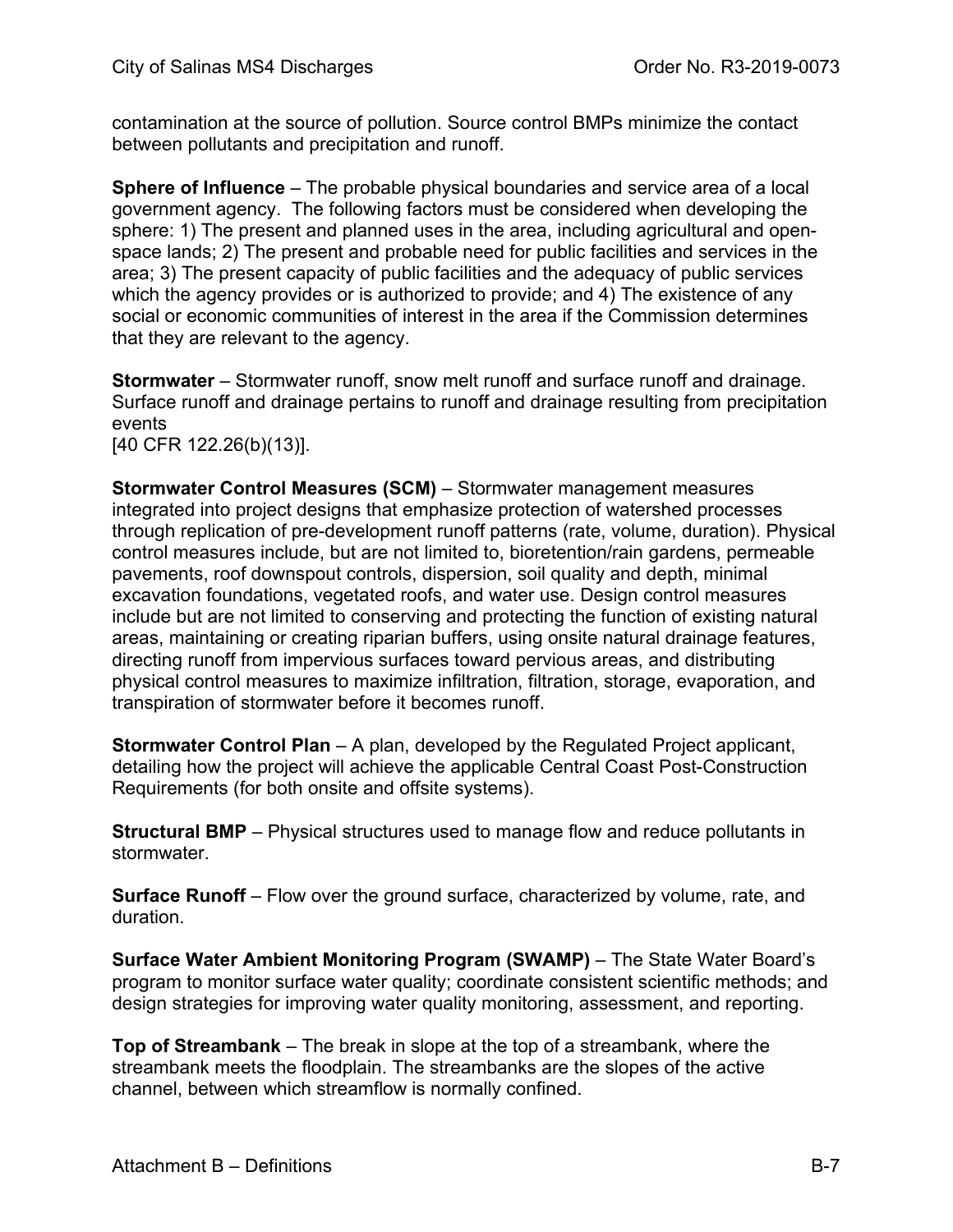**Total Maximum Daily Loads (TMDL)** – The maximum amounts of a pollutant that can be discharged into a waterbody from all sources (point and nonpoint) and still maintain water quality standards. Under CWA section 303(d), TMDLs must be developed for all waterbodies that do not meet water quality standards even after application of technology-based controls, more stringent effluent limitations required by a state or local authority, and other pollution control requirements such as BMPs.

**Trash** – All improperly discarded solid material from any production, manufacturing, or processing operation including, but not limited to, products, product packaging, or containers constructed of plastic, steel, aluminum, glass, paper, or other synthetic or natural materials.

**Wasteload Allocation (WLA)** – The portion of a receiving water's loading capacity that is allocated to one of its existing or future point sources of pollution. WLAs constitute a type of water quality-based effluent limitation.

**Water Quality Objective** – Numerical or narrative limits or levels of water quality constituents or characteristics which are established for the reasonable protection of designated beneficial uses of the water or the prevention of nuisance within a specific area [Water Code section 13050 (h)].

**Water Quality Standards** – Water quality standards, as defined in CWA section 303(c) consist of the designated beneficial uses (e.g., swimming, fishing, municipal drinking water supply) of a waterbody and water quality criteria necessary to protect those uses.

**Water Quality-Based Effluent Limitation (WQBELs)** - Any restriction imposed on quantities, discharge rates, and concentrations of pollutants, which are discharged from point sources to waters of the United States necessary to achieve a water quality standard.

Water Year – October 1<sup>st</sup> – September 30<sup>th</sup>.

**Waters of the State** – Any water, surface or underground, including saline waters within the boundaries of the State [California Water Code section 13050 (e)]. The definition of the Waters of the State is broader than that for the Waters of the United States in that all water in the State is considered to be a Water of the State regardless of circumstances or condition.

**Waters of the United States** – As defined in the 40 CFR 122.2, the Waters of the United States are defined as: "(a) All waters, which are currently used, were used in the past, or may be susceptible to use in interstate or foreign commerce, including all waters which are subject to the ebb and flow of the tide; (b) All interstate waters, including interstate "wetlands;" (c) All other waters such as intrastate lakes, rivers, streams (including intermittent streams), mudflats, sandflats, "wetlands," sloughs, prairie potholes, wet meadows, playa lakes, or natural ponds the use, degradation or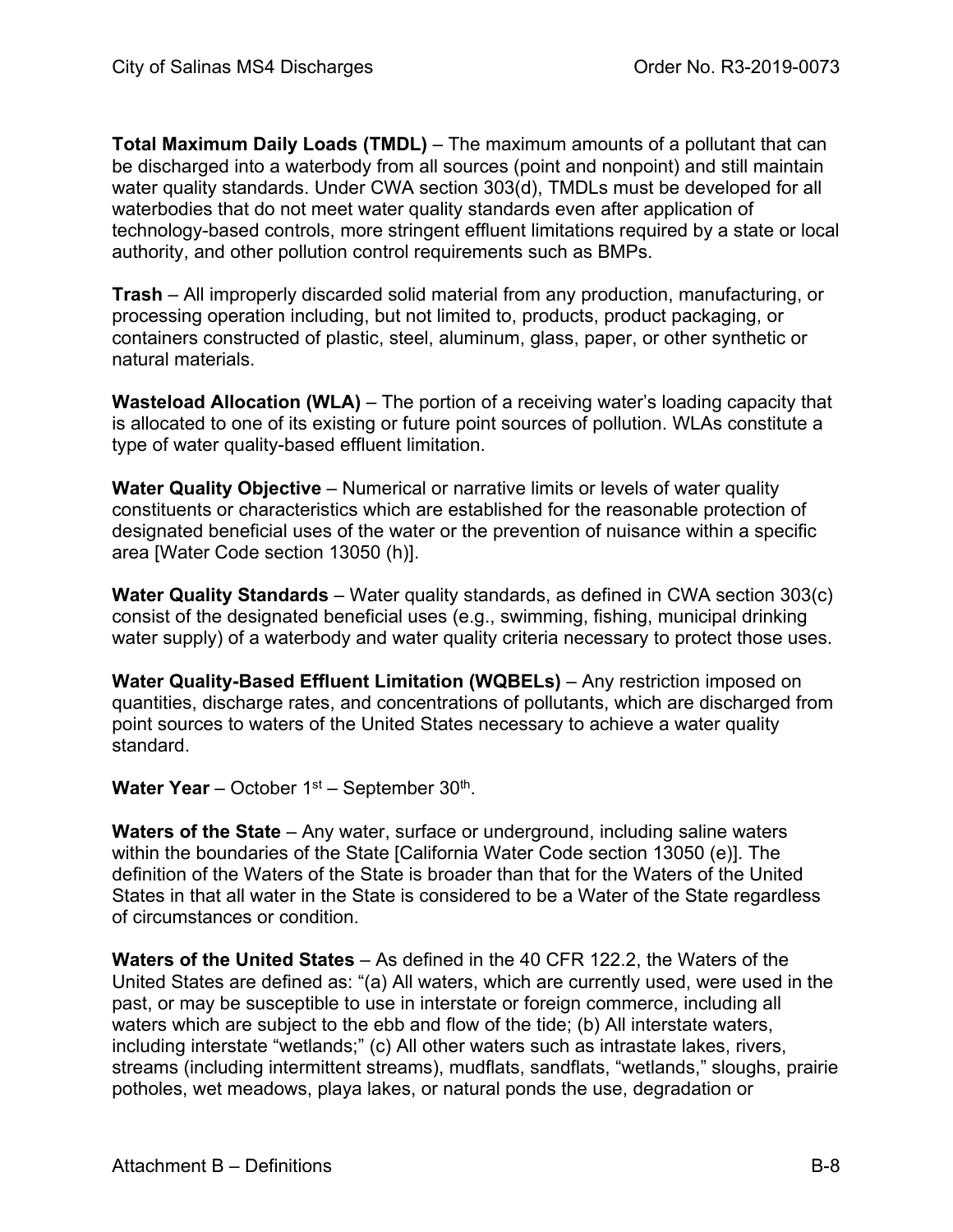destruction of which would affect or could affect interstate or foreign commerce including any such waters: (1) Which are or could be used by interstate or foreign travelers for recreational or other purposes; (2) From which fish or shellfish are or could be taken and sold in interstate or foreign commerce; or (3) Which are used or could be used for industrial purposes by industries in interstate commerce; (d) All impoundments of waters otherwise defined as waters of the United States under this definition: (e) Tributaries of waters identified in paragraphs (a) through (d) of this definition; (f) The territorial seas; and (g) "Wetlands" adjacent to waters (other than waters that are themselves wetlands) identified in paragraphs (a) through (f) of this definition. Waters of the United States do not include prior converted cropland. Notwithstanding the determination of an area's status as prior converted cropland by any other federal agency, for the purposes of the Clean Water Act, the final authority regarding Clean Water Act jurisdiction remains with the EPA."

**Watershed** – All the land area that contributes runoff to a particular point along a waterway. Watersheds typically consist of numerous catchments defined by either natural or manmade topographic divides. Undeveloped watersheds are typically defined by natural topographic divides, such as mountain and/or hill ridgelines. All of the rainfall and runoff that occurs within the boundaries of a watershed is eventually conveyed to a discharge location, such as a river system that discharges into the ocean.

**Watershed Processes** – For the purposes of this Order, watershed processes are those affected by the following: stormwater, actions to manage stormwater, and/or land uses that alter stormwater runoff patterns. Watershed processes must be protected to attain water quality standards. Watershed processes include the following:

- 1) Overland Flow: Precipitation reaching the ground surface that does not immediately soak in must run over the land surface (thus, "overland" flow).
- 2) Groundwater Recharge and Infiltration: These closely linked hydrologic processes are dominant across much of California's intact landscapes. They can be thought of as the inverse of overland flow; precipitation that reaches the ground surface and does not immediately run off has most likely infiltrated.
- 3) Interflow: Interflow takes place following storm events as shallow subsurface flow (usually within 3 to 6 feet of the surface) occurring in a more permeable soil layer above a less permeable substrate.
- 4) Evapotranspiration: In undisturbed humid-region watersheds, the process of returning water to the atmosphere by direct evaporation from soil and vegetation surfaces, and by the active transpiration by plants, can account for nearly one-half of the total annual water balance; in more arid regions, this fraction can be even higher.
- 5) Delivery of Sediment to Receiving Waters: Sediment delivery into the channel network is a critical process for the maintenance of various habitat features in fluvial systems (although excessive sediment loading from watershed disturbance can instead be a significant source of degradation).
- 6) Delivery of Organic Matter to Receiving Waters: The delivery of organic matter is critical to receiving water health as it forms the basis for the aquatic food web.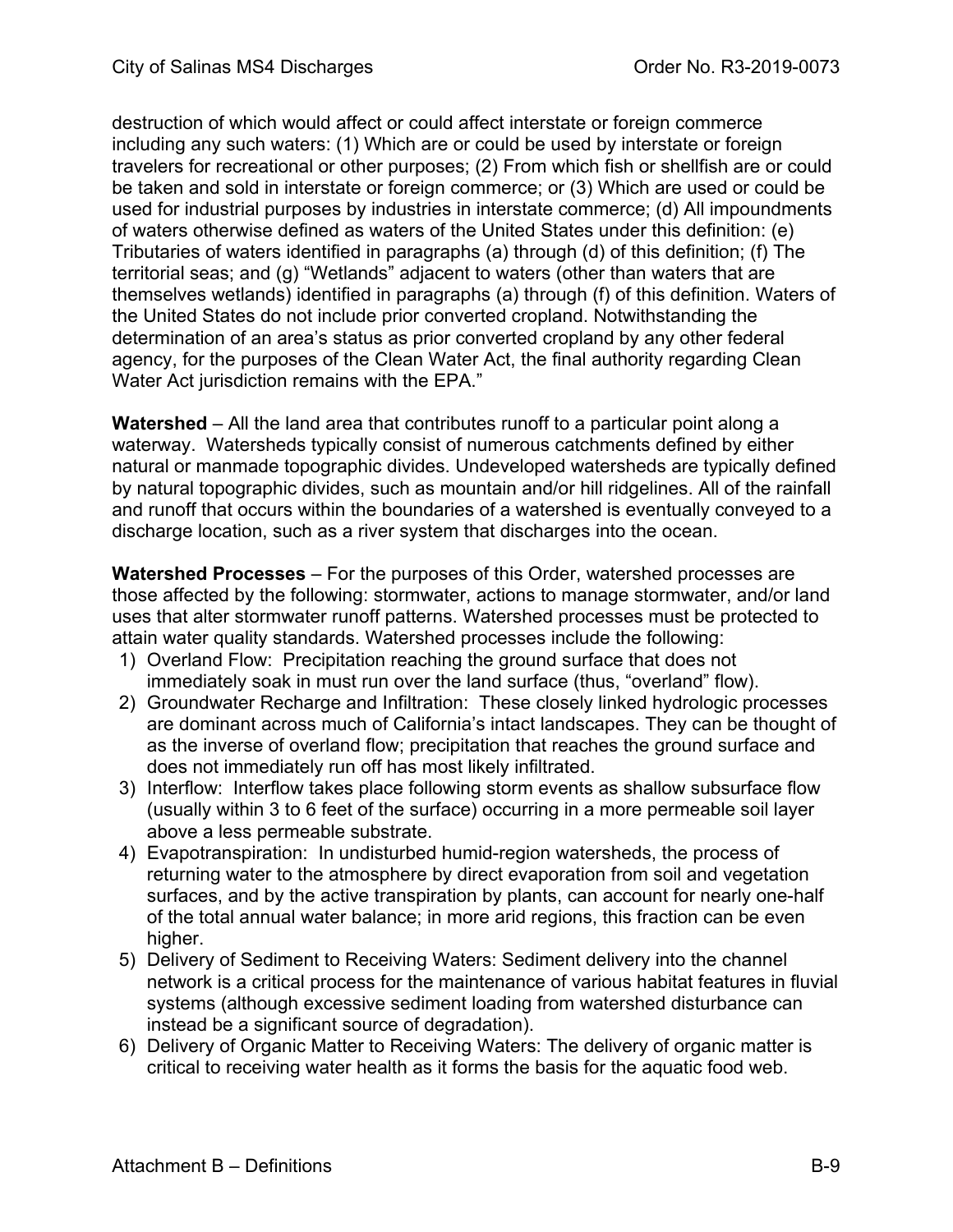7) Chemical and Biological Transformations: This encompasses the suite of watershed processes that alter the chemical composition of water as it passes through the soil column on its path to (and after entry into) a receiving water.

Wetland – An area is wetland if, under normal circumstances, it (1) is saturated by groundwater or inundated by shallow surface water for a duration sufficient to cause anaerobic conditions within the upper substrate; (2) exhibits hydric substrate conditions indicative of such hydrology; and (3) either lacks vegetation or the vegetation is dominated by hydrophytes.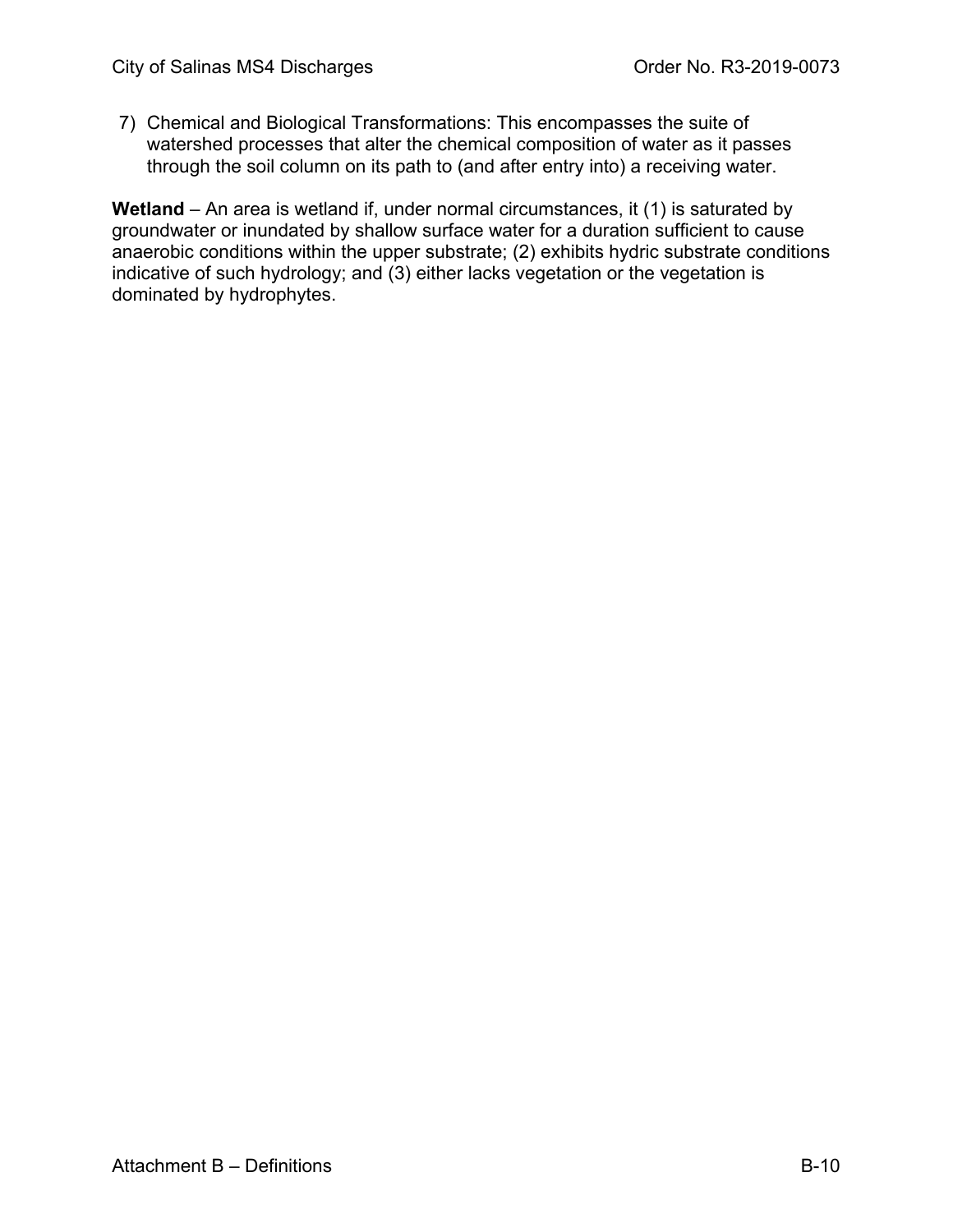## **Attachment C – Water Quality-Based Effluent Limitations**

The Water Quality-Based Effluent Limitations (WQBELs) in this Attachment are based on wasteload allocations (WLAs), assigned to the Permittee in Total Maximum Daily Loads (TMDLs)<sup>1</sup>, and apply to discharges of urban runoff from the Permittee's MS4.

#### *Water Quality-Based Effluent Limitations for Nutrients in the Lower Salinas River Watershed*

**TMDL:** Nitrogen Compounds and Orthophosphate in the Lower Salinas River and Reclamation Canal Basin, and the Moro Cojo Slough Subwatershed**,** Resolution No. R3-2013-0008**,** Effective Date: May 7, 2014.

**WQBELs and Deadlines for Attainment:** The Permittee shall attain the interim and final WLAs in Tables C-1 and C-2. The Permittee shall attain the final WLAs as soon as possible, but not later than **May 7, 2044** and maintain such attainment thereafter. These requirements constitute the WLA-derived Water Quality-Based Effluent Limitations referenced in Provision B.2.a of this Order.

**Demonstration of Compliance with WQBELs:** The Permittee shall demonstrate compliance with the effluent limitations in Provision B.2.a associated with the applicable WLAs for nutrients by any of the following methods:

- 1) Prior to the final compliance deadline, implementation of a Pollutant Load Reduction Plan (PLRP) consistent with Provision F (Pollutant Load Reduction Plan) to address the applicable WLAs in the applicable waterbodies, or through  $2.a - 2.c$  below.
- 2) At the final compliance deadline, one of the following:
	- a) Receiving water monitoring and/or other information, as authorized by the Central Coast Water Board Executive Officer, that reasonably demonstrates attainment of applicable WLAs in the applicable waterbodies.
	- b) Effluent monitoring and/or other information, as authorized by the Central Coast Water Board Executive Officer, that reasonably demonstrates attainment of water quality within the Permittee's discharge equivalent to the applicable WLAs.
	- c) No discharges from the Permittee's MS4 to the applicable waterbodies.

If the Permittee anticipates it cannot demonstrate compliance with the final WLAs in Tables C-1 and C-2 by the final compliance deadline, the Permittee shall timely request and implement a Central Coast Water Board-approved time schedule order for meeting applicable nutrient WLAs in accordance with Provision B.2.b of this Order.

<span id="page-84-0"></span><sup>1</sup> Approved by the Central Coast Water Board, State Water Resources Control Board, and Office of Administrative Law (OAL).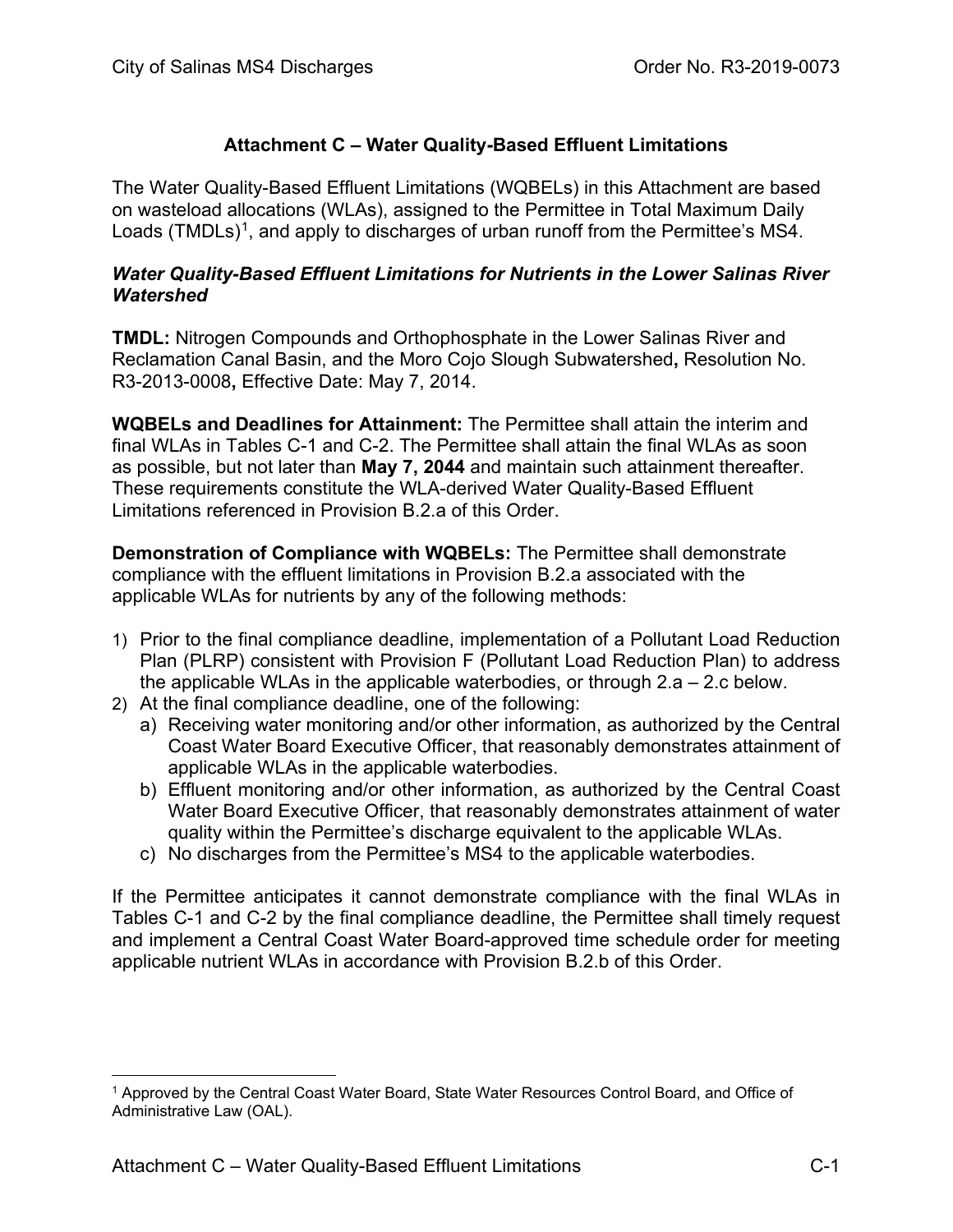| Waterbody                                                        | <b>Receiving Water</b><br><b>Nitrate as N WLA</b><br>(mg/L)                                   | <b>Receiving Water</b><br><b>Orthophosphate as</b><br>P WLA (mg/L)           | <b>Receiving Water</b><br><b>Unionized</b><br>Ammonia as N<br>$WLA$ (mg/L) |
|------------------------------------------------------------------|-----------------------------------------------------------------------------------------------|------------------------------------------------------------------------------|----------------------------------------------------------------------------|
| <b>Salinas River</b>                                             | Year-round: 10<br>Dry Season (May 1-<br>Oct. 31): 1.4<br>Wet Season (Nov. 1-<br>Apr. 30): 8.0 | Dry Season (May 1-<br>Oct. 31): 0.07<br>Wet Season (Nov. 1-<br>Apr. 30): 0.3 | Year-round: 0.025                                                          |
| Santa Rita<br>Creek<br>and<br><b>Reclamation</b><br>Canal        | Year-round: 10<br>Dry Season (May 1-<br>Oct. 31): 6.4<br>Wet Season (Nov. 1-<br>Apr. 30): 8.0 | Dry Season (May 1-<br>Oct. 31): 0.13<br>Wet Season (Nov. 1-<br>Apr. 30): 0.3 | Year-round: 0.025                                                          |
| Gabilan Creek,<br>Natividad<br>Creek, and<br><b>Alisal Creek</b> | Year-round: 10<br>Dry Season (May 1-<br>Oct. 31): 2.0<br>Wet Season (Nov. 1-<br>Apr. 30): 8.0 | Dry Season (May 1-<br>Oct. 31): 0.07<br>Wet Season (Nov. 1-<br>Apr. 30): 0.3 | Year-round: 0.025                                                          |

| Table C-1: WLAs by Receiving Water for Nutrients |  |  |  |  |
|--------------------------------------------------|--|--|--|--|
|--------------------------------------------------|--|--|--|--|

## **Table C-2. Interim and Final WLAs**

| Waterbody                                        | <b>First Interim</b><br><b>Receiving Water WLA</b>                                                                                                                                   | <b>Second Interim</b><br><b>Receiving Water</b><br><b>WLA</b>                                                                                                   | <b>Final Receiving</b><br><b>Water WLA</b>                                                                                                                     |
|--------------------------------------------------|--------------------------------------------------------------------------------------------------------------------------------------------------------------------------------------|-----------------------------------------------------------------------------------------------------------------------------------------------------------------|----------------------------------------------------------------------------------------------------------------------------------------------------------------|
| All<br>waterbodies<br>identified in<br>Table C-1 | Achieve Year-round<br>allocation for Nitrate as<br>identified in Table C-1<br>Achieve Year-round<br>allocation for<br>Unionized ammonia as<br>identified in Table C-1<br>May 7, 2026 | <b>Achieve Wet Season</b><br>(Nov. 1 - Apr. 30)<br>allocations for Nitrate<br>as N and<br>Orthophosphate as P<br>as identified in Table<br>$C-1$<br>May 7, 2034 | <b>Achieve Dry Season</b><br>(May 1 – Oct. 31)<br>allocations for Nitrate<br>as N and<br>Orthophosphate as P<br>as identified in Table<br>$C-1$<br>May 7, 2044 |

## *Water Quality-Based Effluent Limitations for Fecal Coliform in the Lower Salinas River Watershed*

**TMDL:** Fecal Coliform in the Lower Salinas River Watershed, Resolution No. R3-2010- 0017, Effective Date: December 20, 2011.

**WQBELs and Deadlines for Attainment:** The Permittee shall attain the final WLAs in Table C-3. The Permittee shall attain the final WLAs as soon as possible, but not later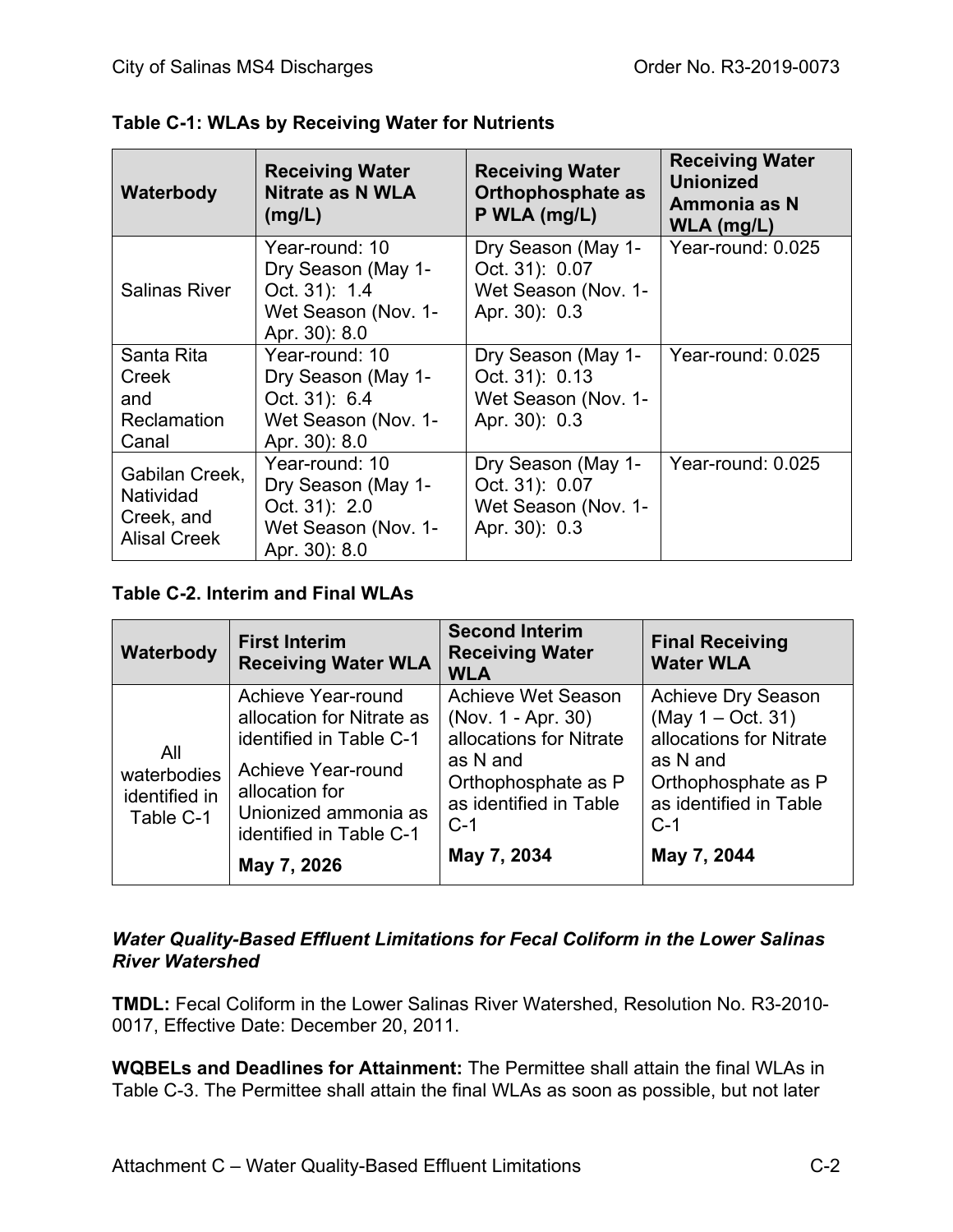than **December 20, 2024** and maintain such attainment thereafter. These requirements constitute the WLA-derived Water Quality-Based Effluent Limitations referenced in Provision B.2.a of this Order.

**Demonstration of Compliance with WQBELs:** The Permittee shall demonstrate compliance with the effluent limitations in Provision B.2.a associated with the applicable WLAs for fecal coliform by any of the following methods:

- 1) Prior to the final compliance deadline, implementation of a Pollutant Load Reduction Plan (PLRP) consistent with Provision F (Pollutant Load Reduction Plan) to address the applicable WLAs in the applicable waterbodies, or through 2.a – 2.c below.
- 2) At the final compliance deadline, one of the following:
	- a) Receiving water monitoring and/or other information, as authorized by the Central Coast Water Board Executive Officer, that reasonably demonstrates attainment of applicable WLAs in the applicable waterbodies.
	- b) Effluent monitoring and/or other information, as authorized by the Central Coast Water Board Executive Officer, that reasonably demonstrates attainment of water quality within the Permittee's discharge equivalent to the applicable WLAs.
	- c) No discharges from the Permittee's MS4 to the applicable waterbodies.

If the Permittee anticipates it cannot demonstrate compliance with the final WLAs in Table C-3 by the final compliance deadline, the Permittee shall timely request and implement a Central Coast Water Board-approved time schedule order for meeting applicable fecal coliform WLAs in accordance with Provision B.2.b of this Order.

|  | Table C-3: WLAs by Receiving Water for Fecal Coliform |
|--|-------------------------------------------------------|
|--|-------------------------------------------------------|

| Waterbody                                              | <b>Receiving Water Fecal Coliform WLA</b>                                                                      |
|--------------------------------------------------------|----------------------------------------------------------------------------------------------------------------|
| Gabilan Creek, Santa Rita<br>Creek, Reclamation Canal, | Fecal coliform concentration, based on a minimum of<br>not less than five samples for any 30-day period, shall |
| Natividad Creek, Salinas                               | not exceed a log mean of 200 MPN/100mL, nor shall                                                              |
| <b>River, Alisal Creek</b>                             | more than ten percent of total samples during any 30-<br>day period exceed 400 MPN/100 mL                      |

#### *Water Quality-Based Effluent Limitations for Sediment Toxicity and Pyrethroid Pesticides in Sediment in the Lower Salinas River Watershed*

**TMDL:** Sediment Toxicity and Pyrethroid Pesticides in Sediment in the Lower Salinas River Watershed, Resolution No. R3-2016-0003, Effective Date: June 28, 2018.

**WQBELs and Deadlines for Attainment:** The Permittee shall attain the final WLAs in Tables C-4 and C-5. The Permittee shall attain the final WLAs as soon as possible, but not later than **June 28, 2023** and maintain such attainment thereafter. These requirements constitute the WLA-derived Water Quality-Based Effluent Limitations referenced in Provision B.2.a of this Order.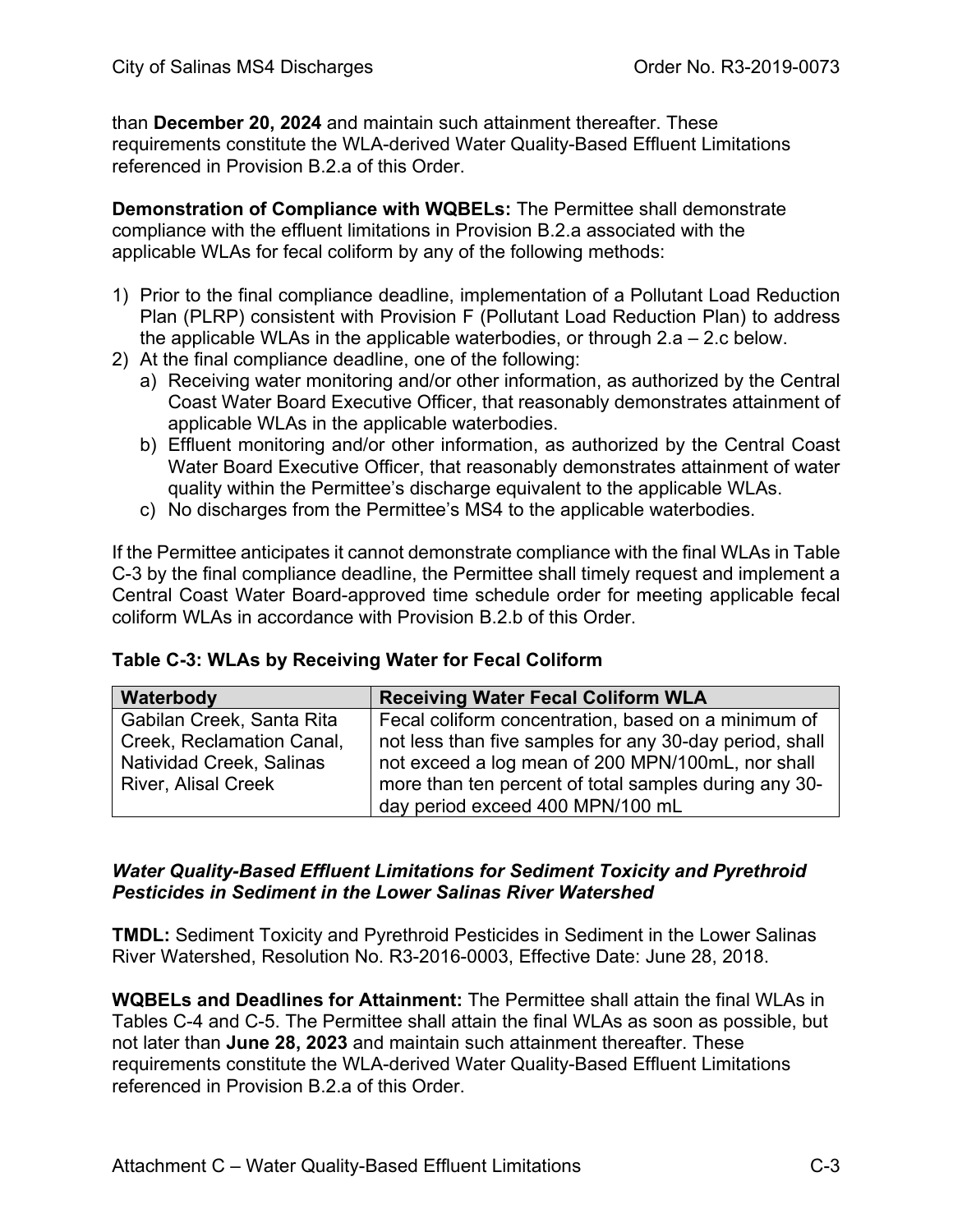**Demonstration of Compliance with WQBELs:** The Permittee shall demonstrate compliance with the effluent limitations in Provision B.2.a associated with the applicable WLAs for sediment toxicity and pyrethroids in sediment by any of the following methods:

- 1) Prior to the final compliance deadline, implementation of a Pollutant Load Reduction Plan (PLRP) consistent with Provision F (Pollutant Load Reduction Plan) to address the applicable WLAs in the applicable waterbodies, or through [2](#page-87-0).a – 2.c below.<sup>2</sup>
- 2) At the final compliance deadline, one of the following:
	- a) Receiving water monitoring and/or other information, as authorized by the Central Coast Water Board Executive Officer, that reasonably demonstrates attainment of applicable WLAs in the applicable waterbodies.
	- b) Effluent monitoring and/or other information, as authorized by the Central Coast Water Board Executive Officer, that reasonably demonstrates attainment of water quality within the Permittee's discharge equivalent to the applicable WLAs.
	- c) No discharges from the Permittee's MS4 to the applicable waterbodies.

If the Permittee anticipates it cannot demonstrate compliance with the final WLAs in Tables C-4 and C-5 by the final compliance deadline, the Permittee shall timely request and implement a Central Coast Water Board-approved time schedule order for meeting applicable sediment toxicity and pyrethroids in sediment WLAs in accordance with Provision B.2.b of this Order.

| Table C-4: WLAs by Receiving Water for Sediment Toxicity |  |  |  |  |
|----------------------------------------------------------|--|--|--|--|
|----------------------------------------------------------|--|--|--|--|

| Waterbody                 | <b>Receiving Water Sediment Toxicity WLA</b>                     |
|---------------------------|------------------------------------------------------------------|
| Gabilan Creek,            | Toxicity to invertebrates shall be tested using chronic toxicity |
| Natividad Creek,          | test, 10-day sediment exposure with Hyalella Azteca.             |
| <b>Reclamation Canal,</b> |                                                                  |
| Salinas River,            | Standard Aquatic Toxicity Test - Hyalella Azteca                 |
| Tembladero Slough,        | (10-day chronic)                                                 |
| Old Salinas River,        |                                                                  |
| <b>Alisal Creek</b>       | Biological Endpoint Assessed - Survival                          |

<span id="page-87-0"></span> $2$  Actions outlined in the PLRP to reduce MS4 pesticide discharges shall: 1) address the Permittee's own use of pesticides, and to the extent authorized by law, the use of such pesticides by other sources within their jurisdictions; and 2) may include participation or support of regional or statewide pesticide reduction programs.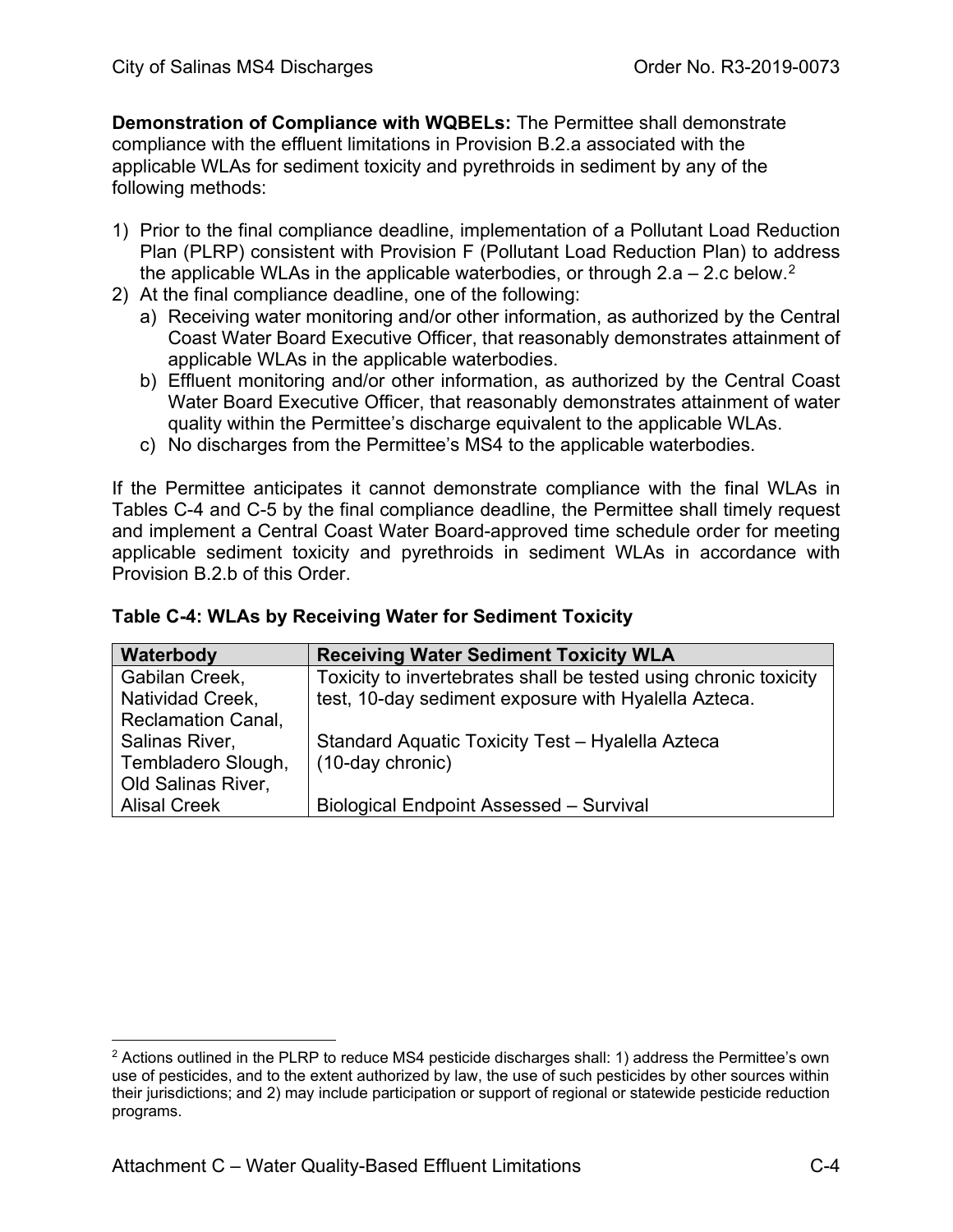| Waterbody                                                                                                                                            | <b>Receiving Water Pyrethroids in Sediment WLA</b>                                                                                                                                                                                                                                                                                                                                                                                                                                                                                  |
|------------------------------------------------------------------------------------------------------------------------------------------------------|-------------------------------------------------------------------------------------------------------------------------------------------------------------------------------------------------------------------------------------------------------------------------------------------------------------------------------------------------------------------------------------------------------------------------------------------------------------------------------------------------------------------------------------|
|                                                                                                                                                      | Allocation for Pyrethroid Sediment Concentration Toxicity Unit<br>(TU): The pyrethroid sediment concentration TU allocation is a<br>comparison of toxic levels of pyrethroids in sediment to<br>published criteria (refer to pyrethroids in sediment criteria in<br>Table C-6 below). Samples and criteria are for organic carbon<br>normalized concentrations (oc). The pyrethroid TU formula is<br>as follows:                                                                                                                    |
| Gabilan Creek,<br>Natividad Creek,<br><b>Reclamation Canal,</b><br>Salinas River,<br>Tembladero Slough,<br>Old Salinas River,<br><b>Alisal Creek</b> | sample concentration (oc)<br>Pyrethroid TU = $\frac{500 \text{ m/s}}{\text{known } LCS0}$ concentrations values (oc)<br>Pyrethroid TUs for the pyrethroid concentrations measured in<br>sediment are summarized using the below formula. The<br>summary is for two TU formulas, but it could be applied to<br>additional pyrethroids identified in the pyrethroids in sediment<br>criteria in Table C-6 below.<br>Sum Pyrethroid TUs = Pyrethroid TU (1) + Pyrethroid TU (2)<br>The allocation for the sum pyrethroid TUs is where: |
|                                                                                                                                                      | Sum Pyrethroid TUs < 1.0                                                                                                                                                                                                                                                                                                                                                                                                                                                                                                            |

# **Table C-5: WLAs by Receiving Water for Pyrethroids in Sediment**

## **Table C-6: Pyrethroids in Sediment Criteria Table**

| <b>Chemical</b>    | LC50 <sup>1</sup><br>$ng/g^2$ (ppb <sup>3</sup> ) | LC50 $ug/g4$<br>oc <sup>5</sup> (ppm <sup>6</sup> ) |
|--------------------|---------------------------------------------------|-----------------------------------------------------|
| <b>Bifenthrin</b>  | 12.9                                              | 0.52                                                |
| Cyfluthrin         | 13.7                                              | 1.08                                                |
| Cypermethrin       | 14.87                                             | 0.38                                                |
| Esfenvalerate      | 41.8                                              | 1.54                                                |
| Lambda-Cyhalothrin | 5.6                                               | 0.45                                                |
| Permethrin         | 200.7                                             | 10.83                                               |
| <b>Bifenthrin</b>  | 12.9                                              | 0.52                                                |

 $1$ LC50 – median lethal concentration for amphipods (Hyalella azteca)

<sup>2</sup> ng/g – nano grams per gram

 $3$  ppb – parts per billion

 $4 \text{ u}$ g/g – microgram per gram

 $5$  oc – organic carbon normalized concentrations

 $6$  ppm – parts per million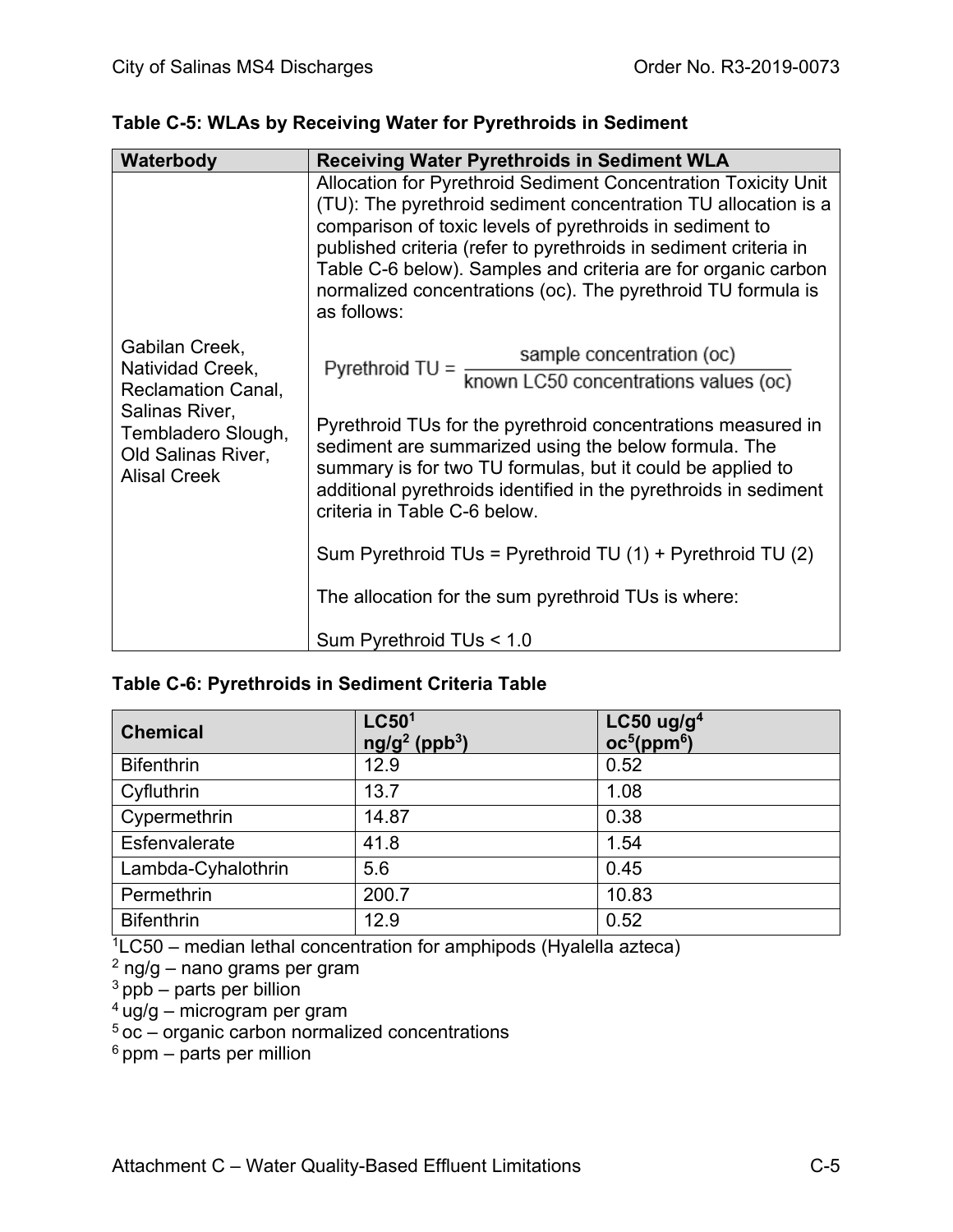## **Attachment D – Monitoring and Reporting Program**

#### 1) General Provisions

- a) The Permittee may choose to comply with any requirement of this Attachment through a collaborative effort with other entities. If the Permittee elects to comply with monitoring requirements of this Order through a collaborative effort, the Permittee shall provide documentation to the Central Coast Water Board, such as a written agreement, letter, or similar document that confirms the collaborative arrangement. Regardless of any collaborative efforts, the Permittee is solely responsible for complying with this Attachment and this overall Order.
- b) The Permittee shall request changes to this Monitoring and Reporting Program (MRP) and associated Quality Assurance Project Plan (QAPP) corresponding with development and implementation of the PLRP (Provision F). Any such revisions to the MRP require approval by the Central Coast Water Board or, for revisions increasing the frequency of monitoring or reporting only, the Executive Officer.
- c) All sampling shall be conducted by a qualified professional. All laboratory analyses shall be conducted according to USEPA approved methods unless otherwise noted, and at a State certified laboratory or at a laboratory approved by the Central Coast Water Board Executive Officer.
- 2) Quality Assurance Project Plan (QAPP) Development
	- a) The 20[1](#page-89-0)9  $QAPP<sup>1</sup>$  shall serve as the sampling plan for this MRP until such time as the Central Coast Water Board Executive Officer approves changes to the MRP or QAPP. The 2019 QAPP, and any subsequent QAPP shall meet the requirements in Attachment D, Provision 2.b, below.
	- b) The QAPP shall include receiving water and site-specific information, project organization and responsibilities, and all quality assurance components of the MRP. The QAPP shall also include the laboratory and field requirements to be used for analyses and data evaluation. Specifically, the QAPP must include all site locations for sites proposed to fulfill MRP requirements. The QAPP must propose specific catchment monitoring site locations, describe catchment trend monitoring instrumentation, and other details necessary to best assess water quality conditions. The QAPP must contain adequate detail for Permittee and Central Coast Water Board staff to identify and assess the technical and quality objectives, measurement and data acquisition methods, and limitations of the data generated under the monitoring program. All sampling and laboratory methodologies and QAPP content must be consistent with USEPA methods and State Water Board Surface Water Ambient Monitoring Program (SWAMP)

<span id="page-89-0"></span><sup>1</sup> City of Salinas staff, Central Coast Water Board staff, and Central Coast Water Board Quality Assurance Officer approved revisions to the City's QAPP in May 2019, aligning with the Monitoring and Reporting Program approved by the Central Coast Water Board Executive Officer in July 2017.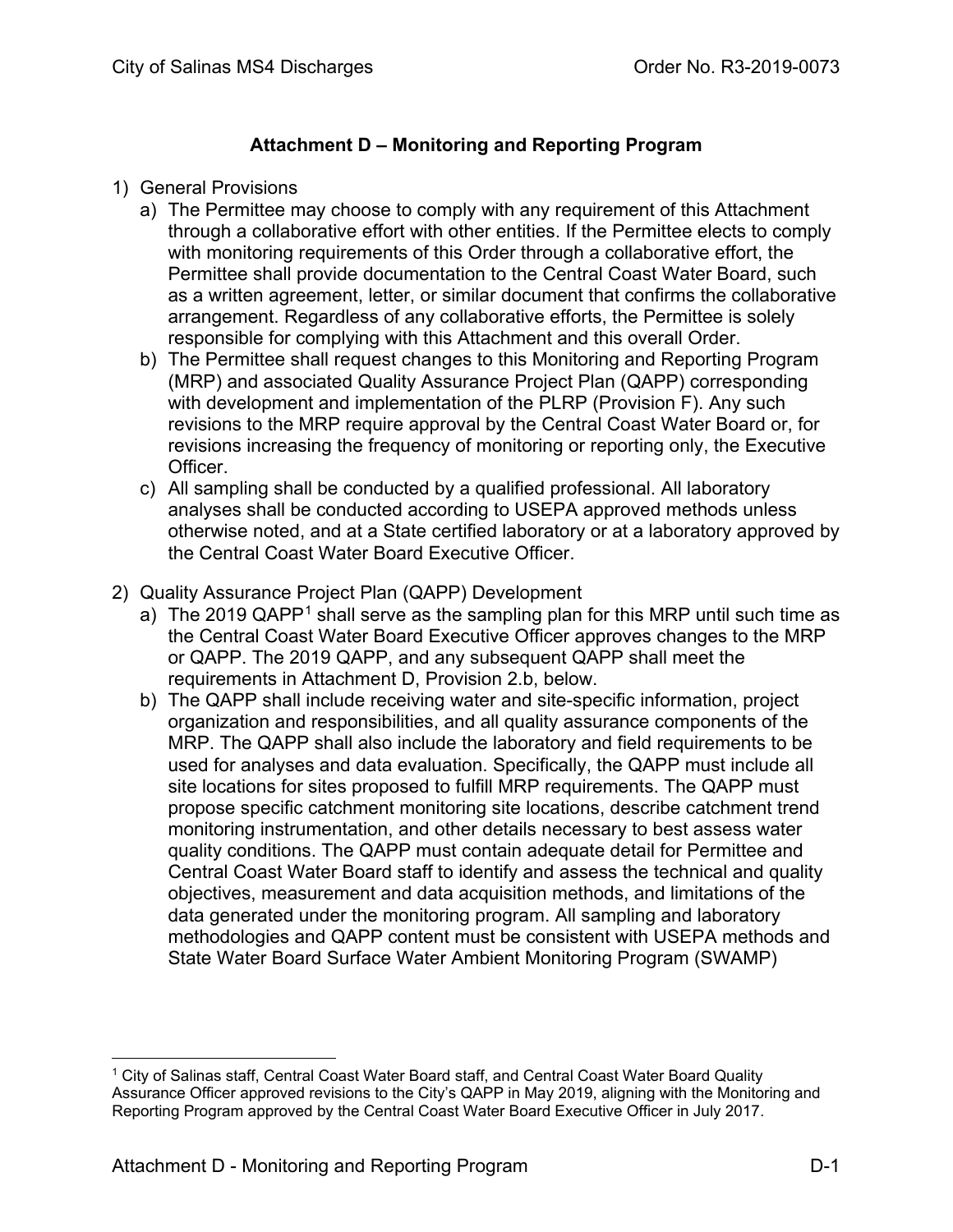protocols. The QAPP shall include the following minimum required components, in accordance with USEPA guidelines<sup>[2](#page-90-0)</sup> and SWAMP templates.<sup>[3](#page-90-1)</sup>

- i) Project Management The Project Management component must address basic project management, including the project history and objectives, roles and responsibilities of the participants, and other aspects.
- ii) Data Generation and Acquisition The Data Generation and Acquisition component must address all aspects of project design and implementation. The component must include maps and specific GIS coordinates of proposed monitoring locations to fulfill MRP requirements, and describe methods for sampling, measurement and analysis, instrumentation, data collection or generation, and data handling. The QAPP must ensure that quality control activities are employed and properly documented. Quality control requirements are applicable to all the constituents sampled as part of the MRP, as described in the relevant method.
- iii) Assessment and Oversight The Assessment and Oversight component must describe activities for assessing the effectiveness of the implementation of the MRP and associated QA and QC activities. The purpose of the assessment is to provide project oversight that will ensure that the QAPP is implemented as prescribed.
- iv) Data Validation and Usability The Data Validation and Usability component must address the quality assurance activities that occur after the data collection, laboratory analysis and data generation phases are complete. Implementation of these elements ensures that the data conform to the specified criteria, thus achieving MRP objectives.
- c) The Central Coast Water Board may conduct an audit of the Permittee's contracted laboratories at any time in order to evaluate compliance with the QAPP.
- 3) Urban Catchment Monitoring
	- a) The Permittee shall implement Urban Catchment Monitoring of stormwater discharges in accordance with a QAPP/Sampling Plan approved by the Central Coast Water Board Executive Officer. The Urban Catchment Monitoring program shall be designed to assess catchments with high or very high runoff and/or pollutant loading priorities as identified using modeled loading estimates. The primary objectives of Urban Catchment Monitoring shall be to:
		- i) Characterize storm loading of pollutants with sufficient frequency that changes in event mean concentrations and pollutant loads can be detected over time,
		- ii) Include automated sampling of rising limb of hydrograph and both discrete and composited sample analysis to calculate precipitation-adjusted loading rates and trends in loads discharged to the receiving water from three catchments.

<span id="page-90-0"></span><sup>&</sup>lt;sup>2</sup> *[EPA Requirements for Quality Assurance Project Plans;](http://www.epa.gov/quality/qs-docs/r5-final.pdf) EPA QA/R-5.* Washington, D.C.; Office of Environmental Information; USEPA, March 2001. Web. 20 June 2019

<span id="page-90-1"></span><sup>&</sup>lt;sup>3</sup> [SWAMP resources](http://www.waterboards.ca.gov/water_issues/programs/swamp/tools.shtml#qa) for developing QAPPs, including QAPP templates, can be found at the State Water Board website. (Quality Assurance). Web. 20 June 2019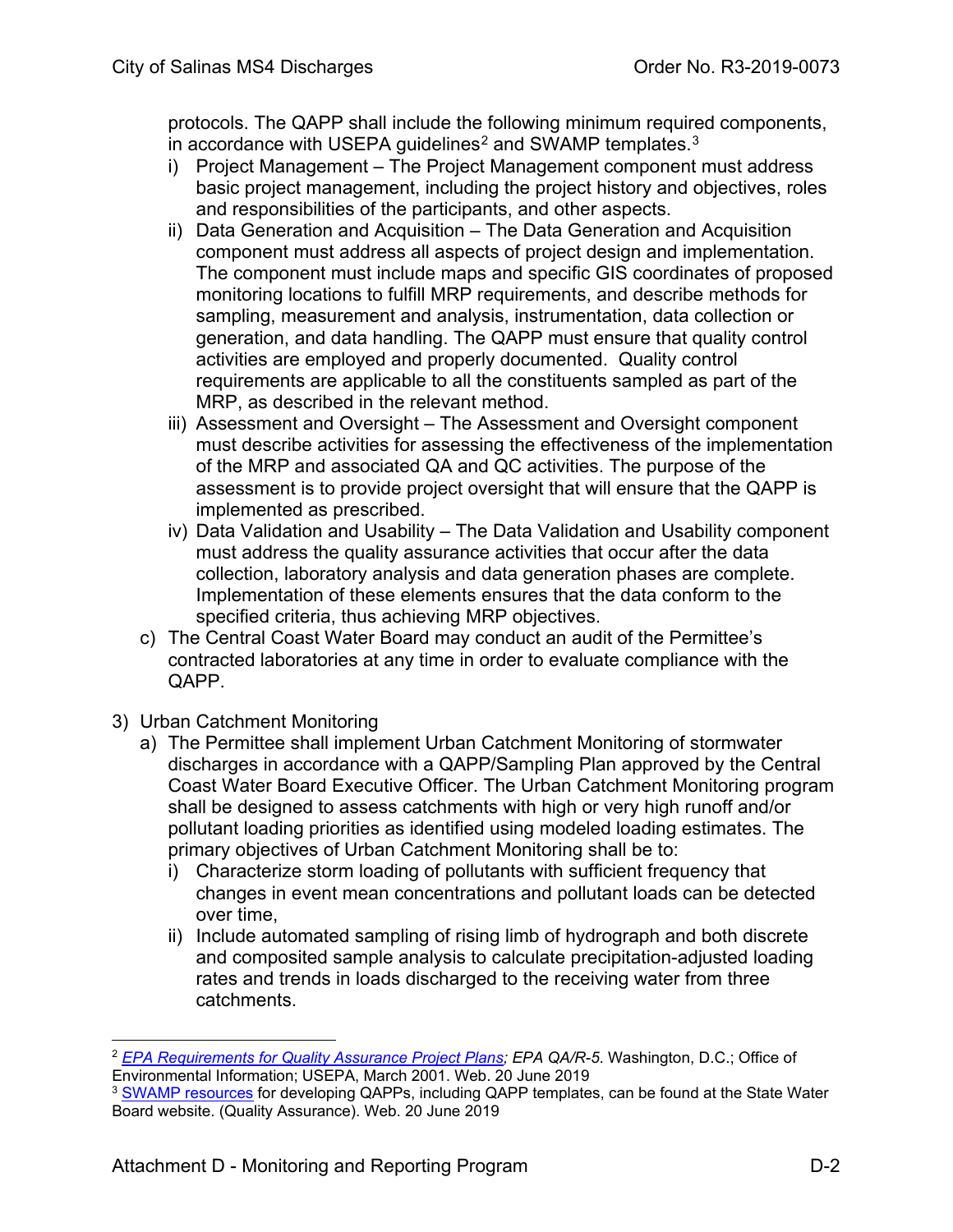- b) Urban Catchment sampling must include three locations, each representative of a different mix of land uses.
- c) The Permittee must implement automated sampling for high precision monitoring of hydrology and pollutant loading from the three urban catchments, including the following elements:
	- i) Temporally intensive stormwater hydrology monitoring (ten-minute intervals) at outfalls to capture the variability of urban runoff
	- ii) Integration of local precipitation data to correct pollutant load time series for variability in precipitation
	- iii) Consistent implementation for five years as water quality improvement actions within the contributing urban catchments are implemented, maintained and adaptively managed.
- d) The Permittee shall conduct stormwater discharge sampling for each selected urban catchment prior to the point where the urban catchment discharges to the associated receiving water, and as close to the point of discharge as is practical. Where there are concerns for human health and safety or sampling is not feasible due to conditions in the receiving water, the Permittee may conduct sampling at the lowest manhole in the urban catchment in which stormwater discharge water is not mixed with backflow from the receiving water. The Permittee shall indicate sampling site identifiers and locations in the QAPP/Sampling Plan. The QAPP shall include maps delineating the upstream drainages and primary urban land uses of each urban catchment selected for sampling.
- e) Pump Station Monitoring The Permittee shall conduct stormwater discharge of a single urban catchment to characterize long-term trends in pollutant loading, in accordance with the QAPP/Sampling Plan approved by the Central Coast Water Board Executive Officer. The purpose of stormwater discharge trend monitoring is to characterize storm loading of pollutants with sufficient frequency that changes in event mean average pollutant concentrations and loads can be detected over time. The Permittee shall conduct stormwater discharge trend monitoring at the Salinas stormwater pump station unless otherwise approved by the Central Coast Water Board Executive Officer.
- f) Urban Catchment Monitoring and stormwater discharge trend monitoring shall include the parameters and frequencies identified in Table D-1. Analysis of monitoring parameters shall be conducted according to the methods specified in Table D-4.
- 4) Receiving Water Monitoring
	- a) The Permittee shall conduct Receiving Water Monitoring in accordance with the QAPP/Sampling Plan approved by the Central Coast Water Board Executive Officer. The purpose of Receiving Water Monitoring is to track status and longterm trends (five years or more) in receiving water quality and beneficial uses.
	- b) The Permittee shall conduct Receiving Water Monitoring at the Reclamation Ditch (site 309ALD).
	- c) The Permittee shall include a sampling schedule in the QAPP/Sampling Plan. At a minimum, Receiving Water Monitoring shall include the sampling frequencies, parameter lists, and other requirements described in Table D-2, unless approved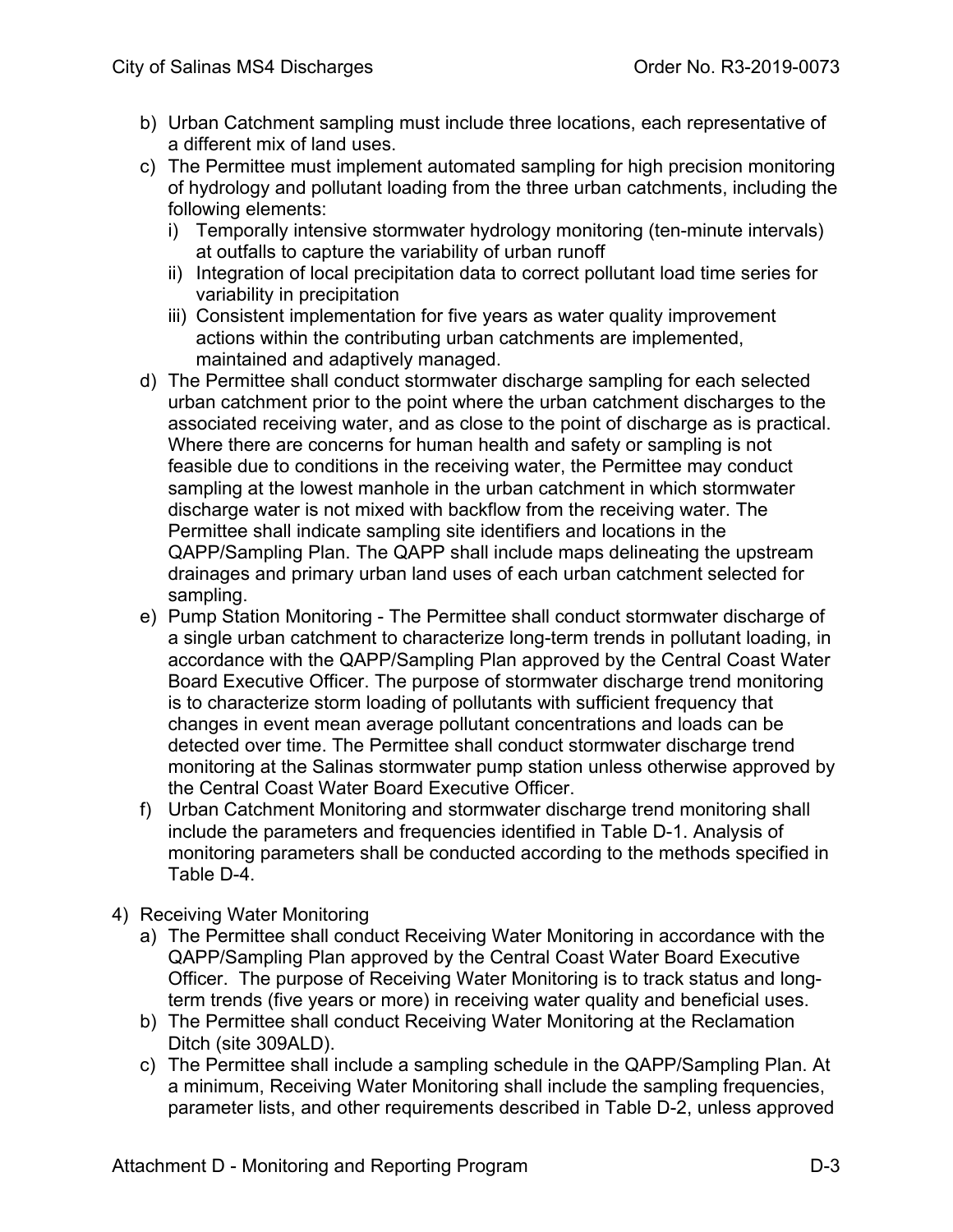by the Central Coast Water Board Executive Officer. Analysis of monitoring parameters shall be conducted according to the methods specified in Table D-4.

- d) Receiving Water Monitoring shall include the following types of monitoring, evaluation parameters, and other requirements listed below and described in detail in Table D-2:
	- **i)** Flow Monitoring
	- ii) Water Quality (physical parameters, metals, nutrients, pesticides)
	- iii) Toxicity (water and sediment)
	- iv) Assessment of Benthic Invertebrates (bioassessment)
- e) Water column toxicity analyses shall be conducted on 100 percent (undiluted) sample. If the source of toxicity is unresolved, the Central Coast Water Board Executive Officer may require a Toxicity Identification Evaluation to identify the cause of the toxicity.
- f) The Permittee may coordinate with the Cooperative Monitoring Program for Agriculture to obtain monitoring data required by Attachment D, Provision 4.
- 5) Background Receiving Water Monitoring
	- a) The Permittee shall conduct Background Receiving Water Monitoring in accordance with the QAPP/Sampling Plan approved by the Central Coast Water Board Executive Officer. The purpose of Background Receiving Water Monitoring is to provide a basis for comparing pollutant loads between points upstream and downstream of the Order coverage area for identified pollutants.
	- b) The Permittee shall conduct Background Receiving Water Monitoring at site 309GAB, upstream of urban influences in Gabilan Creek, and site 309NAD on Natividad Creek.
	- c) The Permittee shall include a sampling schedule in the QAPP/Sampling Plan. At a minimum, Background Receiving Water Monitoring shall include the sampling frequencies, parameter lists, and other requirements described in Table D-3, unless approved by the Central Coast Water Board Executive Officer. Analysis of monitoring parameters shall be conducted according to the methods specified in Table D-4.
	- d) The Permittee may coordinate with the Cooperative Monitoring Program for Agriculture to obtain monitoring data required by Attachment D, Provision 5.
- 6) Data Analyses Annually, the Permittee shall analyze data from the monitoring programs specified in this MRP and/or an approved monitoring program per Provision F (Pollutant Load Reduction Plan) and provide the following specific analytical products:
	- a) Urban Catchment Monitoring Quantified annual, seasonal, and select event runoff volumes discharged from three selected urban catchments
	- b) First Flush Event runoff volumes and associated event pollutant mass loading rates for all constituents sampled for first flush events
	- c) Trend Analyses
		- i) Precipitation-adjusted runoff volumes and trend analysis
		- ii) Trends over time detected with statistical testing that incorporate factors to account for variations in rainfall and flow such as event discharge, event rainfall totals, antecedent rainfall totals, and hydrograph position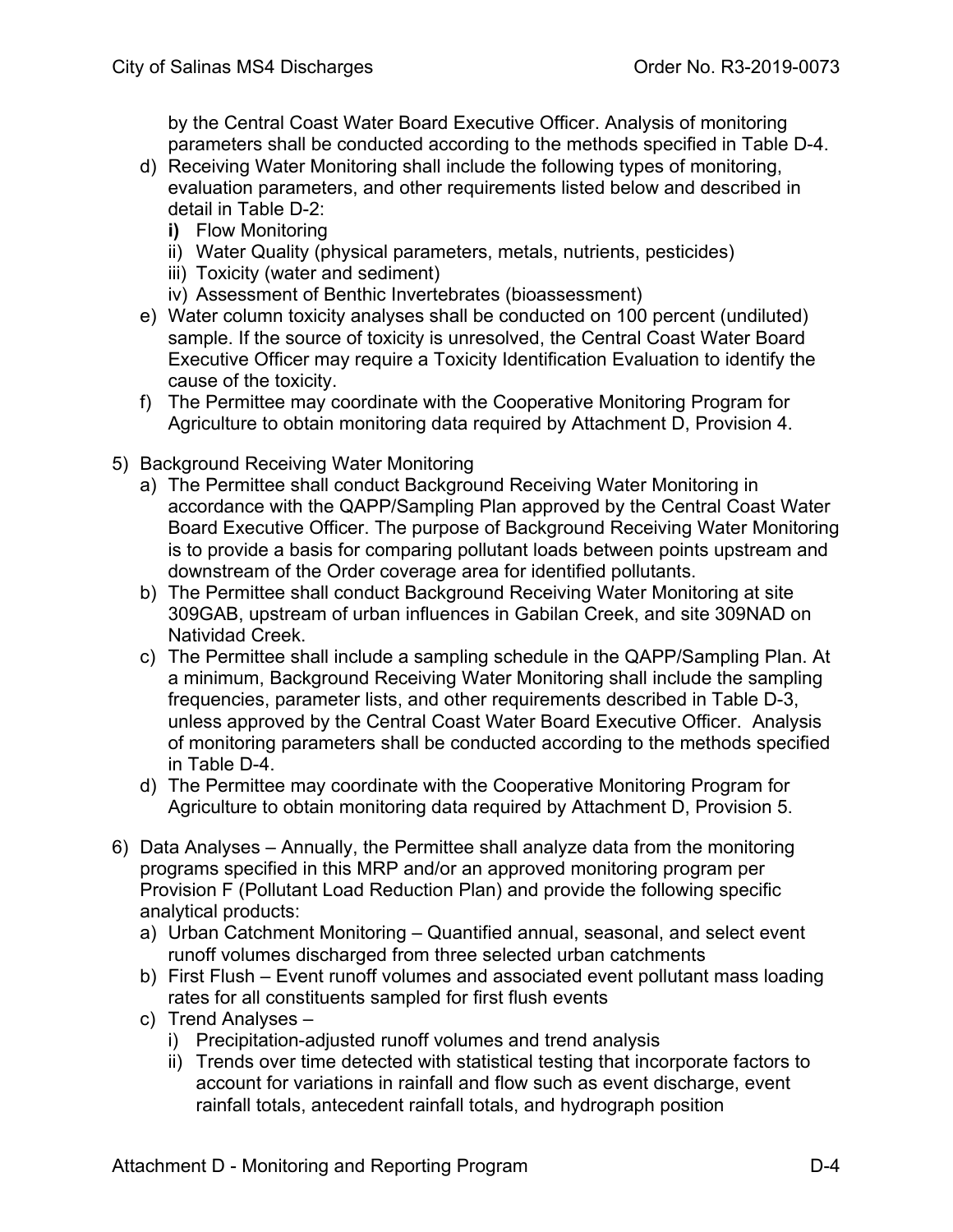- d) Annual Load Event mean concentration (EMC) for each runoff discharge interval for each catchment
- e) Parameter-Specific Analyses
	- i) Quantified annual and select event pollutant loads for urban catchment parameters
	- ii) An evaluation of pesticide and toxicity analyses, as applicable
	- iii) An evaluation of bioassessment results, as applicable
- 7) Reporting
	- a) Within three months following the collection of the first quarter of monitoring data, and quarterly thereafter (i.e., by January 1, April 1, July 1, and October 1), the Permittee shall submit all water quality monitoring data collected in accordance with this Order to the Central Coast Water Board. Data shall include all stormwater discharge and receiving water monitoring data and shall be submitted electronically through the California Data Upload and Checking System (CalDUCS) (currently available at this **website**; Central Coast Water Board staff will notify the Permittee if the website address changes). Data shall be submitted in a format that successfully passes the CalDUCS checking requirements, and shall include proper documentation of site locations, quality assurance data, methods, equipment identifications, and other information specified by CalDUCS templates. Each quarter, the Permittee shall notify Central Coast Water Board staff via e-mail once final data delivery is achieved.
	- b) In each Annual Report, the Permittee shall include:
		- i) Monitoring objectives and design
		- ii) Urban catchments selected for Urban Catchment Monitoring
		- iii) Location of sampling sites and map(s)
		- iv) Rainfall records for the time period covered
		- v) A summary of water quality data for any sites monitored as part of related monitoring programs that have also been used to evaluate receiving water as described
		- vi) A discussion of the data which clearly illustrates compliance with this Order and all applicable water quality standards
		- vii) Results of analysis conducted per Attachment D Provision 6, including results of all analyses arranged in tabular form so that the required information is readily discernible
		- viii)An evaluation of pesticide and toxicity analyses results, as applicable
		- ix) An evaluation of bioassessment results
		- x) A description of each method used to evaluate and analyze all monitoring results
		- xi) Identification and prioritization of potential water quality and beneficial use issues based on analysis of all monitoring results
	- c) The Permittee shall make available upon request by Central Coast Water Board staff:
		- i) Copies of chain-of-custody forms
		- ii) Field data sheets, signed laboratory reports, and laboratory raw data
		- iii) Associated laboratory and field quality control samples results
		- iv) A summary of Quality Assurance Evaluation results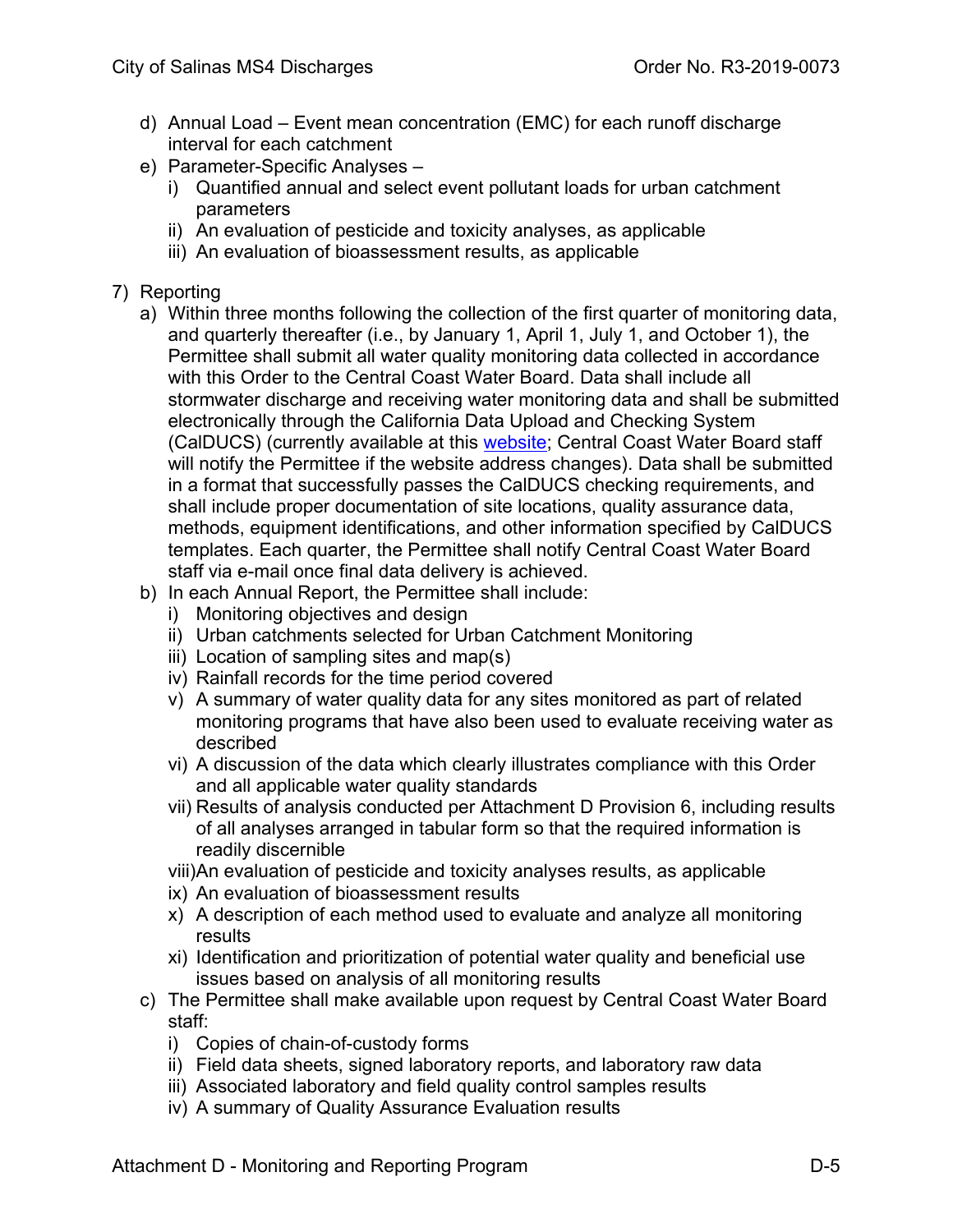v) Electronic or hard copies of photos obtained from all monitoring sites, clearly labeled with site ID and date

## **Table D-1: Urban Catchment Monitoring**[4](#page-94-0)

| <b>Locations</b>                                                                                | <b>Parameters</b>                                                                                                                                 | <b>Frequency</b>                                                                                                                          |
|-------------------------------------------------------------------------------------------------|---------------------------------------------------------------------------------------------------------------------------------------------------|-------------------------------------------------------------------------------------------------------------------------------------------|
| Outfalls: Three (3) Urban<br><b>Catchment Outfalls</b><br>Pump Station: 309U19<br>(grab sample) | Precipitation<br>Discharge<br>Temperature                                                                                                         | Annually, continuous at 10-<br>minute intervals                                                                                           |
| Same as above                                                                                   | Turbidity<br><b>Fecal Coliform</b><br><b>TDS</b><br><b>TSS</b>                                                                                    | Annually, at least three<br>significant rain events each<br>rainy season, including first<br>flush, up to 4 discrete<br>samples per event |
| Same as above                                                                                   | pH<br><b>Hardness</b><br><b>Electrical Conductivity</b><br>Nitrate + Nitrite (as N)<br>Total Ammonia as N<br>Ammonia, Unionized<br>Orthophosphate | Annually, first flush only, up<br>to 4 discrete samples per<br>event                                                                      |
| Same as above                                                                                   | Copper (total)<br>Zinc (total)<br>Arsenic (total)<br>Cadmium (total)<br>Lead (total)                                                              | Annually, first flush only,<br>composite of up to 4<br>discrete samples per event                                                         |
| Same as above                                                                                   | <b>Pyrethroid Pesticides</b><br>Fipronil                                                                                                          | Year 1 and Year 5, first<br>flush only, composite of up<br>to 4 discrete samples per<br>event                                             |

<span id="page-94-0"></span><sup>4</sup> Methods and units specified in Table D-2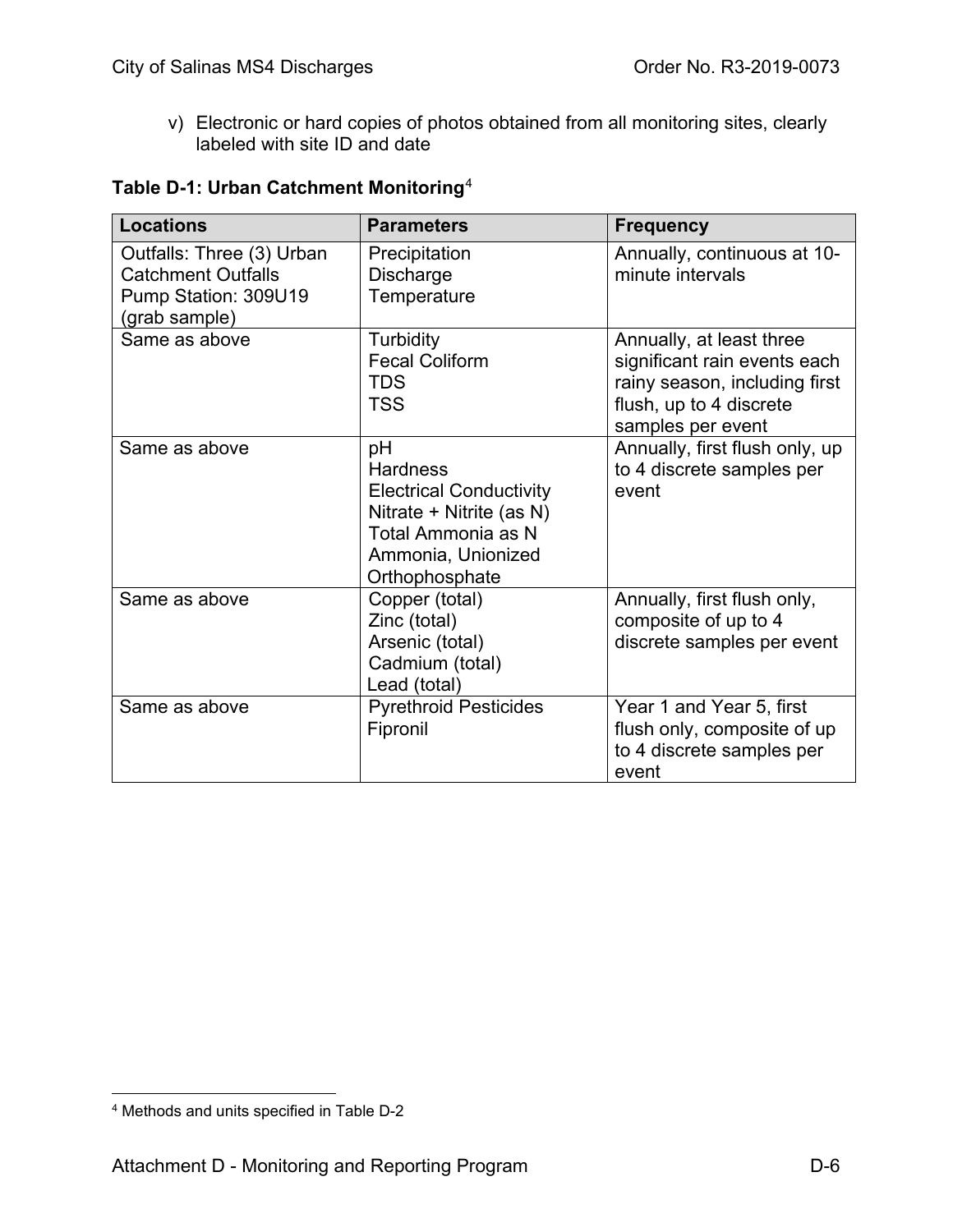|  |  | Table D-2: Receiving Water Monitoring ${}^{5}$ |
|--|--|------------------------------------------------|
|  |  |                                                |

| <b>Locations</b>                           | <b>Parameters</b>                                                                                                                                                                                                                                                                                                                                                                                        | <b>Frequency</b>                                                                                                                                                                    |
|--------------------------------------------|----------------------------------------------------------------------------------------------------------------------------------------------------------------------------------------------------------------------------------------------------------------------------------------------------------------------------------------------------------------------------------------------------------|-------------------------------------------------------------------------------------------------------------------------------------------------------------------------------------|
| Rec Ditch: 309ALD                          | Photo monitoring (each<br>event)<br>Flow (CFS)<br>pH<br><b>Electrical Conductivity</b><br>Dissolved Oxygen<br>Temperature<br>Turbidity<br><b>Hardness</b><br><b>Total Dissolved Solids</b><br><b>Total Suspended Solids</b><br><b>Total Nitrogen</b><br>Nitrate + Nitrite (as N)<br>Total Ammonia as N<br><b>Unionized Ammonia</b><br>Total Phosphorus (as P)<br>Orthophosphate<br><b>Fecal Coliform</b> | One Year Only - Monthly<br>sampling October through<br>April, including two storm<br>events, and in July and<br>September. Storm event<br>sampling shall include the<br>first flush |
| Rec Ditch: 309ALD                          | <b>Water Column Toxicity Test</b><br>Hyalella azteca (96-hour)<br>Chironomus dilutes (96-hr)                                                                                                                                                                                                                                                                                                             | One Year Only - Once in<br>dry season, once in rainy<br>season, from grab samples                                                                                                   |
| Rec Ditch: 309ALD                          | <b>Toxicity Identification</b><br>Evaluation                                                                                                                                                                                                                                                                                                                                                             | As directed by Central<br><b>Coast Water Board</b><br><b>Executive Officer to resolve</b><br>source of toxicity                                                                     |
| Rec Ditch: 309ALD                          | Pyrethroids<br>Imidacloprid                                                                                                                                                                                                                                                                                                                                                                              | One Year Only - Once in<br>dry season, once in rainy<br>season, concurrent with<br>water column toxicity<br>monitoring, from grab<br>samples                                        |
| Rec Ditch: 309ALD                          | Arsenic (total)<br>Cadmium (total)<br>Copper (total)<br>Lead (total)<br>Nickel (total)<br>Zinc (total and dissolved)                                                                                                                                                                                                                                                                                     | One Year Only - Once in<br>dry season, once in rainy<br>season, from grab samples,<br>concurrent with water<br>column toxicity monitoring                                           |
| Rec Ditch: 309ALD<br>Salinas River: 309DAV | Benthic Invertebrate and<br>Algae Bioassessment and<br><b>Associated Physical Habitat</b><br>Assessment                                                                                                                                                                                                                                                                                                  | One Year Only - once in<br>spring                                                                                                                                                   |

<span id="page-95-0"></span><sup>5</sup> Ibid.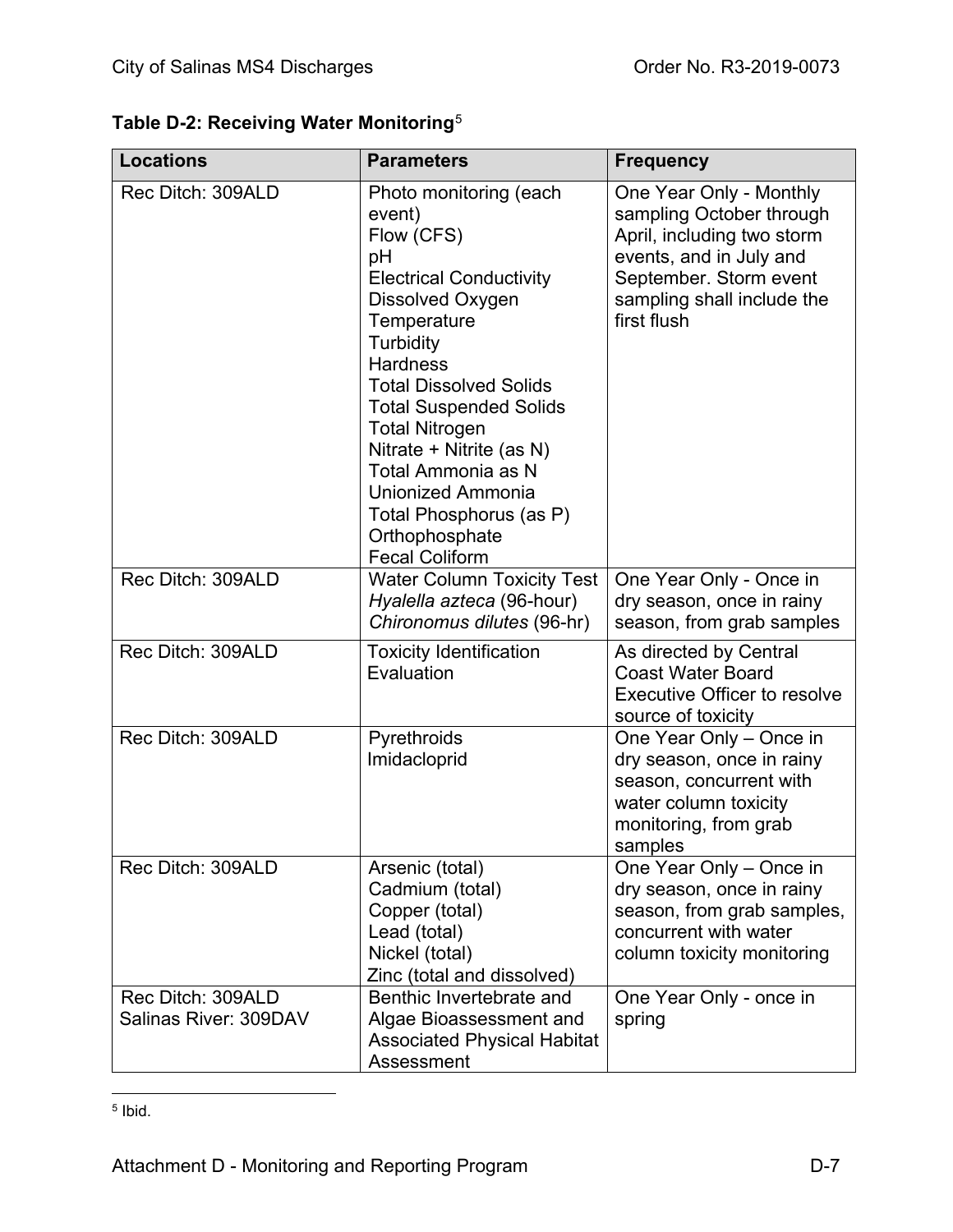| <b>Locations</b>  | <b>Parameters</b>                                                                                                                                | <b>Frequency</b>                                |
|-------------------|--------------------------------------------------------------------------------------------------------------------------------------------------|-------------------------------------------------|
| Rec Ditch: 309ALD | <b>Sediment Toxicity</b><br><b>Pyrethroid Pesticides in</b><br>Sediment<br><b>Sediment Grain Size</b><br>Analysis<br><b>Total Organic Carbon</b> | One Year Only, concurrent<br>with bioassessment |

# **Table D-3: Background Receiving Water Monitoring**[6](#page-96-0)

| <b>Locations</b>                                 | <b>Parameters</b>                                                                  | <b>Frequency</b>                                                                                                                                                        |
|--------------------------------------------------|------------------------------------------------------------------------------------|-------------------------------------------------------------------------------------------------------------------------------------------------------------------------|
| Gabilan Creek: 309GAB<br>Natividad Creek: 309NAD | Nitrate + Nitrite (as N)<br>Orthophosphate<br><b>Fecal Coliform</b><br><b>Flow</b> | <b>Monthly sampling October</b><br>through April, including two<br>storm events, and in July<br>and September. Storm<br>event sampling shall<br>include the first flush |

# **Table D-4. Stormwater Monitoring Analytical Methods**

| <b>Parameters and Tests</b>    | <b>Analytical Method<sup>1</sup></b> | <b>Reporting Limit<sup>2</sup></b> |
|--------------------------------|--------------------------------------|------------------------------------|
| Temperature (water)            | <b>Field Measure</b>                 | 0.1 Degrees Celsius                |
| рH                             | <b>Field Measure</b>                 | 0.1 pH units                       |
| <b>Electrical Conductivity</b> | Field Measure, SM2510B               | $100 \mu S/cm$                     |
| Turbidity                      | Field Measure or EPA 180.1           | 0.5 NTUs                           |
| Fecal coliform                 | SM9221 C E-2                         | Allow max. detection of            |
|                                |                                      | 160,000 MPN/100 ml                 |
| Zinc (total)                   | EPA 200.7, EPA 200.8                 | $1.0$ (ug/L)                       |
| Copper (total)                 | EPA 200.7, EPA 200.8                 | $0.05$ (ug/L)                      |
| Arsenic (total)                | EPA 200.8                            | $0.3$ (ug/L)                       |
| Cadmium (total)                | EPA 200.8                            | $0.01$ (ug/L)                      |
| Lead (total)                   | EPA 200.8                            | $0.01$ (ug/L)                      |
| Nickel (total)                 | EPA 200.8                            | $0.02$ (ug/L)                      |
| Zinc (total and dissolved)     | EPA 200.8                            | $0.10$ (ug/L)                      |
| <b>Total Dissolved Solids</b>  | EPA 160.1                            | 10 (mg/L)                          |
| <b>Total Suspended Solids</b>  | EPA 160.2                            | $0.5$ (mg/L)                       |
| Orthophosphate                 | EPA 300.0                            | $0.01$ (mg/L)                      |
| <b>Total Nitrogen</b>          | Calculation                          | $0.5$ (mg/L)                       |
| Nitrate + Nitrite (as N)       | EPA 300.0, EPA 353.2                 | $0.1$ (mg/L)                       |
| Total Ammonia (as N)           | EPA 350.1                            | $0.1$ (mg/L)                       |
| Unionized Ammonia <sup>3</sup> | Calculation                          | $NA$ (mg/L)                        |
| Total Phosphorus (as P)        | EPA 365.4                            | $0.06$ (mg/L)                      |
| <b>Hardness</b>                | SM2340B <sup>4</sup>                 | $1.0$ (mg/L)                       |

<span id="page-96-0"></span> $6$  Ibid.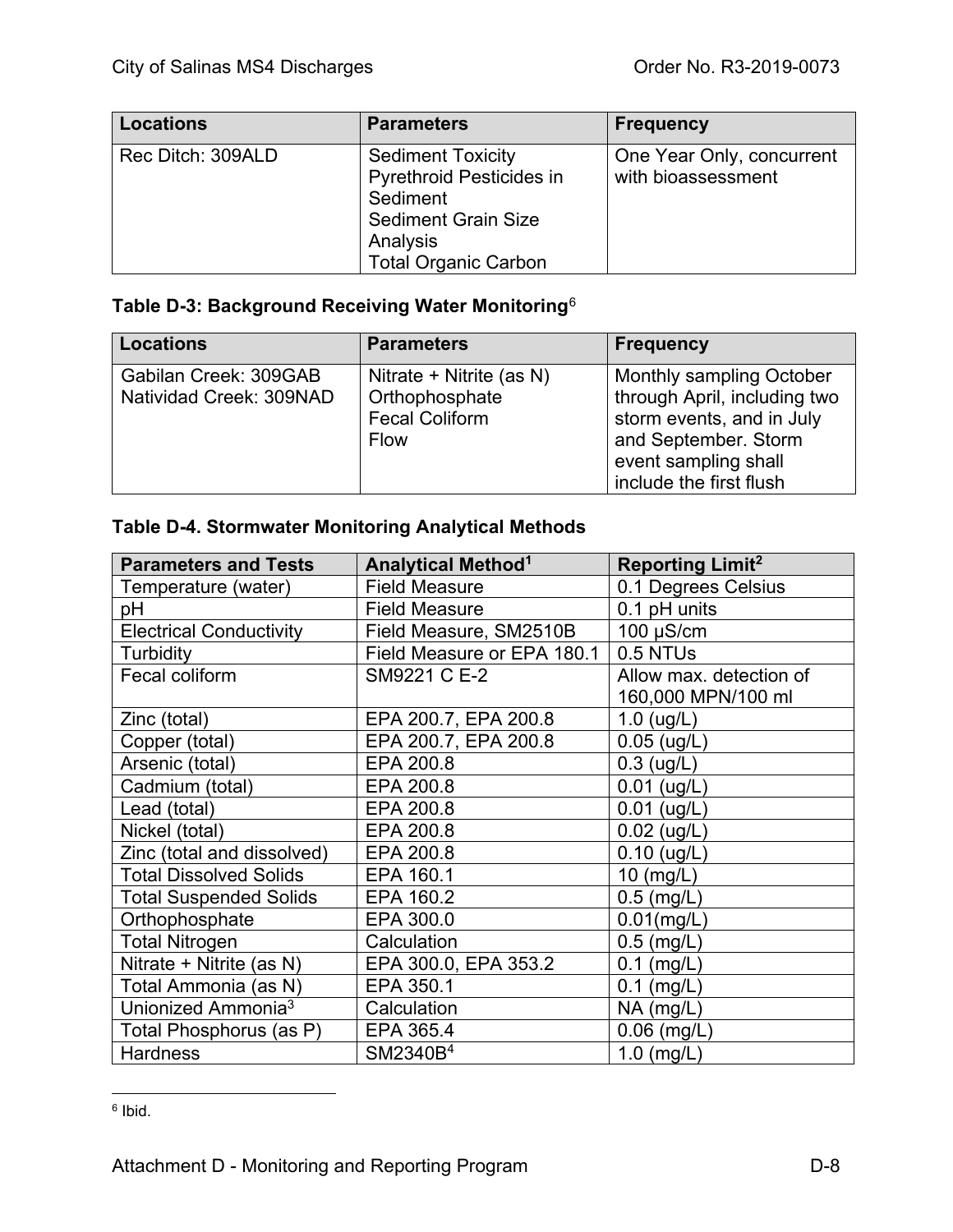| <b>Parameters and Tests</b>     | <b>Analytical Method<sup>1</sup></b>   | <b>Reporting Limit<sup>2</sup></b> |
|---------------------------------|----------------------------------------|------------------------------------|
| Pesticides in Water -           | EPA 625-NCL                            | $2-10$ (ng/L)                      |
| Pyrethroids                     |                                        |                                    |
| Pesticides in Water -           | <b>EPA 8270M</b>                       | $2$ (ng/L)                         |
| Fipronil                        |                                        |                                    |
| Pesticides in Water -           | EPA 8270D-NCL                          | $4$ (ng/L)                         |
| Imidacloprid                    |                                        |                                    |
| <b>Sediment Toxicity</b>        | Hyalella azteca 10-day<br>EPA 100.1    | <b>NA</b>                          |
| <b>Water Column Toxicity</b>    | Hyalella azteca (96-hour) <sup>5</sup> | <b>NA</b>                          |
|                                 | Chironomus dilutus (96-hr)             |                                    |
| <b>Toxicity Identification</b>  | <b>NA</b>                              | <b>NA</b>                          |
| Evaluation                      |                                        |                                    |
| Pesticides in Sediment -        | EPA 8270D-NCL $6$                      | $2$ (ng/L)                         |
| Pyrethroid                      |                                        |                                    |
| <b>Sediment Grain Size</b>      | % clay, silt, sand, gravel             | 1%                                 |
| Analysis                        |                                        |                                    |
| <b>Total Organic Carbon</b>     | EPA 415.1                              | 0.01%                              |
| <b>Benthic Invertebrate</b>     | <b>SWAMP SOP</b>                       | <b>NA</b>                          |
| Assessment and                  |                                        |                                    |
| <b>Associated Physical</b>      |                                        |                                    |
| Habitat Assessment <sup>7</sup> |                                        |                                    |

 $1$  In-field water testing instruments/equipment are permitted as a substitute for laboratory analysis if the method is approved by USEPA, meets Reporting Limit/Practical Quantification Limit specifications where provided in the MRP, and appropriate sampling methodology and quality assurance checks can be applied to ensure that QAPP standards are met to ensure accuracy of the test.

 $2$  NTU – Nephelometric turbidity unit; RL – Reporting Limit; NA – Not applicable; uS/cm – microSiemens per centimeter; ug/L – micrograms per liter; MPN/100 ml – Most Probable Number per 100 milliliters.

**<sup>3</sup>**Unionized ammonia must be calculated from field temperature, field pH, and Total Ammonia.

4 Several analytical methods can be used, including EPA 200.7, EPA 130.1-2, EPA 2340B, EPA SM2340C, or EPA SM3120.

<sup>5</sup> Test conditions per SCCWRP recommendation acceptable. See page 7 of ["Stormwater Monitoring Coalition: Toxicity Testing Laboratory Guidance"](http://ftp.sccwrp.org/pub/download/DOCUMENTS/TechnicalReports/956_StrmWtrMonitCoalitToxTestingLabGuid.pdf)

<sup>6</sup> Extraction by Separatory Funnel Extraction, EPA 3510C.

<sup>7</sup> Ode, P.R. 2007. Standard Operating Procedures for Collecting Benthic Macroinvertebrate Samples and Associated Physical and Chemical Data for Ambient Bioassessments in California, State Water Board Surface Water Ambient Monitoring Program (SWAMP), as subsequently revised. The Permittee may petition the Central Coast Water Board Executive Officer to modify their sampling procedures if these referenced procedures change during the term of this Order. Biological assessments shall include benthic macroinvertebrates and algae. Bioassessment sampling method shall be multihabitat reach-wide. Macroinvertebrates shall be identified according to the Standard Taxonomic Effort Level II of the Southwestern Association of Freshwater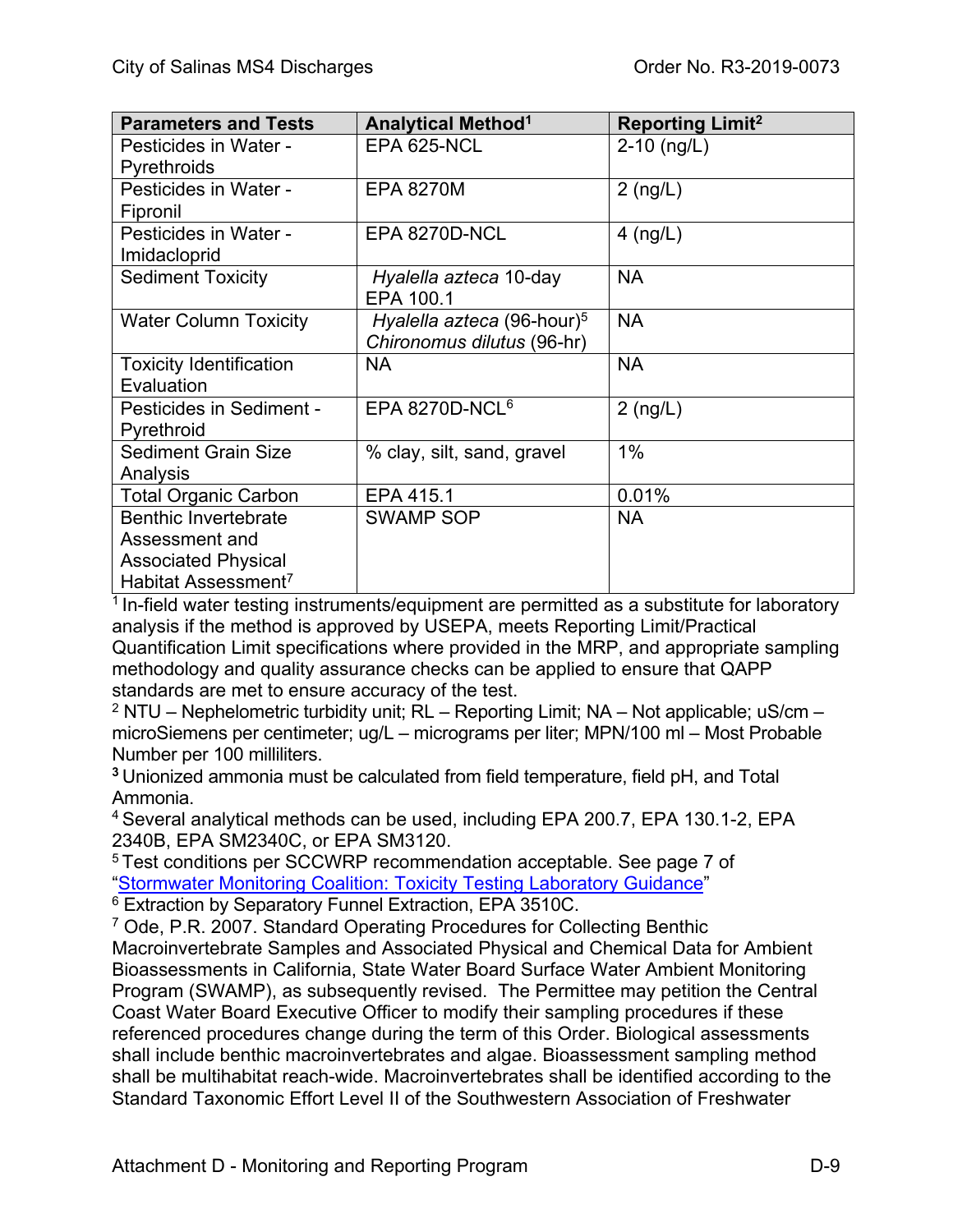Invertebrate Taxonomists, using the most current SWAMP approved method. Current guidelines are documented in (1) SWAMP Standard Operating Procedure (SOP) and Interim Guidance on Quality Assurance for SWAMP Bioassessments, Memorandum to SWAMP Roundtable from Beverly H. van Buuren and Peter R. Ode, 5-21-07, and (2) Amendment to SWAMP Interim Guidance on Quality Assurance for SWAMP Bioassessments, Memorandum to SWAMP Roundtable from Beverly H. van Buuren and Peter R. Ode, 9-17-08. For algae, include mass (ash-free dry weight), chlorophyll a, diatom and soft algae taxonomy, and reach-wide algal percent cover. Physical Habitat (PHab) Assessment shall include the SWAMP basic method plus 1) depth and pebble count + CPOM, 2) cobble embeddedness, 3) discharge measurements, and 4) in-stream habitat. The Permittee may petition the Central Coast Water Board Executive Officer to modify these sampling procedures if SWAMP procedures change during the term of this Order.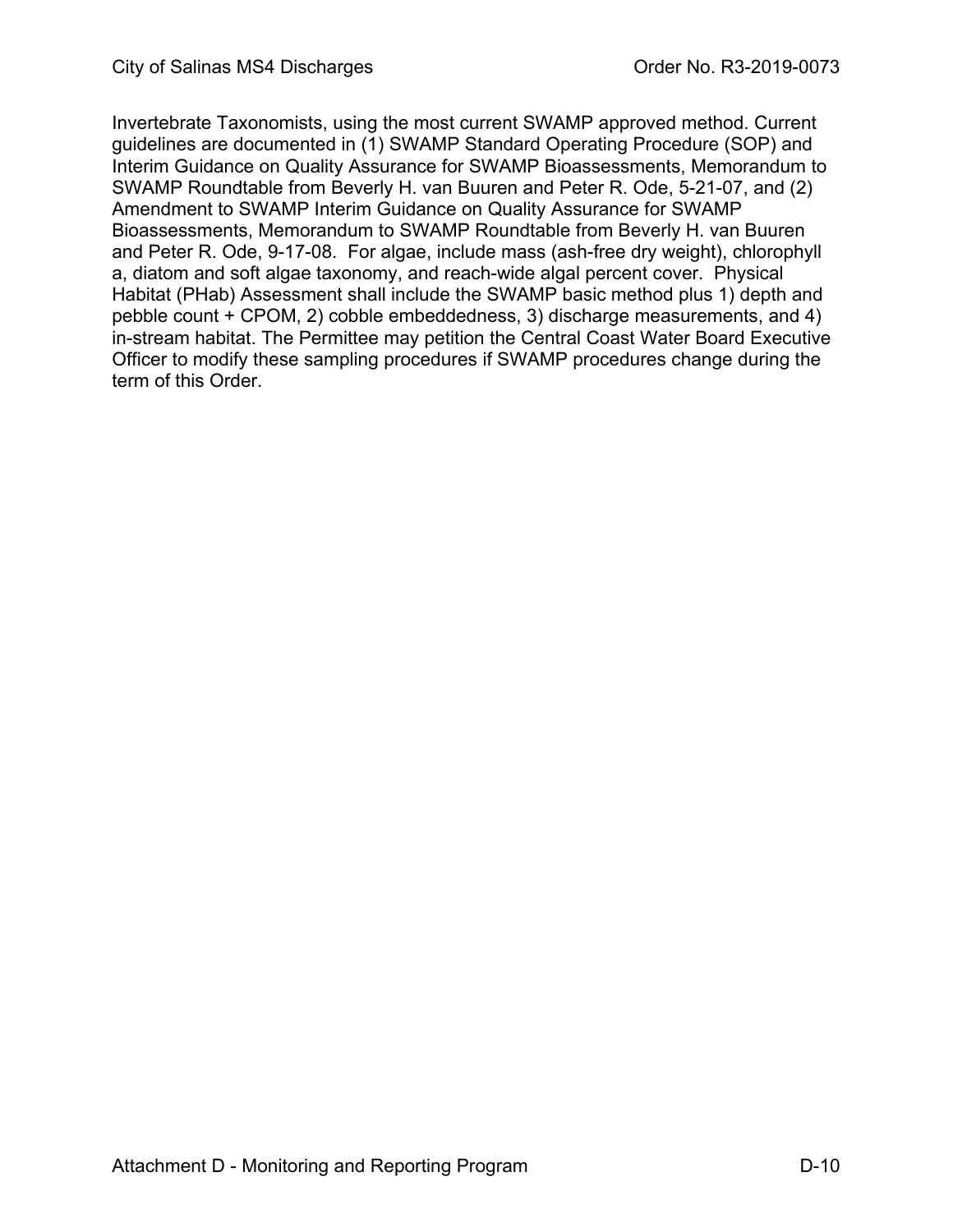## **Attachment E – Standard Provisions**

- 1) Standard Provisions Permit Compliance
	- a) Duty to Comply
		- i) The Discharger must comply with all of the terms, requirements, and conditions of this Order. Any noncompliance constitutes a violation of the Clean Water Act and the California Water Code (Water Code) and is grounds for enforcement action; permit termination, revocation and reissuance, or modification; denial of a permit renewal application; or a combination thereof. (40 Code of Federal Regulations section 122.41(a); Water Code sections 13261, 13263, 13265, 13268, 13000, 13001, 13304, 13350, 13385.)
		- ii) The Discharger shall comply with effluent standards or prohibitions established under Section 307(a) of the Clean Water Act for toxic pollutants within the time provided in the regulations that establish these standards or prohibitions, even if this Order has not yet been modified to incorporate the requirement. (40 Code of Federal Regulations section 122.41(a)(1).)
	- b) Need to Halt or Reduce Activity Not a Defense It shall not be a defense for a Discharger in an enforcement action that it would have been necessary to halt or reduce the permitted activity in order to maintain compliance with the conditions of this Order. (40 Code of Federal Regulations section 122.41(c).)
	- c) Duty to Mitigate The Discharger shall take all reasonable steps to minimize or prevent any discharge in violation of this Order that has a reasonable likelihood of adversely affecting human health or the environment. (40 Code of Federal Regulations section 122.41(d).)
	- d) Proper Operation and Maintenance The Discharger shall at all times properly operate and maintain all facilities and systems of treatment and control (and related appurtenances) which are installed or used by the Discharger to achieve compliance with the conditions of this Order. Proper operation and maintenance also includes adequate laboratory controls and appropriate quality assurance procedures. This Provision requires the operation of backup or auxiliary facilities or similar systems that are installed by a Discharger only when necessary to achieve compliance with the conditions of this Order. (40 Code of Federal Regulations section 122.41(e).)
	- e) Property Rights
		- i) This Order does not convey any property rights of any sort or any exclusive privileges. (40 Code of Federal Regulations section 122.41(g).)
		- ii) The issuance of this Order does not authorize any injury to persons or property or invasion of other private rights, or any infringement of state or local law or regulations. (40 Code of Federal Regulations section 122.5(c).)
	- f) Inspection and Entry The Discharger shall allow the Central Coast Water Board, State Water Board, USEPA, and/or their authorized representatives (including an authorized contractor acting as their representative), upon the presentation of credentials and other documents, as may be required by law, to (33 United States Code section 1318(a)(4)(b); 40 Code of Federal Regulations section 122.41(i); Water Code section 13383):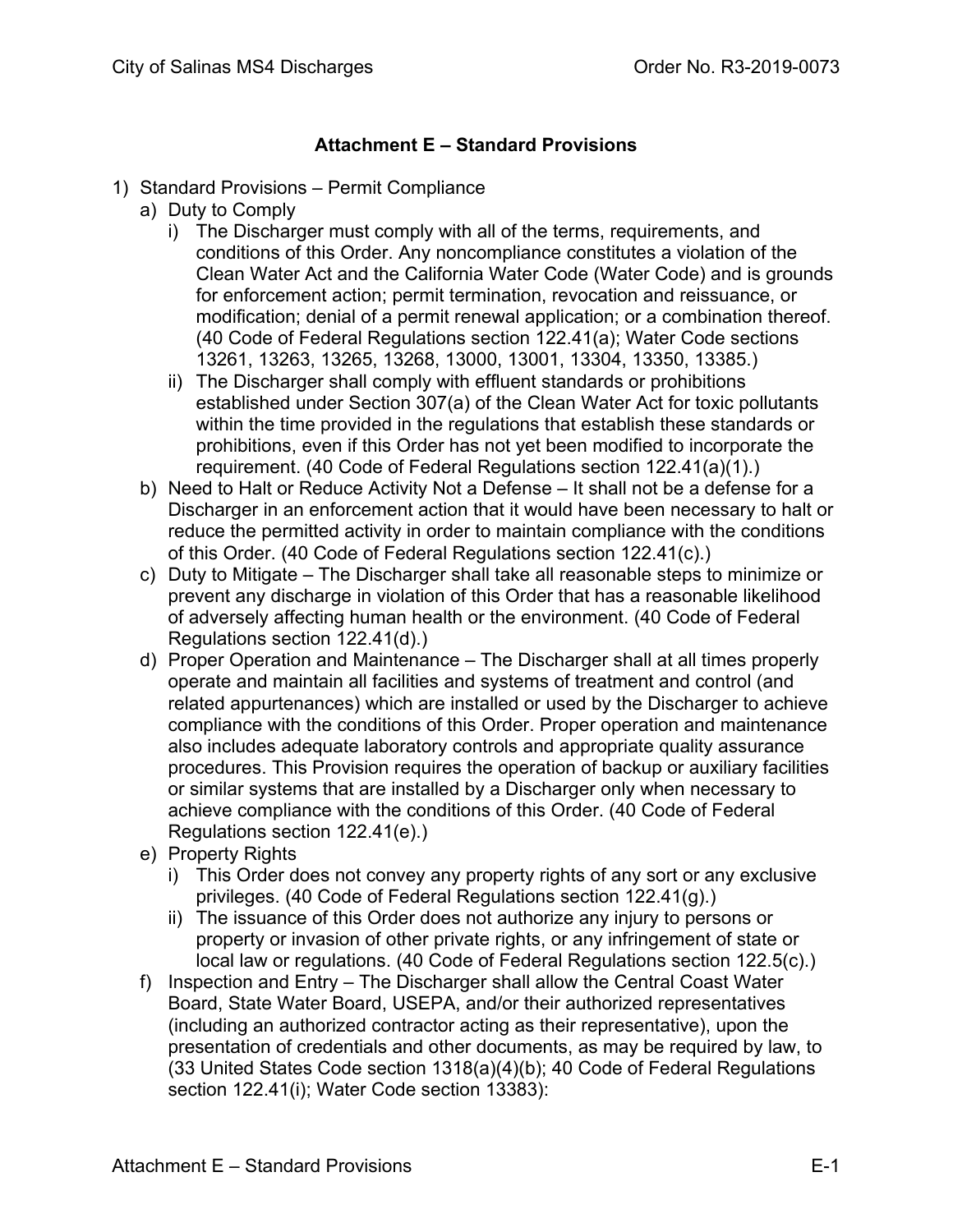- i) Enter upon the Discharger's premises where a regulated facility or activity is located or conducted, or where records are kept under the conditions of this Order (33 United States Code section 1318(a)(4)(b)(i); 40 Code of Federal Regulations section 122.41(i)(1); Water Code section 13383);
- ii) Have access to and copy, at reasonable times, any records that must be kept under the conditions of this Order (33 United States Code section 1318(a)(4)(b)(ii); 40 Code of Federal Regulations section 122.41(i)(2); Water Code section 13383);
- iii) Inspect and photograph, at reasonable times, any facilities, equipment (including monitoring and control equipment), practices, or operations regulated or required under this Order (33 United States Code section 1318(a)(4)(b)(ii); 40 Code of Federal Regulations section 122.41(i)(3); Water Code section 13383); and
- iv) Sample or monitor, at reasonable times, for the purposes of ensuring Order compliance or as otherwise authorized by the Clean Water Act or the Water Code, any substances or parameters at any location. (33 United States Code section 1318(a)(4)(b); 40 Code of Federal Regulations section 122.41(i)(4); Water Code section 13383.)
- g) Bypass
	- i) Definitions
		- (1) "Bypass" means the intentional diversion of waste streams from any portion of a treatment facility. (40 Code of Federal Regulations section 122.41(m)(1)(i).)
		- (2) "Severe property damage" means substantial physical damage to property, damage to the treatment facilities, which causes them to become inoperable, or substantial and permanent loss of natural resources that can reasonably be expected to occur in the absence of a bypass. Severe property damage does not mean economic loss caused by delays in production. (40 Code of Federal Regulations section 122.41(m)(1)(ii).)
	- ii) Bypass not exceeding limitations. The Discharger may allow any bypass to occur which does not cause exceedances of effluent limitations, but only if it is for essential maintenance to assure efficient operation. These bypasses are not subject to the provisions listed in Standard Provisions – Permit Compliance E.1.g(iii), E.1.g(iv), E.1.g(v) below. (40 Code of Federal Regulations section 122.41(m)(2).)
	- iii) Prohibition of bypass. Bypass is prohibited, and the Central Coast Water Board may take enforcement action against a Discharger for bypass, unless (40 Code of Federal Regulations section 122.41(m)(4)(i)):
		- (1) Bypass was unavoidable to prevent loss of life, personal injury, or severe property damage (40 Code of Federal Regulations section  $122.41(m)(4)(i)(A)$ ;
		- (2) There were no feasible alternatives to the bypass, such as the use of auxiliary treatment facilities, retention of untreated wastes, or maintenance during normal periods of equipment downtime. This condition is not satisfied if adequate back-up equipment should have been installed in the exercise of reasonable engineering judgment to prevent a bypass that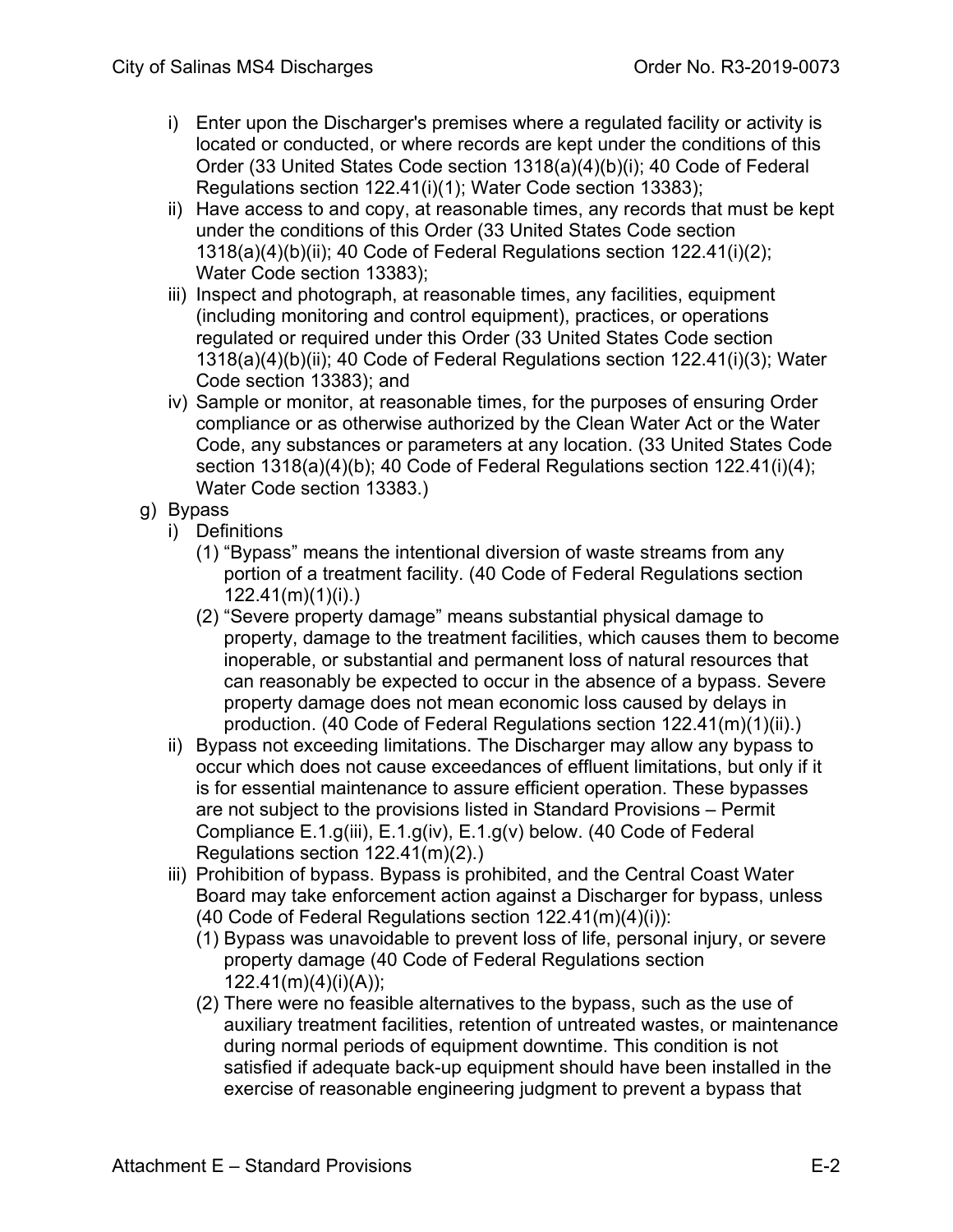occurred during normal periods of equipment downtime or preventive maintenance (40 Code of Federal Regulations section 122.41(m)(4)(i)(B)); and

- (3) The Discharger submitted notice to the Central Coast Water Board as required under Standard Provisions – Permit Compliance E.1.g(v) below. (40 Code of Federal Regulations section 122.41(m)(4)(i)(C).)
- iv) The Central Coast Water Board may approve an anticipated bypass, after considering its adverse effects, if the Central Coast Water Board determines that it will meet the three conditions listed in Standard Provisions – Permit Compliance E.1.g(iii) above. (40 Code of Federal Regulations section  $122.41(m)(4)(ii)$ .)
- v) Notice
	- (1) Anticipated bypass. If the Discharger knows in advance of the need for a bypass, it shall submit prior notice, if possible at least 10 days before the date of the bypass. All notices shall also be submitted electronically to the initial recipient (State Water Board) defined in Standard Provisions – Reporting E.5.j below. Notices shall comply with 40 Code of Federal Regulations part 3, 40 Code of Federal Regulations section 122.22, and 40 Code of Federal Regulations part 127. (40 Code of Federal Regulations section 122.41(m)(3)(i).)
	- (2) Unanticipated bypass. The Discharger shall submit a notice of an unanticipated bypass as required in Standard Provisions – Reporting E.5.e.ii(1) below (24-hour notice). All notices shall be submitted electronically to the initial recipient (State Water Board) defined in Standard Provisions – Reporting E.5.j below. Notices shall comply with 40 Code of Federal Regulations part 3, 40 Code of Federal Regulations section 122.22, and 40 Code of Federal Regulations part 127. (40 Code of Federal Regulations section 122.41(m)(3)(ii).)
- h) Upset Upset means an exceptional incident in which there is unintentional and temporary noncompliance with technology-based permit effluent limitations because of factors beyond the reasonable control of the Discharger. An upset does not include noncompliance to the extent caused by operational error, improperly designed treatment facilities, inadequate treatment facilities, lack of preventive maintenance, or careless or improper operation. (40 Code of Federal Regulations section 122.41(n)(1).)
	- i) Effect of an upset. An upset constitutes an affirmative defense to an action brought for noncompliance with such technology-based permit effluent limitations if the requirements of Standard Provisions – Permit Compliance E.1.h(ii) below are met. No determination made during administrative review of claims that noncompliance was caused by upset, and before an action for noncompliance, is final administrative action subject to judicial review. (40 Code of Federal Regulations section 122.41(n)(2).)
	- ii) Conditions necessary for a demonstration of upset. A Discharger who wishes to establish the affirmative defense of upset shall demonstrate, through properly signed, contemporaneous operating logs or other relevant evidence that (40 Code of Federal Regulations section 122.41(n)(3)):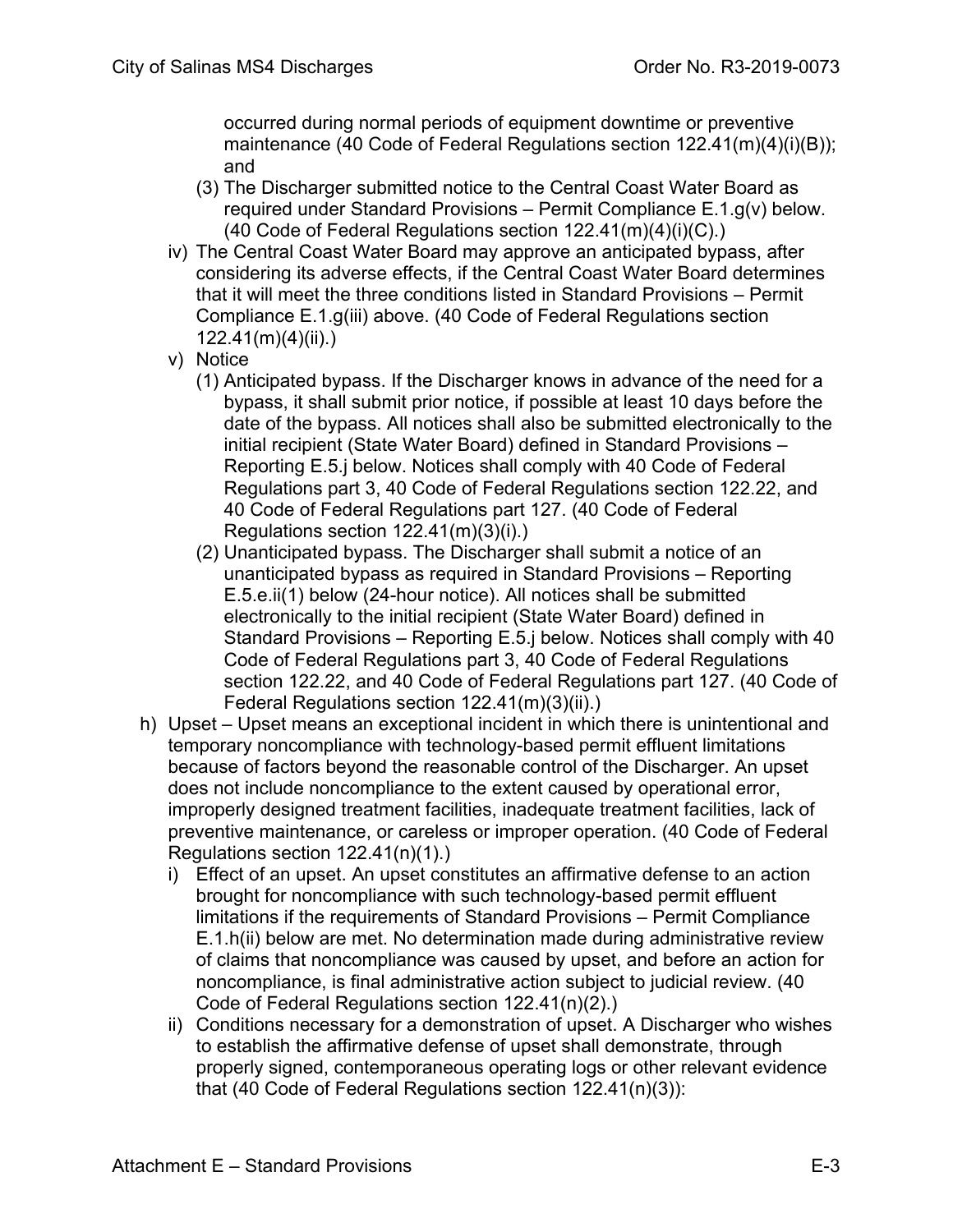- (1) An upset occurred and that the Discharger can identify the cause(s) of the upset (40 Code of Federal Regulations section 122.41(n)(3)(i));
- (2) The permitted facility was, at the time, being properly operated (40 Code of Federal Regulations section 122.41(n)(3)(ii));
- (3) The Discharger submitted notice of the upset as required in Standard Provisions – Reporting E.5.e.ii(1) below (24-hour notice) (40 Code of Federal Regulations section 122.41(n)(3)(iii)); and
- (4) The Discharger complied with any remedial measures required under Standard Provisions – Permit Compliance E.1 above. (40 Code of Federal Regulations section 122.41(n)(3)(iv).)
- iii) Burden of proof. In any enforcement proceeding, the Discharger seeking to establish the occurrence of an upset has the burden of proof. (40 Code of Federal Regulations section 122.41(n)(4).)
- 2) Standard Provisions Permit Action
	- a) General This Order may be modified, revoked and reissued, or terminated for cause. The filing of a request by the Discharger for modification, revocation and reissuance, or termination, or a notification of planned changes or anticipated noncompliance does not stay any Order condition. (40 Code of Federal Regulations section 122.41(f).)
	- b) Duty to Reapply If the Discharger wishes to continue an activity regulated by this Order after the expiration date of this Order, the Discharger must apply for and obtain a new permit. (40 Code of Federal Regulations section 122.41(b).)
	- c) Transfers This Order is not transferable to any person except after notice to the Central Coast Water Board. The Central Coast Water Board may require modification or revocation and reissuance of the Order to change the name of the Discharger and incorporate such other requirements as may be necessary under the Clean Water Act and the Water Code. (40 Code of Federal Regulations sections 122.41(l)(3), 122.61.)
- 3) Standard Provisions Monitoring
	- a) Samples and measurements taken for the purpose of monitoring shall be representative of the monitored activity. (40 Code of Federal Regulations section 122.41(j)(1).)
	- b) Monitoring must be conducted according to test procedures approved under 40 Code of Federal Regulations part 136 for the analyses of pollutants unless another method is required under 40 Code of Federal Regulations chapter 1, subchapter N. Monitoring must be conducted according to sufficiently sensitive test methods approved under 40 Code of Federal Regulations part 136 for the analysis of pollutants or pollutant parameters or as required under 40 Code of Federal Regulations chapter 1, subchapter N. For the purposes of this paragraph, a method is sufficiently sensitive when:
		- i) The method minimum level (ML) is at or below the level of the most stringent effluent limitation established in the permit for the measured pollutant or pollutant parameter, and either the method ML is at or below the level of the most stringent applicable water quality criterion for the measured pollutant or pollutant parameter or the method ML is above the applicable water quality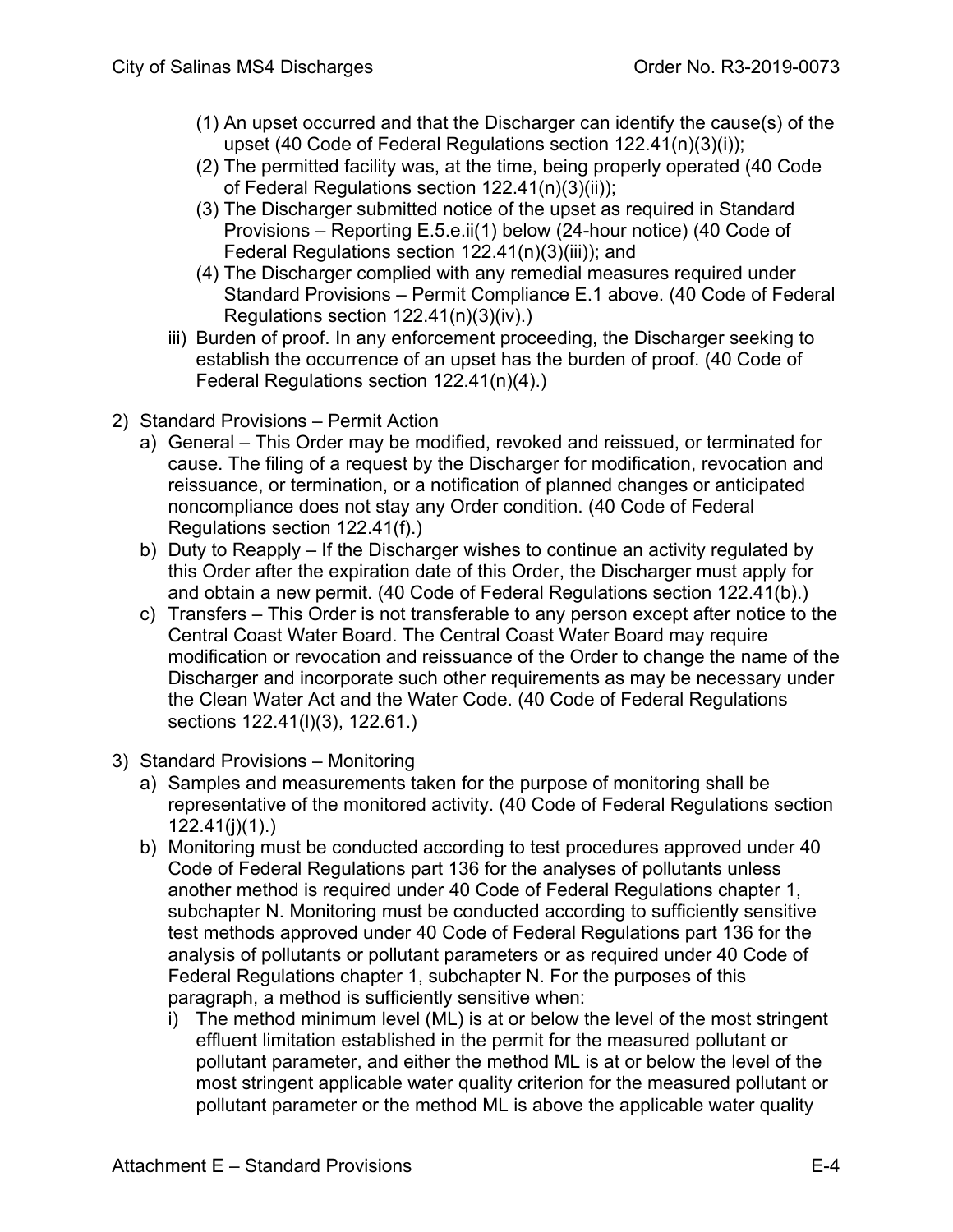criterion but the amount of the pollutant or pollutant parameter in the facility's discharge is high enough that the method detects and quantifies the level of the pollutant or pollutant parameter in the discharge; or

ii) The method has the lowest ML of the analytical methods approved under 40 Code of Federal Regulations part 136 or required under 40 Code of Federal Regulations chapter 1, subchapter N for the measured pollutant or pollutant parameter.

In the case of pollutants or pollutant parameters for which there are no approved methods under 40 Code of Federal Regulations part 136 or otherwise required under 40 Code of Federal Regulations chapter 1, subchapter N, monitoring must be conducted according to a test procedure specified in this Order for such pollutants or pollutant parameters. (40 Code of Federal Regulations sections 122.21(e)(3),122.41(j)(4), 122.44(i)(1)(iv).)

- 4) Standard Provisions Records
	- a) The Discharger shall retain records of all monitoring information, including all calibration and maintenance records and all original strip chart recordings for continuous monitoring instrumentation, copies of all reports required by this Order, and records of all data used to complete the application for this Order, for a period of at least five years from the date of the sample, measurement, report or application. This period may be extended by request of the Central Coast Water Board Executive Officer at any time. (40 Code of Federal Regulations section 122.41(j)(2).)
	- b) Records of monitoring information shall include:
		- i) The date, exact place, and time of sampling or measurements (40 Code of Federal Regulations section 122.41(j)(3)(i));
		- ii) The individual(s) who performed the sampling or measurements (40 Code of Federal Regulations section 122.41(j)(3)(ii));
		- iii) The date(s) analyses were performed (40 Code of Federal Regulations section 122.41(j)(3)(iii));
		- iv) The individual(s) who performed the analyses (40 Code of Federal Regulations section 122.41(j)(3)(iv));
		- v) The analytical techniques or methods used (40 Code of Federal Regulations section 122.41(j)(3)(v)); and
		- vi) The results of such analyses. (40 Code of Federal Regulations section 122.41(j)(3)(vi).)
	- c) Claims of confidentiality for the following information will be denied (40 Code of Federal Regulations section 122.7(b)):
		- i) The name and address of any permit applicant or Discharger (40 Code of Federal Regulations section 122.7(b)(1)); and
		- ii) Permit applications and attachments, permits and effluent data. (40 Code of Federal Regulations section 122.7(b)(2).)
- 5) Standard Provisions Reporting
	- a) Duty to Provide Information The Discharger shall furnish to the Central Coast Water Board, State Water Board, or USEPA within a reasonable time, any information which the Central Coast Water Board, State Water Board, or USEPA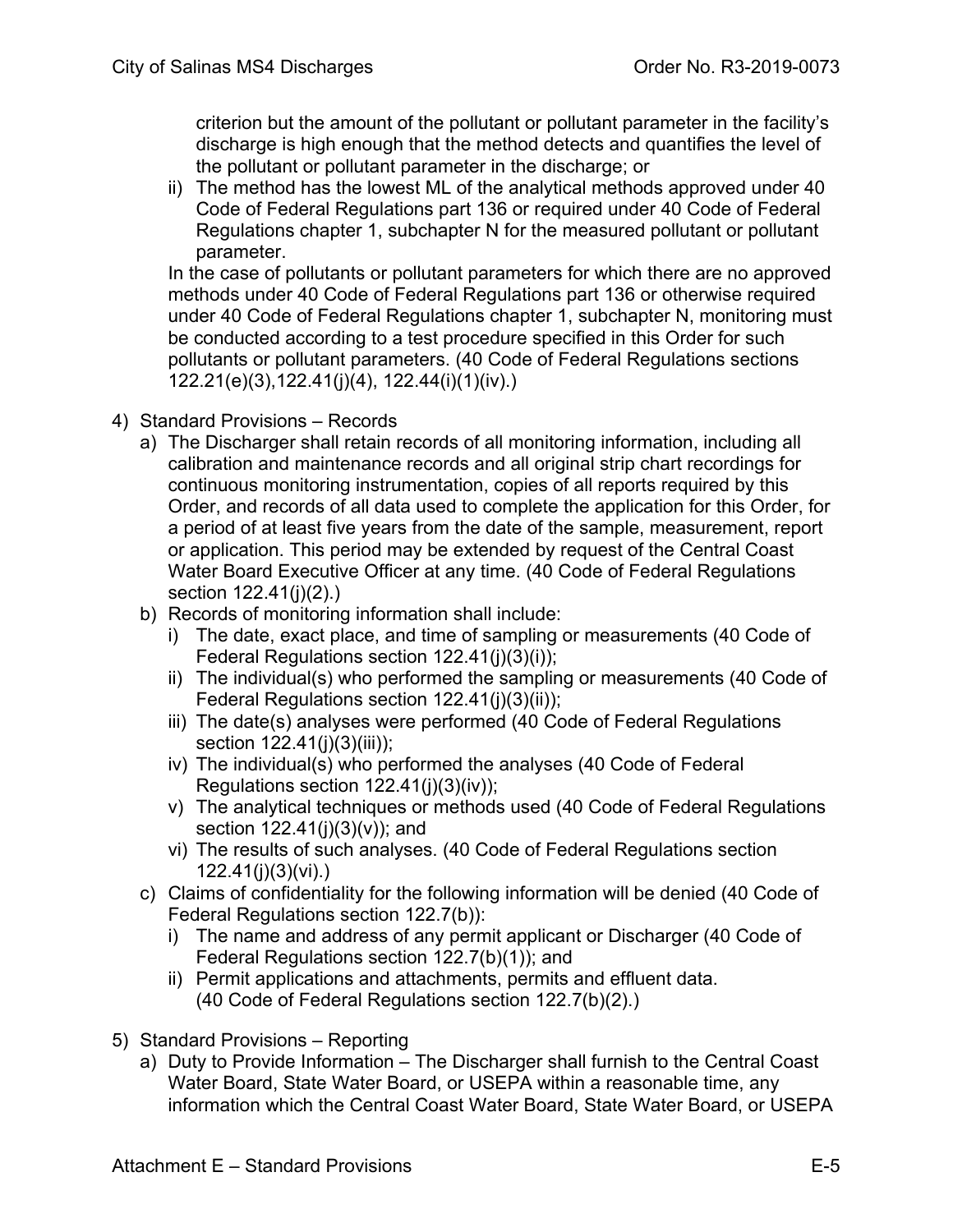may request to determine whether cause exists for modifying, revoking and reissuing, or terminating this Order or to determine compliance with this Order. Upon request, the Discharger shall also furnish to the Central Coast Water Board, State Water Board, or USEPA copies of records required to be kept by this Order. (40 Code of Federal Regulations section 122.41(h); Water Code section 13383.)

- b) Signatory and Certification Requirements
	- i) All applications, reports, or information submitted to the Central Coast Water Board, State Water Board, and/or USEPA shall be signed and certified in accordance with Standard Provisions – Reporting E.5.b(ii), E.5.b(iii), E.5.b(iv), E.5.b(v), and E.5.b(vi) below. (40 Code of Federal Regulations section 122.41(k).)
	- ii) All permit applications shall be signed by either a principal executive officer or ranking elected official. (40 Code of Federal Regulations section 122.22(a)(3).)
	- iii) All reports required by this Order and other information requested by the Central Coast Water Board, State Water Board, or USEPA shall be signed by a person described in Standard Provisions – Reporting E.5.b(ii) above, or by a duly authorized representative of that person. A person is a duly authorized representative only if:
		- (1) The authorization is made in writing by a person described in Standard Provisions – Reporting E.5.b(ii) above (40 Code of Federal Regulations section 122.22(b)(1));
		- (2) The authorization specifies either an individual or a position having responsibility for the overall operation of the regulated facility or activity such as the position of plant manager, operator of a well or a well field, superintendent, position of equivalent responsibility, or an individual or position having overall responsibility for environmental matters for the company. (A duly authorized representative may thus be either a named individual or any individual occupying a named position.) (40 Code of Federal Regulations section 122.22(b)(2)); and
		- (3) The written authorization is submitted to the Central Coast Water Board and State Water Board. (40 Code of Federal Regulations section 122.22(b)(3).)
	- iv) If an authorization under Standard Provisions Reporting E.5.b(iii) above is no longer accurate because a different individual or position has responsibility for the overall operation of the facility, a new authorization satisfying the requirements of Standard Provisions – Reporting E.5.b(iii) above must be submitted to the Central Coast Water Board and State Water Board prior to or together with any reports, information, or applications, to be signed by an authorized representative. (40 Code of Federal Regulations section 122.22(c).)
	- v) Any person signing a document under Standard Provisions Reporting E.5.b(ii) or E.5.b(iii) above shall make the following certification: "I certify under penalty of law that this document and all attachments were prepared under my direction or supervision in accordance with a system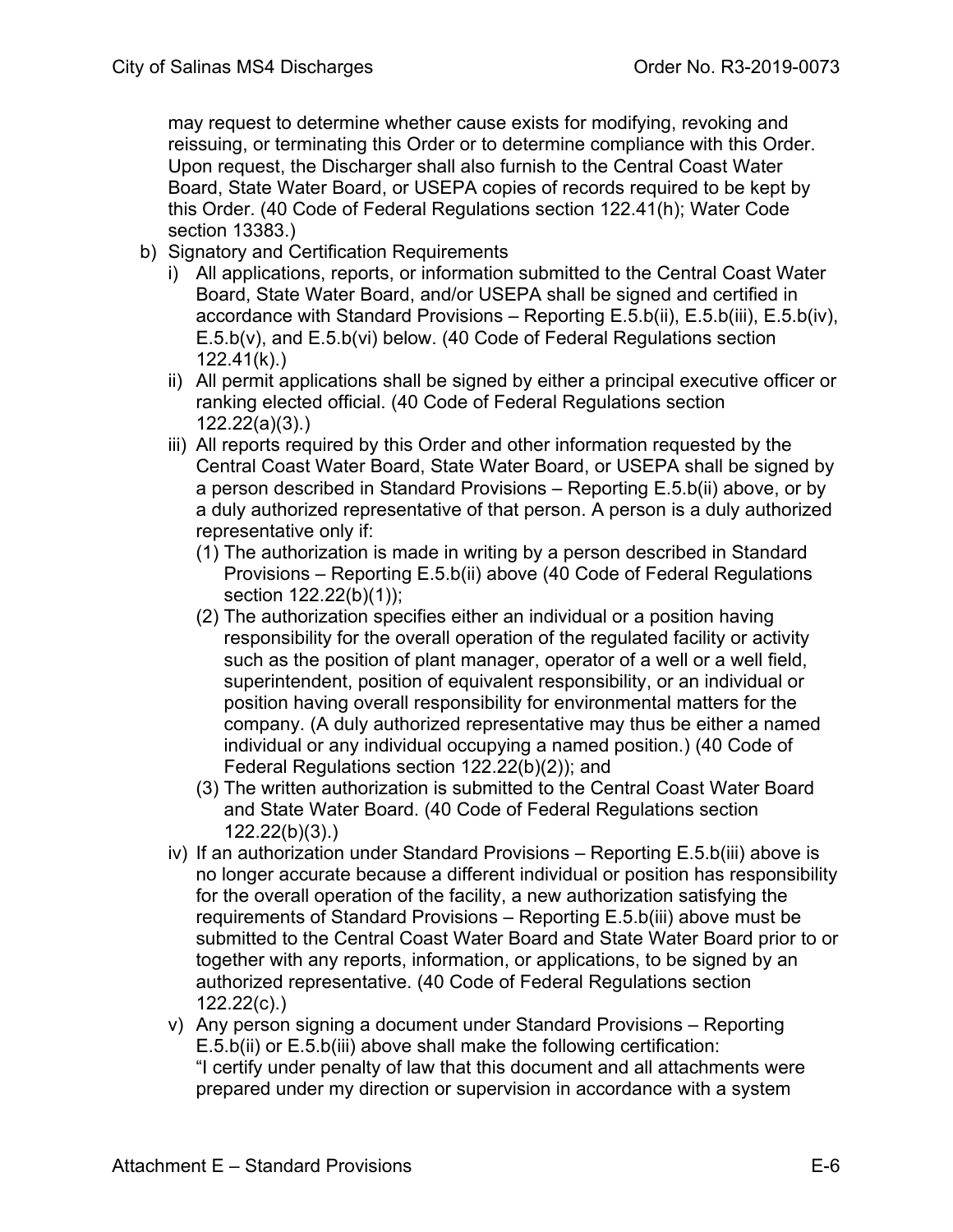designed to assure that qualified personnel properly gather and evaluate the information submitted. Based on my inquiry of the person or persons who manage the system or those persons directly responsible for gathering the information, the information submitted is, to the best of my knowledge and belief, true, accurate, and complete. I am aware that there are significant penalties for submitting false information, including the possibility of fine and imprisonment for knowing violations." (40 Code of Federal Regulations section 122.22(d).)

- vi) Any person providing the electronic signature for documents described in Standard Provisions  $- E.5.b(i)$ , E.5.b(ii), or E.5.b(iii) that are submitted electronically shall meet all relevant requirements of Standard Provisions – Reporting E.5(b), and shall ensure that all relevant requirements of 40 Code of Federal Regulations part 3 (Cross-Media Electronic Reporting) and 40 Code of Federal Regulations part 127 (NPDES Electronic Reporting Requirements) are met for that submission. (40 Code of Federal Regulations section 122.22(e).)
- c) Monitoring Reports
	- i) Monitoring results shall be reported at the intervals specified in the Monitoring and Reporting Program (Attachment D) in this Order. (40 Code of Federal Regulations section 122.41(l)(4).)
	- ii) Monitoring results must be reported on a Discharge Monitoring Report (DMR) form or forms provided or specified by the Central Coast Water Board or State Water Board. All reports and forms must be submitted electronically to the initial recipient (State Water Board) defined in Standard Provisions – Reporting E.5(j) and comply with 40 Code of Federal Regulations part 3, 40 Code of Federal Regulations section 122.22, and 40 Code of Federal Regulations part 127. (40 Code of Federal Regulations section 122.41(l)(4)(i).)
	- iii) If the Discharger monitors any pollutant more frequently than required by this Order using test procedures approved under 40 Code of Federal Regulations part 136, or another method required for an industry-specific waste stream under 40 Code of Federal Regulations chapter 1, subchapter N, the results of such monitoring shall be included in the calculation and reporting of the data submitted in the DMR or reporting form specified by the Central Coast Water Board or State Water Board. (40 Code of Federal Regulations section 122.41(l)(4)(ii).)
	- iv) Calculations for all limitations, which require averaging of measurements, shall utilize an arithmetic mean unless otherwise specified in this Order. (40 Code of Federal Regulations section 122.41(l)(4)(iii).)
- d) Compliance Schedules Reports of compliance or noncompliance with, or any progress reports on, interim and final requirements contained in any compliance schedule of this Order, shall be submitted no later than 14 days following each schedule date. (40 Code of Federal Regulations section 122.41(l)(5).)
- e) Twenty-Four Hour Reporting
	- i) The Discharger shall report any noncompliance which may endanger health or the environment. Any information shall be provided to the Central Coast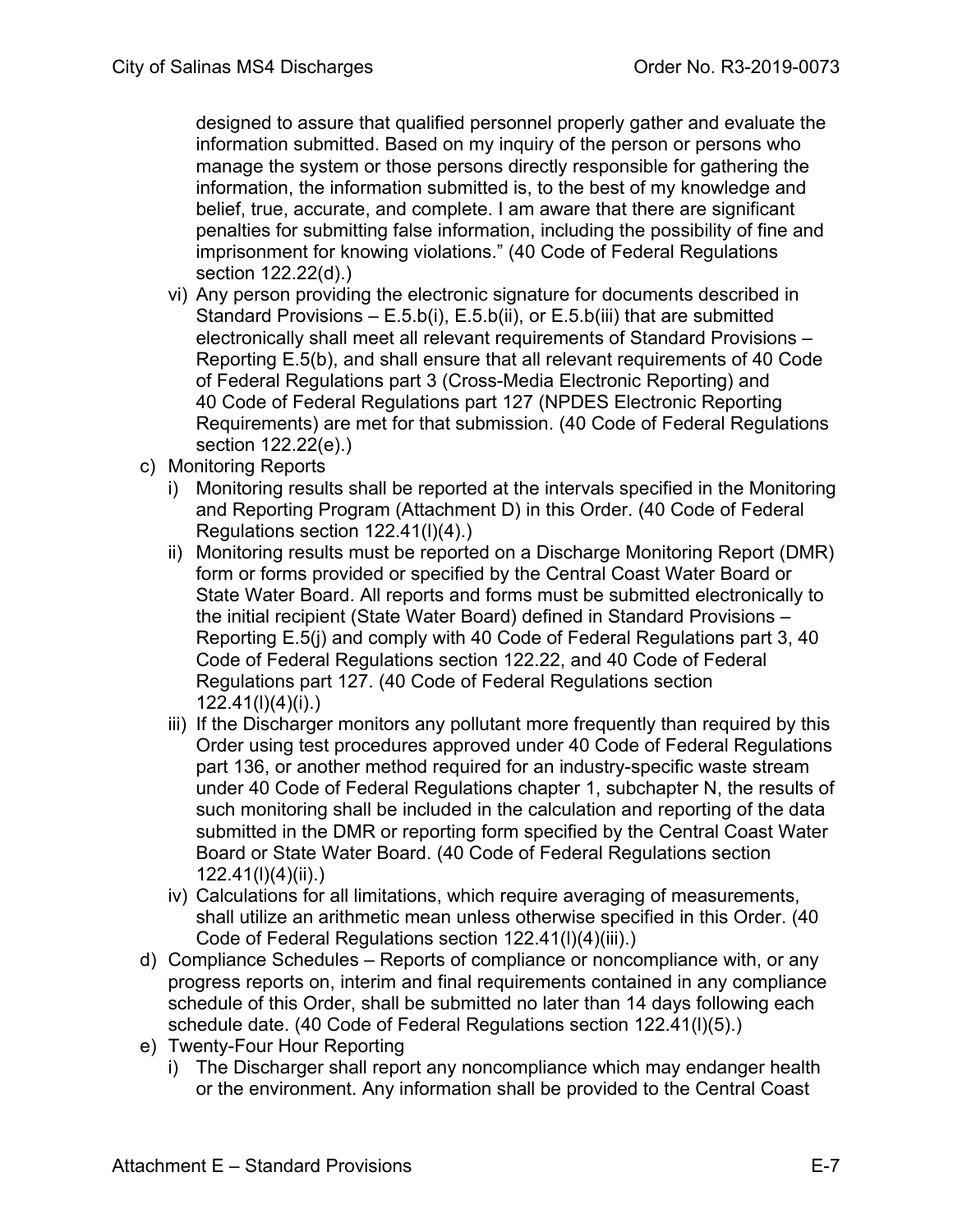Water Board permitting staff orally within 24 hours from the time the Discharger becomes aware of the circumstances. A report shall also be provided to the Central Coast Water Board within five days of the time the Discharger becomes aware of the circumstances. The report shall contain a description of the noncompliance and its cause; the period of noncompliance, including exact dates and times, and if the noncompliance has not been corrected, the anticipated time it is expected to continue; and steps taken or planned to reduce, eliminate, and prevent reoccurrence of the noncompliance.

- ii) The following shall be included as information that must be reported within 24 hours:
	- (1) Any unanticipated bypass that exceeds any effluent limitation in this Order. (40 Code of Federal Regulations section 122.41(l)(6)(ii)(A).)
	- (2) Any upset that exceeds any effluent limitation in this Order. (40 Code of Federal Regulations section 122.41(l)(6)(ii)(B).)
- iii) The Central Coast Water Board may waive the above required written report on a case-by-case basis if an oral report has been received within 24 hours. (40 Code of Federal Regulations section 122.41(l)(6)(iii).)
- f) Planned Changes The Discharger shall give notice to the Central Coast Water Board as soon as possible of any planned physical alterations or additions to the permitted facility. Notice is required under this Provision only when (40 Code of Federal Regulations section 122.41(l)(1)):
	- i) The alteration or addition to a permitted facility may meet one of the criteria for determining whether a facility is a new source in section 122.29(b) (40 Code of Federal Regulations section 122.41(l)(1)(i)); or
	- ii) The alteration or addition could significantly change the nature or increase the quantity of pollutants discharged. This notification applies to pollutants that are not subject to effluent limitations in this Order. (40 Code of Federal Regulations section 122.41(l)(1)(ii).)
- g) Anticipated Noncompliance The Discharger shall give advance notice to the Central Coast Water Board of any planned changes in the permitted facility or activity that may result in noncompliance with this Order's requirements. (40 Code of Federal Regulations section 122.41(l)(2).)
- h) Other Noncompliance The Discharger shall report all instances of noncompliance not reported under Standard Provisions – Reporting E.5(c), E.5(d), and E.5(e) above at the time monitoring reports are submitted. The reports shall contain the information listed in Standard Provision – Reporting E.5(e) above. For noncompliance events related to combined sewer overflows or sanitary sewer overflows, these reports shall contain the information described in Standard Provision – Reporting V.E and the applicable required data in appendix A to 40 Code of Federal Regulations part 127. The Central Coast Water Board may also require the Discharger to electronically submit reports not related to combined sewer overflows, sanitary sewer overflows, or bypass events under this Provision. (40 Code of Federal Regulations section 122.41(l)(7).)
- i) Other Information When the Discharger becomes aware that it failed to submit any relevant facts in a permit application, or submitted incorrect information in a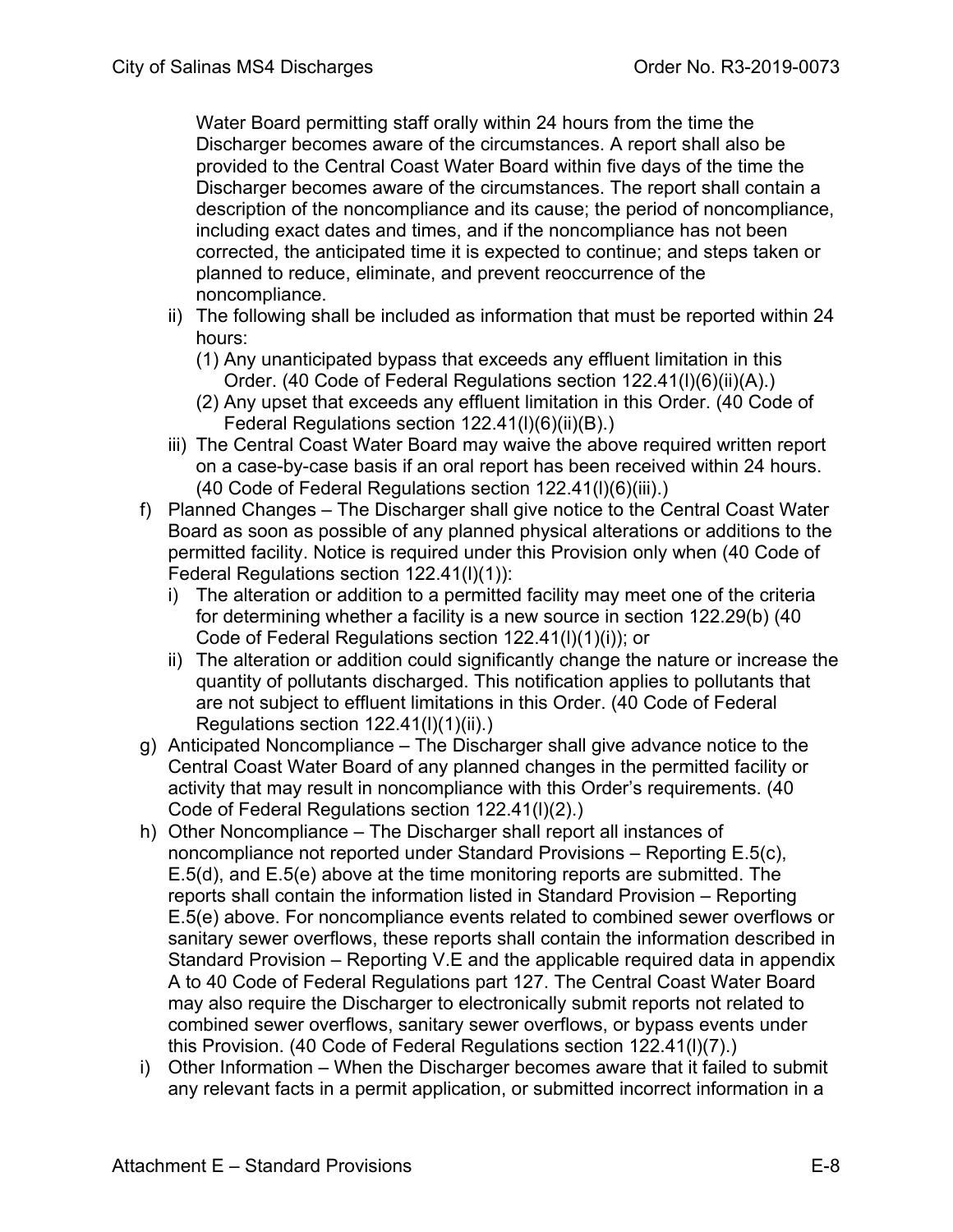permit application or in any report to the Central Coast Water Board, State Water Board, or USEPA, the Discharger shall promptly submit such facts or information. (40 Code of Federal Regulations section 122.41(l)(8).)

- j) Initial Recipient for Electronic Reporting Data The owner, operator, or the duly authorized representative is required to electronically submit NPDES information specified in appendix A to 40 C.F.R. part 127 to the initial recipient defined in 40 Code of Federal Regulations section 127.2(b). USEPA will identify and publish the list of initial recipients on its website and in the Federal Register, by state and by NPDES data group (see 40 Code of Federal Regulations section 127.2(c)). USEPA will update and maintain this listing. (40 Code of Federal Regulations section 122.41(l)(9).)
- 6) Standard Provisions Enforcement
	- a) The Central Coast Water Board is authorized to enforce the terms of this permit under several provisions of the Water Code, including, but not limited to, sections 13268, 13385, 13386, and 13387.
- 7) Additional Standard Provisions Applicable to Specific Categories of NPDES Permits – Municipal Separate Storm Sewer System (40 Code of Federal Regulations  $122.42(c)$ ) –
	- a) Annual Reports The Permittee shall submit an Annual Report by January  $31<sup>st</sup>$ of each year. All reports submitted in compliance with 40 Code of Federal Regulations section 122.42(c) must be submitted electronically by the owner, operator, or the duly authorized representative of the MS4 to the initial recipient (State Water Board), as defined in defined in Standard Provisions – Reporting E.5.j, in compliance with 40 Code of Federal Regulations section 122.42 and 40 Code of Federal Regulations part 3 (including, in all cases, subpart D to part 3), section 122.22, and 40 Code of Federal Regulations part 127. Each Annual Report shall include:
		- i) The status of implementing the components of the stormwater management program that are established as permit conditions; (40 Code of Federal Regulations 122.42(c)(1));
		- ii) Proposed changes to the stormwater management program that are established as permit conditions. Such proposed changes shall be consistent with 40 Code of Federal Regulations 122.26(d)(2)(iii); (40 Code of Federal Regulations 122.42(c)(2));
		- iii) Revisions, if necessary, to the assessment of controls and the fiscal analysis reported in the permit application under 40 Code of Federal Regulations 122.26(d)(2)(iv) and (v); (40 Code of Federal Regulations 122.42(c)(3));
		- iv) A summary of data, including monitoring data, that is accumulated throughout the reporting year; (40 Code of Federal Regulations 122.42(c)(4));
		- v) Annual expenditures and budget for year following each annual report; (40 Code of Federal Regulations 122.42(c)(5));
		- vi) A summary describing the number and nature of enforcement actions, inspections, and public education programs; (40 Code of Federal Regulations 122.42(c)(6));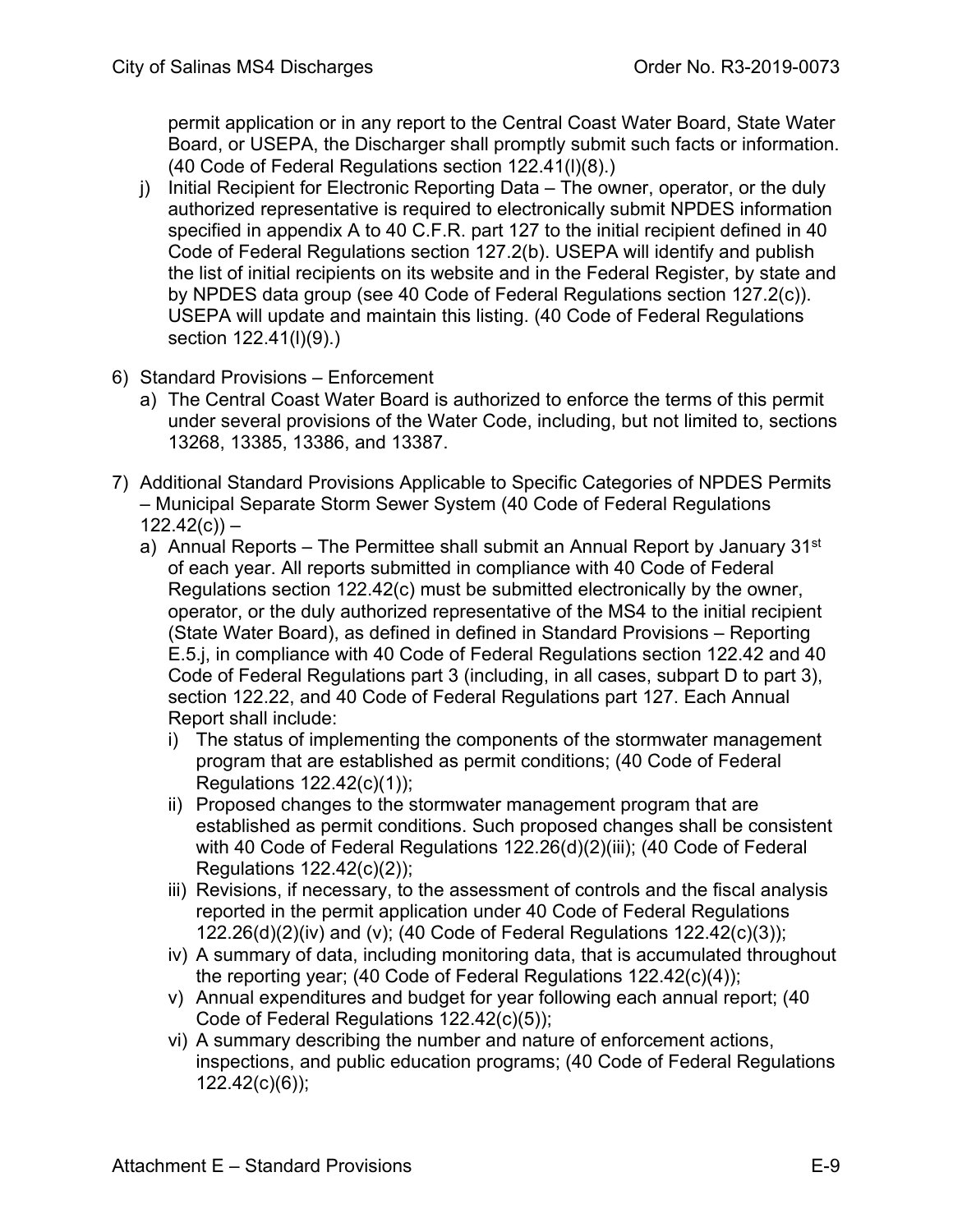- vii) Identification of water quality improvements or degradation. (40 Code of Federal Regulations  $122.42(c)(7)$ ; and
- viii)Information satisfying all reporting requirements specified in this Order.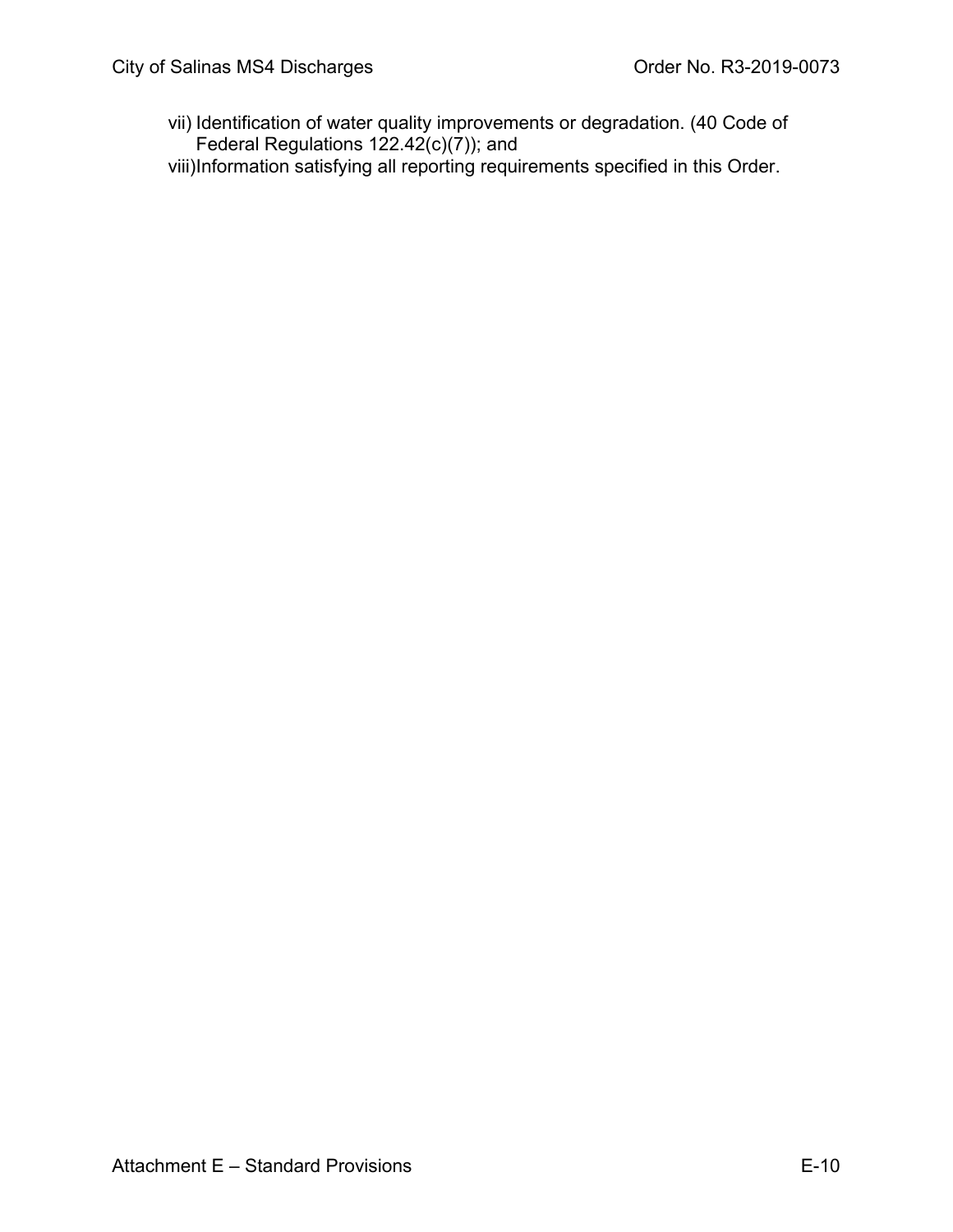### **Attachment F – Summary of Milestones and Deadlines**

#### **Table F-1: Summary of Milestones and Deadlines – 6 months after the effective date of this Order[1](#page-109-0)**

| <b>Provision</b>           | <b>Completion</b>                                        | <b>Continuous</b> | <b>Task</b>                                                                                                                                                                                                                                                                                                                                                                                            |
|----------------------------|----------------------------------------------------------|-------------------|--------------------------------------------------------------------------------------------------------------------------------------------------------------------------------------------------------------------------------------------------------------------------------------------------------------------------------------------------------------------------------------------------------|
| <b>Section</b>             | <b>Date</b>                                              | Task              |                                                                                                                                                                                                                                                                                                                                                                                                        |
| E.1                        | 6 months<br>after the<br>effective date<br>of this Order | X                 | Unless otherwise specified, comply with<br>all the requirements of this Order,<br>including all Attachments. Implement all<br>plans, reports, and other documents<br>required by the Order, and any<br>amendments or modifications to those<br>plans, reports, and other documents as<br>required by the Central Coast Water<br><b>Board or Central Coast Water Board</b><br><b>Executive Officer.</b> |
| G.1, G.2,<br>G.3, G.4, G.6 | 6 months<br>after the<br>effective date<br>of this Order | X                 | Update and maintain Stormwater<br>Information Management System (SIMS)<br>with the following information: watershed<br>characterization, MS4 System Map,<br>structural BMPs, Order compliance<br>demonstration (may use other applicable<br>tracking system(s) and/or database(s))<br>(update monthly unless otherwise<br>specified)                                                                   |
| H.1, H.2, H.3              | 6 months<br>after the<br>effective date<br>of this Order | X                 | Update and implement legal authorities,<br>enforcement measures, referral process<br>for non-compliance of Construction and<br>Industrial General Permit enrollees to the<br><b>Central Coast Water Board</b>                                                                                                                                                                                          |
| K.1, K.2, K.3              | 6 months<br>after the<br>effective date<br>of this Order | X                 | <b>Implement Monitoring and Reporting</b><br>Program pursuant to Provision K and<br>Attachment D (Monitoring and Reporting<br>Program).                                                                                                                                                                                                                                                                |
| L.3                        | 6 months<br>after the<br>effective date<br>of this Order | X                 | Interim trash reduction BMPs                                                                                                                                                                                                                                                                                                                                                                           |

<span id="page-109-0"></span><sup>&</sup>lt;sup>1</sup> This table summarizes the milestones and deadlines for the term of this Order but may not be comprehensive. The Permittee shall use the Order as the guiding document for determining tasks and compliance milestones and deadlines.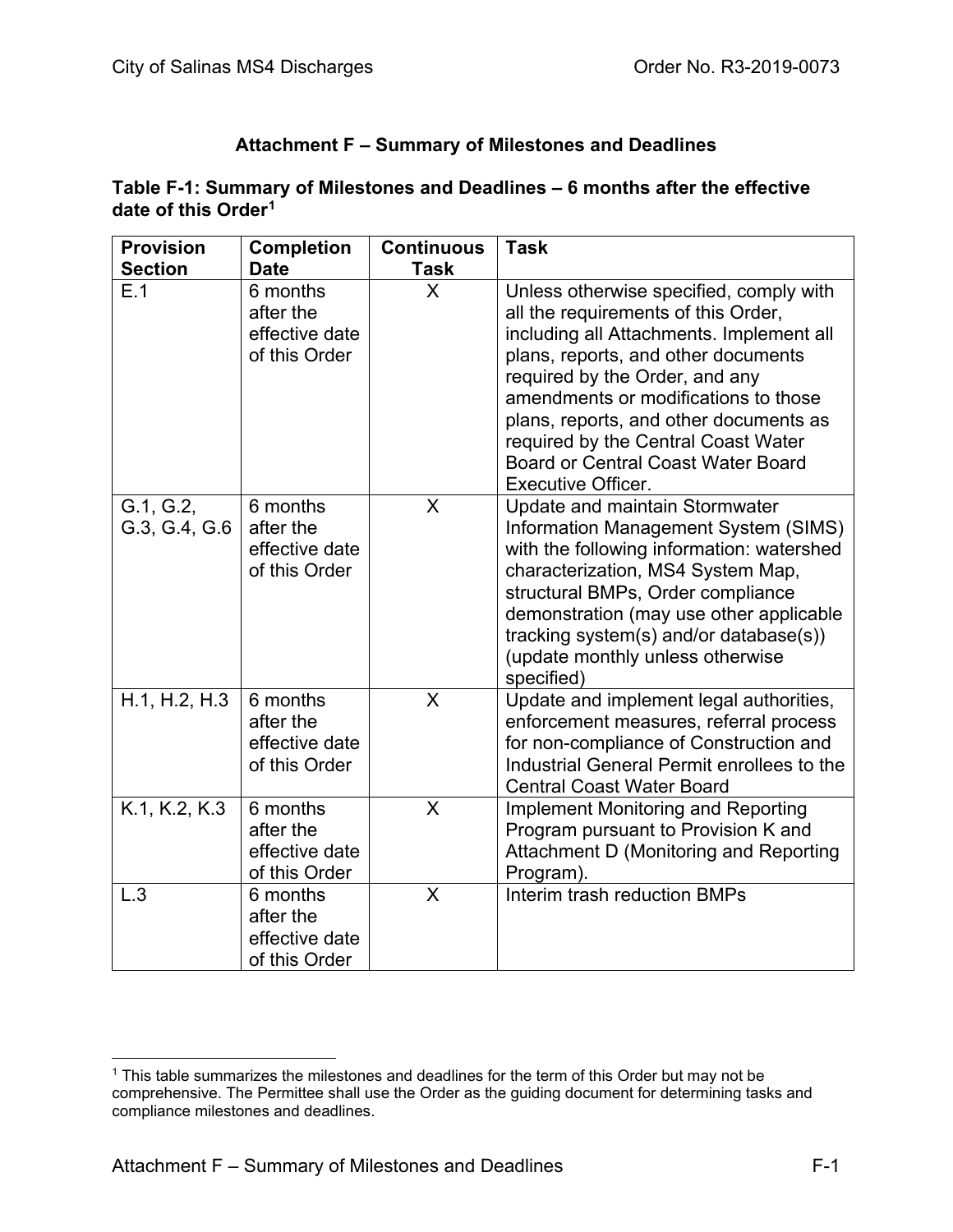| <b>Provision</b><br><b>Section</b>     | <b>Completion</b><br><b>Date</b>                         | <b>Continuous</b><br><b>Task</b> | <b>Task</b>                                                                                                                                                                                                                                                                                                                           |
|----------------------------------------|----------------------------------------------------------|----------------------------------|---------------------------------------------------------------------------------------------------------------------------------------------------------------------------------------------------------------------------------------------------------------------------------------------------------------------------------------|
| M.1, M.2,<br>M.3                       | 6 months<br>after the<br>effective date<br>of this Order | X                                | Maintain and update (annually) a<br><b>Municipal Facilities Inventory and</b><br>implement appropriate BMPs for<br>Permittee-owned or operated facilities<br>and activities                                                                                                                                                           |
| M.6.d, M.6.e,<br>M.7                   | 6 months<br>after the<br>effective date<br>of this Order | X                                | <b>Conduct Permittee-owned parking facility</b><br>maintenance. Develop and implement<br>effective BMPs to reduce tracking of dirt<br>and other debris onto streets. Properly<br>dispose of waste removed from MS4.                                                                                                                   |
| M.8.b, M.8.c                           | 6 months<br>after the<br>effective date<br>of this Order | X                                | For Permittee-owned or operated<br>centralized and decentralized structural<br>BMPs that serve a water quality function,<br>conduct maintenance, and implement<br><b>Operation and Maintenance Plans</b>                                                                                                                              |
| M.10                                   | 6 months<br>after the<br>effective date<br>of this Order | X                                | Coordinate with Monterey County Water<br><b>Resources Agency</b>                                                                                                                                                                                                                                                                      |
| N.2, N.3, N.5                          | 6 months<br>after the<br>effective date<br>of this Order | X                                | Implement illicit discharge detection;<br>source investigation, and elimination<br>procedures; and implement measures to<br>prohibit and reduce incidental runoff and<br>excessive water application                                                                                                                                  |
| 0.1, 0.2                               | 6 months<br>after the<br>effective date<br>of this Order | $\sf X$                          | Update and maintain Commercial and<br>Industrial Inventory (monthly) and<br>require implementation of effective<br>source control BMPs                                                                                                                                                                                                |
| P.1, P.2, P.3,<br>P.4, P.5             | 6 months<br>after the<br>effective date<br>of this Order | X                                | <b>Update and maintain Construction</b><br>Project Inventory (weekly), require<br>effective BMPs for all construction sites,<br>prioritize construction projects, conduct<br>plan reviews, and conduct inspections                                                                                                                    |
| Q.1, Q.2,<br>Q.3, Q.4.a,<br>Q.4.b, Q.5 | 6 months<br>after the<br>effective date<br>of this Order | X                                | Update and maintain Post-Construction<br>Project Inventory (monthly); for all<br>applicable projects, apply Central Coast<br>Post-Construction Requirements, source<br>control requirements, and riparian area<br>setback requirements; and conduct field<br>verification inspections during and after<br>structural SCM installation |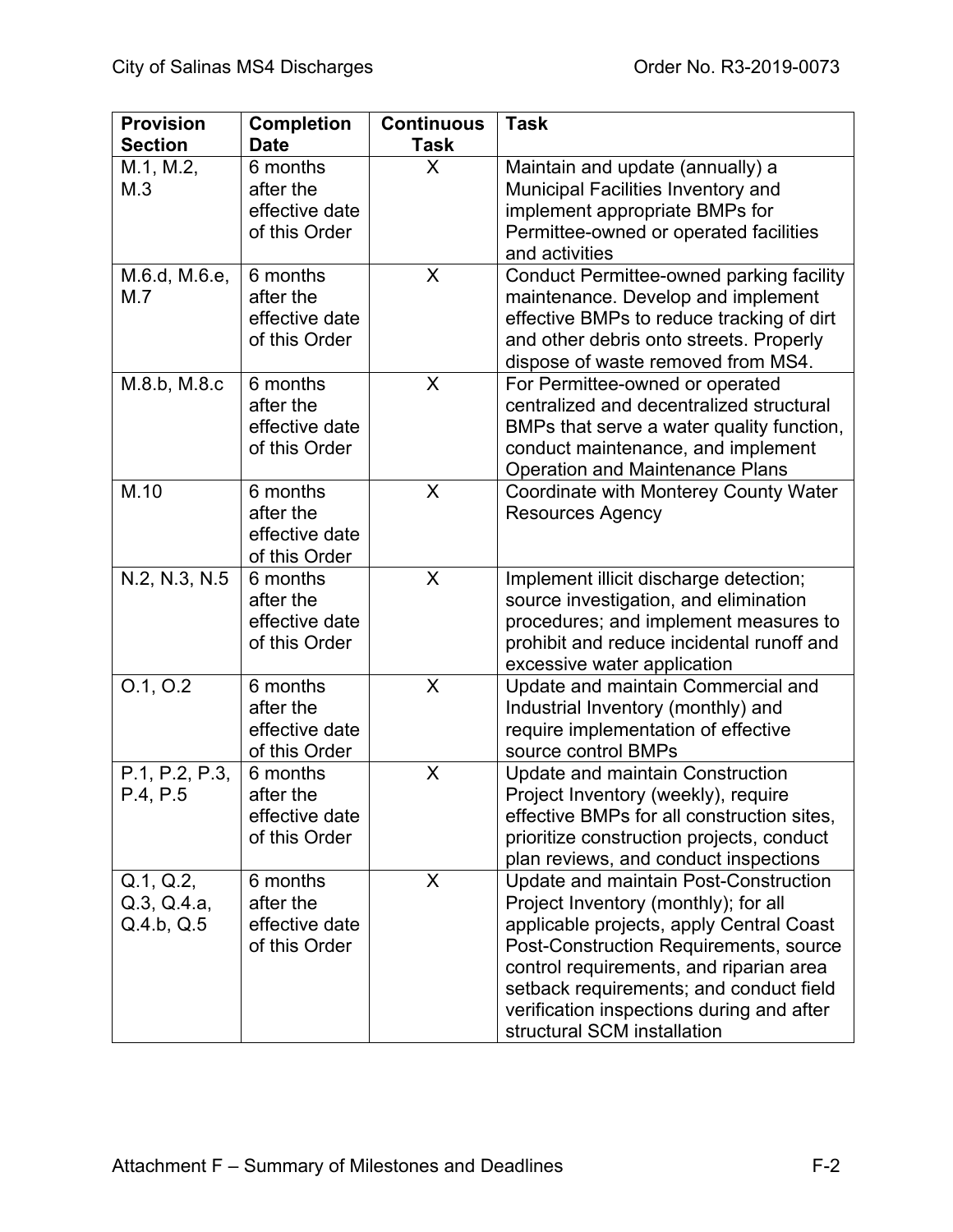| <b>Provision</b>                     | <b>Completion</b>                                        | <b>Continuous</b> | <b>Task</b>                                                                                                                                                                                                                                                                                                                                   |
|--------------------------------------|----------------------------------------------------------|-------------------|-----------------------------------------------------------------------------------------------------------------------------------------------------------------------------------------------------------------------------------------------------------------------------------------------------------------------------------------------|
| <b>Section</b>                       | <b>Date</b>                                              | Task              |                                                                                                                                                                                                                                                                                                                                               |
| R.1, R.2,<br>R.3, R.9,<br>R.11, R.12 | 6 months<br>after the<br>effective date<br>of this Order | Х                 | Implement general public education and<br>involvement requirements and activities;<br>manage water quality complaints and<br>stormwater website; facilitate disposal of<br>used oil and toxic materials; create<br>opportunities for stormwater<br>management related-public events and<br>activities; and maintain the stormwater<br>webpage |

## **Table F-2: Summary of Milestones and Deadlines – Year 1[2](#page-111-0)**

| <b>Provision</b><br><b>Section</b> | <b>Completion</b><br><b>Date</b> | <b>Continuous</b><br><b>Task</b> | <b>Task</b>                                                                                                                                                                                                                                                                     |
|------------------------------------|----------------------------------|----------------------------------|---------------------------------------------------------------------------------------------------------------------------------------------------------------------------------------------------------------------------------------------------------------------------------|
| F.2                                | End of Y1                        | X                                | Complete list of waterbody-pollutant<br>combinations to address in the Pollutant<br>Load Reduction Plan (PLRP) (submit<br>with Y1 Annual Report).                                                                                                                               |
| G.2.g, G.2.h,<br>G.2.k             | End of Y1                        | X                                | Update and maintain Stormwater<br>Information Management System (SIMS)<br>with the following information: watershed<br>characterization for transient camps,<br>socio-economically stressed areas, and<br>flood inundation areas (update monthly<br>unless otherwise specified) |
| G.5                                | End of Y1                        | $\sf X$                          | Update and maintain Stormwater<br>Information Management System (SIMS)<br>with the following information:<br>stormwater pollutant loading and volume<br>quantification (annually)                                                                                               |
| G.5.b                              | End of Y1                        | X                                | Obtain structural BMP performance data<br>for Permittee-owned and/or maintained<br>BMPs (annually)                                                                                                                                                                              |
| H.4                                | End of Y1                        | X                                | Submit certified statement (submit<br>annually in Annual Reports)                                                                                                                                                                                                               |
| 1.1.a.i                            | End of Y1                        | X                                | Prepare and maintain asset inventory for<br>a minimum of 30,000 linear feet of storm<br>drain system (annually).                                                                                                                                                                |
| J.2                                | End of Y1                        | X                                | Submit fiscal analysis of each year<br>(submit annually in Annual Reports)                                                                                                                                                                                                      |

<span id="page-111-0"></span> $2$  Ibid.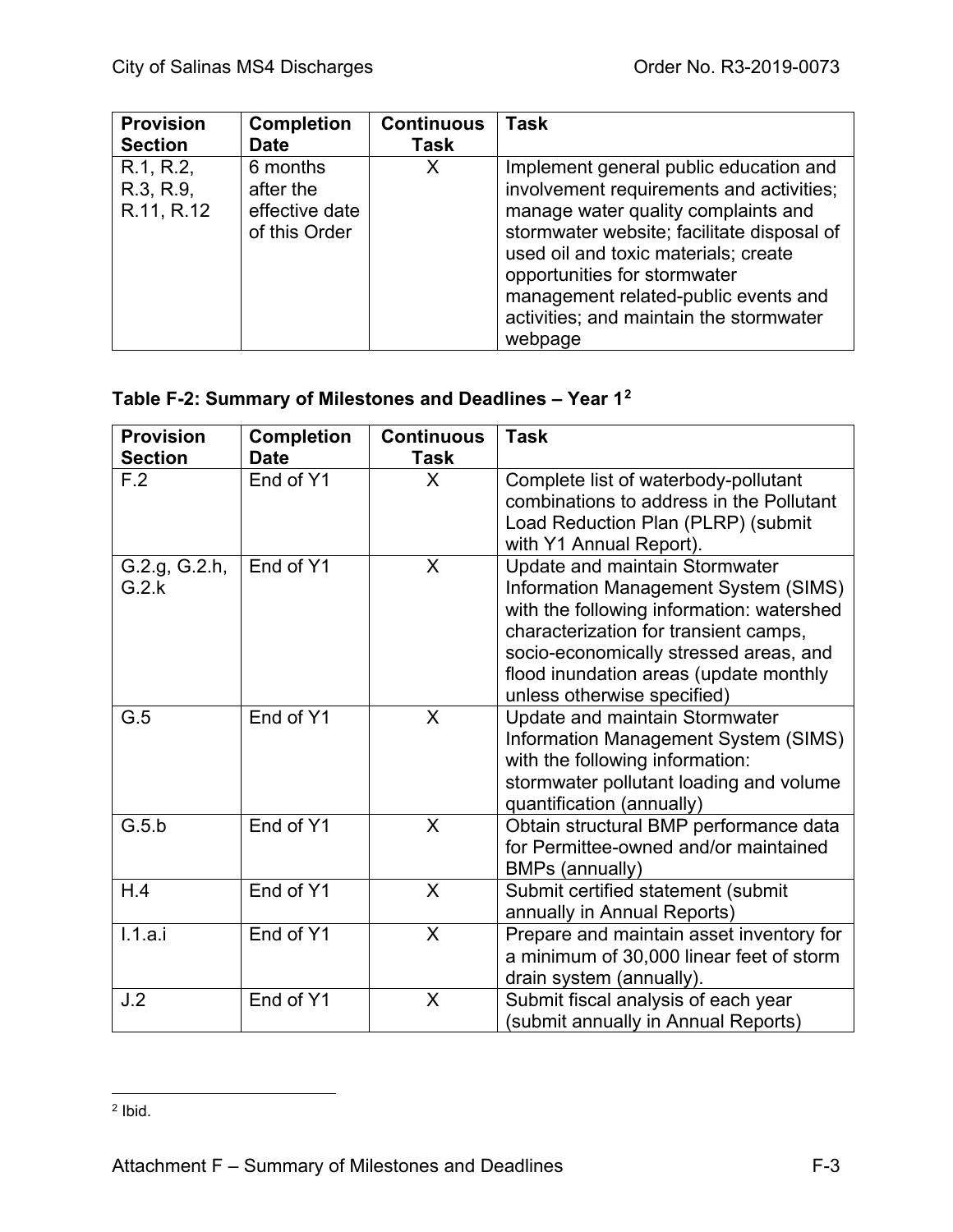| <b>Provision</b><br><b>Section</b> | <b>Completion</b><br><b>Date</b>         | <b>Continuous</b><br><b>Task</b> | <b>Task</b>                                                                                                                                                                              |
|------------------------------------|------------------------------------------|----------------------------------|------------------------------------------------------------------------------------------------------------------------------------------------------------------------------------------|
| L.1, L.2                           | End of Y1                                | $\mathsf{X}$                     | Maintain and implement Trash<br>Management Implementation Plan and<br>Jurisdictional Map (submit updated<br>Jurisdictional Map annually with Annual<br>Reports)                          |
| L.4                                | End of Y1                                | X                                | Develop and implement trash monitoring<br>plan (report results annually with Annual<br>Reports)                                                                                          |
| M.8.a                              | End of Y1                                | X                                | For Permittee-owned or operated<br>centralized and decentralized structural<br>BMPs that serve a water quality function,<br>inspect (annually)                                           |
| N.1                                | End of Y1                                | X                                | Identify prioritization areas for illicit<br>discharge detection and elimination<br>program (annually)                                                                                   |
| O.3                                | End of Y1                                | X                                | Prioritize facilities and operations for<br>inspections (annually) and conduct<br>inspections                                                                                            |
| O.4                                | End of Y1                                | X                                | Develop and maintain a commercial<br>pesticide applicator inventory                                                                                                                      |
| R.4, R.5,<br>R.6, R.8,<br>R.10     | End of Y1                                | X                                | <b>Identify Priority Stormwater Issues and</b><br>target audiences; use appropriate<br>educational media and education<br>strategies and methods; and conduct<br>pesticide use education |
| S.1, S.2, S.3,<br>S.4, S.5, S.6    | January 31 <sup>st</sup><br>of each year | X                                | Submit annual report using SMARTS.                                                                                                                                                       |

# **Table F-3: Summary of Milestones and Deadlines – Year 2[3](#page-112-0)**

| <b>Provision</b><br><b>Section</b> | <b>Completion</b><br><b>Date</b> | <b>Continuous</b><br><b>Task</b> | <b>Task</b>                                                                                                                                                                                                                                           |
|------------------------------------|----------------------------------|----------------------------------|-------------------------------------------------------------------------------------------------------------------------------------------------------------------------------------------------------------------------------------------------------|
| F.3, F.4                           | End of Y2                        | X                                | Submit (with Y2 Annual Report) PLRP<br>and commence PLRP implementation<br>immediately after Central Coast Water<br>Board Executive Officer approval. If<br>applicable, request updates to<br>Monitoring and Reporting Program to<br>align with PLRP. |
| G.5.a.i.2                          | End of Y2                        | Χ                                | Refine loading estimates based on site-<br>specific data.                                                                                                                                                                                             |

<span id="page-112-0"></span> $3$  Ibid.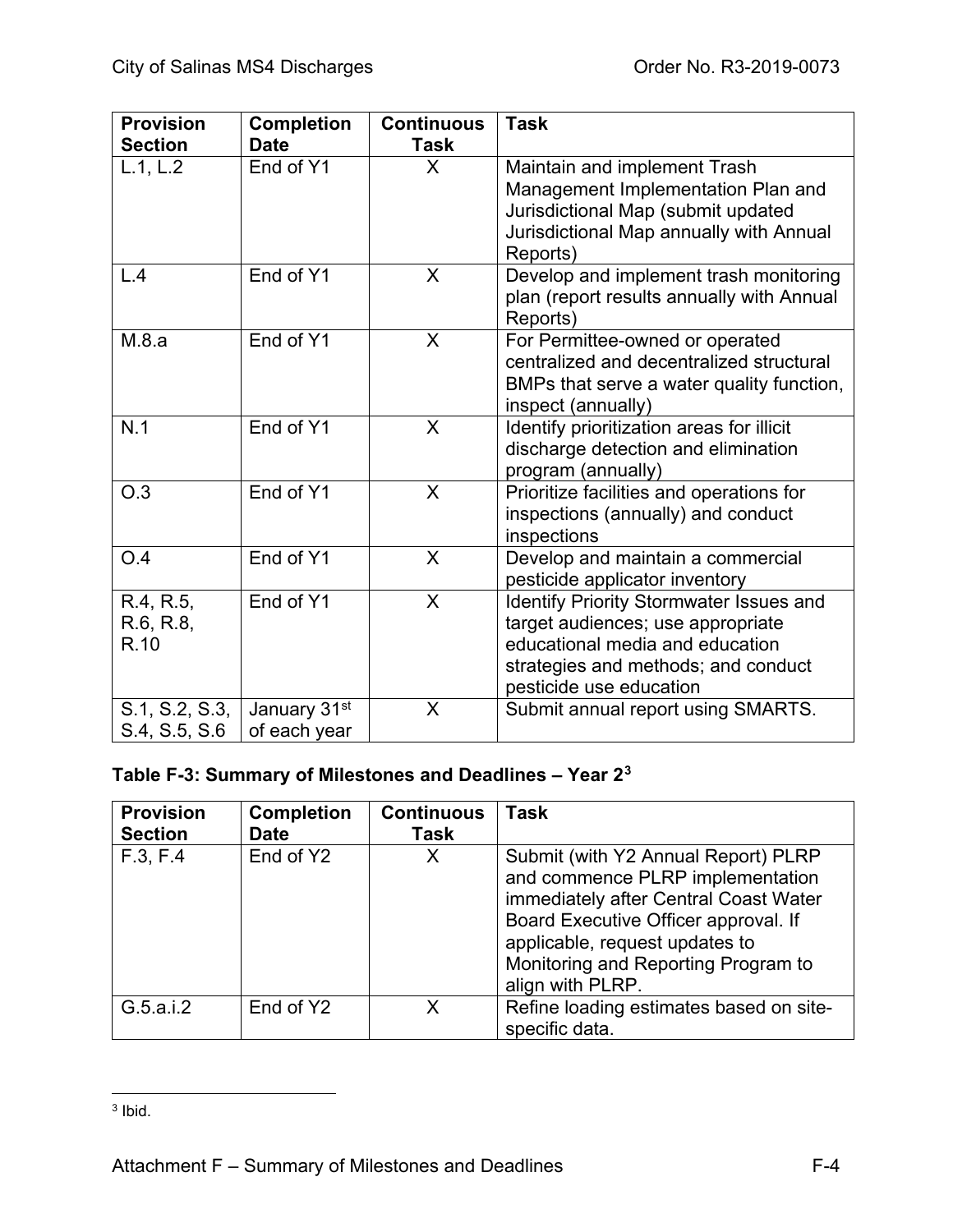| <b>Provision</b>   | <b>Completion</b> | <b>Continuous</b> | <b>Task</b>                                                                                                                                                                                                                                                           |
|--------------------|-------------------|-------------------|-----------------------------------------------------------------------------------------------------------------------------------------------------------------------------------------------------------------------------------------------------------------------|
| <b>Section</b>     | <b>Date</b>       | <b>Task</b>       |                                                                                                                                                                                                                                                                       |
| G.5.c              | End of Y2         |                   | Identify at least three Permittee-<br>implemented non-structural-BMPs for<br>performance assessments and propose<br>assessment methods.                                                                                                                               |
| 1.1.a              | End of Y2         | X                 | Prepare and maintain an asset inventory                                                                                                                                                                                                                               |
| L.1.a.iv.1         | End of Y2         |                   | Interim milestone for compliance with<br>trash discharge prohibition: 30 percent of<br>all Priority Land Use and Designated<br>Land Use areas meeting Full Capture or<br>Full Capture System Equivalency.                                                             |
| M.4                | End of Y2         | X                 | Update and implement pesticide and<br>fertilizer management program, including<br>adopting an integrated pest<br>management policy.                                                                                                                                   |
| M.5                | End of Y2         | X                 | Update and implement MS4 conveyance<br>system operations and maintenance<br>procedures.                                                                                                                                                                               |
| M.5.b and<br>M.5.c | End of Y2         | X                 | Inspect high priority catch basins and<br>clean basins based on inspection<br>findings (annually)                                                                                                                                                                     |
| M.6.a              | End of Y2         | X                 | Prioritize streets for sweeping and<br>cleaning, implement measures to<br>improve sweeping effectiveness,<br>conduct parking facility maintenance,<br>and develop and implement BMPs to<br>reduce dirt and debris tracking onto<br>streets                            |
| M.9                | End of Y2         | X                 | Develop and implement a process for<br>incorporating green infrastructure and<br>water quality and habitat enhancement<br>features into new and rehabilitated flood<br>management facilities                                                                          |
| N.2.c              | End of Y2         | X                 | Develop and implement illicit connection<br>and sanitary sewer cross-connection<br>detection program                                                                                                                                                                  |
| N.2.d              | End of Y2         | X                 | Develop and implement pesticide and<br>fertilize application investigation<br>program. Annually provide a summary of<br>investigation observations to the<br><b>Monterey County Agricultural</b><br><b>Commissioner and Central Coast Water</b><br><b>Board staff</b> |
| R.8.b.i            | End of Y2         |                   | Implement public education pilot project<br>for at least one Priority Stormwater Issue                                                                                                                                                                                |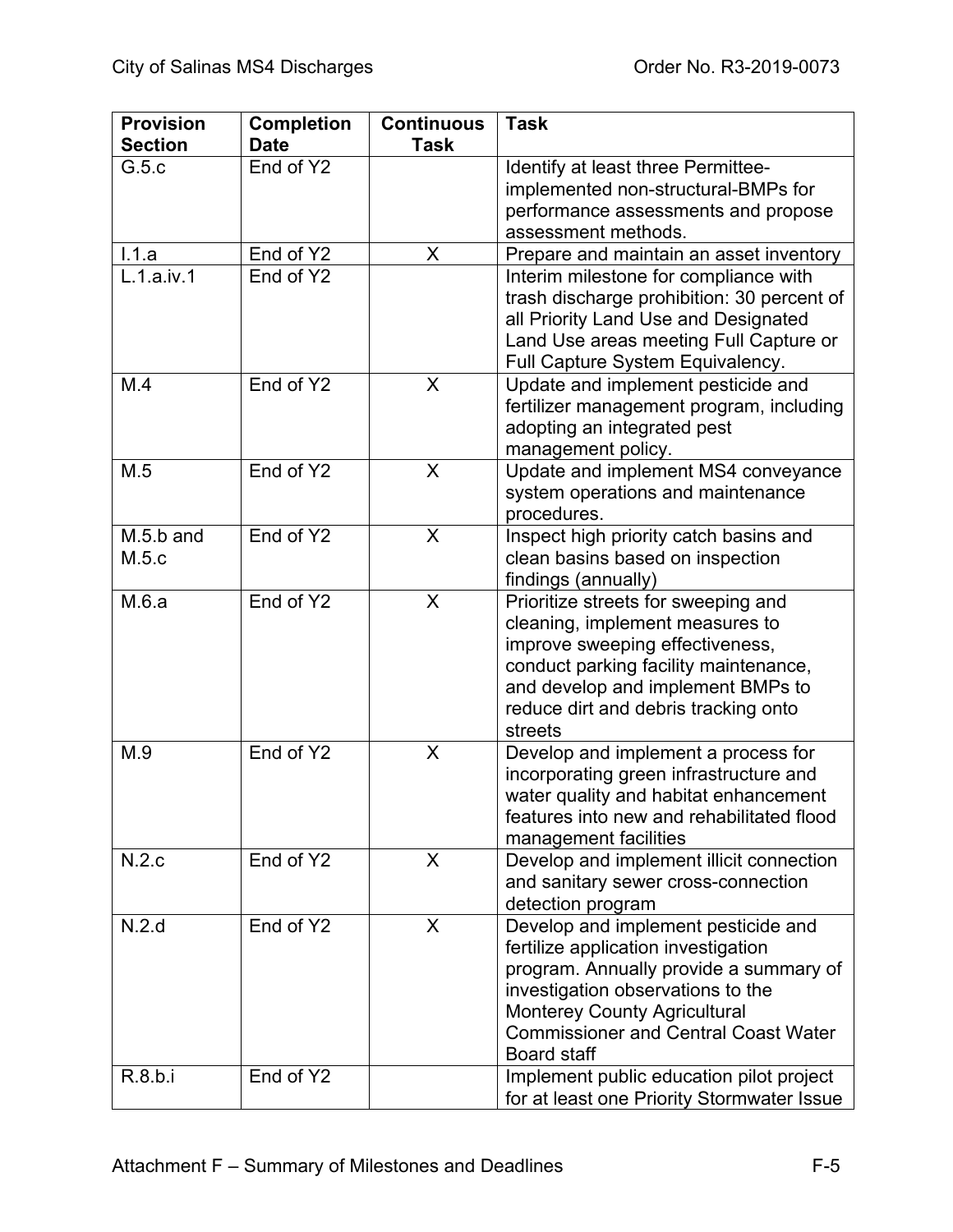| <b>Provision</b><br><b>Section</b> | <b>Completion</b><br><b>Date</b> | <b>Continuous</b><br>Task | <b>Task</b>                                                                                                       |
|------------------------------------|----------------------------------|---------------------------|-------------------------------------------------------------------------------------------------------------------|
| G.2.i                              | End of Y3                        |                           | Conduct rapid assessments of all                                                                                  |
|                                    |                                  |                           | second and higher order streams.                                                                                  |
| 1.1.b, 1.1.c                       | End of Y3                        | X                         | Identify level of service and valuation for<br>inventoried assets.                                                |
| M.6.b                              | End of Y3                        | X                         | Implement street sweeping frequencies<br>according to this Order                                                  |
| $M.6.c.$ ii                        | End of Y3                        |                           | Revise and commence implementation<br>of parking restriction strategy for all High<br>and Medium Priority Streets |
| N.4                                | End of Y3                        | X                         | Label and maintain labels for all MS4<br>system inlets                                                            |
| R.7                                | End of Y3                        | X                         | Assess public education effort<br>effectiveness                                                                   |
| R.8.b.ii                           | End of Y3                        | X                         | Expand effective components of public<br>education pilot project throughout Order<br>coverage area                |

|  | Table F-4: Summary of Milestones and Deadlines - Year 3 <sup>4</sup> |  |
|--|----------------------------------------------------------------------|--|
|  |                                                                      |  |

|  |  |  | Table F-5: Summary of Milestones and Deadlines - Year 4 <sup>5</sup> |  |
|--|--|--|----------------------------------------------------------------------|--|
|--|--|--|----------------------------------------------------------------------|--|

| <b>Provision</b><br><b>Section</b> | <b>Completion</b><br><b>Date</b> | <b>Continuous</b><br>Task | <b>Task</b>                                                                                                                           |
|------------------------------------|----------------------------------|---------------------------|---------------------------------------------------------------------------------------------------------------------------------------|
| G.5.c                              | End of Y4                        | Χ                         | Obtain non-structural BMP performance<br>data, based on field assessments, to<br>inform current load reductions (every two<br>years). |
| 1.2.a                              | End of Y4                        |                           | Adaptation portion of asset improvement<br>planning.                                                                                  |

<span id="page-114-0"></span><sup>&</sup>lt;sup>4</sup> Ibid.

<span id="page-114-1"></span><sup>5</sup> Ibid.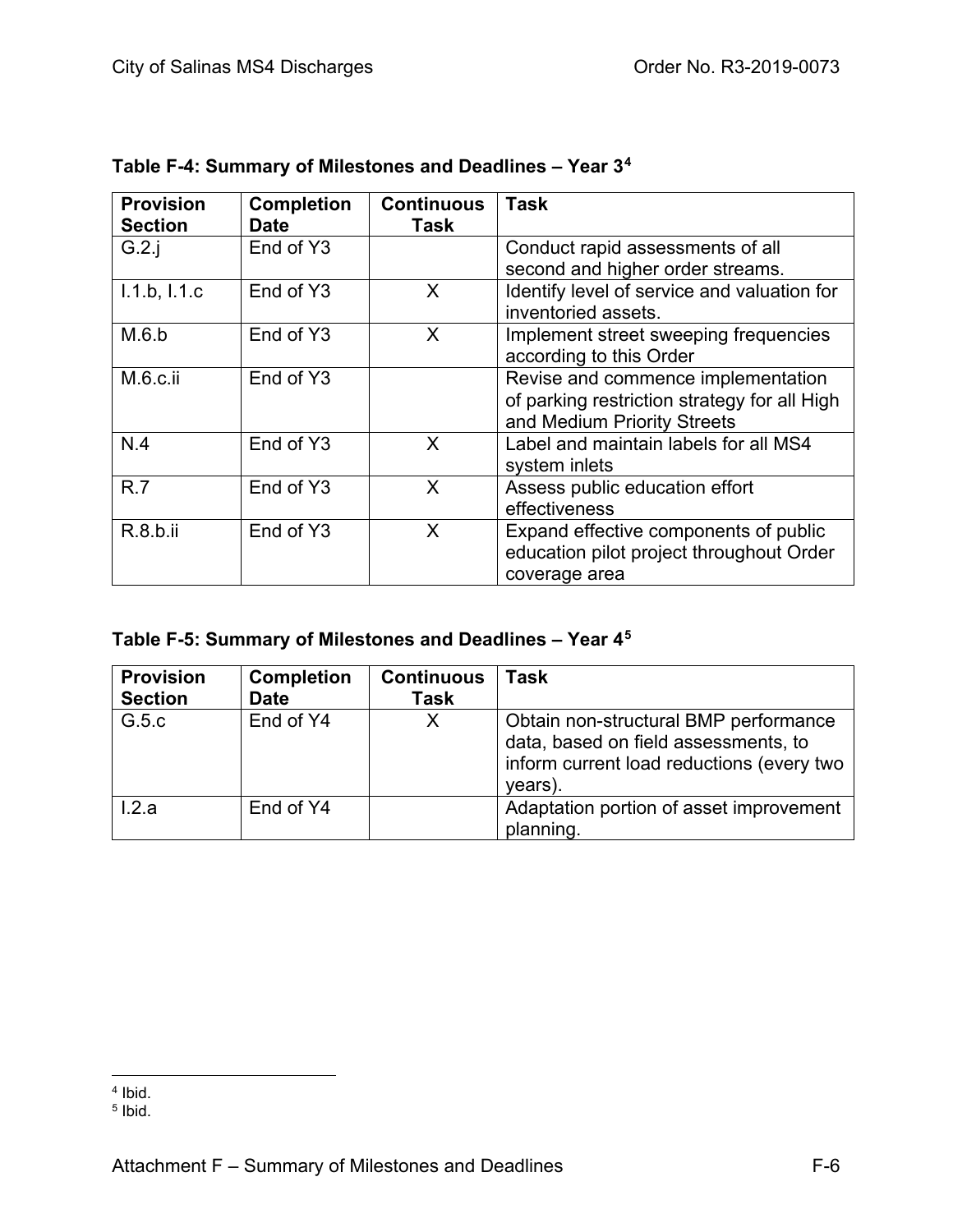| <b>Provision</b> | <b>Completion</b> | <b>Continuous</b> | <b>Task</b>                                |
|------------------|-------------------|-------------------|--------------------------------------------|
| <b>Section</b>   | <b>Date</b>       | Task              |                                            |
| E.14             | 180 days in       |                   | Submit Report of Waste Discharge.          |
|                  | advance of        |                   |                                            |
|                  | the Order         |                   |                                            |
|                  | Expiration        |                   |                                            |
| G.5.b            | End of Y5         | $\sf X$           | Obtain structural BMP performance data     |
|                  |                   |                   | for privately-owned BMPs (every 5          |
|                  |                   |                   | years)                                     |
| 1.2.b            | End of Y5         |                   | Asset Improvement Plan (submit with Y5     |
|                  |                   |                   | <b>Annual Report)</b>                      |
| L.1.a.iv.2       | End of Y5         |                   | Interim milestone for compliance with      |
|                  |                   |                   | trash discharge prohibition: 50 percent of |
|                  |                   |                   | all Priority Land Use and Designated       |
|                  |                   |                   | Land Use areas meeting Full Capture or     |
|                  |                   |                   | Full Capture System Equivalency.           |
| $M.5.b$ and      | End of Y5         | X                 | Inspect low priority catch basins and      |
| M.5.c            |                   |                   | clean basins based on inspection           |
|                  |                   |                   | findings (every 5 years)                   |
| M.6.c.ii         | End of Y5         | X                 | Complete implementation of parking         |
|                  |                   |                   | restriction strategy                       |
| Q.4.c            | End of Y5         | X                 | Inspect privately-owned BMPs to verify     |
|                  |                   |                   | sufficient maintenance (every 5 years)     |

<span id="page-115-0"></span><sup>6</sup> Ibid.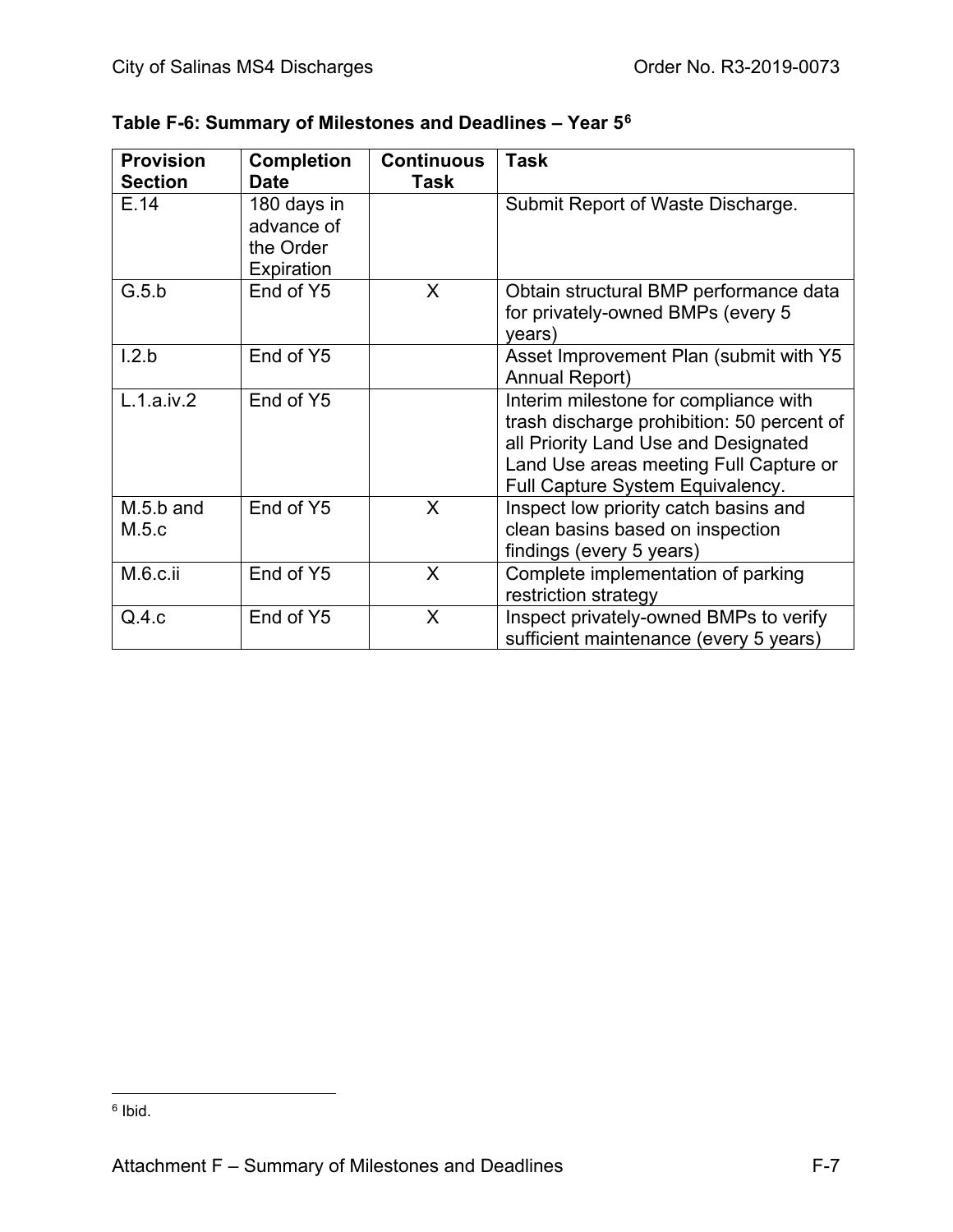### **Attachment G – Economic Considerations**

[See separate document for Economic Considerations.]